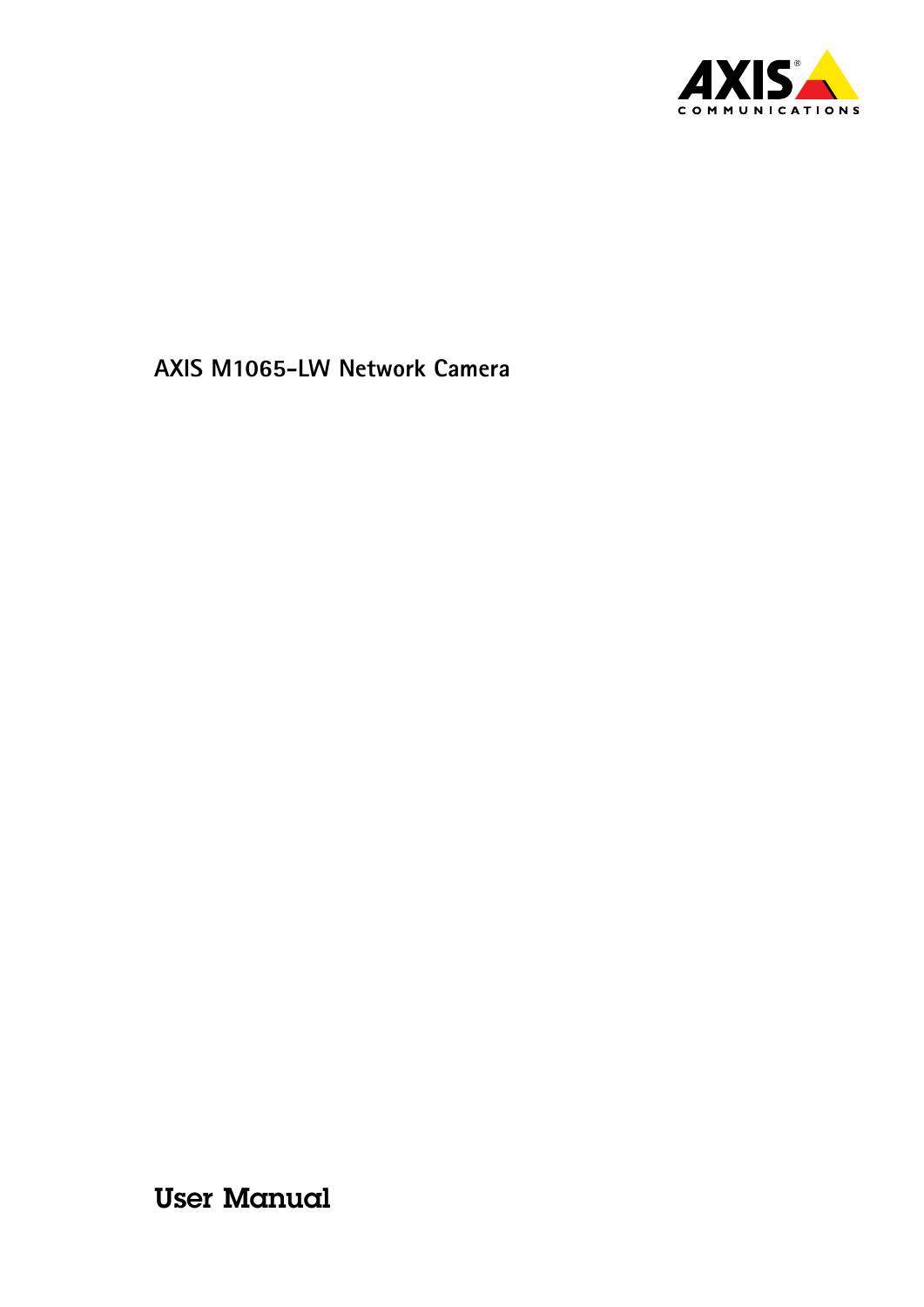#### <span id="page-1-0"></span>**About this Document**

This manual is intended for administrators and users of AXIS M1065-LW Network Camera, and is applicable to firmware 6.15 and later. It includes instructions for using and managing the product on your network. Previous experience of networking will be of use when using this product. Some knowledge of UNIX or Linux-based systems may also be useful when developing shell scripts and applications. Later versions of this document will be posted at *www.axis.com*. See also the product's online help, available through the web-based interface.

#### **Legal Considerations**

Video and audio surveillance can be regulated by laws that vary from country to country. Check the laws in your local region before using this product for surveillance purposes.

This product includes one (1) H.264 decoder license and one (1) AAC decoder license. To purchase further licenses, contact your reseller.

#### **Liability**

Every care has been taken in the preparation of this document. Please inform your local Axis office of any inaccuracies or omissions. Axis Communications AB cannot be held responsible for any technical or typographical errors and reserves the right to make changes to the product and manuals without prior notice. Axis Communications AB makes no warranty of any kind with regard to the material contained within this document, including, but not limited to, the implied warranties of merchantability and fitness for <sup>a</sup> particular purpose. Axis Communications AB shall not be liable nor responsible for incidental or consequential damages in connection with the furnishing, performance or use of this material. This product is only to be used for its intended purpose.

#### **Intellectual Property Rights**

Axis AB has intellectual property rights relating to technology embodied in the product described in this document. In particular, and without limitation, these intellectual property rights may include one or more of the patents listed at *www.axis.com/patent.htm* and one or more additional patents or pending patent applications in the US and other countries.

This product contains licensed third-party software. See the menu item "About" in the product's user interface for more information.

This product contains source code copyright Apple Computer, Inc., under the terms of Apple Public Source License 2.0 (see *www.opensource.apple.com/apsl*). The source code is available from *https://developer.apple.com/bonjour/*

#### **Equipment Modifications**

This equipment must be installed and used in strict accordance with the instructions given in the user documentation. This equipment contains no user-serviceable components. Unauthorized equipment changes or modifications will invalidate all applicable regulatory certifications and approvals.

#### **Trademark Acknowledgments**

AXIS COMMUNICATIONS, AXIS, ETRAX, ARTPEC and VAPIX are registered trademarks or trademark applications of Axis AB in various jurisdictions. All other company names and products are trademarks or registered trademarks of their respective companies.

Apple, Boa, Apache, Bonjour, Ethernet, Internet Explorer, Linux, Microsoft, Mozilla, Real, SMPTE, QuickTime, UNIX, Windows, Windows Vista and WWW are registered trademarks of the respective holders. Java and all Java-based trademarks and logos are trademarks or registered trademarks of Oracle and/or its affiliates. UPnP™ is a<br>certification mark of the UPnP™ Implementers Corporation.

SD, SDHC and SDXC are trademarks or registered trademarks of SD-3C, LLC in the United States, other countries or both. Also, miniSD, microSD, miniSDHC, microSDHC, microSDXC are all trademarks or registered trademarks of SD-3C, LLC in the United States, other countries or both. WPA, WPA2 and Wi-Fi Protected Setup are marks of the Wi-Fi Alliance.

#### **Regulatory Information**

**Europe**



This product is intended for indoor use only.

This product complies with the applicable CE marking directives and<br>harmonized standards:

- •Electromagnetic Compatibility (EMC) Directive 2014/30/EU. See *Electromagnetic Compatibility (EMC) on page <sup>2</sup>* .
- • Radio and Telecommunications Terminal Equipment (R & TTE) Directive 1999/5/EC. See *Radio Transmission on page <sup>2</sup>* .
- • Low Voltage (LVD) Directive 2014/35/EU. See *[Safety](#page-2-0) on page [3](#page-2-0)* . • Restrictions of Hazardous Substances (RoHS) Directive 2011/65/EU. See *Disposal and [Recycling](#page-2-0) on page [3](#page-2-0)* .

A copy of the original declaration of conformity may be obtained from Axis Communications AB. See *Contact [Information](#page-2-0) on page [3](#page-2-0)* .

**Electromagnetic Compatibility (EMC)** This equipment has been designed and tested to fulfill applicable standards for:

- • Radio frequency emission when installed according to the instructions and used in its intended environment.
- • Immunity to electrical and electromagnetic phenomena when installed according to the instructions and used in its intended environment.

#### **USA**

This equipment has been tested using <sup>a</sup> shielded network cable (STP) and found to comply with the limits for <sup>a</sup> Class B digital device, pursuant to part 15 of the FCC Rules. These limits are designed to provide reasonable protection against harmful interference in <sup>a</sup> residential installation. This equipment generates, uses and can radiate radio frequency energy and, if not installed and used in accordance with the instructions, may cause harmful interference to radio communications. However, there is no guarantee that interference will not occur in <sup>a</sup> particular installation. If this equipment does cause harmful interference to radio or television reception, which can be determined by turning the equipment off and on, the user is encouraged to try to correct the interference by one or more of the following measures:

- •Reorient or relocate the receiving antenna.
- •Increase the separation between the equipment and receiver.
- • Connect the equipment into an outlet on <sup>a</sup> circuit different from that to which the receiver is connected.

• Consult the dealer or an experienced radio/TV technician for help. The product shall be connected using <sup>a</sup> shielded network cable (STP) that is properly grounded.

#### **Canada**

This digital apparatus complies with CAN ICES-3 (Class B). The product shall be connected using <sup>a</sup> shielded network cable (STP) that is properly grounded. Cet appareil numérique est conforme à la norme CAN NMB-3 (classe B). Le produit doit être connecté à l'aide d'un câble réseau blindé (STP) qui est correctement mis à la terre.

#### **Europe**

This digital equipment fulfills the requirements for RF emission according to the Class B limit of EN 55032. The product shall be connected using <sup>a</sup> shielded network cable (STP) that is properly grounded.

This product fulfills the requirements for immunity according to EN 61000-6-1 residential, commercial and light-industrial environments.

This product fulfills the requirements for immunity according to EN 61000-6-2 industrial environments.

This product fulfills the requirements for immunity according to EN 55024 office and commercial environments.

**Korea** 이 기기는 가정용(B급) 전자파적합기기로서 주로 가정에 서 사용하는 것을 목적으로 하며, 모든 지역에서 사용할 수 있습니다. 적절히 접지된 STP (shielded twisted pair) 케이 블을 사용하여 제품을 연결 하십시오.

#### **Radio Transmission**

This equipment may generate or use radio frequency energy. The user could lose the authority to operate this equipment if an unauthorized change or modification is made.

#### **USA**

This device complies with Part 15 of the FCC Rules. Operation is subject to the following two conditions: (1) this device may not cause harmful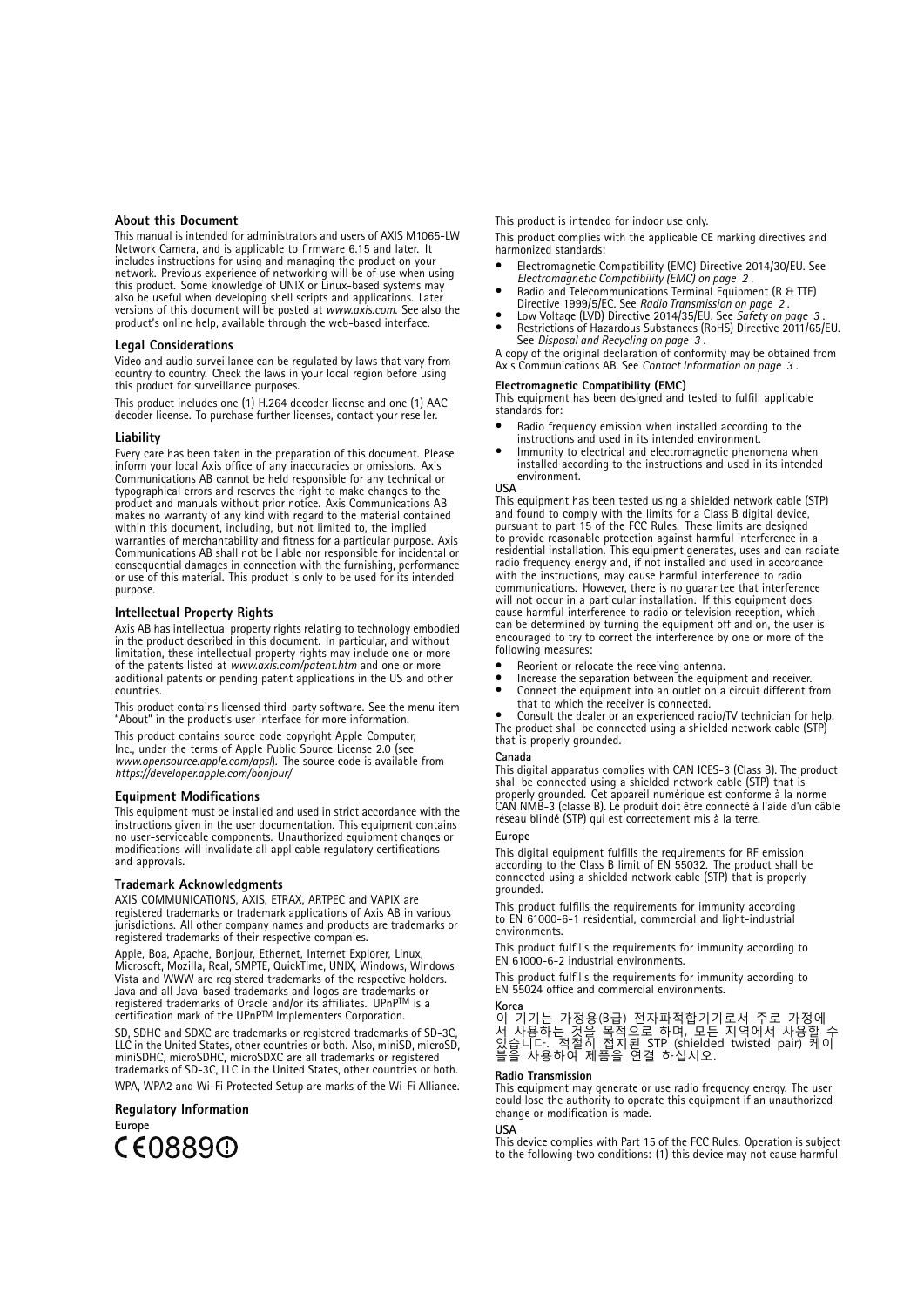<span id="page-2-0"></span>interference, and (2) this device must accept any interference received, including interference that may cause undesirable operation.

This product complies with FCC radiation exposure limits for an uncontrolled environment. This equipment shall be installed and operated with <sup>a</sup> minimum distance of <sup>20</sup> cm (7.9 in) between the user and the device.

#### **Canada**

This device complies with Industry Canada licence-exempt RSS standard(s). Operation is subject to the following two conditions: (1) this device may not cause interference, and (2) this device must accept any interference, including interference that may cause undesired operation of the device.

This product complies with IC radiation exposure limits for an uncontrolled environment. This equipment shall be installed and operated with <sup>a</sup> minimum distance of <sup>20</sup> cm (7.9 in) between the user and the device. This device for operation in the frequency band 5150–5250 MHz is only for indoor use to reduce the potential for harmful interference to co-channel mobile satellite systems. Le présent appareil est conforme aux CNR d'Industrie Canada applicables aux appareils radio exempts de licence. L'exploitation est autorisée aux deux conditions suivantes : (1) l'appareil ne doit pas produire de brouillage, et (2) l'utilisateur de l'appareil doit accepter tout brouillage radioélectrique subi, même si le brouillage est susceptible

d'en compromettre le fonctionnement. Ce produit est conforme aux limites d'exposition aux radiations IC pour un environnement non contrôlé. L'équipement doit être installé et fonctionné à une distance minimum de <sup>20</sup> cm (7,9 po) entre l'utilisateur et le dispositif. Dans la bande de fréquences de 5 150 à 5 250 MHz, cet appareil doit uniquement être utilisé à l'intérieur afin de réduire le risque de brouillage préjudiciable de systèmes de service mobile par satellite se trouvant dans le même canal.

#### **Europe**

Hereby, Axis Communications AB declares that this product is in compliance with the essential requirements and other relevant provisions of Directive 1999/5/EC.

#### **FR**

Par la présente Axis Communications AB déclare que l'appareil ce produit est conforme aux exigences essentielles et aux autres dispositions pertinentes de la directive 1999/5/CE.

#### **DE**

Hiermit erklärt Axis Communications AB, dass sich dieses Produkt in Übereinstimmung mit den grundlegenden Anforderungen und den anderen relevanten Vorschriften der Richtlinie 1999/5/EG befindet.

#### **IT**

Con la presente Axis Communications AB dichiara che questo prodotto è conforme ai requisiti essenziali ed alle altre disposizioni pertinenti stabilite dalla direttiva 1999/5/CE.

#### **ES**

Por medio de la presente Axis Communications AB declara que el este producto cumple con los requisitos esenciales y cualesquiera otras disposiciones aplicables <sup>o</sup> exigibles de la Directiva 1999/5/CE.

#### **FI**

Axis Communications AB vakuuttaa täten että tämä tuote tyyppinen laite on direktiivin 1999/5/EY oleellisten vaatimusten ja sitä koskevien direktiivin muiden ehtojen mukainen.

#### **NL**

Hierbij verklaart Axis Communications AB dat het toestel in overeenstemming is met de essentiële eisen en de andere relevante bepalingen van richtlijn 1999/5/EG.

#### **SV**

Härmed intygar Axis Communications AB att denna produkt står i överensstämmelse med de väsentliga egenskapskrav och övriga relevanta bestämmelser som framgår av direktiv 1999/5/EG.

#### **DA**

Undertegnede Axis Communications AB erklærer herved, at følgende udstyr overholder de væsentlige krav og øvrige relevante krav i direktiv 1999/5/EF.

#### **PT**

Axis Communications AB declara que este produto está conforme com os requisitos essenciais <sup>e</sup> outras disposições da Directiva 1999/5/CE. **EL**

ΜΕ ΤΗΝ ΠΑΡΟΥΣΑ Axis Communications AB ΔΗΛΩΝΕΙ ΟΤΙ

### αυτό το προϊόν ΣΥΜΜΟΡΦΩΝΕΤΑΙ ΠΡΟΣ ΤΙΣ ΟΥΣΙΩΔΕΙΣ ΑΠΑΙΤΗΣΕΙΣ ΚΑΙ ΤΙΣ ΛΟΙΠΕΣ ΣΧΕΤΙΚΕΣ ΔΙΑΤΑΞΕΙΣ ΤΗΣ ΟΔΗΓΙΑΣ 1999/5/EK.

This equipment can be used in the following countries:

AT, BE, BG, CH, CY, CZ, DE, DK, EE, EL, ES, FI, FR, HR, HU, IE, IS, IT, LI, LT, LU, LV, MT, NL, NO, PL, PT, RO, SE, SI, SK, TR, UK

#### **Safety**

This product complies with IEC/EN/UL 60950-1, Safety of Information Technology Equipment.

If its connecting cables are routed outdoors, the product shall be grounded either through a shielded network cable (STP) or other appropriate method.

The power supply used with this product shall fulfill the requirements for Safety Extra Low Voltage (SELV) and Limited Power Source (LPS) according to IEC/EN/UL 60950-1.

**Photobiological Safety** This product fulfills the requirements for photobiological safety according to IEC/EN <sup>62471</sup> (risk group 1).

**Battery** The Axis product uses <sup>a</sup> 3.0 V BR1632 lithium battery as the power supply for its internal real-time clock (RTC). Under normal conditions this battery will last for <sup>a</sup> minimum of five years.

Low battery power affects the operation of the RTC, causing it to reset at every power-up. When the battery needs replacing, <sup>a</sup> log message will appear in the product's server report. For more information about the server report, see the product´s setup pages or contact Axis support.

The battery should not be replaced unless required, but if the battery does need replacing, contact Axis support at *www.axis.com/techsup* for assistance.

Lithium coin cell 3.0 V batteries contain 1,2-dimethoxyethane; ethylene glycol dimethyl ether (EGDME), CAS no. 110-71-4.

#### **WARNING**

- •Risk of explosion if the battery is incorrectly replaced.
- •Replace only with an identical battery or <sup>a</sup> battery which is
- recommended by Axis. Dispose of used batteries according to local regulations or •the battery manufacturer's instructions.

**Disposal and Recycling** When this product has reached the end of its useful life, dispose of it according to local laws and regulations. For information about your nearest designated collection point, contact your local authority responsible for waste disposal. In accordance with local legislation, penalties may be applicable for incorrect disposal of this waste.

# **Europe**

 $\boxtimes$ 

This symbol means that the product shall not be disposed of together with household or commercial waste. Directive 2012/19/EU on waste electrical and electronic equipment (WEEE) is applicable in the European Union member states. To prevent potential harm to human health and the environment, the product must be disposed of in an approved and environmentally safe recycling process. For information about your nearest designated collection point, contact your local authority responsible for waste disposal. Businesses should contact the product supplier for information about how to dispose of this product correctly.

This product complies with the requirements of Directive 2011/65/EU on the restriction of the use of certain hazardous substances in electrical and electronic equipment (RoHS).

### **China**

This product complies with the requirements of the legislative act Administration on the Control of Pollution Caused by Electronic Information Products (ACPEIP).

#### **Contact Information**

Axis Communications AB Emdalavägen 14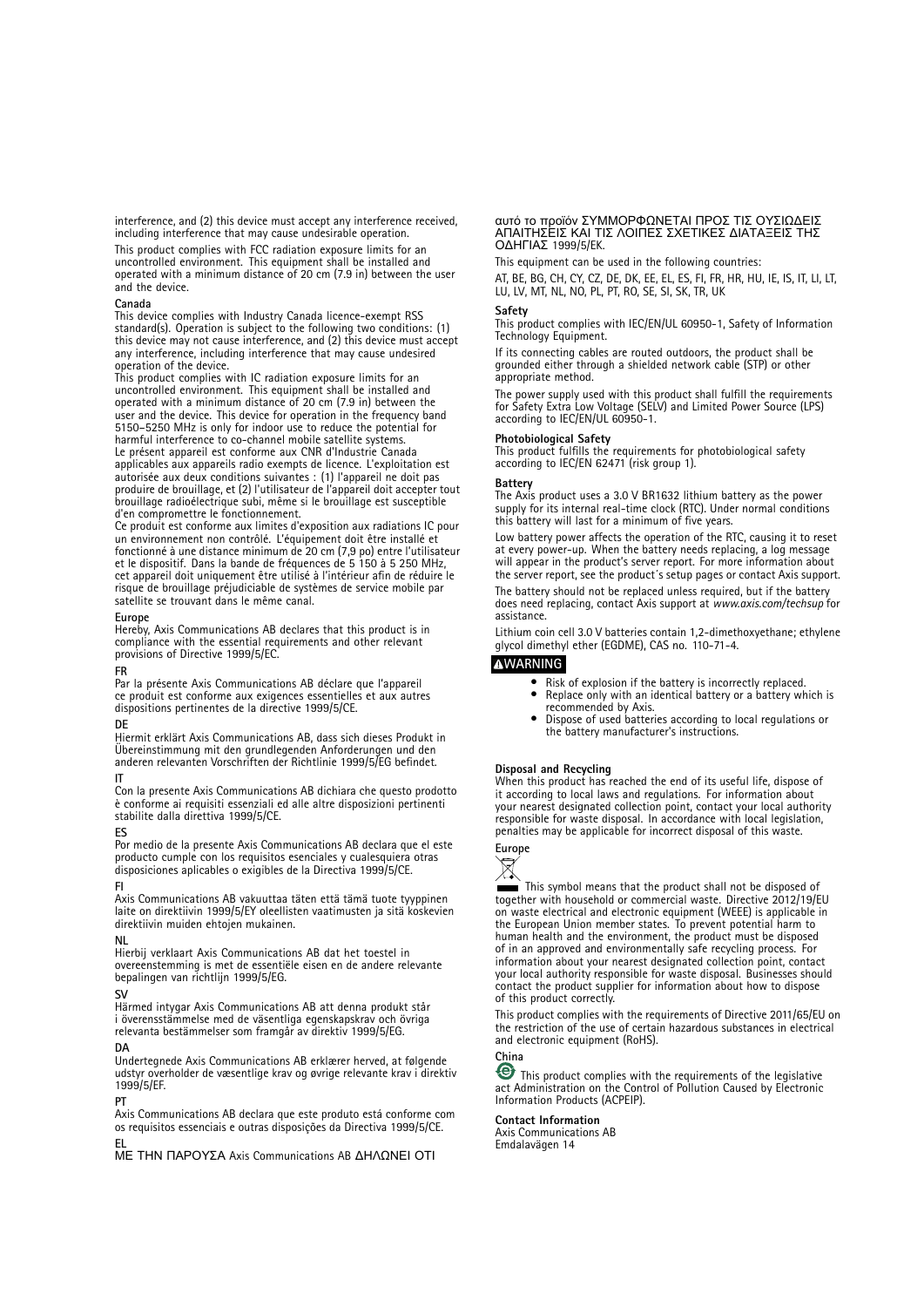223 69 Lund Sweden Tel: +46 46 272 18 00 Fax: +46 46 13 61 30 *www.axis.com*

#### **Support**

Should you require any technical assistance, please contact your Axis<br>reseller. If your questions cannot be answered immediately, your<br>reseller will forward your queries through the appropriate channels to<br>ensure a rapid r

- •
- download user documentation and software updates find answers to resolved problems in the FAQ database. Search •by product, category, or phrase
- •report problems to Axis support staff by logging in to your private
- support area chat with Axis support staff visit Axis Support at *www.axis.com/techsup/* ••
- 

#### **Warranty Information**

For information about Axis' product warranty and thereto related information, see *www.axis.com/warranty/*

#### **Learn More!**

Visit Axis learning center *www.axis.com/academy/* for useful trainings, webinars, tutorials and guides.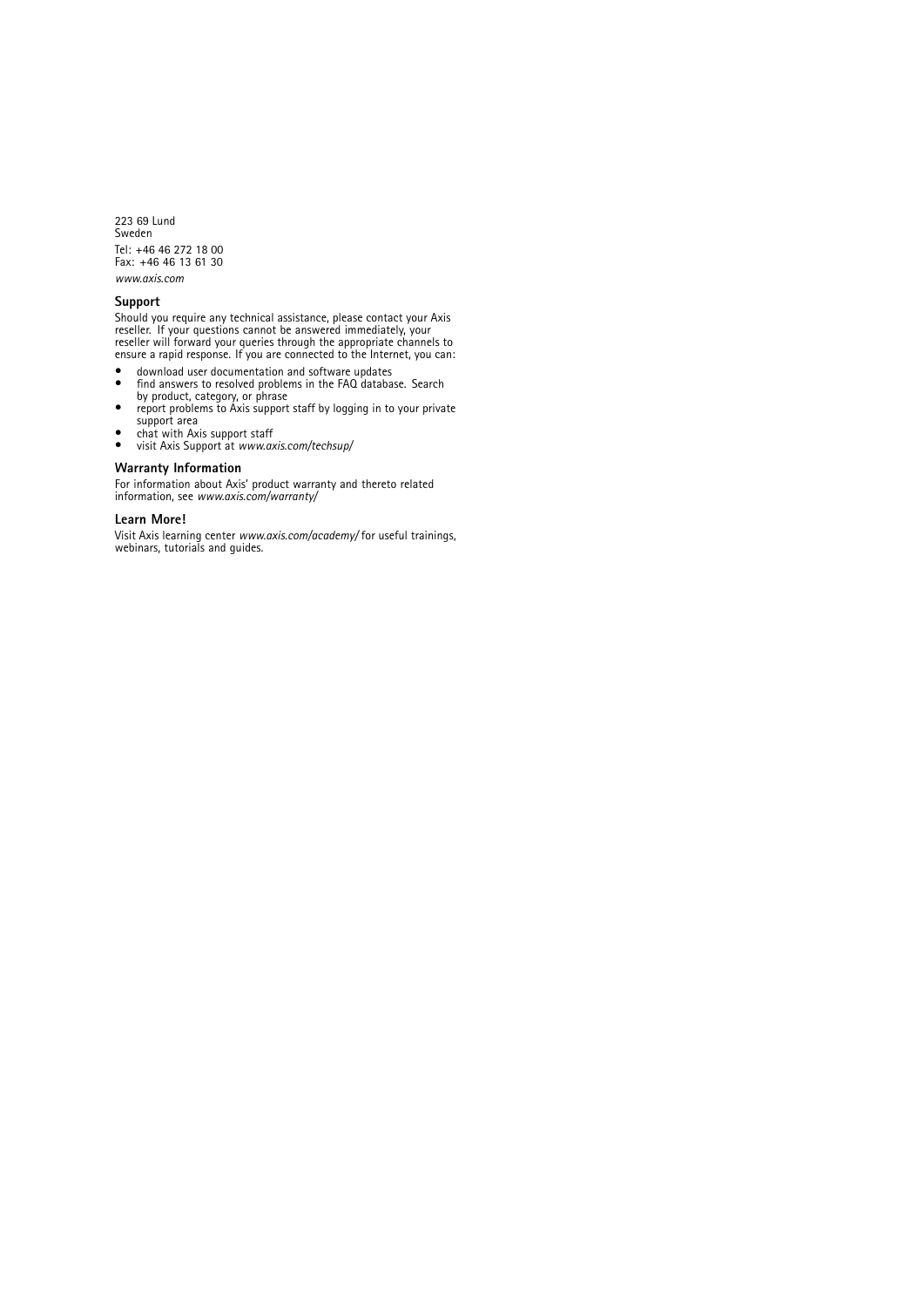# Table of Contents

|                                                                                                                                                                                                                                               | 7              |
|-----------------------------------------------------------------------------------------------------------------------------------------------------------------------------------------------------------------------------------------------|----------------|
|                                                                                                                                                                                                                                               | 7              |
|                                                                                                                                                                                                                                               | $\overline{7}$ |
|                                                                                                                                                                                                                                               | 8              |
|                                                                                                                                                                                                                                               | 8              |
|                                                                                                                                                                                                                                               | $\overline{9}$ |
|                                                                                                                                                                                                                                               | 10             |
|                                                                                                                                                                                                                                               | 10             |
|                                                                                                                                                                                                                                               | 10             |
|                                                                                                                                                                                                                                               | 11             |
|                                                                                                                                                                                                                                               | 11             |
|                                                                                                                                                                                                                                               | 11             |
|                                                                                                                                                                                                                                               | 14             |
|                                                                                                                                                                                                                                               | 14             |
| MJPEG<br>AXIS Media Control (AMC)<br>Aternative Methods of Accessing the Video Stream<br>Alternative Methods of Accessing the Video Stream<br>Alternative Methods of Accessing the Video Stream<br>Alternative Control of Accessing the Video | 14             |
|                                                                                                                                                                                                                                               | 14             |
|                                                                                                                                                                                                                                               | 15             |
|                                                                                                                                                                                                                                               | 16             |
|                                                                                                                                                                                                                                               | 17             |
| Set Up the Product<br>Basic Setup<br>How to change the camera focus                                                                                                                                                                           | 17             |
|                                                                                                                                                                                                                                               | 17             |
|                                                                                                                                                                                                                                               | 18             |
|                                                                                                                                                                                                                                               | 18             |
|                                                                                                                                                                                                                                               | 20             |
|                                                                                                                                                                                                                                               | 20             |
| Camera Settings (2000) (2000) (2000) (2000) (2000) (2000) (2000) (2000) (2000) (2000) (2000) (2000) (2000) (20                                                                                                                                | 21             |
|                                                                                                                                                                                                                                               | 23             |
|                                                                                                                                                                                                                                               | 23             |
|                                                                                                                                                                                                                                               | 25             |
|                                                                                                                                                                                                                                               | 25             |
|                                                                                                                                                                                                                                               | 26             |
|                                                                                                                                                                                                                                               | 27             |
|                                                                                                                                                                                                                                               | 29             |
|                                                                                                                                                                                                                                               | 29             |
|                                                                                                                                                                                                                                               | 29             |
|                                                                                                                                                                                                                                               | 29             |
|                                                                                                                                                                                                                                               | 31             |
|                                                                                                                                                                                                                                               | 31             |
| How to configure tampering detection<br>How to configure an action rule for tampering alarm                                                                                                                                                   | 31             |
|                                                                                                                                                                                                                                               | 31             |
|                                                                                                                                                                                                                                               | 31             |
|                                                                                                                                                                                                                                               | 33             |
|                                                                                                                                                                                                                                               | 33             |
|                                                                                                                                                                                                                                               | 34             |
|                                                                                                                                                                                                                                               | 34             |
|                                                                                                                                                                                                                                               | 34             |
|                                                                                                                                                                                                                                               | 34             |
|                                                                                                                                                                                                                                               | 36             |
|                                                                                                                                                                                                                                               | 36             |
|                                                                                                                                                                                                                                               | 36             |
|                                                                                                                                                                                                                                               | 36             |
|                                                                                                                                                                                                                                               | 40             |
| Events                                                                                                                                                                                                                                        | 42             |
|                                                                                                                                                                                                                                               | 42             |
|                                                                                                                                                                                                                                               | 44             |
|                                                                                                                                                                                                                                               | 45             |
|                                                                                                                                                                                                                                               | 45             |
|                                                                                                                                                                                                                                               | 47             |
|                                                                                                                                                                                                                                               | 47             |
|                                                                                                                                                                                                                                               | 47             |
|                                                                                                                                                                                                                                               | 48             |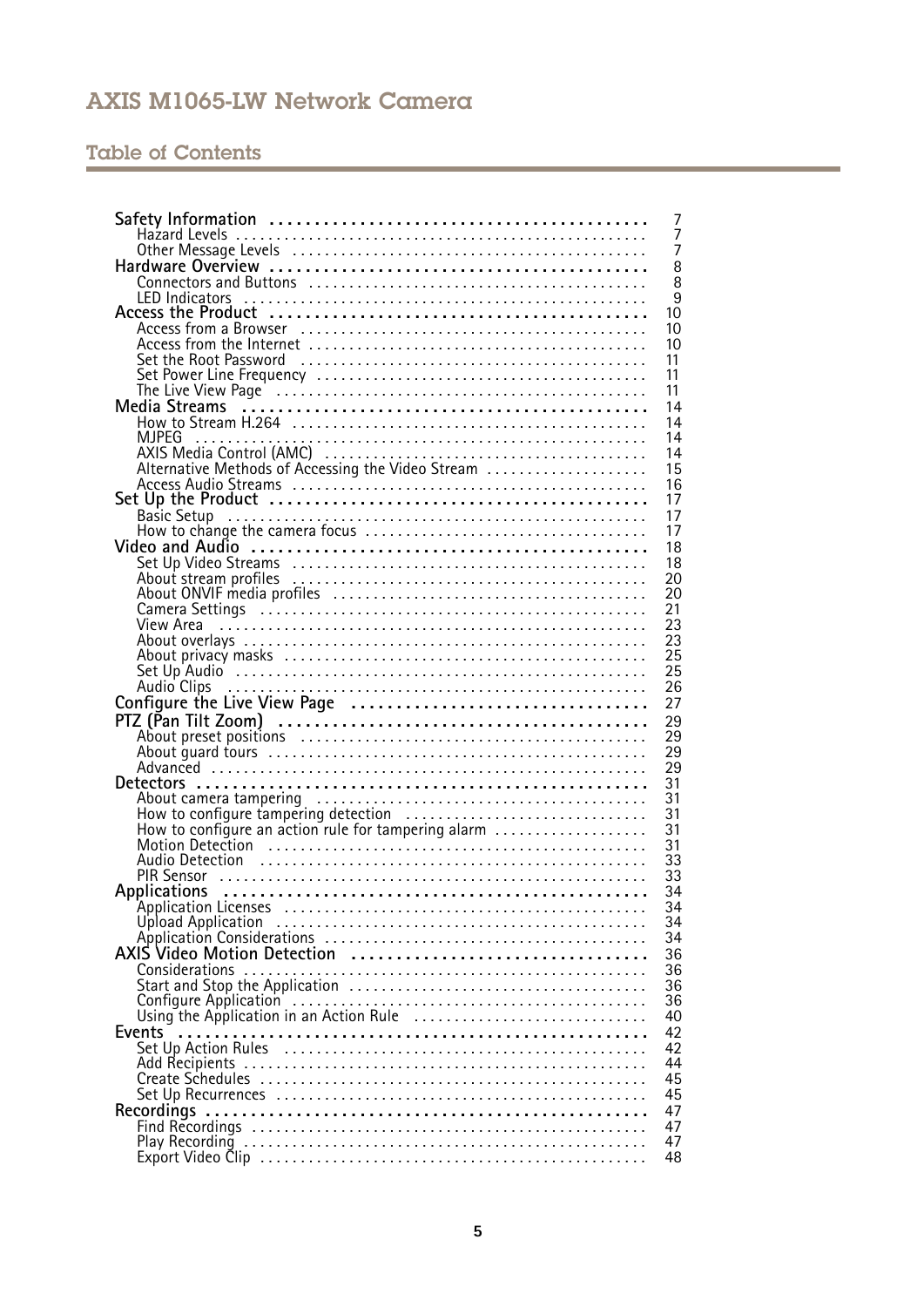# Table of Contents

| 49                                                   |
|------------------------------------------------------|
| 50                                                   |
| 50                                                   |
| 52                                                   |
| 53                                                   |
| 61                                                   |
| 64                                                   |
| 64                                                   |
| 65                                                   |
| 65                                                   |
| 67                                                   |
| 67                                                   |
| 67                                                   |
| Symptoms, Possible Causes and Remedial Actions<br>68 |
|                                                      |
|                                                      |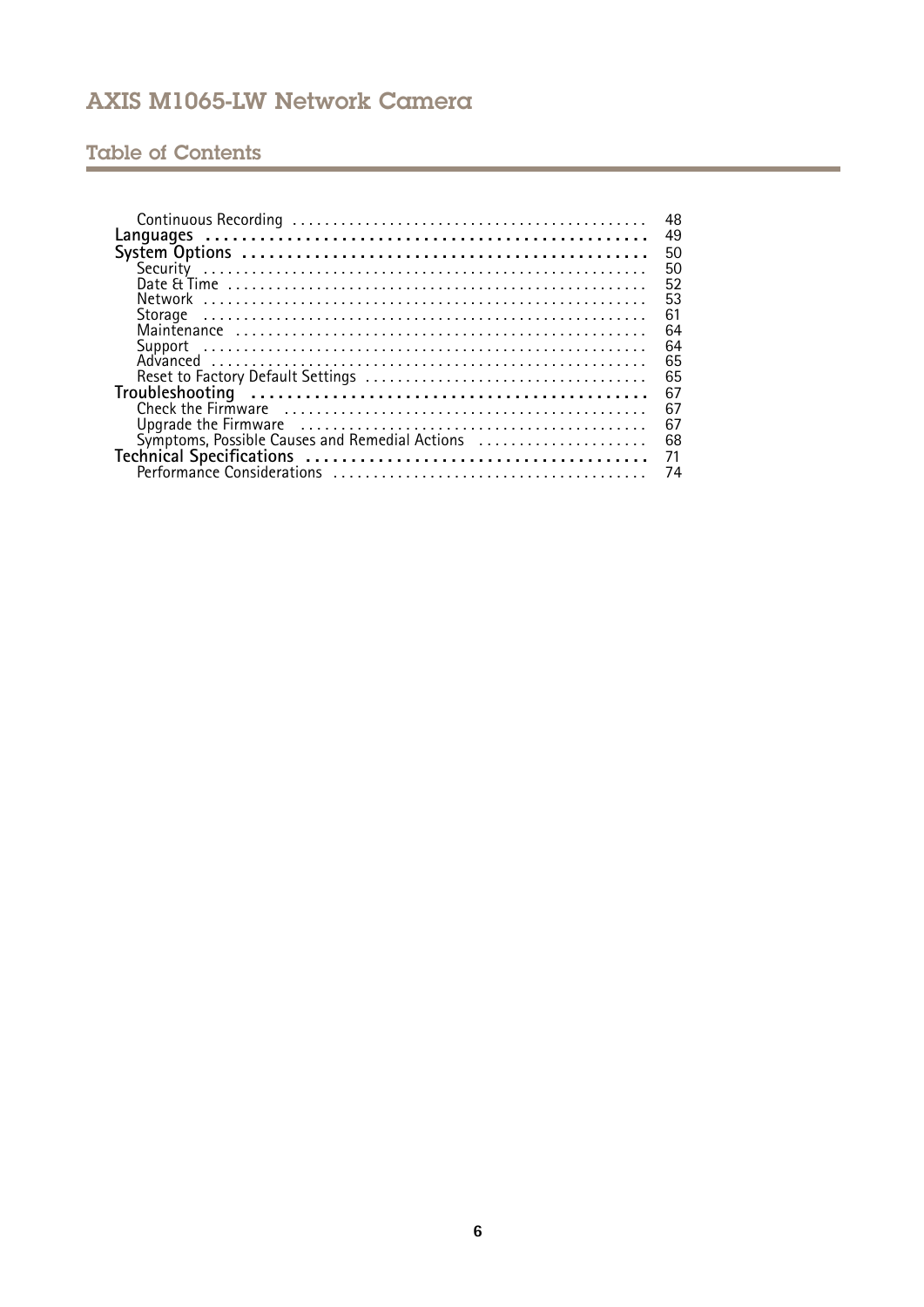## <span id="page-6-0"></span>Safety Information

## Safety Information

### **Hazard Levels**

#### **DANGER**

Indicates <sup>a</sup> hazardous situation which, if not avoided, will result in death or serious injury.

### **WARNING**

Indicates <sup>a</sup> hazardous situation which, if not avoided, could result in death or serious injury.

### **ACAUTION**

Indicates <sup>a</sup> hazardous situation which, if not avoided, could result in minor or moderate injury.

#### *NOTICE*

Indicates <sup>a</sup> situation which, if not avoided, could result in damage to property.

### **Other Message Levels**

#### Important

Indicates significant information which is essential for the product to function correctly.

#### Note

Indicates useful information which helps in getting the most out of the product.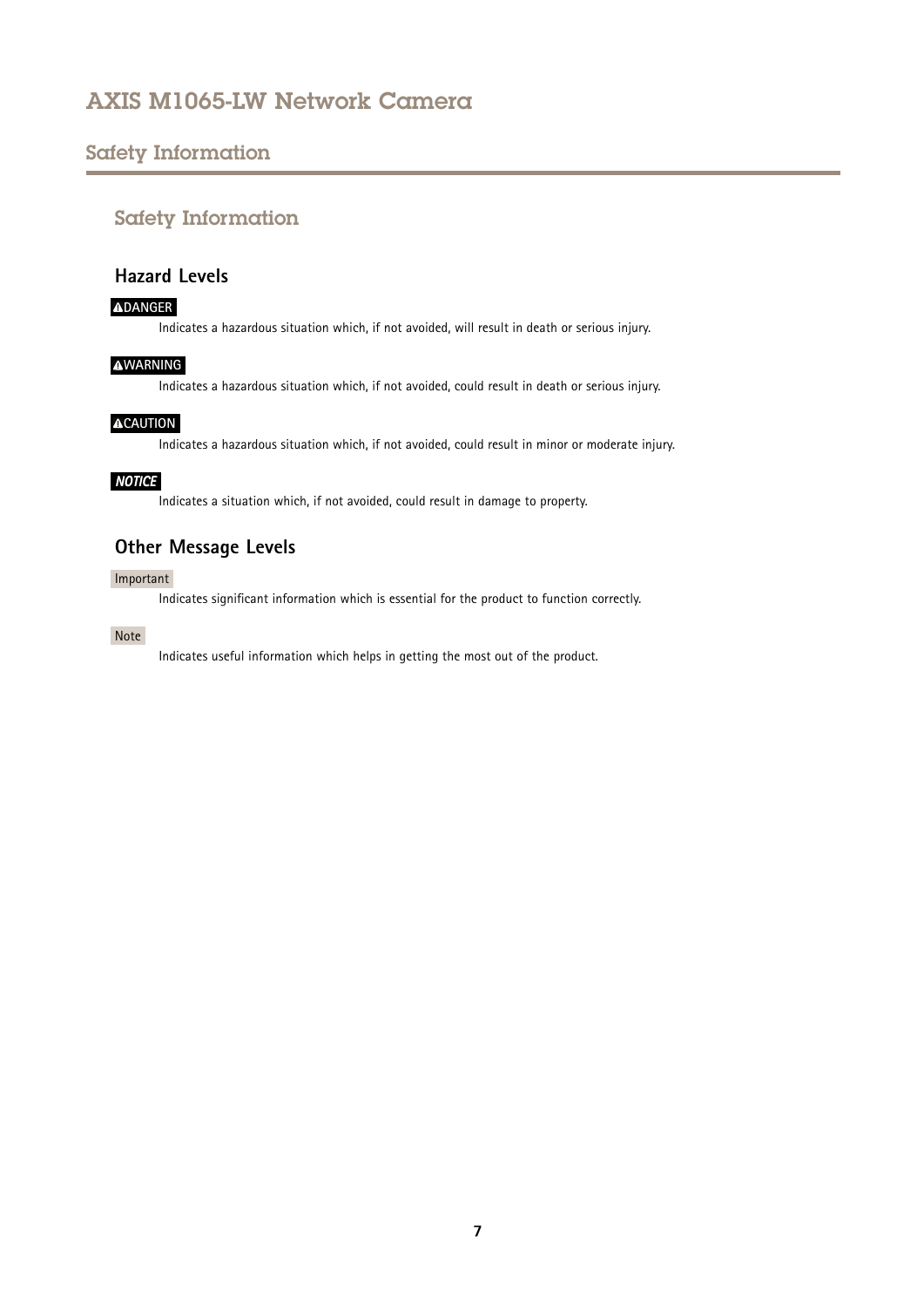### <span id="page-7-0"></span>Hardware Overview

### Hardware Overview

For specifications of the hardware components, see *Technical [Specifications](#page-70-0) on page [71](#page-70-0)*.





- *2 Focus ring*
- *3 IR LED*
- *4 PIR sensor*
- *5 Speaker*
- *6 Status LED*
- *7 Control button*
- 
- *8 WLAN pairing button 9 Network connector*
- *10 SD card slot*
- *11 Power connector*

### **Connectors and Buttons**

#### **Network Connector**

RJ45 Ethernet connector.

#### *NOTICE*

The product shall be connected using <sup>a</sup> shielded network cable (STP). All cables connecting the product to the network shall be intended for their specific use. Make sure that the network devices are installed in accordance with the manufacturer's instructions. For information about regulatory requirements, see *[Electromagnetic](#page-1-0) Compatibility (EMC) on page [2](#page-1-0)* .

#### **Power connector**

This microUSB type B connector is for power only. We recommend using Axis microUSB power supply.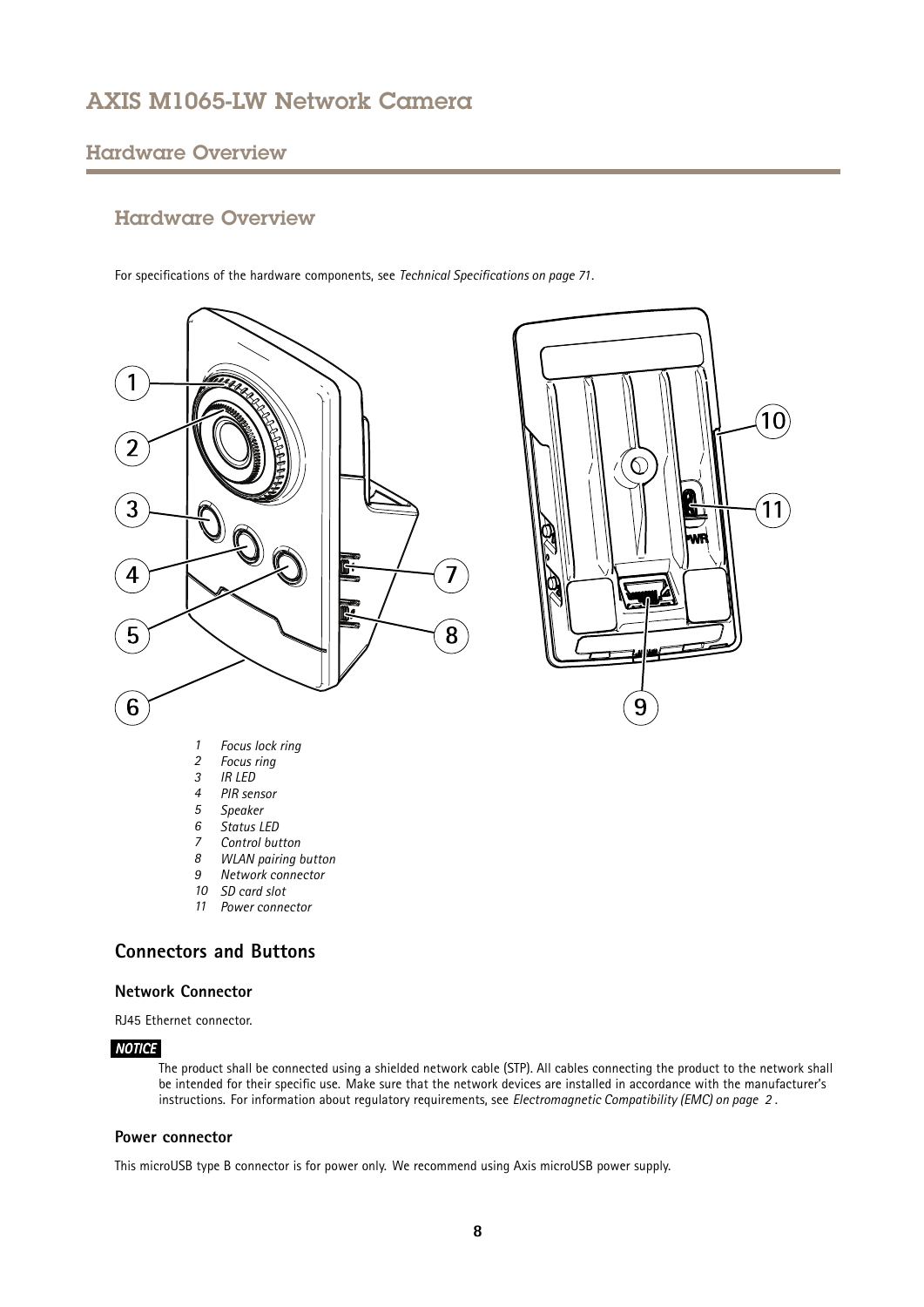### <span id="page-8-0"></span>Hardware Overview

#### **SD card slot**

### *NOTICE*

- Risk of damage to SD card. Do not use sharp tools, metal objects or excessive force when inserting or removing the SD card. Use your fingers to insert and remove the card.
- Risk of data loss and corrupted recordings. Do not remove the SD card while the product is running. Disconnect power or unmount the SD card from the Axis product's webpages before removal.

This product supports microSD/microSDHC/microSDXC cards (not included).

For SD card recommendations, see *www.axis.com*

### **Control Button**

For location of the control button, see *[Hardware](#page-7-0) Overview on page [8](#page-7-0)* .

The control button is used for:

- Resetting the product to factory default settings. See *[page](#page-64-0) [65](#page-64-0)*.
- • Connecting to an AXIS Video Hosting System service. See *[page](#page-53-0) [54](#page-53-0)*. To connect, press and hold the button for about 3 seconds until the Status LED flashes green.
- Connecting to AXIS Internet Dynamic DNS Service. See *[page](#page-54-0) [55](#page-54-0)*. To connect, press and hold the button for about 3 seconds.

#### **WLAN Pairing Button**

The WLAN pairing button is used for connecting to an access point through push button configuration (PBC), see*Wireless [Settings](#page-56-0) on [page](#page-56-0) [57](#page-56-0)*.

### **LED Indicators**

Note

- The Status LED can be configured to flash while an event is active.
- The Status LED can be configured to flash for identifying the unit. Go to **Setup <sup>&</sup>gt; System Options <sup>&</sup>gt; Maintenance** .

| Status LED | Indication                                                                          |
|------------|-------------------------------------------------------------------------------------|
| Unlit      | Connection and normal operation.                                                    |
| Green      | Shows steady green for 10 seconds for normal operation after startup completed.     |
|            | Flashes green during wireless network pairing.                                      |
| Amber      | Steady during startup. Flashes during firmware upgrade or reset to factory default. |
| Amber/Red  | Flashes amber/red if network connection is unavailable or lost.                     |
| Red        | Firmware upgrade failure.                                                           |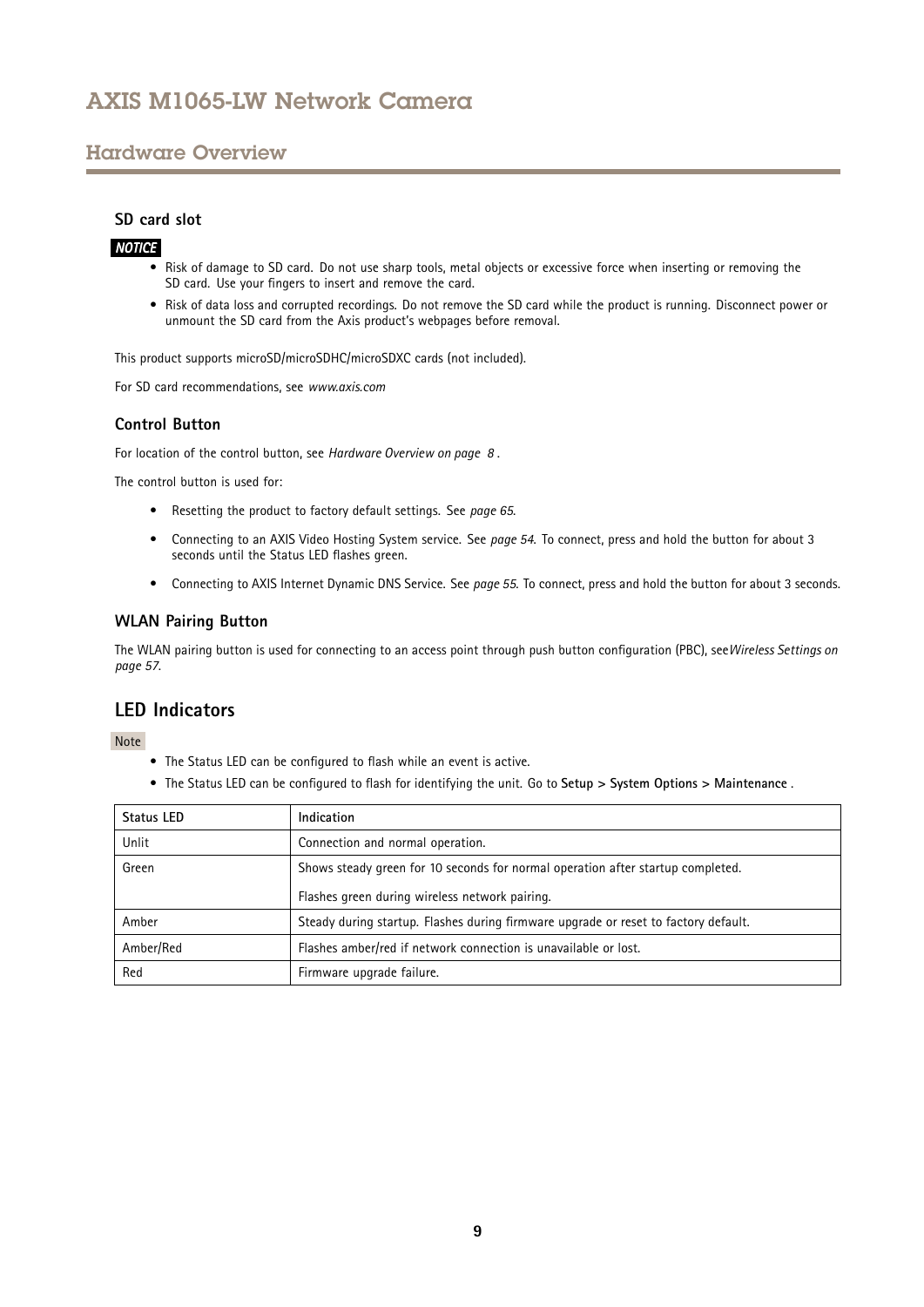### <span id="page-9-0"></span>Access the Product

### Access the Product

To install the Axis product, see the Installation Guide supplied with the product.

The product can be used with most operating systems and browsers. We recommend the following browsers:

- $\bullet$  Internet Explorer® with Windows®
- Safari<sup>®</sup> with OS X<sup>®</sup>
- Chrome<sup>TM</sup> or Firefox<sup>®</sup> with other operating systems.

To view streaming video in Internet Explorer, allow installation of AXIS Media Control (AMC) when prompted.

The Axis product includes one (1) H.264 decoder license for viewing video streams and one (1) AAC audio license. The licenses are automatically installed with AMC. The administrator can disable the installation of the decoders to prevent installation of unlicensed copies.

#### Note

• QuickTime<sup>TM</sup> is also supported for viewing H.264 streams and for audio.

### **Access from <sup>a</sup> Browser**

- 1. Start <sup>a</sup> web browser.
- 2. Enter the IP address or host name of the Axis product in the browser's Location/Address field.

To access the product from <sup>a</sup> Mac computer (OS X), go to Safari, click on Bonjour and select the product from the drop-down list.

If you do not know the IP address, use AXIS IP Utility to locate the product on the network. For information about how to discover and assign an IP address, see the document *Assign an IP Address and Access the Video Stream* on Axis Support web at *www.axis.com/techsup*

#### Note

- To show Bonjour as <sup>a</sup> browser bookmark, go to **Safari <sup>&</sup>gt; Preferences**.
- 3. Enter your user name and password. If this is the first time the product is accessed, the root password must first be configured. For instructions, see *Set the Root [Password](#page-10-0) on page [11](#page-10-0)*.
- 4. The product's Live View page opens in your browser.

### Note

The controls and layout of the Live View page may have been customized to meet specific installation requirements and user preferences. Consequently, some of the examples and functions featured here may differ from those displayed in your own Live View page.

### **Access from the Internet**

Once connected, the Axis product is accessible on your local network (LAN). To access the product from the Internet you must configure your network router to allow incoming data traffic to the product. To do this, enable the NAT-traversal feature, which will attempt to automatically configure the router to allow access to the product. This is enabled from **Setup <sup>&</sup>gt; System Options <sup>&</sup>gt; Network <sup>&</sup>gt; TCP/IP Advanced**.

For more information, see *NAT [traversal](#page-55-0) (port mapping) for IPv4 on page [56](#page-55-0)*. See also AXIS Internet Dynamic DNS Service at *www.axiscam.net*

For Technical notes on this and other topics, visit the Axis Support web at *www.axis.com/techsup*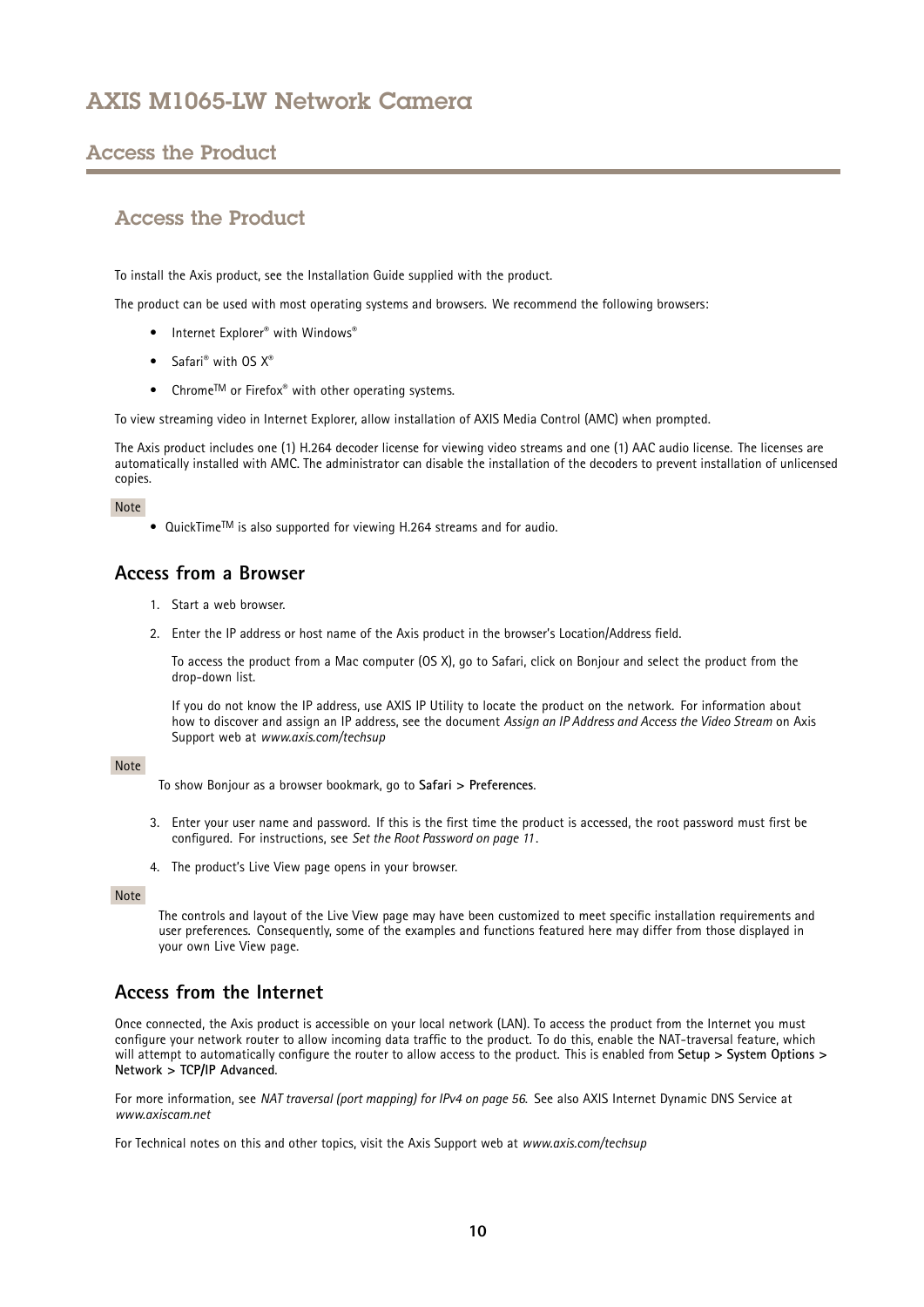## <span id="page-10-0"></span>Access the Product

### **Set the Root Password**

To access the Axis product, you must set the password for the default administrator user **root**. This is done in the **Configure Root Password** dialog, which opens when the product is accessed for the first time.

To prevent network eavesdropping, the root password can be set via an encrypted HTTPS connection, which requires an HTTPS certificate. HTTPS (Hypertext Transfer Protocol over SSL) is <sup>a</sup> protocol used to encrypt traffic between web browsers and servers. The HTTPS certificate ensures encrypted exchange of information. See *[HTTPS](#page-50-0) on page [51](#page-50-0)*.

The default administrator user name **root** is permanent and cannot be deleted. If the password for root is lost, the product must be reset to the factory default settings. See *Reset to Factory Default [Settings](#page-64-0) on page [65](#page-64-0)*.

To set the password via <sup>a</sup> standard HTTP connection, enter it directly in the dialog.

To set the password via an encrypted HTTPS connection, follow these steps:

1. Click **Use HTTPS**.

A temporary certificate (valid for one year) is created, enabling encryption of all traffic to and from the product, and the password can now be set securely.

- 2. Enter <sup>a</sup> password and then re-enter it to confirm the spelling.
- 3. Click **OK**. The password has now been configured.

### **Set Power Line Frequency**

Power line frequency is set the first time the Axis product is accessed and can only be changed from Plain Config (see *[page](#page-64-0) [65](#page-64-0)*) or by resetting the product to factory default.

Select the power line frequency (50 Hz or 60 Hz) used at the location of the Axis product. Selecting the wrong frequency may cause image flicker if the product is used in fluorescent light environments.

When using 50 Hz, the maximum frame rate is limited to 25 fps.

#### Note

Power line frequency varies depending on geographic region. The Americas usually use 60 Hz, whereas most other parts of the world use 50 Hz. Local variations could apply. Always check with the local authorities.

### **The Live View Page**

The controls and layout of the Live View page may have been customized to meet specific installation requirements and user preferences. Consequently, some of the examples and functions featured here may differ from those displayed in your own Live View page. The following provides an overview of each available control.

#### **Controls on the Live View Page**



Click the **View size** buttons to show the image in full size (right button) or to scale down the image to fit the browser window (left button).



Select <sup>a</sup> stream profile for the Live View page from the **Stream Profile** drop-down list. For information about how to configure stream profiles, see *[page](#page-19-0) [20](#page-19-0)*.



Use the **Manual Trigger** button to trigger an action rule from the Live View page. For information about how to configure and enable the button, see *Manual [Trigger](#page-11-0) on page [12](#page-11-0)*.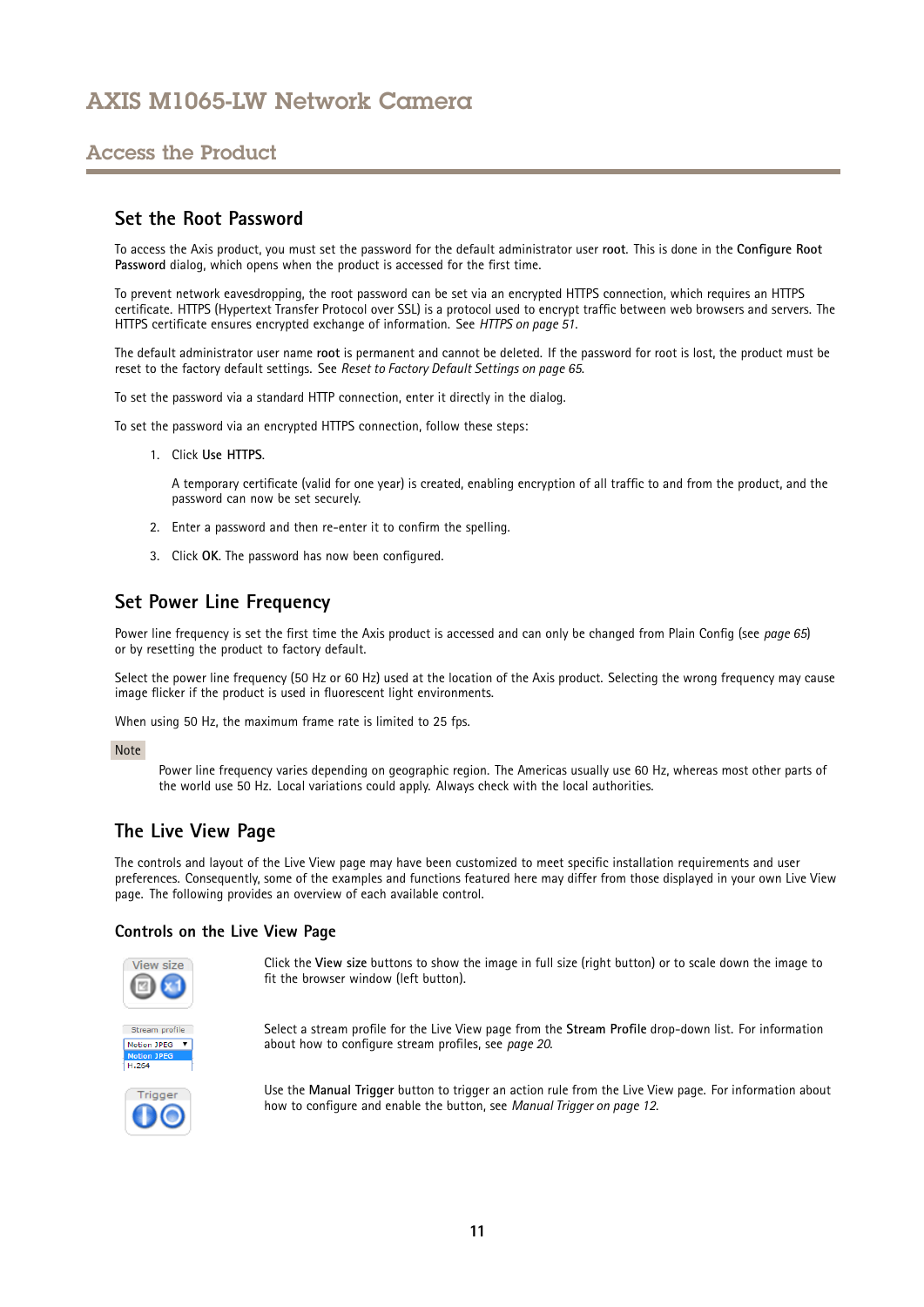### <span id="page-11-0"></span>Access the Product



Click **Snapshot** to save <sup>a</sup> snapshot of the video image. This button is primarily intended for use when the AXIS Media Control viewer toolbar is not available. Enable this button from **Live View Config <sup>&</sup>gt; Action Buttons**.

The **Audio clip** drop-down list allows you to play an audio clip from the Live View page. Select the audio clip and click the **Play** button.

Activate or de-activate IR illumination from **Setup** <sup>&</sup>gt; **Video & Audio** <sup>&</sup>gt; **Camera Settings**. Enable this button from **Live View Config <sup>&</sup>gt; Action Buttons**. Move the slider to increase or decrease the intensity of the IR illumination.

#### **Manual Trigger**

The **Manual Trigger** is used to trigger an action rule from the Live View page. The manual trigger can for example be used to validate actions during product installation and configuration.

To configure the manual trigger:

- 1. Go to **Setup <sup>&</sup>gt; Events**.
- 2. Click **Add** to add <sup>a</sup> new action rule.
- 3. From the **Trigger** drop-down list, select **Input Signal**.
- 4. From the second drop-down list, select **Manual Trigger**.
- 5. Select the desired action and configure the other settings as required.

For more information about action rules, see *[Events](#page-41-0) on page [42](#page-41-0)*.

To show the manual trigger buttons in the Live View page:

- 1. Go to **Setup <sup>&</sup>gt; Live View Config**.
- 2. Under **Action Buttons**, select **Show manual trigger button**.

#### **AXIS Media Control viewer toolbar**

The AXIS Media Control viewer toolbar is available in Internet Explorer only. See *AXIS Media Control [\(AMC\)](#page-13-0) on page [14](#page-13-0)* for more information. The toolbar displays the following buttons:



The **Play** button connects to the Axis product and starts playing <sup>a</sup> media stream.



The **Stop** button stops the media stream.



The **Snapshot** button takes <sup>a</sup> snapshot of the video image.



Click the **View Full Screen** button and the video image will fill the entire screen. Press ESC (Escape) on the computer keyboard to cancel full screen view.



The **Record** button is used to record the current video stream on your computer. The location where the recording is saved can be specified in the AMC Control Panel. Enable this button from **Live View Config** <sup>&</sup>gt; **Viewer Settings.**

#### **AMC Audio Controls**

AMC audio buttons control the speakers and microphone connected to the client computer. The buttons are only visible when audio is enabled.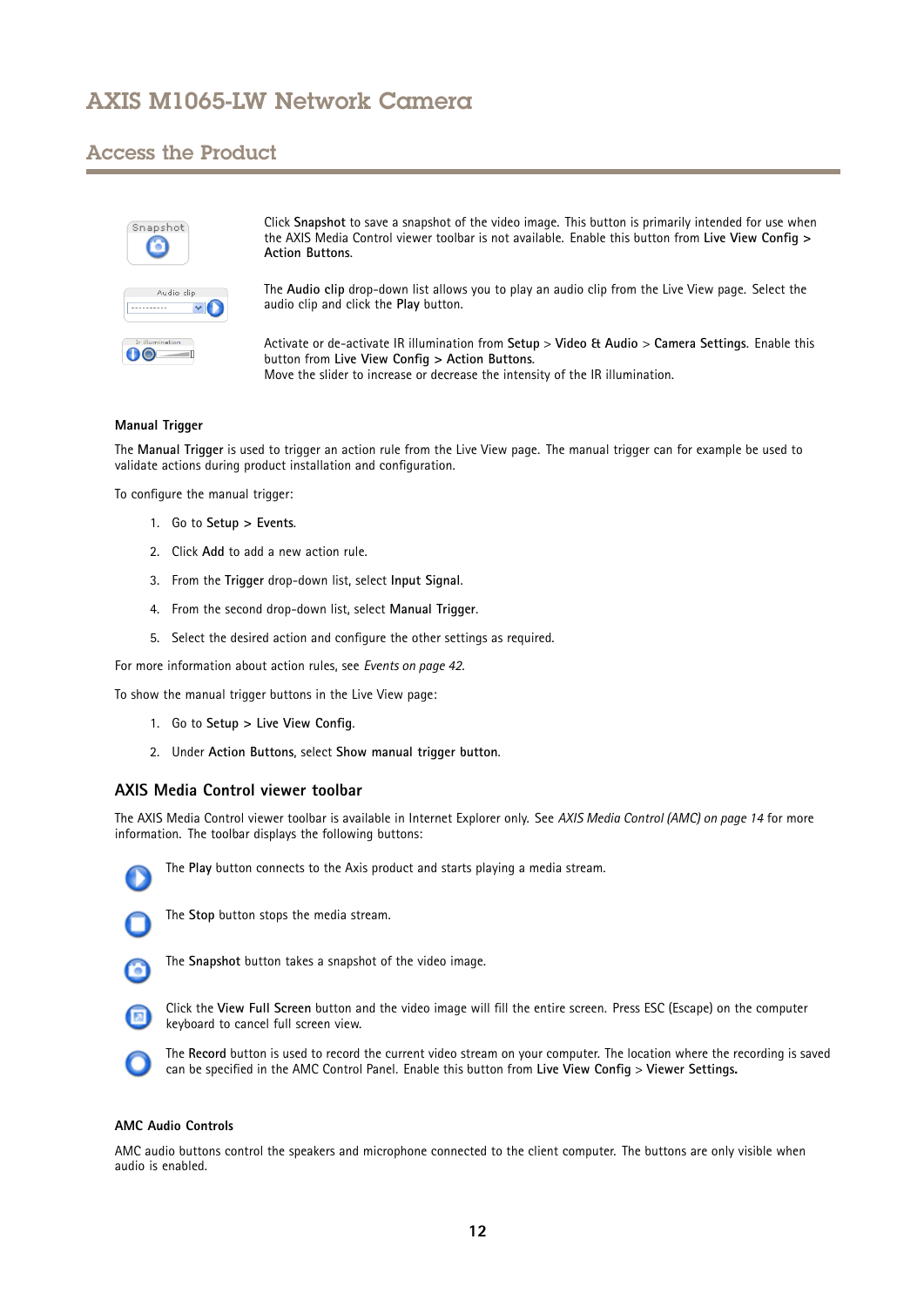## Access the Product

For information about how to configure audio, see *Set Up [Audio](#page-24-0) on page [25](#page-24-0)*.



**Speaker button** — Click to turn the speakers on or off.



**Microphone button** – Click to mute or unmute the microphone. In *Simplex - speaker only mode*, the **Microphone** and **Talk** buttons must both be active to send audio to the Axis product. Click either button to stop audio transmission.



Use the slider to control the volume of the speakers and the microphone.



#### *Half-duplex mode*

The **Talk/Listen button** is used to switch between sending and receiving audio. The button can be configured from the Audio tab in the AMC Control panel:

- Push-To-Talk mode: Click and hold the button to talk/send. Release the button to listen.
- Toggle mode: Click once to switch between talking and listening.
- *Simplex – speaker only mode*

To send audio, the **Talk** and **Microphone** buttons must both be active. Click either button to stop audio transmission.

### **PTZ Controls**

#### Note

These controls are available if digital PTZ is enabled in the selected view area, see *View Area on [page](#page-22-0) [23](#page-22-0)*.



4

Click the **Emulate joystick mode** button and click in the image to move the camera view in the direction of the mouse pointer.



The center mode button could also be used to zoom in on <sup>a</sup> specific area. Click in the image and drag to draw <sup>a</sup> rectangle surrounding the area to be magnified. To zoom out, rotate the mouse wheel.

Source Home  $\vee$  60 Select <sup>a</sup> PTZ preset position to steer the camera view to the saved position. See *About [preset](#page-28-0) pos[itions](#page-28-0) on page [29](#page-28-0)*.

**Pan and Tilt bars** – Use the arrows to pan and tilt the camera view, or click on <sup>a</sup> position on the bar to steer the camera view to that position.

**Zoom bar** – Use the arrows to zoom in and out, or click on <sup>a</sup> position on the bar to zoom to that position.

The PTZ controls can be disabled under **PTZ <sup>&</sup>gt; Advanced <sup>&</sup>gt; Controls**, see *[Controls](#page-28-0) on page [29](#page-28-0)*.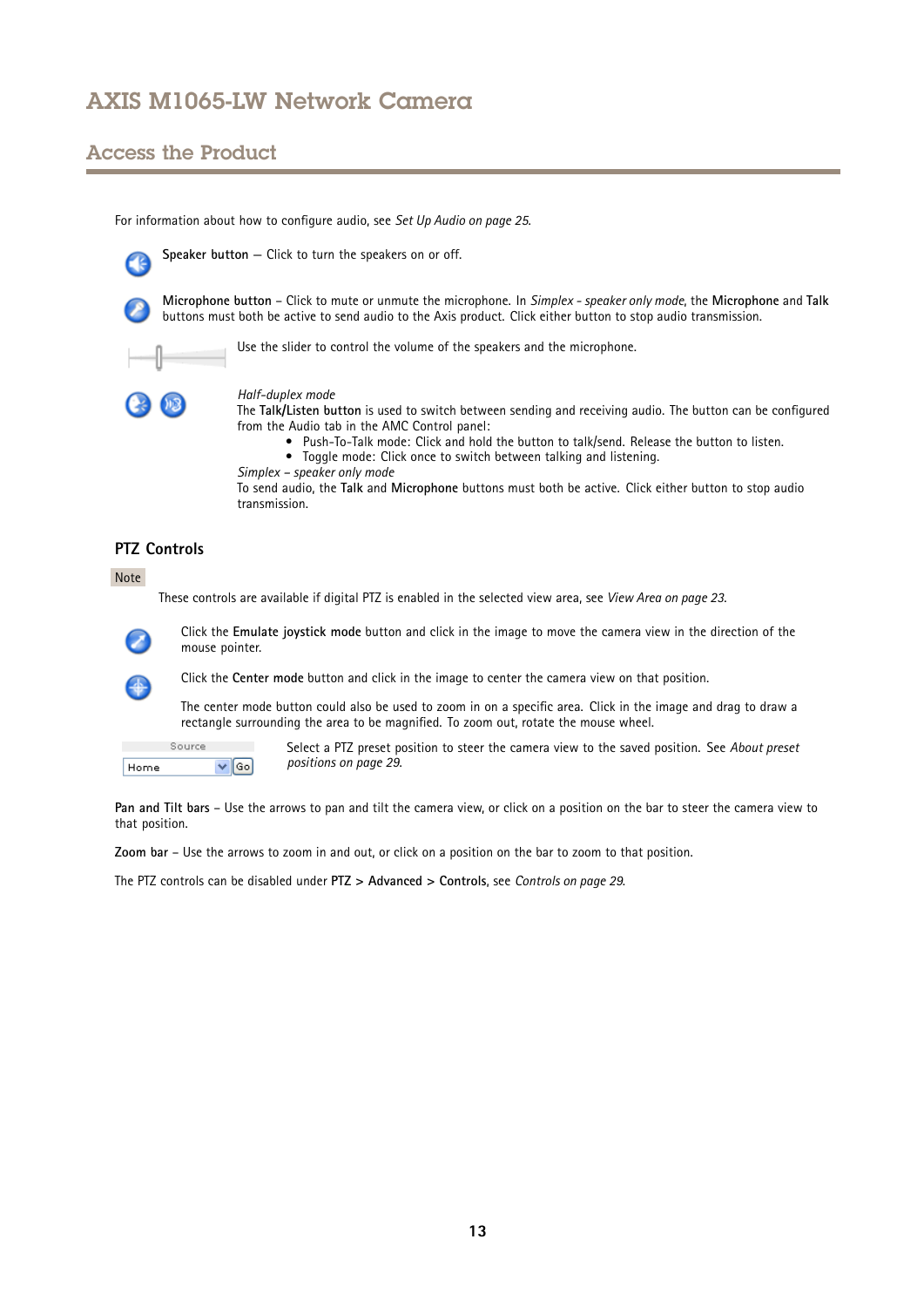### <span id="page-13-0"></span>Media Streams

### Media Streams

The Axis product provides several audio and video stream formats. Your requirements and the properties of your network will determine the type you use.

The Live View page in the product provides access to H.264 and Motion JPEG video streams, audio streams and to the list of available stream profiles. Other applications and clients can access video and audio streams directly, without going via the Live View page.

### **How to Stream H.264**

H.264 can, without compromising image quality, reduce the size of <sup>a</sup> digital video file by more than 80% compared with the Motion JPEG format and as much as 50% more than the MPEG-4 standard. This means that much less network bandwidth and storage space are required for <sup>a</sup> video file. Or seen another way, much higher video quality can be achieved for <sup>a</sup> given bit rate.

Deciding which combination of protocols and methods to use depends on your viewing requirements, and on the properties of your network. The available options in AXIS Media Control are:

| Unicast RTP             | This unicast method (RTP over UDP) is used<br>for live unicast video, especially when it is<br>important to have an up-to-date video stream,<br>even if some frames are dropped.                                                                                                                                                                                                                                                                                                                                                                                                 | Unicasting is used for video-on-demand                                                                                                                      |  |
|-------------------------|----------------------------------------------------------------------------------------------------------------------------------------------------------------------------------------------------------------------------------------------------------------------------------------------------------------------------------------------------------------------------------------------------------------------------------------------------------------------------------------------------------------------------------------------------------------------------------|-------------------------------------------------------------------------------------------------------------------------------------------------------------|--|
| RTP over RTSP           | This unicast method (RTP tunneled over RTSP)<br>is useful as it is relatively simple to configure<br>firewalls to allow RTSP traffic.                                                                                                                                                                                                                                                                                                                                                                                                                                            | transmission so that there is no video traffic<br>on the network until a client connects and<br>requests the stream.<br>Note that there are a maximum of 20 |  |
| RTP over RTSP over HTTP | This unicast method can be used to traverse<br>firewalls. Firewalls are commonly configured to<br>allow the HTTP protocol, thus allowing RTP to<br>be tunneled.                                                                                                                                                                                                                                                                                                                                                                                                                  | simultaneous unicast connections.                                                                                                                           |  |
| <b>Multicast RTP</b>    | This method (RTP over UDP) should be used for live multicast video. The video stream is always<br>up-to-date, even if some frames are dropped.<br>Multicasting provides the most efficient usage of bandwidth when there are large numbers of<br>clients viewing simultaneously. A multicast cannot however, pass a network router unless the<br>router is configured to allow this. It is not possible to multicast over the Internet, for example.<br>Note also that all multicast viewers count as one unicast viewer in the maximum total of 20<br>simultaneous connections. |                                                                                                                                                             |  |

AXIS Media Control negotiates with the Axis product to determine the transport protocol to use. The order of priority, listed in the AMC Control Panel, can be changed and the options disabled, to suit specific requirements.

Note

H.264 is licensed technology. The Axis product includes one H.264 viewing client license. Installing additional unlicensed copies of the client is prohibited. To purchase additional licenses, contact your Axis reseller.

### **MJPEG**

This format uses standard JPEG still images for the video stream. These images are then displayed and updated at <sup>a</sup> rate sufficient to create <sup>a</sup> stream that shows constantly updated motion.

The Motion JPEG stream uses considerable amounts of bandwidth, but provides excellent image quality and access to every image contained in the stream. The recommended method of accessing Motion JPEG live video from the Axis product is to use the AXIS Media Control in Internet Explorer in Windows.

### **AXIS Media Control (AMC)**

AXIS Media Control (AMC) in Internet Explorer in Windows is the recommended method of accessing live video from the Axis product.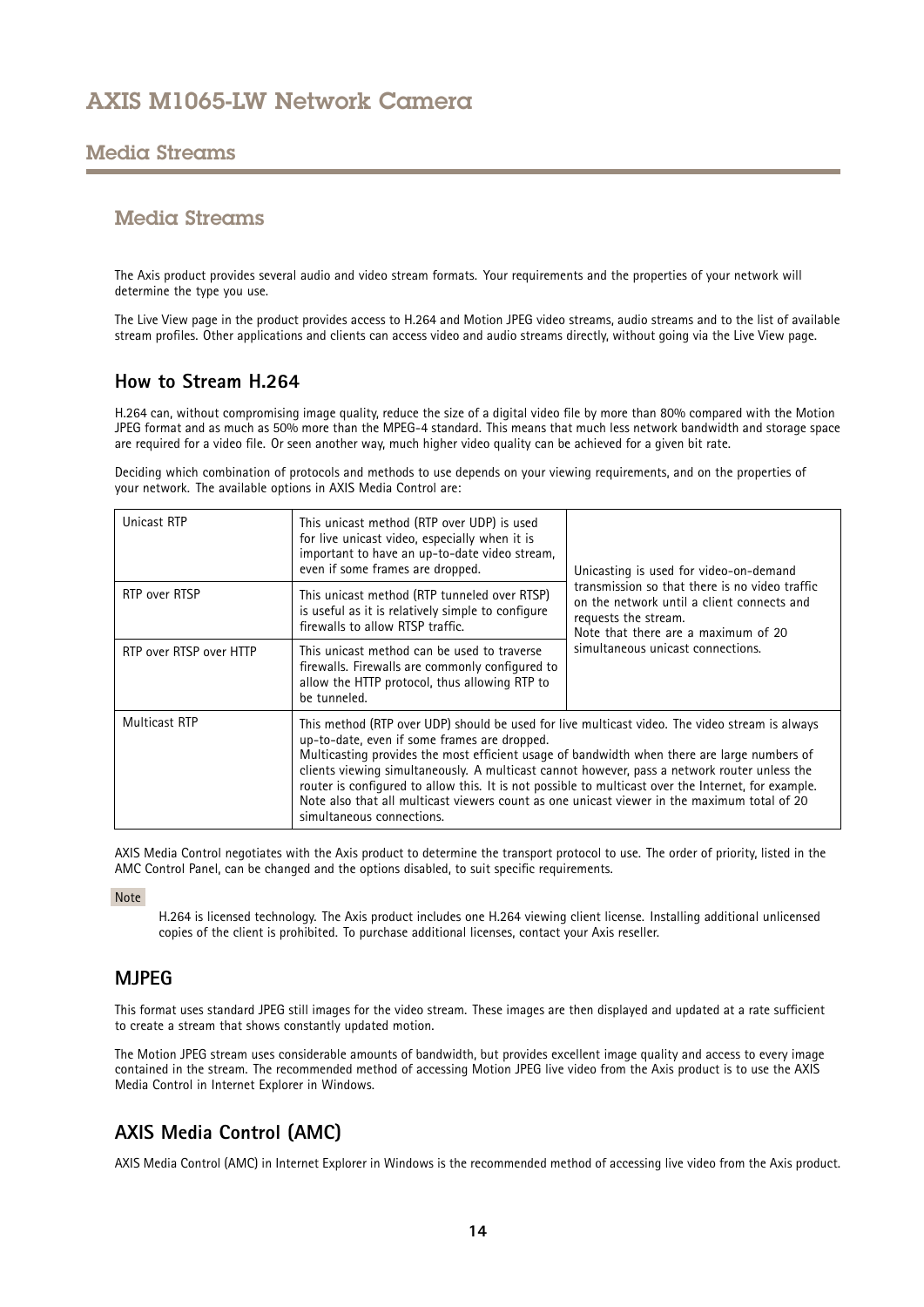### <span id="page-14-0"></span>Media Streams

The AMC Control Panel can be used to configure various video and audio settings. Please see the AXIS Media Control User's Manual for more information.

The AMC Control Panel is automatically installed on first use, after which it can be configured. Open the AMC Control Panel from:

- Windows Control Panel (from the Start screen or Start menu)
- Alternatively, right-click the video image in Internet Explorer and click **Settings**.

| General<br>Network  <br>Streaming<br>Snapshot<br>AXIS Media Control | H.264<br>Video                                    | Audio | <b>PTZ</b> |                    |  |
|---------------------------------------------------------------------|---------------------------------------------------|-------|------------|--------------------|--|
|                                                                     |                                                   |       |            | Recording          |  |
|                                                                     |                                                   |       |            |                    |  |
|                                                                     |                                                   |       |            |                    |  |
|                                                                     | K<br>Copyright @ 2004-2015 Axis Communications AB |       |            |                    |  |
| Version 7.1                                                         |                                                   |       |            |                    |  |
|                                                                     |                                                   |       |            |                    |  |
| Versions                                                            |                                                   |       |            |                    |  |
|                                                                     |                                                   |       |            |                    |  |
| Version<br>Item                                                     |                                                   |       |            |                    |  |
| Media Control<br>7121                                               |                                                   |       |            |                    |  |
| Audio Component 3.4.0.0                                             |                                                   |       |            |                    |  |
| RTP Source Filter 3.4.2.0                                           |                                                   |       |            |                    |  |
| H.264 Video Decoder 5.0.6.0                                         |                                                   |       |            |                    |  |
| Motion JPEG Video D., 3, 0, 4, 0                                    |                                                   |       |            |                    |  |
| File Writer<br>4, 0, 0, 0                                           |                                                   |       |            |                    |  |
| Overlay Mixer Filter 2.3.2.0                                        |                                                   |       |            |                    |  |
|                                                                     |                                                   |       |            |                    |  |
|                                                                     |                                                   |       |            |                    |  |
|                                                                     |                                                   |       |            |                    |  |
|                                                                     |                                                   |       |            |                    |  |
| View License                                                        |                                                   |       |            | View User's Manual |  |
|                                                                     |                                                   |       |            |                    |  |
|                                                                     |                                                   |       |            |                    |  |

### **Alternative Methods of Accessing the Video Stream**

You can also access video and images from the Axis product in the following ways:

- • **Motion JPEG server push** (if supported by the client, Chrome or Firefox, for example). This option maintains an open HTTP connection to the browser and sends data as and when required, for as long as required.
- •**Still JPEG images in <sup>a</sup> browser**. Enter the path http://<ip>/axis-cgi/jpg/image.cgi
- • **Windows Media Player**. This requires AXIS Media Control and the H.264 decoder to be installed. The following paths can be used:
	- Unicast via RTP: axrtpu://<ip>/axis-media/media.amp
	- Unicast via RTSP: axrtsp://<ip>/axis-media/media.amp
	- -Unicast via RTSP, tunneled via HTTP: axrtsphttp://<ip>/axis-media/media.amp
	- Multicast: axrtpm://<ip>/axis-media/media.amp
- **QuickTimeTM**. The following paths can be used:
	- rtsp://<ip>/axis-media/media.amp
	- rtsp://<ip>/axis-media/media.3gp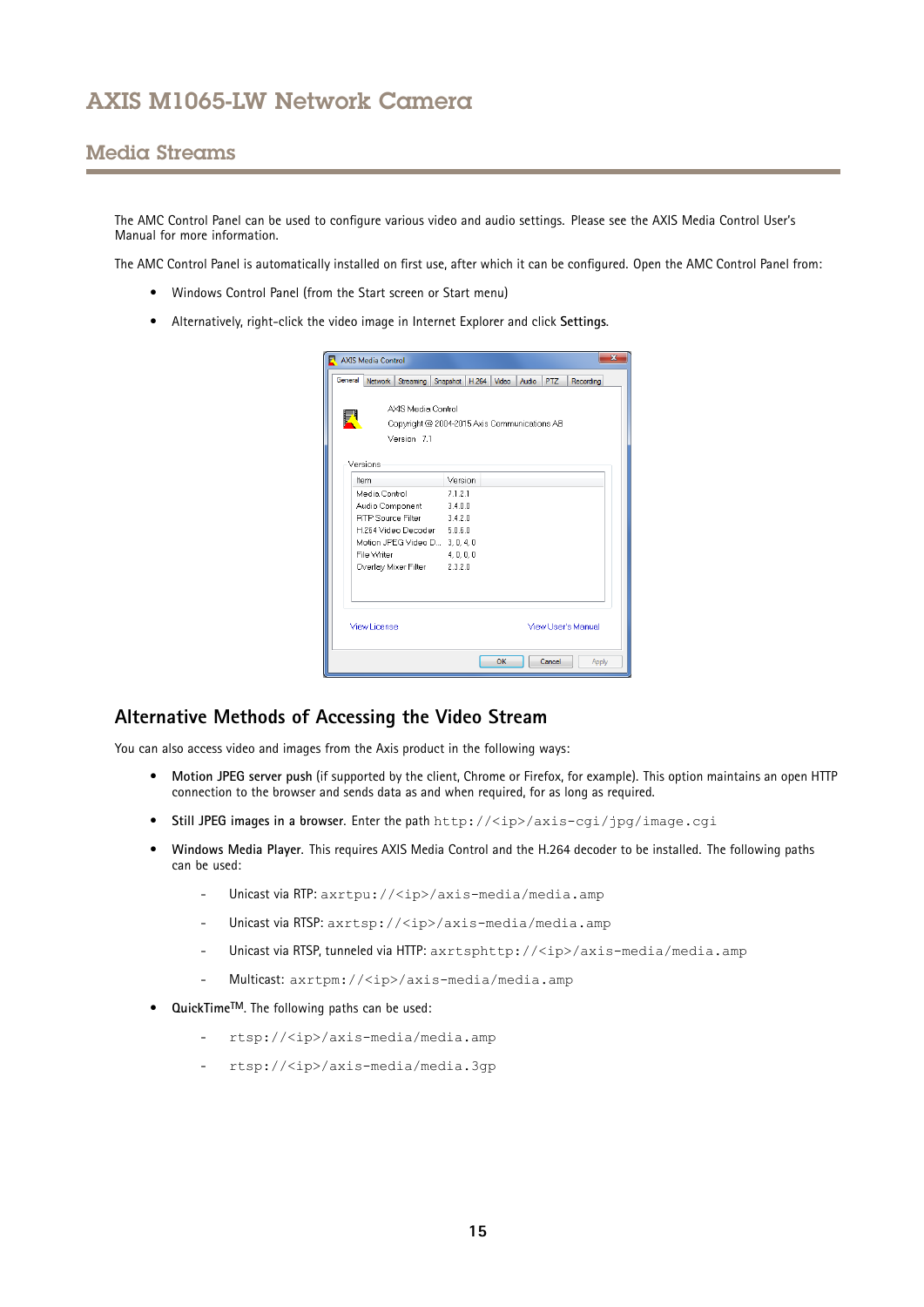## <span id="page-15-0"></span>Media Streams

### Note

- $\langle$ ip>= IP address
- The Axis product supports QuickTime 6.5.1 and later.
- QuickTime may add latency to the video stream.
- It may be possible to use other players to view the H.264 stream using the paths above, although Axis does not guarantee this.

### **Access Audio Streams**

The Live View page provides access to audio through AXIS Media Control; in addition audio can be accessed in the following ways:

- **VAPIX® Application Programming Interface (API)** For more information, visit www.axis.com/developer
- **Windows Media Player** supports simplex audio. The following paths can be used:
	- -Unicast via RTP: axrtpu://<ip>/axis-media/media.amp
	- -Unicast via RTSP: axrtsp://<ip>/axis-media/media.amp
	- -Unicast via RTSP, tunneled via HTTP: axrtsphttp://<ip>/axis-media/media.amp
	- -Multicast: axrtpm://<ip>/axis-media/media.amp
- **QuickTimeTM** supports G.711 and AAC audio encoding. The following paths can be used:
	- rtsp://<ip>/axis-media/media.amp
	- rtsp://<ip>/axis-media/media.3gp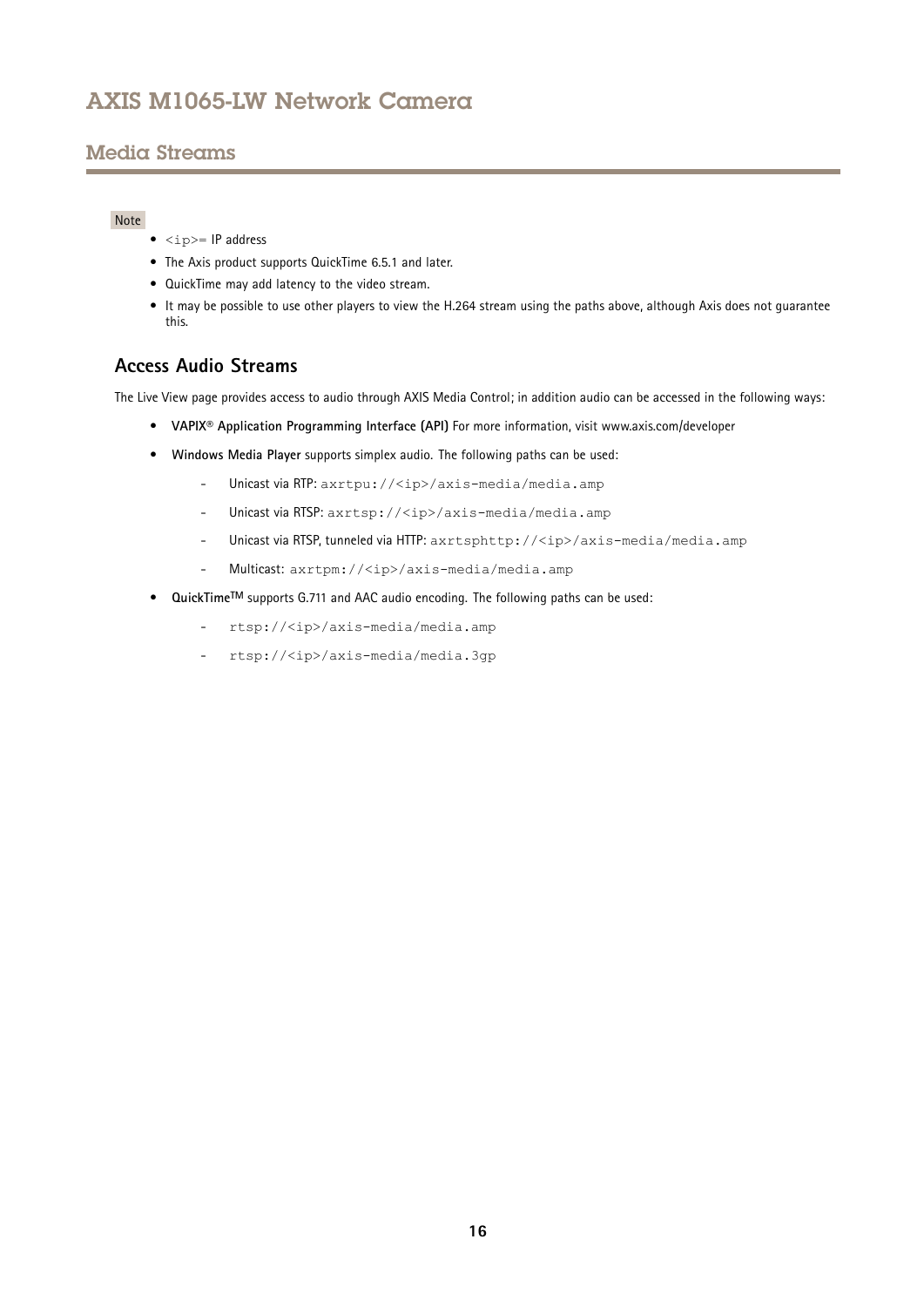### <span id="page-16-0"></span>Set Up the Product

### Set Up the Product

The Axis product can be configured by users with administrator or operator rights. To open the product's Setup pages, click **Setup** in the top right-hand corner of the Live View page.

- **Administrators** have unrestricted access to all settings.
- **Operators** have restricted access to settings, see *[Users](#page-49-0) on page [50](#page-49-0)*

See also the online help  $\bullet$ .

### **Basic Setup**

Basic Setup provides shortcuts to the settings that should be made before using the Axis product:

- 1. Users. See *[page](#page-49-0) [50](#page-49-0)*.
- 2. Wireless. See *[page](#page-56-0) [57](#page-56-0)*.
- 3. TCP/IP. See *[page](#page-52-0) [53](#page-52-0)*.
- 4. Date & Time. See *[page](#page-51-0) [52](#page-51-0)*.
- 5. Video Stream. See *[page](#page-17-0) [18](#page-17-0)*.
- 6. Audio Settings. See *[page](#page-24-0) [25](#page-24-0)*.

The Basic Setup menu can be disabled from **System Options <sup>&</sup>gt; Security <sup>&</sup>gt; Users**.

### **How to change the camera focus**



- 1. Turn the focus lock ring counter clockwise to unlock the focus ring.
- 2. Turn the focus ring to adjust the focus.
- 3. Turn the focus lock ring clockwise to lock the position of the focus ring.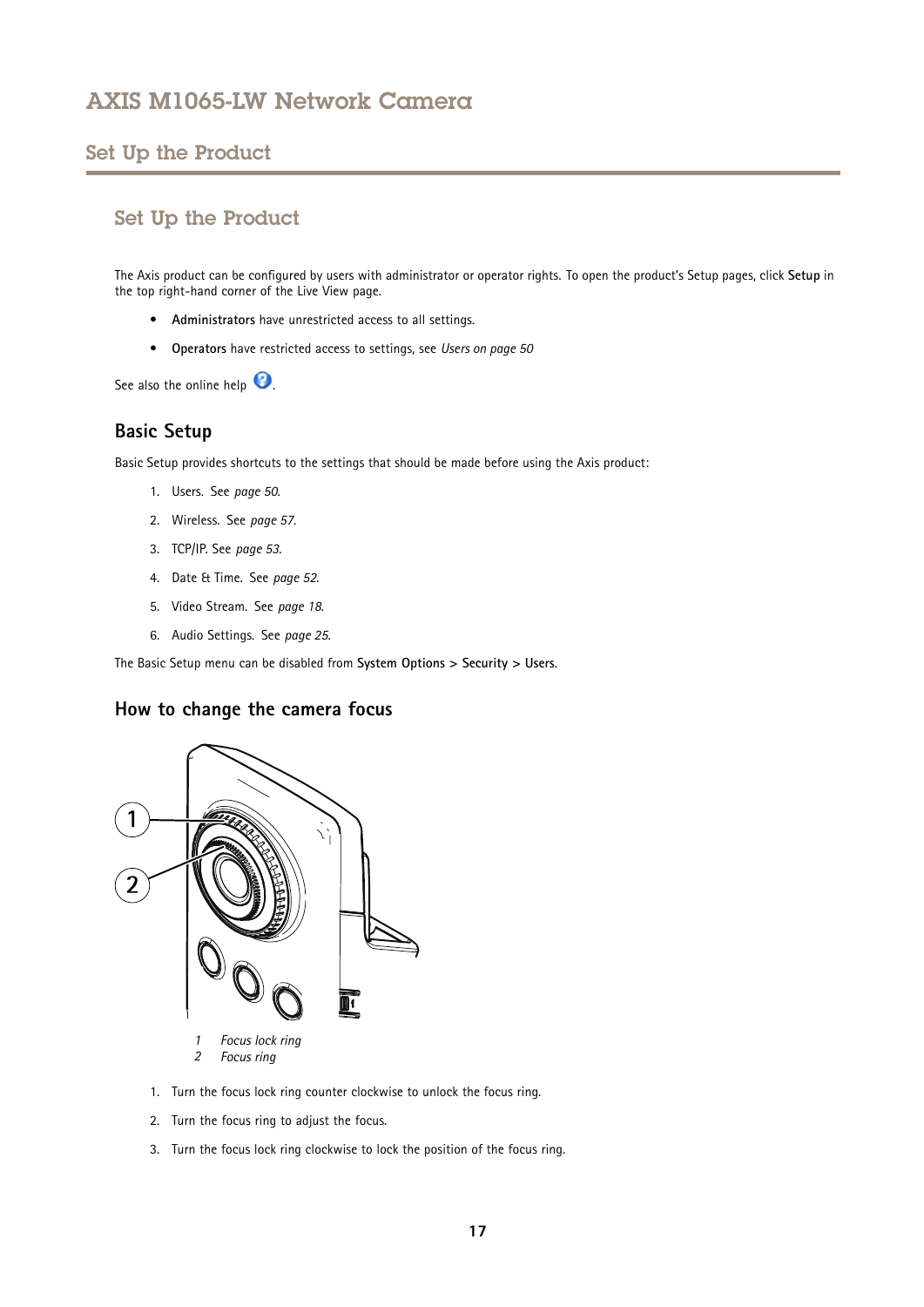### <span id="page-17-0"></span>Video and Audio

### Video and Audio

The video and audio settings can be used to optimize video and audio quality. You can configure the following:

- Video stream settings. See *page 18*.
- Stream profiles. See *[page](#page-19-0) [20](#page-19-0)*.
- Camera settings. See *[page](#page-20-0) [21](#page-20-0)*.
- View area. See *[page](#page-22-0) [23](#page-22-0)*.
- Overlay image. See *[page](#page-22-0) [23](#page-22-0)*.
- Privacy mask. See *[page](#page-24-0) [25](#page-24-0)*.
- Audio settings. See *[page](#page-24-0) [25](#page-24-0)*.
- Audio clips. See *[page](#page-25-0) [26](#page-25-0)*.

### **Set Up Video Streams**

To set up the product's video streams, go to **Video & Audio** <sup>&</sup>gt; **Video Stream**.

The video stream settings are divided into the following tabs:

- Image. See *page 18*.
- Audio. See *[page](#page-24-0) [25](#page-24-0)*.
- H.264. See *[page](#page-18-0) [19](#page-18-0)*.
- Zipstream. See *[page](#page-19-0) [20](#page-19-0)*
- MJPEG. See *[page](#page-19-0) [20](#page-19-0)*.

#### **Pixel Counter**

The pixel counter shows the number of pixels in an area of the image. The pixel counter is useful in situations where there is <sup>a</sup> specific size requirement, for example in face recognition.

The pixel counter can be used:

- When setting up <sup>a</sup> video stream, see *Set Up Video Streams on page 18*. Under **Preview**, click **Open** and select the **Show pixel counter** option to enable the rectangle in the image. Use the mouse to move and resize the rectangle, or enter the number of pixels in the **Width** and **Height** fields and click **Apply**.
- • When accessing the Live View page in Internet Explorer with AXIS Media Control (AMC) in Windows. Right-click in the image and select **Pixel counter**. Use the mouse to move and resize the rectangle.

#### **Image**

The default image settings can be configured under **Video & Audio <sup>&</sup>gt; Video Stream**. Select the **Image** tab.

The following settings are available:

- **Resolution**. Select the default resolution.
- **Compression**. The compression level affects the image quality, bandwidth and file size of saved images; the lower the compression, the higher the image quality with higher bandwidth requirements and larger file sizes.
- **Mirror image**. If required, the image can be mirrored.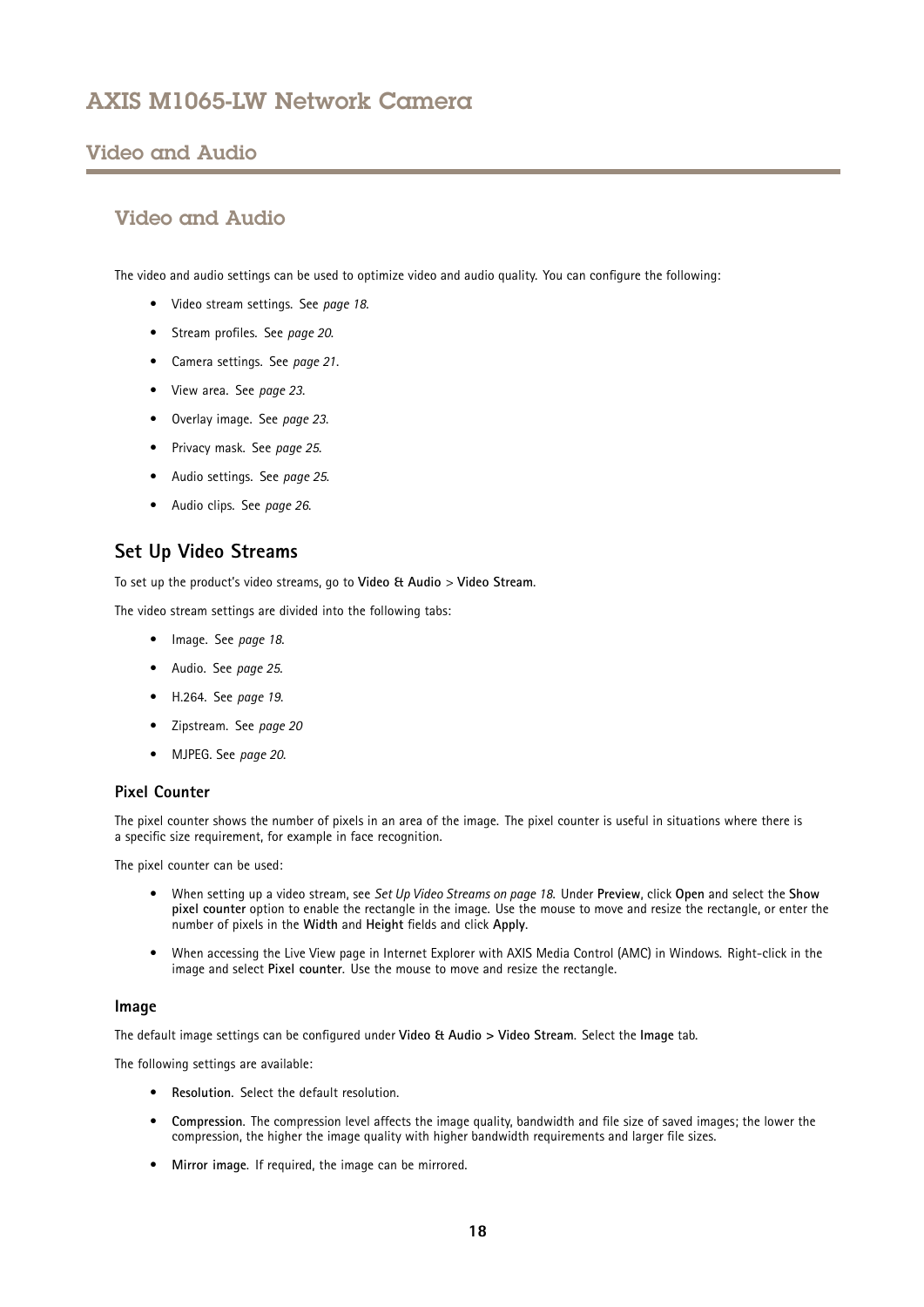## <span id="page-18-0"></span>Video and Audio

- **Rotate image**. If required, the image can be rotated.
- **Color setting**. Select either **Color** or **Black & White**. **Black & White** uses less bandwidth than Color.
- • **Maximum frame rate**. To avoid bandwidth problems, the frame rate allowed to each viewer can be **Limited to** <sup>a</sup> fixed amount. Alternatively, the frame rate can be set as **Unlimited**, which means the Axis product always delivers the highest frame rate possible under the current conditions.
- **Overlay settings**. See *About [overlay](#page-22-0) text on page [23](#page-22-0)*.

Click **Save** to apply the new settings.

#### **About H.264**

H.264, also known as MPEG-4 Part 10/AVC, is <sup>a</sup> video compression standard that provides high quality video streams at low bitrates. An H.264 video stream consists of different types of frames such as I-frames and P-frames. An I-frame is <sup>a</sup> complete image, whereas P-frames only contain the differences from previous frames.

#### **About GOP length**

A Group of Pictures (GOP) contains one I-frame followed by <sup>a</sup> number of P-frames. The GOP length is the number of frames between two I-frames.

If you set the GOP length and the frame rate equally you will get one GOP per second. If you change the GOP length to <sup>a</sup> higher value you will get more small sized P-frames and less big sized I-frames while keeping the same frame rate. In other words, <sup>a</sup> high GOP-length value saves bandwidth, but the video quality may decrease. A low GOP-length value increases the video quality but needs more bandwidth.

#### **About H.264 profiles**

The Axis product supports the following **H.264 profile(s)**:

- **Baseline**: Use the Baseline profile if the client does not support CABAC entropy coding.
- • **Main**: The Main profile uses CABAC and provides <sup>a</sup> better compression with maintained video quality. It requires <sup>a</sup> larger amount of processing power to decode than the Baseline profile.
- **High**: The High profile provides <sup>a</sup> higher compression than both Main and Baseline profiles, but requires more processing power to decode. High profile supports 8x8 blocks, which reduces the bitrate further compared to the Main profile.

#### **About bitrate control**

Bitrate control is useful to make sure the video streaming does not take up too much bandwidth.

The built-in bitrate control can be combined with Zipstream, see *About [Zipstream](#page-19-0) on page [20](#page-19-0)*. We recommend using <sup>a</sup> high bitrate limit to enable the full potential of Zipstream.

#### **About variable bitrate**

**Variable bitrate** (VBR) adjusts the bitrate according to the image complexity. When the activity in the scene increases, VBR adjusts the bitrate according to the complexity, using up more bandwidth for increased activity in the scene, and less for lower scene activity. Variable bitrate is suitable if there is <sup>a</sup> surplus in bandwidth, where the increased bitrate may not be an issue.

#### **About maximum bitrate**

If you have limited bandwidth, we recommend Maximum bit rate (MBR). MBR allows you to set <sup>a</sup> target bitrate to control the bandwidth consumption. The target value limits the bitrate, but it maintains <sup>a</sup> flexibility to be able to prioritize <sup>a</sup> continuous video stream. Consequently, the frame rate might need to go down and the image quality might decrease. To partly compensate for this, you can select which variable shall be prioritized. Not setting <sup>a</sup> priority means that frame rate and image quality are equally affected.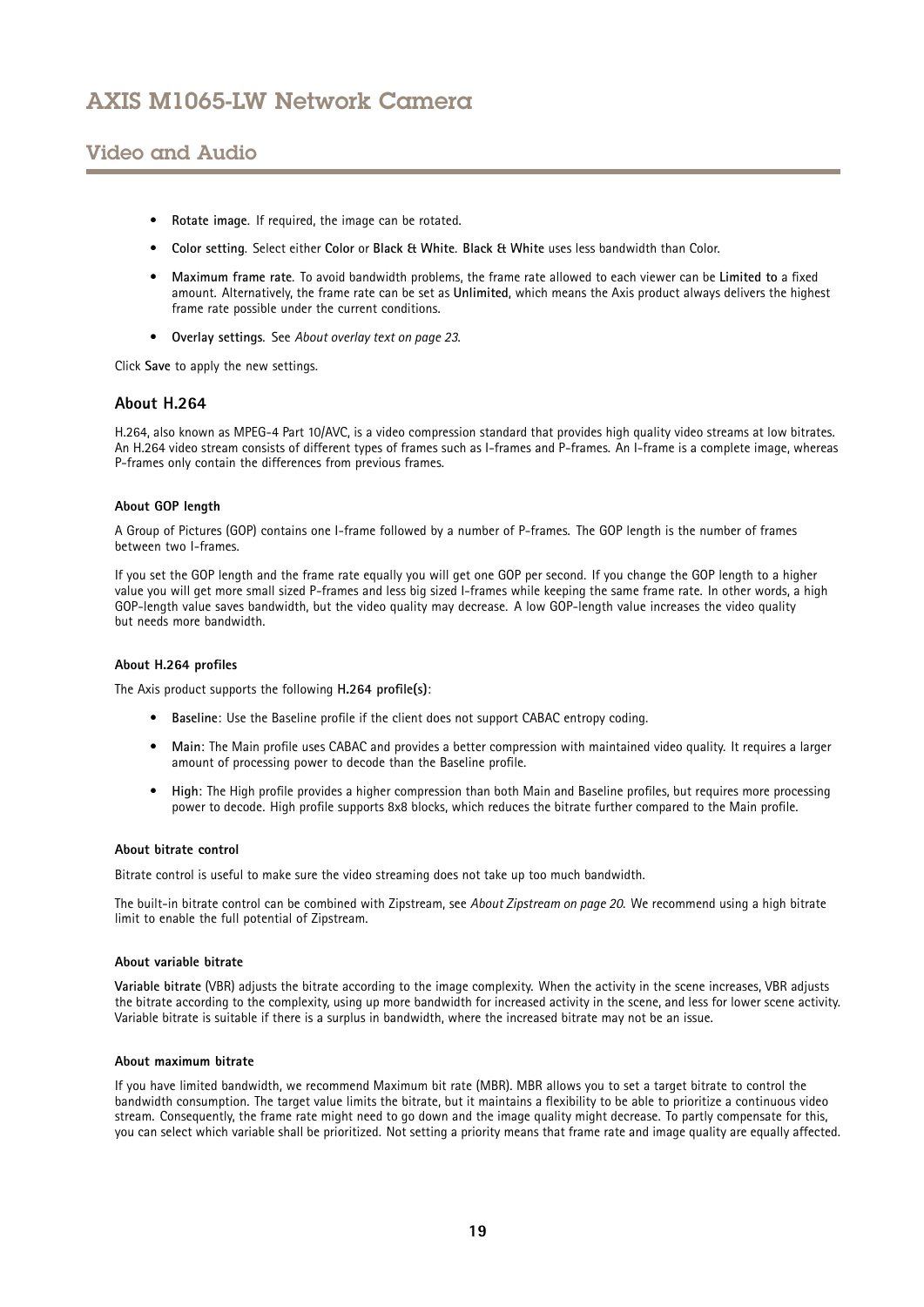### <span id="page-19-0"></span>Video and Audio

#### **How to set an H.264 profile**

- 1. To change the settings for all H.264 streams that do not use <sup>a</sup> stream profile, go to **Video & Audio <sup>&</sup>gt; Video Stream <sup>&</sup>gt; H.264**.
- 2. To increase or decrease the number of frames per GOP, set the **GOP length**.
- 3. Select one of the H.264 profiles.
- 4. Select on of the following:
	- **Variable bit rate**
	- **Maximum bit rate**
- 5. If you select **Maximum bit rate**, select which variable to prioritize in the **Priority** drop-down list.
- 6. Click **Save**.

#### **About Zipstream**

Axis' Zipstream Technology is <sup>a</sup> bitrate reduction technology optimized for video surveillance. Zipstream reduces the average bitrate in the H.264 stream by removing unnecessary data and makes it possible to allow higher resolutions, reduce storage cost or to keep recordings for <sup>a</sup> longer time.

To reduce the bitrate, Zipstream reduces the number of bits in the areas of the image that are less interesting from <sup>a</sup> video surveillance perspective, for example the background. Image details that are important for forensic video analysis, for example faces and license plates, are preserved with enough number of bits.

Axis' Zipstream Technology for H.264 conforms to the H.264 standard and is compatible with third-party clients and VMS solutions that decode H.264 video.

#### **MJPEG**

Sometimes the image size is large due to low light or complex scenery. Adjusting the maximum frame size helps to control the bandwidth and storage used by the Motion JPEG video stream in these situations. Setting the frame size to the **Default** setting provides consistently good image quality at the expense of increased bandwidth and storage usage in low light. Limiting the frame size optimizes bandwidth and storage usage, but may give poor image quality. To prevent increased bandwidth and storage usage, the maximum frame size should be set to an optimal value.

### **About stream profiles**

A stream profile is <sup>a</sup> set of predefined stream settings including resolution, compression, frame rate and overlay settings. Stream profiles can be used:

- When setting up recording using action rules. See *[Events](#page-41-0) on page [42](#page-41-0)*.
- When setting up continuous recording. See *Continuous [Recording](#page-47-0) on page [48](#page-47-0)*.
- In the Live View page select the stream profile from the **Stream profile** drop-down list.

To create <sup>a</sup> new profile or modify an existing profile, go to **Setup <sup>&</sup>gt; Video & Audio** <sup>&</sup>gt; **Stream Profiles**.

To select <sup>a</sup> default stream profile for the Live View page, go to **Setup <sup>&</sup>gt; Live View Config**.

### **About ONVIF media profiles**

An ONVIF media profile consists of <sup>a</sup> set of configurations that can be used to change media stream settings. ONVIF media profiles can be used by <sup>a</sup> client to configure media stream properties.

The **ONVIF Media Profiles** page lists all preconfigured profiles. These profiles are included in the product for quick setup. You can add, modify or remove ONVIF media profiles from this page.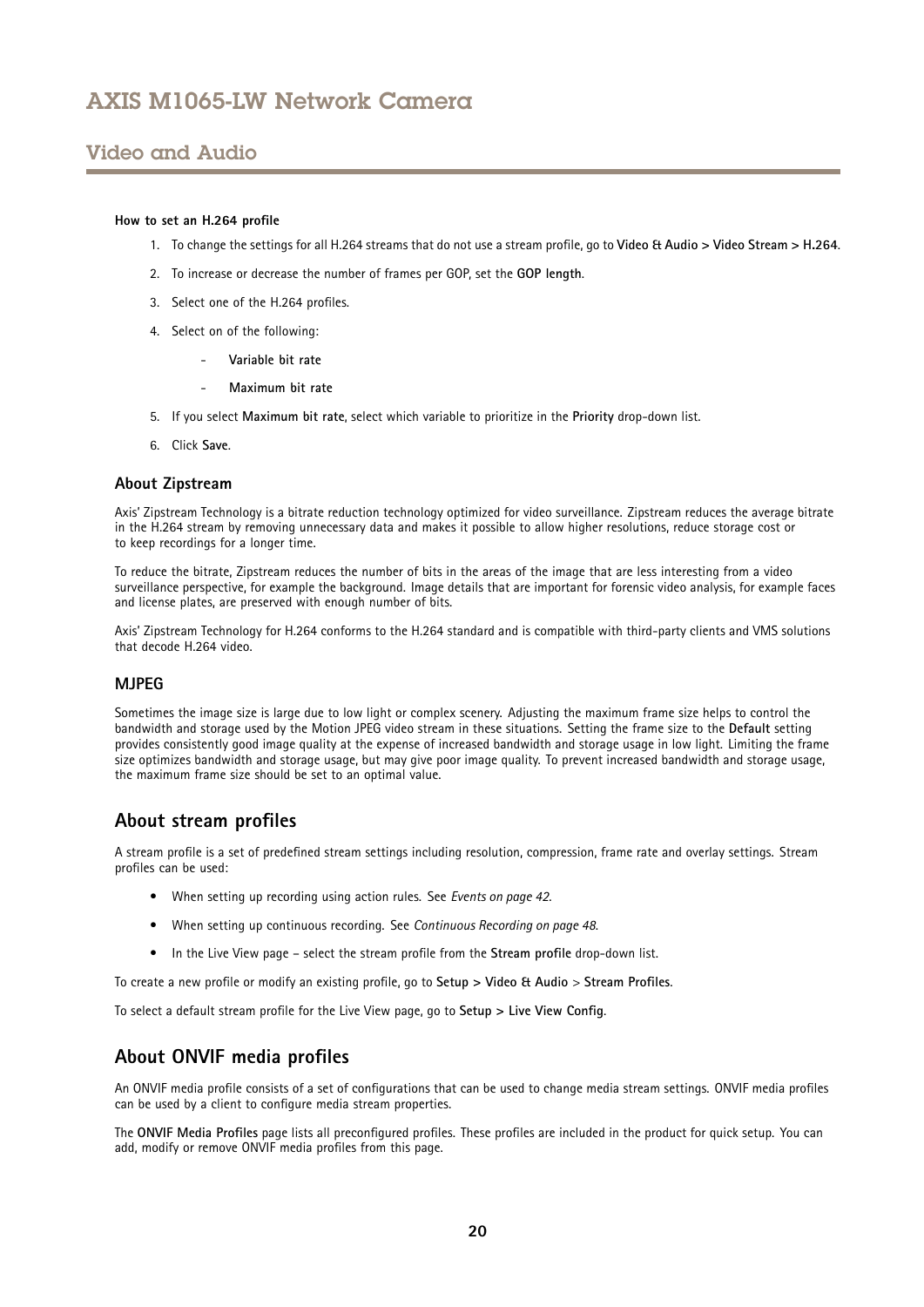### <span id="page-20-0"></span>Video and Audio

### **Camera Settings**

The **Video & Audio <sup>&</sup>gt; Camera Settings** page provides access to advanced image settings for the Axis product.

#### **Image Appearance**

To change Image Appearance go to the menus under **Setup <sup>&</sup>gt; Video & Audio <sup>&</sup>gt; Camera Settings**.

Increasing the **Color level** increases the color saturation. The value 100 gives maximum color saturation and the value 0 gives minimum color saturation.

The image **Brightness** can be adjusted in the range 0–100, where <sup>a</sup> higher value produces <sup>a</sup> brighter image.

Increasing the **Sharpness** can increase bandwidth usage. A sharper image might increase image noise especially in low light conditions. A lower setting reduces image noise, but the whole image will appear less sharp.

The **Contrast** changes the relative difference between light and dark. It can be adjusted using the slidebar.

#### **White Balance**

To change this setting go to **Setup <sup>&</sup>gt; Video & Audio <sup>&</sup>gt; Camera Settings**

White balance is used to make colors in the image appear the same regardless of the color temperature of the light source. The Axis product can be set to automatically identify the light source and compensate for its color. Alternatively, select the type of light

source from the drop-down list. For a description of each available setting, see the online help  $\bullet$ .

The **white balance window** is enabled for the Automatic and Automatic outdoor options that appear in the **White balance** drop-down list. Select one of the options from the drop-down list to set the white balance window properties. Select **Automatic** to use the default settings for the Automatic and Automatic outdoor options (in the White balance drop-down list). Select **Custom** to manually set a reference window for white balance in the view area.

#### **Wide Dynamic Range**

**Wide Dynamic Range** can improve the exposure when there is <sup>a</sup> considerable contrast between light and dark areas in the image. Enable WDR in intense backlight conditions. Disable WDR in low light conditions for optimal exposure.

#### **Exposure Settings**

Exposure is the amount of light the camera's sensor captures for <sup>a</sup> scene. Too much light results in <sup>a</sup> washed out image and too little light results in <sup>a</sup> dark image.

Configure the exposure settings to suit the image quality requirements in relation to lighting, frame rate and bandwidth considerations.

**Exposure value -** Click in the bar to fine-tune the exposure.

**Exposure control -** Select <sup>a</sup> suitable option to control exposure.

For most scenes, the **Automatic** option will provide the best results. The shutter speed is automatically set to produce optimum image quality.

Fluorescent lamps or other light sources can sometimes cause flickering in the image. To reduce flicker in the image, select the **Flicker** option that matches the power line frequency.

The **Hold current** option locks the current exposure settings.

#### **Shutter & Gain**

The shutter and gain settings affect the amount of motion blur and noise in the image. To adapt to different lighting, available storage space and bandwidth, it is often necessary to prioritize either low motion blur or low noise. The Axis product allows different prioritization in normal light and in low light.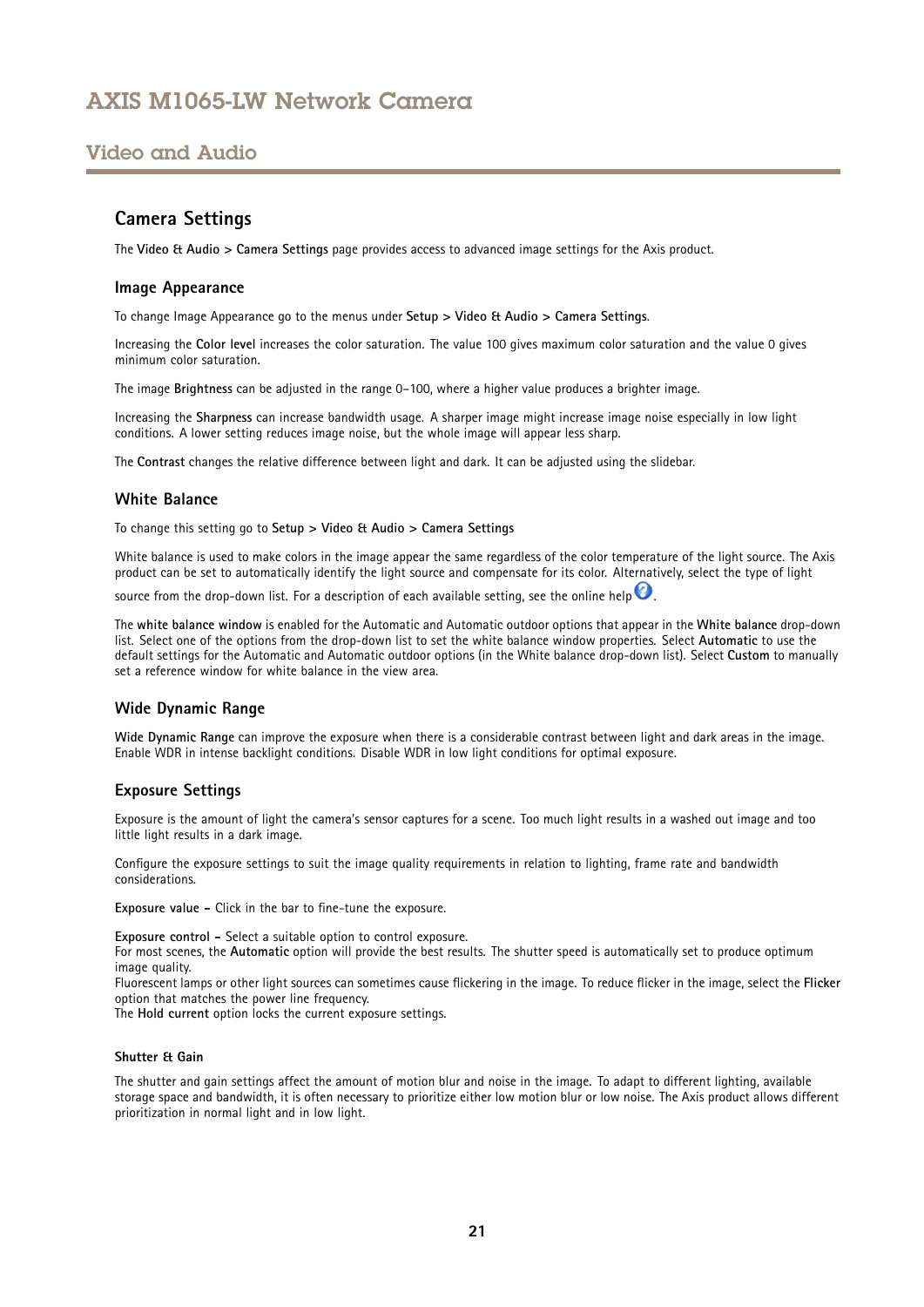### Video and Audio

**Shutter speed** is related to the amount of time the shutter is opened and is measured in seconds (s). A slow shutter speed allows more light to reach the sensor and can help produce <sup>a</sup> brighter image in low light situations. On the other hand, <sup>a</sup> slow shutter speed can cause moving objects to appear blurry.

Set **Wide Dynamic Range** to **WDR Off** and set **Shutter** to

• **Auto** to set the shutter speed automatically. If required, use **Max shutter** to limit the shutter speed to prevent the frame rate from being reduced.

For example, to get <sup>30</sup> fps, set **Max shutter** to 1/30.

• **Fixed** to use <sup>a</sup> fixed shutter speed.

**Gain**, measured in decibel (dB), is the amount of amplification applied to the image. A high gain may provide <sup>a</sup> better image in low light situations but will increase the amount of image noise.

Set **Gain** to

- **Auto** to set the gain automatically. If required, use **Max gain** to limit the applied gain.
- **Fixed** to use <sup>a</sup> fixed gain.

#### Example

If storage space or bandwidth is limited, try using <sup>a</sup> lower gain. This will reduce image noise and produce smaller image files.

The shutter and gain settings affect the amount of motion blur and noise in the image. To adapt to different lighting, available storage space and bandwidth, it is often necessary to prioritize either low motion blur or low noise. The Axis product allows using different prioritization in normal light and in low light.

#### Set **Exposure priority** to

- **Automatic** to set the shutter speed automatically.
- **Low motion blur** to prioritize low motion blur.
- **Low noise** to prioritize low noise.

It is also possible to set the **Min** and **Max** limits for **Shutter** and **Gain**.

**Shutter** is related to the amount of time the shutter is opened and is measured in seconds (s). A slow shutter speed allows more light to reach the sensor and can help produce <sup>a</sup> brighter image in low light situations. On the other hand, <sup>a</sup> slow shutter speed can cause moving objects to appear blurry.

**Gain**, measured in decibel (dB), is the amount of amplification applied to the image. A high gain may provide <sup>a</sup> better image in low light situations but will increase the amount of image noise.

#### Example

If storage space or bandwidth is limited, try using <sup>a</sup> lower gain. This will reduce image noise and produce smaller image files.

#### **Day/Night**

The IR cut filter prevents infrared (IR) light from reaching the image sensor. In poor lighting conditions, for example at night, or when using an external IR lamp, set the IR cut filter to **Off**. This increases light sensitivity and allows the product to "see" infrared light. The image is shown in black and white when the IR cut filter is off.

If using automatic **Exposure control**, set the IR cut filter to **Auto** to automatically switch between **On** and **Off** according to the lighting conditions.

#### **Built-in IR Illumination**

#### **WARNING**

Risk of eye injury. Do not look directly into the IR LED at short distance. Since the light provided from the IR LED is outside of the visible range, it is not possible to see if it is active. Use the camera to check if the IR illumination is active.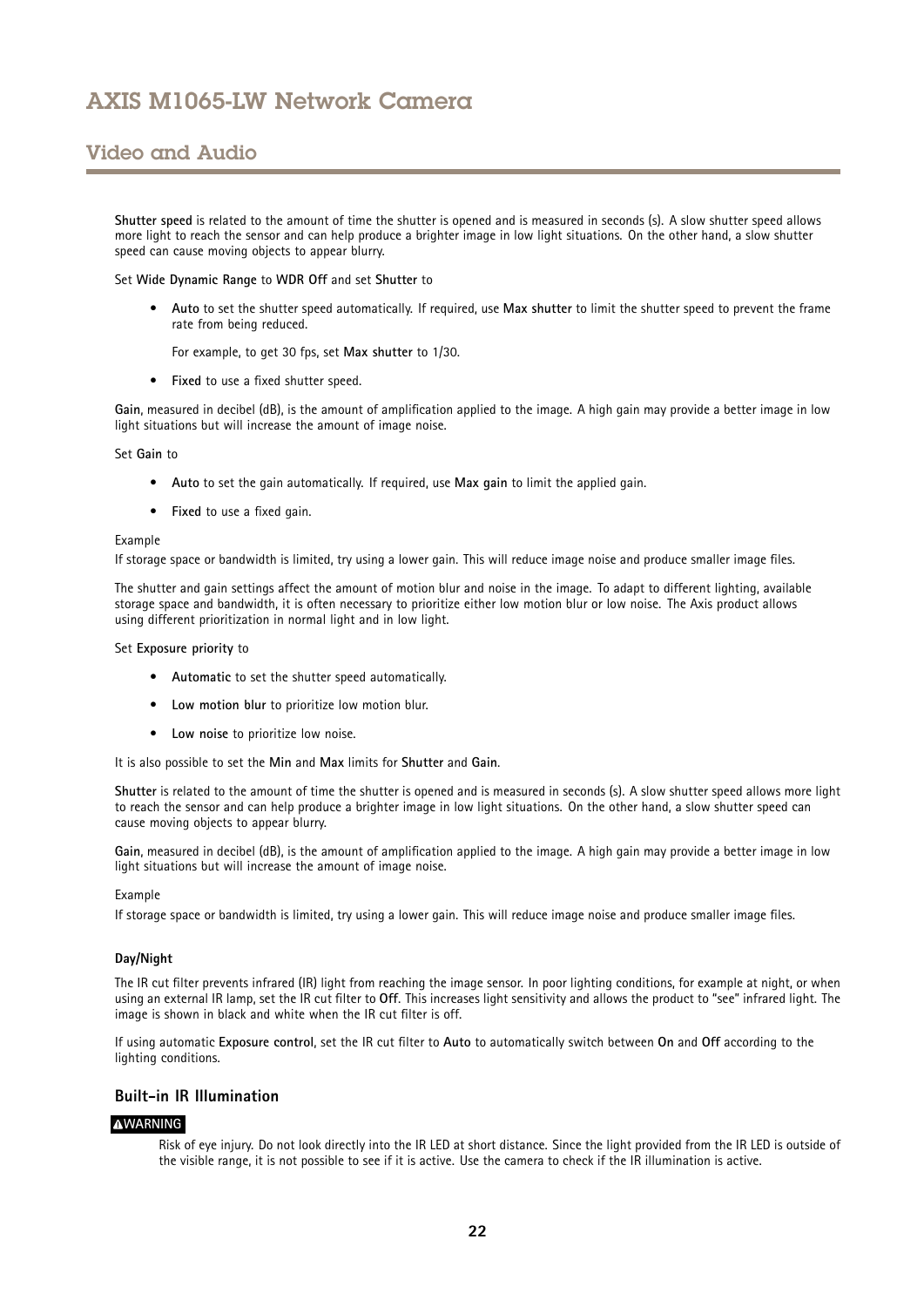### <span id="page-22-0"></span>Video and Audio

The IR illumination can be activated or de-activated, and its intensity can be increased or decreased by moving the slider, from the product's **Live View** page.

Other settings can be defined from **Setup** <sup>&</sup>gt; **Video & Audio** <sup>&</sup>gt; **Camera Settings**.

De-select the **Enable IR illumination** option to disable IR illumination altogether. If you disable the **Synchronize IR illumination with day/night** option, IR illumination will not be synchronized with day/night changes.

### **View Area**

A view area is <sup>a</sup> cropped part of the full view. The view area is treated as <sup>a</sup> video source in **Live View** and has its own video stream and PTZ settings.

When setting up <sup>a</sup> view area it is recommended that the video stream resolution is the same size as or smaller than the view area size. Setting the video stream resolution larger than the view area size implies digitally scaled up video after sensor capture, requiring more bandwidth without adding image information.

To enable, go to **Video & Audio <sup>&</sup>gt; Camera Settings** and select **Enable View Area**.

To configure the view area:

- 1. Go to **Video & Audio <sup>&</sup>gt; View Area**.
- 2. Select an **Aspect ratio** and <sup>a</sup> **Video stream resolution**.
- 3. Use the mouse to move and resize the view area.
- 4. Select **Enable PTZ** to enable digital PTZ for the view area.
- 5. Click **Save** to save the settings.

#### Note

The PTZ functionality is useful during installation of the Axis product. Use <sup>a</sup> view area to crop out <sup>a</sup> specific part of the full view.

### **About overlays**

Overlays are superimposed over the video stream. They are used to provide extra information during recordings, such as <sup>a</sup> timestamp, or during product installation and configuration.

#### **About overlay text**

An overlay text can include the current date and time, or <sup>a</sup> text string. When using <sup>a</sup> text string, so-called modifiers can be used to display, for example, the current bit rate or the current frame rate.

You can choose between the following text overlay sizes:

| Size   | Text height | Background height |
|--------|-------------|-------------------|
| Small  | 10 pixels   | 20 pixels         |
| Medium | 16 pixels   | 28 pixels         |
| Large  | 21 pixels   | 36 pixels         |

It is also possible to display text when an action rule is triggered, see *How to include [overlay](#page-23-0) text in an action rule on page [24](#page-23-0)*.

#### **How to include overlay text**

1. Go to **Video & Audio <sup>&</sup>gt; Video Stream** and select the **Image** tab.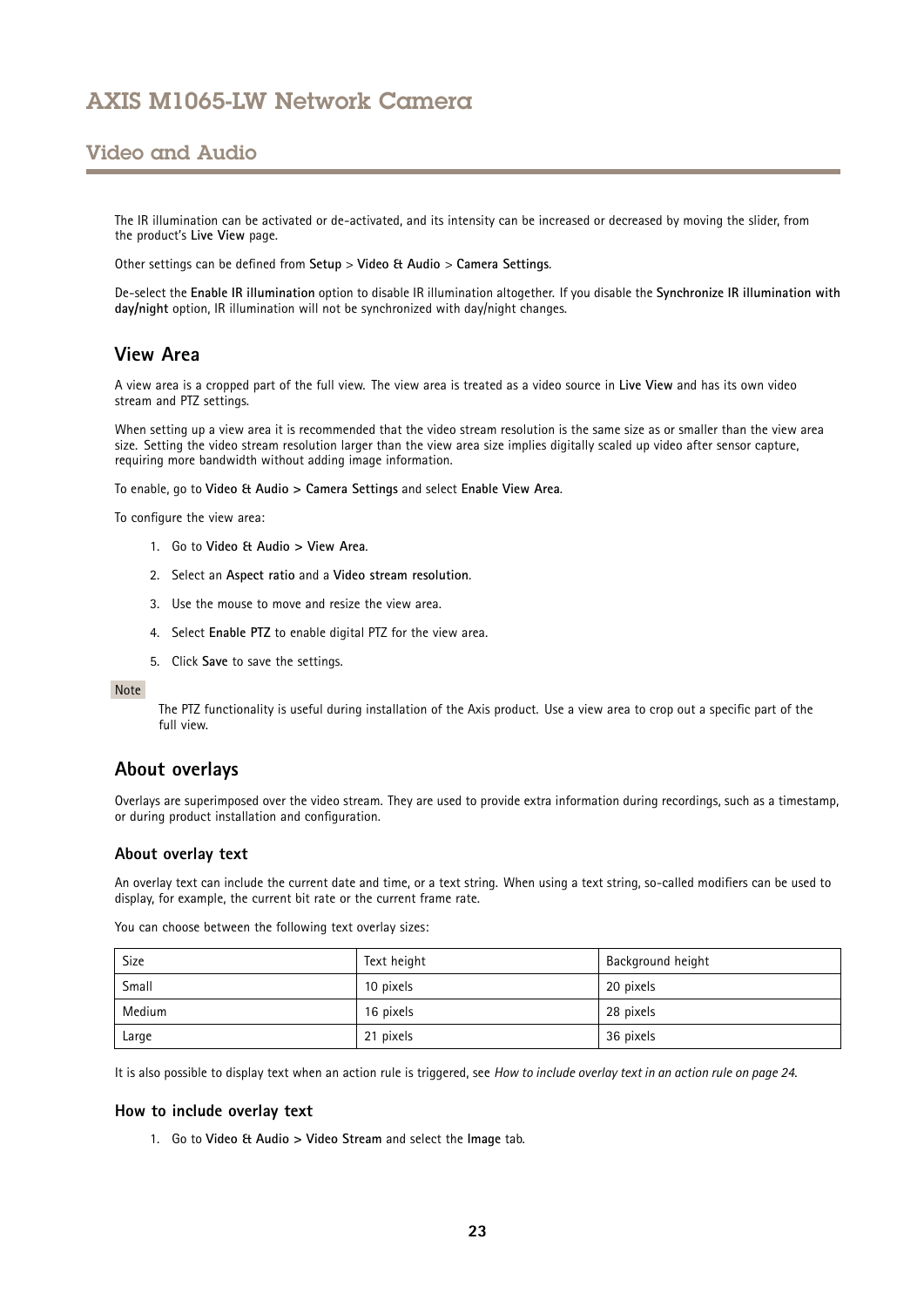### <span id="page-23-0"></span>Video and Audio

- 2. To include date and time, select **Include date** and **Include time**.
- 3. To include <sup>a</sup> text string, select **Include text** and enter the text in the field. Modifiers can be used, see *File Naming & Date/Time Formats* in the online help
- 4. Select size, color, and placement of the text string.
- 5. Click **Save**.

To modify the date and time format, go to **System Options <sup>&</sup>gt; Date & Time**. See *Date & Time on [page](#page-51-0) [52](#page-51-0)*.

#### **How to include overlay text in an action rule**

- 1. Go to **Video & Audio <sup>&</sup>gt; Video Stream** and select the **Image** tab.
- 2. Under **Overlay Settings**, select **Include text**.
- 3. Enter the modifier  $#D$ . When the rule is triggered,  $#D$  is replaced by the text specified in the action rule.

Additional text in this field will be displayed also when the action rule is not active.

- 4. Go to **Events** <sup>&</sup>gt; **Action Rules** and create your action rule.
- 5. From the **Actions** list, select **Overlay Text**.
- 6. Enter the text to display in the **Text** field.
- 7. Specify the **Duration**. The text can be displayed while the rule is active or for <sup>a</sup> fixed number of seconds.

#### **About overlay images**

An overlay image is <sup>a</sup> static image superimposed over the video stream. The image, for example <sup>a</sup> company logo, is first uploaded to the Axis product and then used to provide extra information or to mask <sup>a</sup> part of the image.

**Image specifications:**

- The uploaded image should be <sup>a</sup> Windows 24-bit BMP image with maximum 250 colors.
- The image width and height, in pixels, must be exactly divisible by four.
- The image cannot be larger than the maximum image resolution.
- • If you combine <sup>a</sup> text overlay with and image overlay, the text overlay always takes presidence over the overlay image in height. A text overlay always stretches across the whole video image which means you cannot shrink the overlay strip to make room for an image. For information about the different text overlay heights, see *About [overlay](#page-22-0) text*.

Since it is static, the position and size of an overlay image remains the same regardless of resolution and pan, tilt or zoom movements.

To always cover <sup>a</sup> selected part of the monitored area, use <sup>a</sup> privacy mask. See *About [privacy](#page-24-0) masks on page [25](#page-24-0)*.

#### **How to upload an overlay image**

- 1. Go to **Video & Audio <sup>&</sup>gt; Overlay Image**.
- 2. Click **Browse** and browse to the file.
- 3. Click **Upload**.
- 4. The **Transparency Settings** page is now displayed:
	- To make <sup>a</sup> color in the overlay image transparent, select **Use transparency** and enter the RGB hexadecimal value for the color. Example: To make white transparent, enter FFFFFF.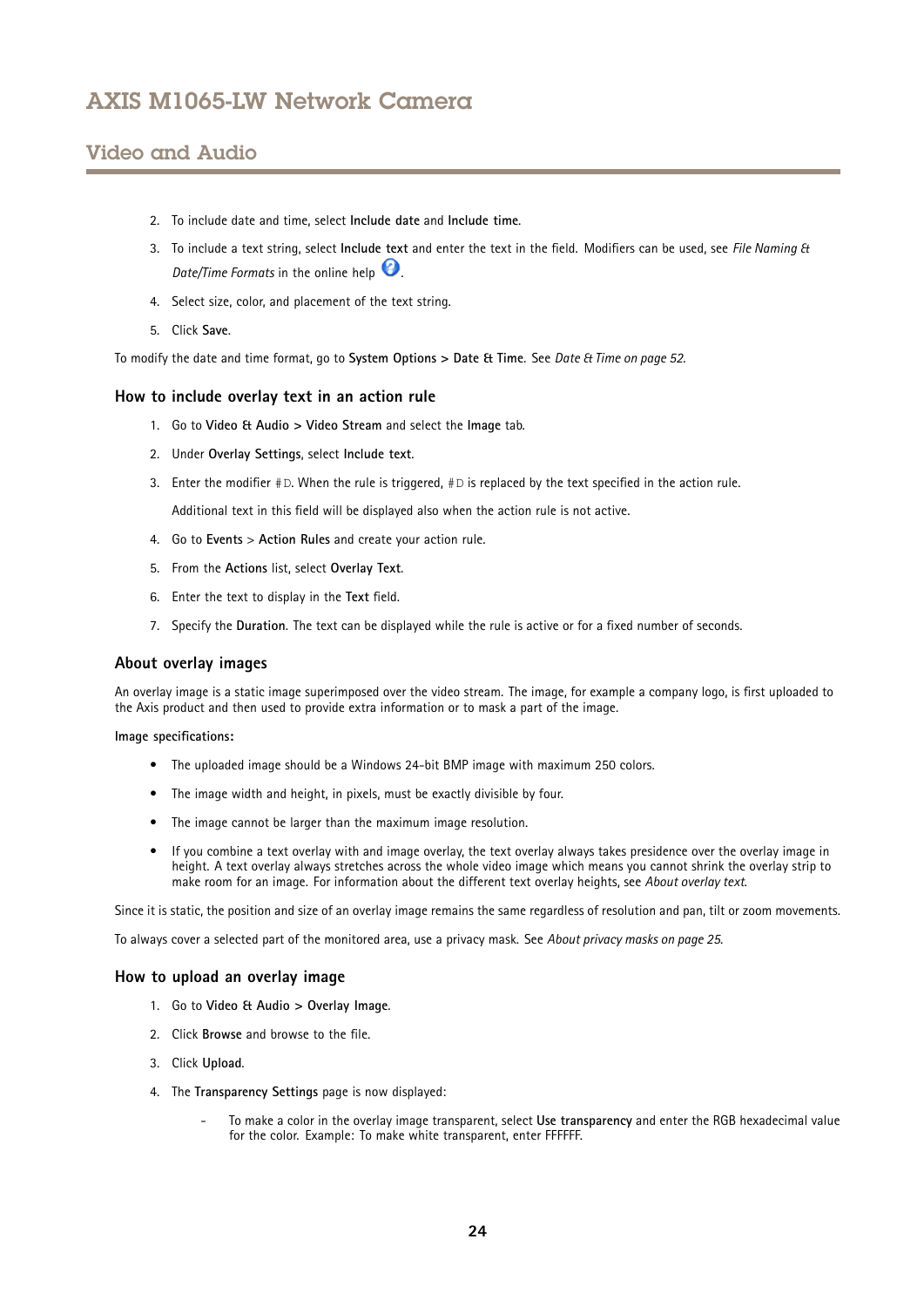### <span id="page-24-0"></span>Video and Audio

For more examples of hexadecimal values, see the online help  $\bullet$ .

- To scale the image automatically, select **Scale with resolution**. The image will be scaled down to fit the resolution used by the Axis product.
- 5. Click **Save**.

#### **How to include an overlay image**

- 1. Go to **Video & Audio <sup>&</sup>gt; Overlay Image**.
- 2. Select the image to use from the **Use overlay image** list and click **Save**.
- 3. Go to **Video & Audio <sup>&</sup>gt; Video Stream** and select the **Image** tab.
- 4. Under **Overlay Settings**, select **Include overlay image at the coordinates**.
- 5. To control the image's position, enter the X (horizontal) and Y (vertical) coordinates. The  $X=0$  and  $Y=0$  position is the top left corner. If <sup>a</sup> part of the image is positioned outside the video image, the overlay image will be moved so that the whole image is visible.
- 6. Click **Save**.

### **About privacy masks**

A privacy mask is <sup>a</sup> user-defined area that covers parts of the monitored area. Privacy masks appear as blocks of solid color and are applied on the video stream. Privacy masks cannot be bypassed using the VAPIX® application programming interface (API).

The **Privacy Mask List** (**Video & Audio** <sup>&</sup>gt; **Privacy Mask**) shows all the masks that are currently configured in the Axis product and indicates if they are enabled.

You can add <sup>a</sup> new mask, re-size the mask with the mouse, choose <sup>a</sup> color for the mask, and give the mask <sup>a</sup> name.

For more information, see the online help

#### Important

Adding many privacy masks may affect the product's performance.

### **Set Up Audio**

To change the product's audio settings, go to **Video & Audio <sup>&</sup>gt; Audio Settings**.

Each stream profile is <sup>a</sup> separate video stream. To include the audio stream in all stream profiles, go to the audio tab in each stream profile settings page and enable audio. For more information, see *About [stream](#page-19-0) profiles on page [20](#page-19-0)*.

#### **Audio Modes**

The Axis product supports the following audio modes:

- **Half-duplex –** Audio can be transmitted to and from the Axis product but only in one direction at <sup>a</sup> time. To transmit audio using the Live View page, use the **Talk** and **Listen** buttons, see *AMC Audio [Controls](#page-11-0) on page [12](#page-11-0)*.
- • **Simplex – Network Camera speaker only -** Audio is transmitted from <sup>a</sup> client to the Axis product and can be played by <sup>a</sup> speaker connected to the product. To transmit audio using the Live View page, the **Talk** and **Microphone on** buttons must both be active, see *AMC Audio [Controls](#page-11-0) on page [12](#page-11-0)*.
- • **Simplex – Network Camera microphone only -** Audio captured by the product microphone is transmitted from the Axis product to one or more clients.

To set the audio mode, go to **Video & Audio <sup>&</sup>gt; Audio Settings** and select the desired mode from the **Audio mode** drop-down list.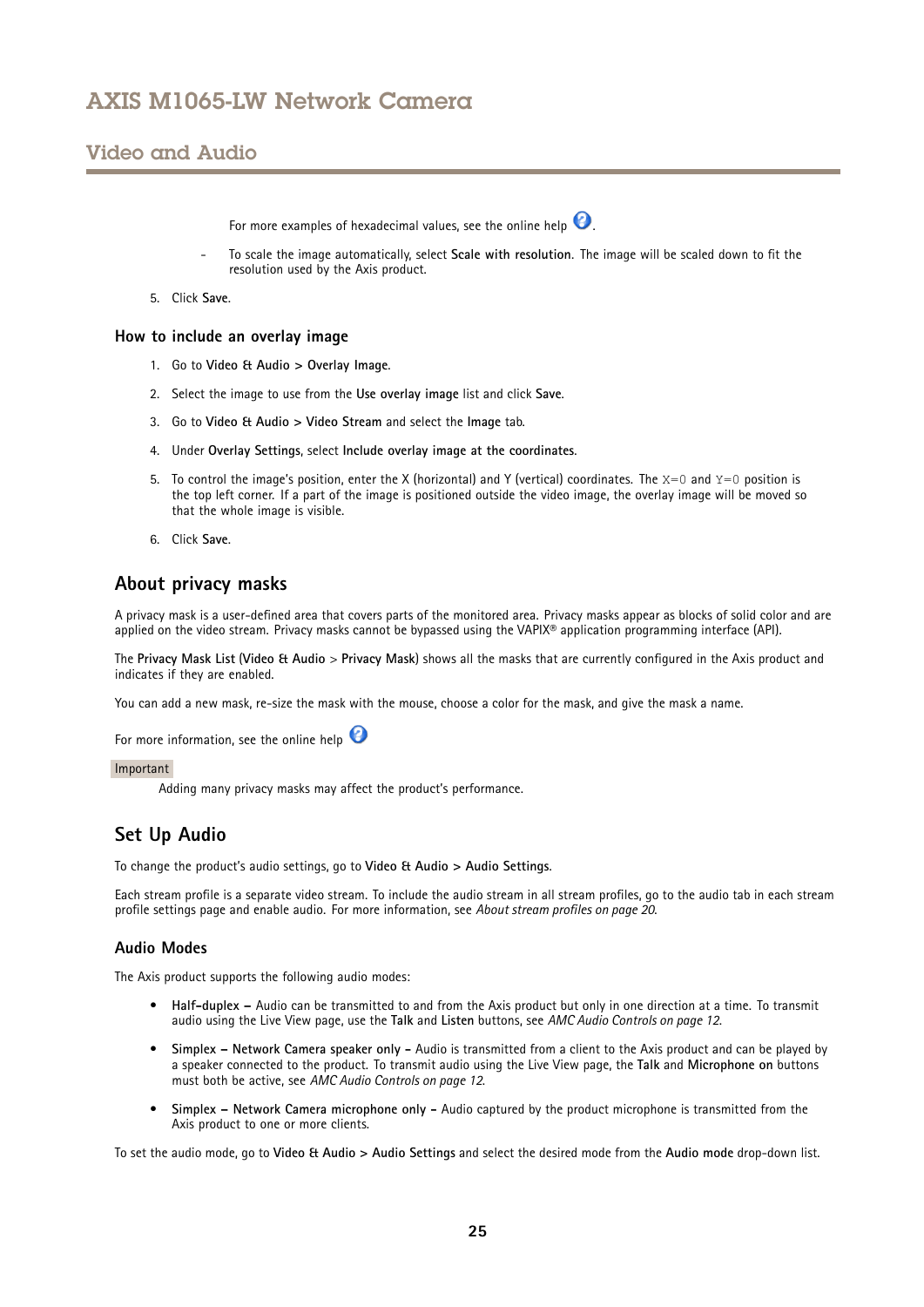### <span id="page-25-0"></span>Video and Audio

#### **Audio Input**

Configure the audio input settings under **Audio**<sup>&</sup>gt; **Audio Settings**.

**Source** lists the built-in microphone.

Use the **Input gain** to control the volume (dB Full Scale) of the audio input. If the sound is too low, choose <sup>a</sup> higher dB, to amplify the sound. If the sound is too high, choose <sup>a</sup> lower dB. The **Level** bar gives <sup>a</sup> visual representation of the audio signal level in dB relative to the full-scale input level.

- Green the signal is at <sup>a</sup> good level.
- Yellow the signal is becoming distorted.
- Red the signal is distorted.

Use the **Encoding** option to select digital audio encoding format.

- **AAC** is used for encoding only in the Axis product. For decoding, no license is included in the Axis product.
- **G711** is an unlicensed standard codec that is useful when integrating audio into <sup>a</sup> VoIP system
- **G726** is an unlicensed speech codec that is most commonly used within the security industry.

The **Sample rate** defines the number of times per second the sound is sampled. A higher sample rate will provide better audio quality, but also requires <sup>a</sup> greater bandwidth.

Set the required **Bit rate** depending on the selected encoding. A higher bit rate will give better audio quality. A lower bit rate may have latency or delay, but will require less bandwidth.

For more information about these settings, please see the online help  $\bullet$ .

#### **Audio Output**

Configure the audio output settings under **Video & Audio** <sup>&</sup>gt; **Audio Settings**.

**Output gain -** Control the volume of the line audio output. If the sound is too low, choose <sup>a</sup> higher dB value. If the sound is too high, choose <sup>a</sup> lower dB value.

### **Audio Clips**

An audio clip is <sup>a</sup> sound file that can be played when events occur or directly from the **Live View** page. The audio clip must first be uploaded to the Axis product or recorded by <sup>a</sup> microphone connected to the product.

To add, download, modify or remove audio clips, go to **Video & Audio <sup>&</sup>gt; Audio Clips**. For more information see the online help .

To configure the Axis product to play audio clips when an event occurs, an action rule must be set up. For more information, see *[Events](#page-41-0) on page [42](#page-41-0)*.

Note

Audio clips cannot be used if the product's audio functionality is enabled. The audio functionality is enabled on the **Audio** tab under **Video & Audio <sup>&</sup>gt; Video Stream**.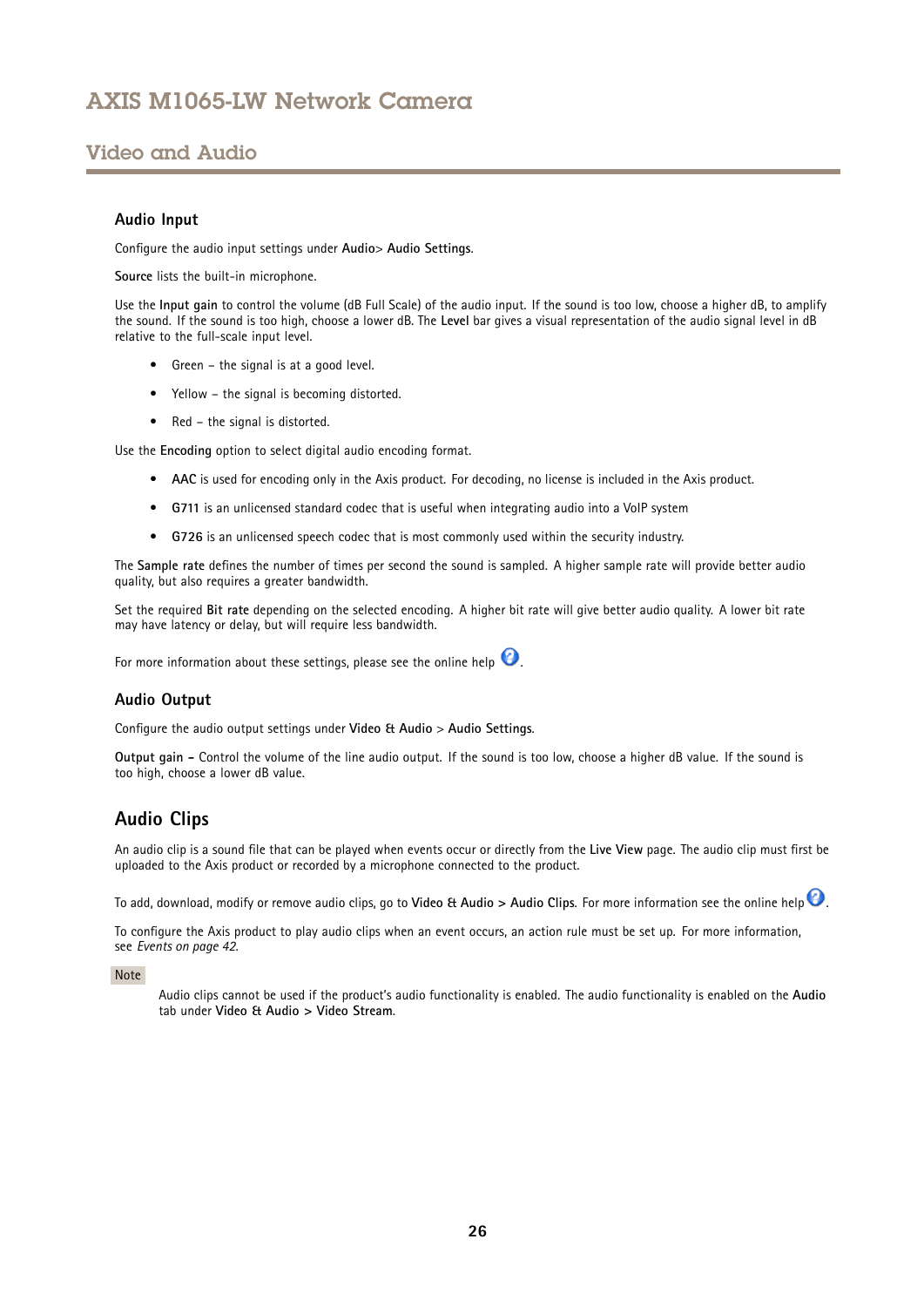### <span id="page-26-0"></span>Configure the Live View Page

# Configure the Live View Page

You can customize the Live View page and alter it to suit your requirements. It is possible to define the following features of the Live View page.

- Stream Profile. See *[page](#page-19-0) [20](#page-19-0)*.
- Default Viewer for Browser. See *page 27*.
- Viewer Settings. See *page 27*.
- Action Buttons. These are the buttons described in *[Controls](#page-10-0) on the Live View Page on page [11](#page-10-0)*.
- User Defined Links. See *[page](#page-27-0) [28](#page-27-0)*.

### **Default Viewer for Browsers**

From **Live View Config** <sup>&</sup>gt; **Default Viewer** select the default method for viewing video images in your browser. The product attempts to show the video images in the selected video format and viewer. If this is not possible, the product overrides the settings and selects the best available combination.

| <b>Browser</b>            | Viewer      | Description                                                                                  |
|---------------------------|-------------|----------------------------------------------------------------------------------------------|
| Windows Internet Explorer | AMC         | Recommended viewer in Internet Explorer (H.264/Motion JPEG).                                 |
|                           | QuickTime   | H.264.                                                                                       |
|                           | Still image | Displays still images only. Click the Refresh button in your browser to view a<br>new image. |
| Other browsers            | Server Push | Recommended viewer for other browsers (Motion JPEG).                                         |
|                           | QuickTime   | H.264                                                                                        |
|                           | Still image | Displays still images only. Click the Refresh button in your browser to view a<br>new image. |

For more information, please see the online help  $\bigcirc$ .

### **Viewer Settings**

To configure options for the viewer, go to **Live View Config <sup>&</sup>gt; Viewer Settings**.

- • Select **Show viewer toolbar** to display the AXIS Media Control (AMC) or the QuickTime viewer toolbar under the video image in your browser.
- **H.264 decoder installation**. The administrator can disable installation of the H.264 decoder included with AXIS Media Control. This is used to prevent installation of unlicensed copies. Further decoder licenses can be purchased from your Axis reseller.
- Select **Show crosshair in PTZ joystick mode** to enable <sup>a</sup> cross that will indicate the center of the image in PTZ joystick mode.
- Select **Use PTZ joystick mode as default** to enable joystick mode. The mode can be changed temporarily from the PTZ control panel.
- • Select **Enable recording button** to enable recording from the Live View page. This button is available when using the AMC viewer. The recordings are saved to the location specified in the AMC Control Panel. See *AXIS Media [Control](#page-13-0) [\(AMC\)](#page-13-0) on page [14](#page-13-0)*.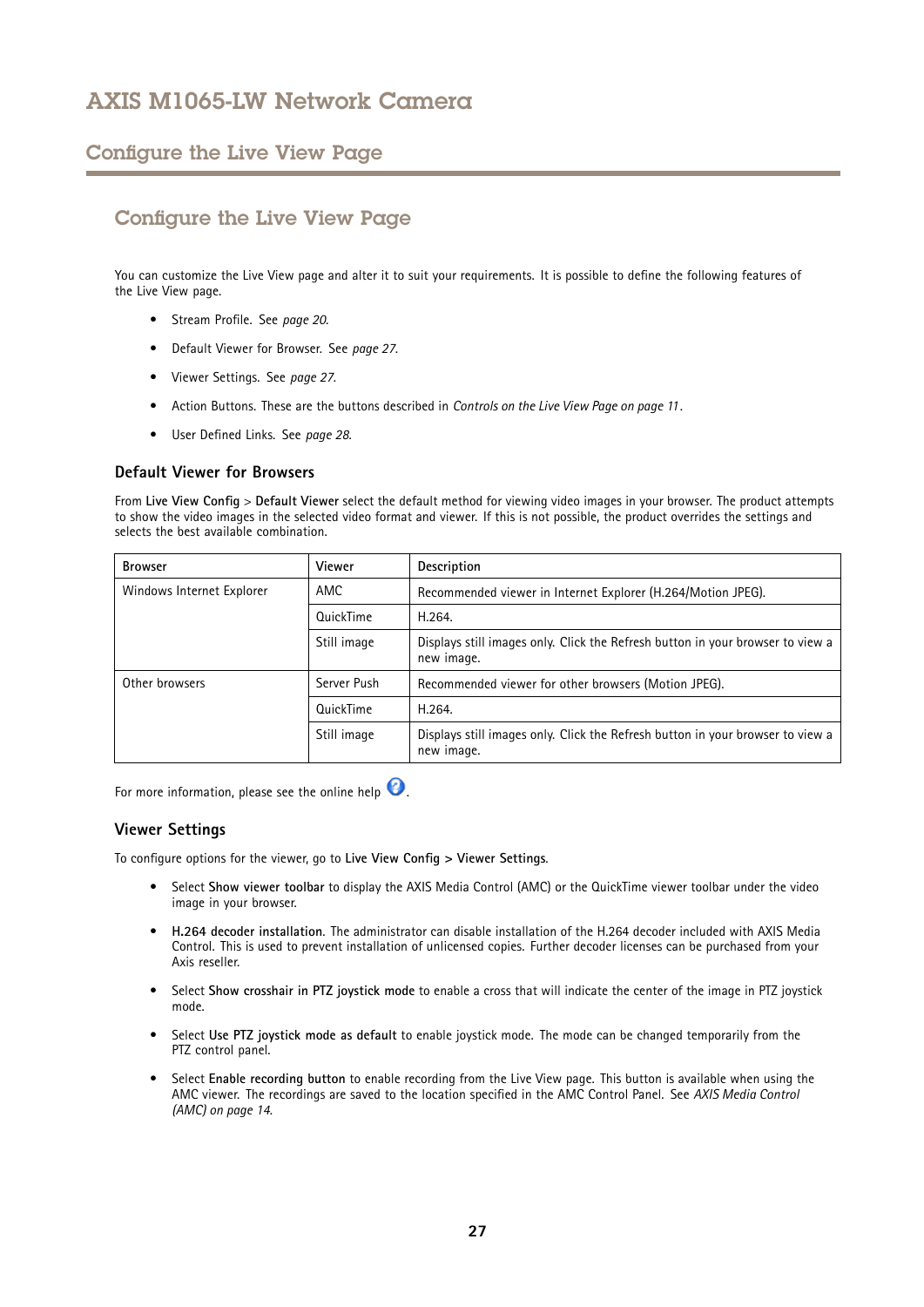## <span id="page-27-0"></span>Configure the Live View Page

### **User Defined Links**

To display user-defined links in the Live View page, select the **Show custom link** option, give the link <sup>a</sup> name and then enter the URL to link to. When defining <sup>a</sup> web link do not remove the 'http://' from the URL address. Custom links can be used to run scripts or activate external devices connected to the product, or they can link to <sup>a</sup> web page. Custom links defined as cgi links will run the script in the background, in <sup>a</sup> hidden frame. Defining the link as <sup>a</sup> web link will open the link in <sup>a</sup> new window.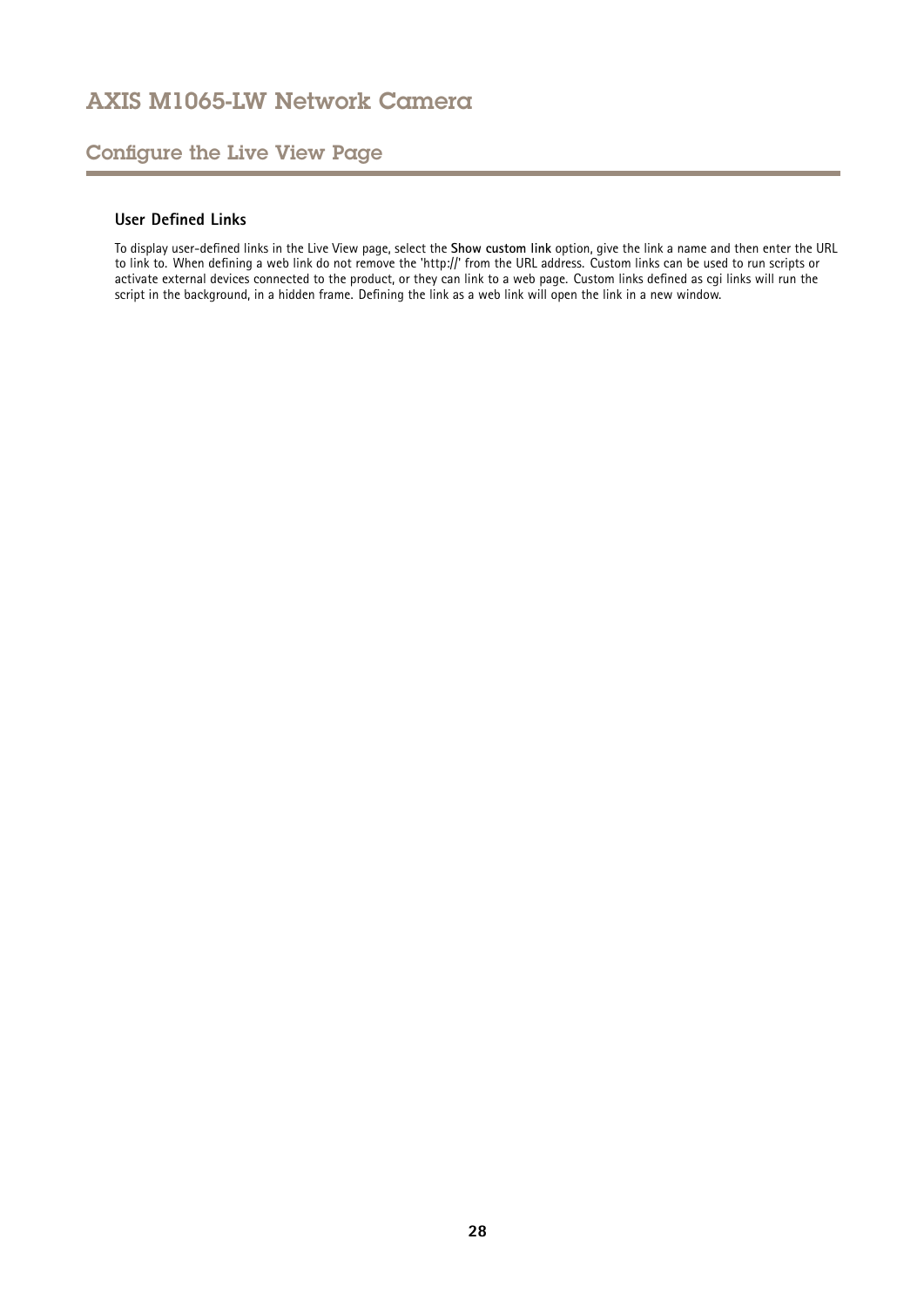### <span id="page-28-0"></span>PTZ (Pan Tilt Zoom)

### PTZ (Pan Tilt Zoom)

PTZ (pan, tilt and zoom) is available if you have enabled digital PTZ in the selected view area. For more information on view areas, see *[View](#page-22-0) Area on page [23](#page-22-0)*.

### **About preset positions**

A preset position is <sup>a</sup> saved view that can be used to quickly steer the camera to <sup>a</sup> specific position. A preset position consists of the following values:

- Pan and tilt positions
- Zoom position

#### **How to access the preset positions**

Preset positions can be accessed in several ways:

- By selecting the preset from the **Source** drop-down list in the Live View Page.
- When setting up action rules. See *[page](#page-41-0) [42](#page-41-0)*.
- When setting up guard tours. See *page 29*.

#### **How to add <sup>a</sup> preset position**

- 1. Go to **Setup <sup>&</sup>gt; PTZ <sup>&</sup>gt; Preset Positions**.
- 2. Click in the image or use the controls to steer the camera view to the desired position.
- 3. Write <sup>a</sup> name in the **Current position** field.
- 4. Click **Add** to save the preset position.

### **Set the Home Position**

The entire view area is treated as the **Home** position which is readily accessible by clicking the **Home** button on the Live View page and in the Preset Positions setup window.

The product can be configured to return to the Home position when the PTZ functionality has been inactive for <sup>a</sup> specified length of time. Enter the length of time in the **Return to home after** field and click **Save**. Set the time to zero to prevent the product from automatically returning to the Home position.

### **About guard tours**

A guard tour displays the video stream from different preset positions, one-by-one, in <sup>a</sup> predetermined order or at random and for configurable time periods. The enabled guard tour will keep running after the user has logged off or closed the browser.

#### Note

For products that support limited guard tours, there is <sup>a</sup> fixed minimum view time of 10 seconds.

### **Advanced**

### **Controls**

Advanced PTZ settings can be configured under **PTZ <sup>&</sup>gt; Advanced <sup>&</sup>gt; Controls**.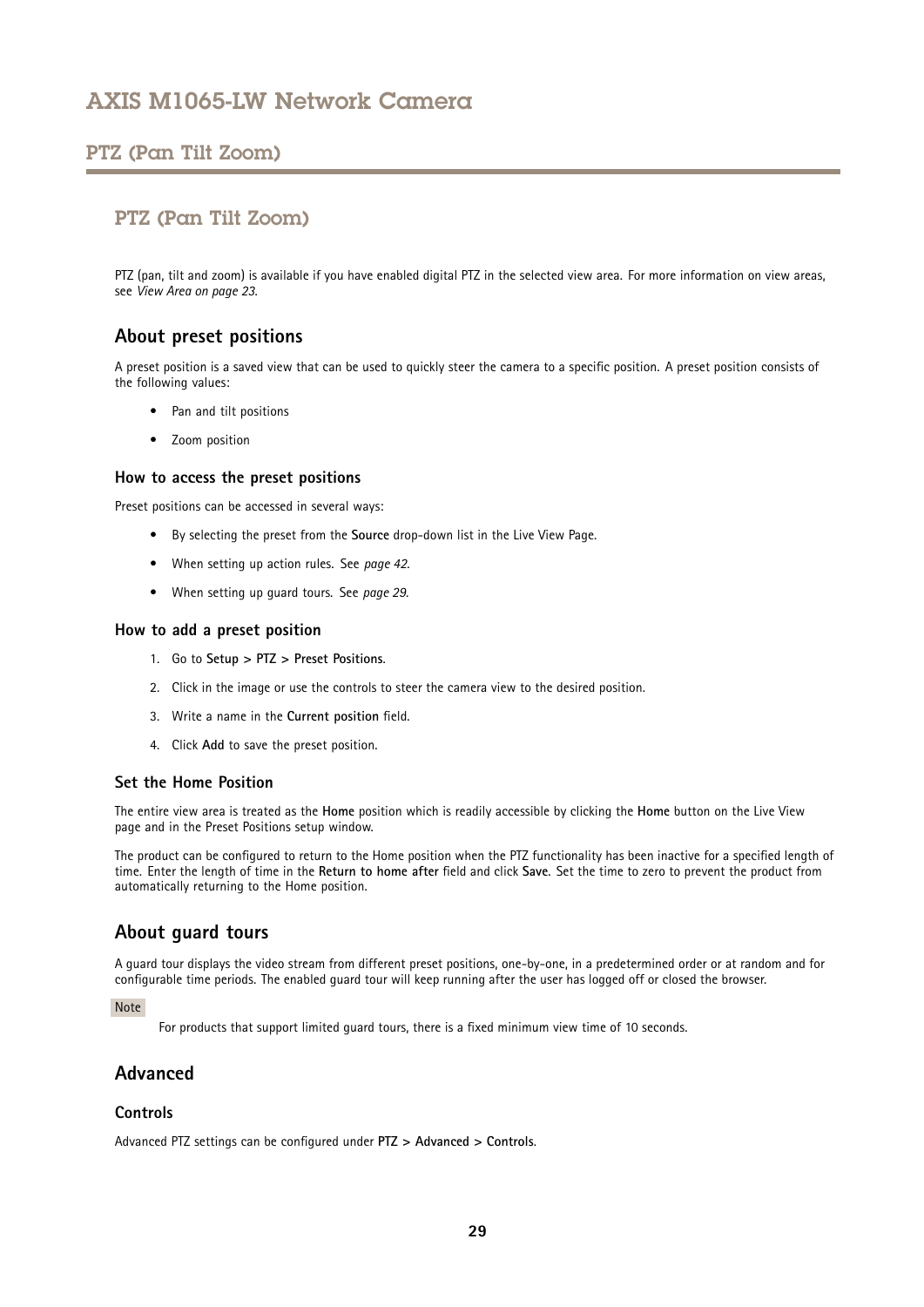## PTZ (Pan Tilt Zoom)

The **Panel Shortcut Command Buttons** list shows the user-defined buttons that can be accessed from the Live View page's **Ctrl panel**. These buttons can be used to provide direct access to commands issued using the VAPIX® application programming interface. Click **Add** to add <sup>a</sup> new shortcut command button.

The following PTZ controls are enabled by default:

- Pan control
- Tilt control
- Zoom control

To disable specific controls, deselect the options under **Enable/Disable controls**.

#### Note

Disabling PTZ controls will not affect preset positions. For example, if the tilt control is disabled, the product can still move to preset positions that require <sup>a</sup> tilt movement.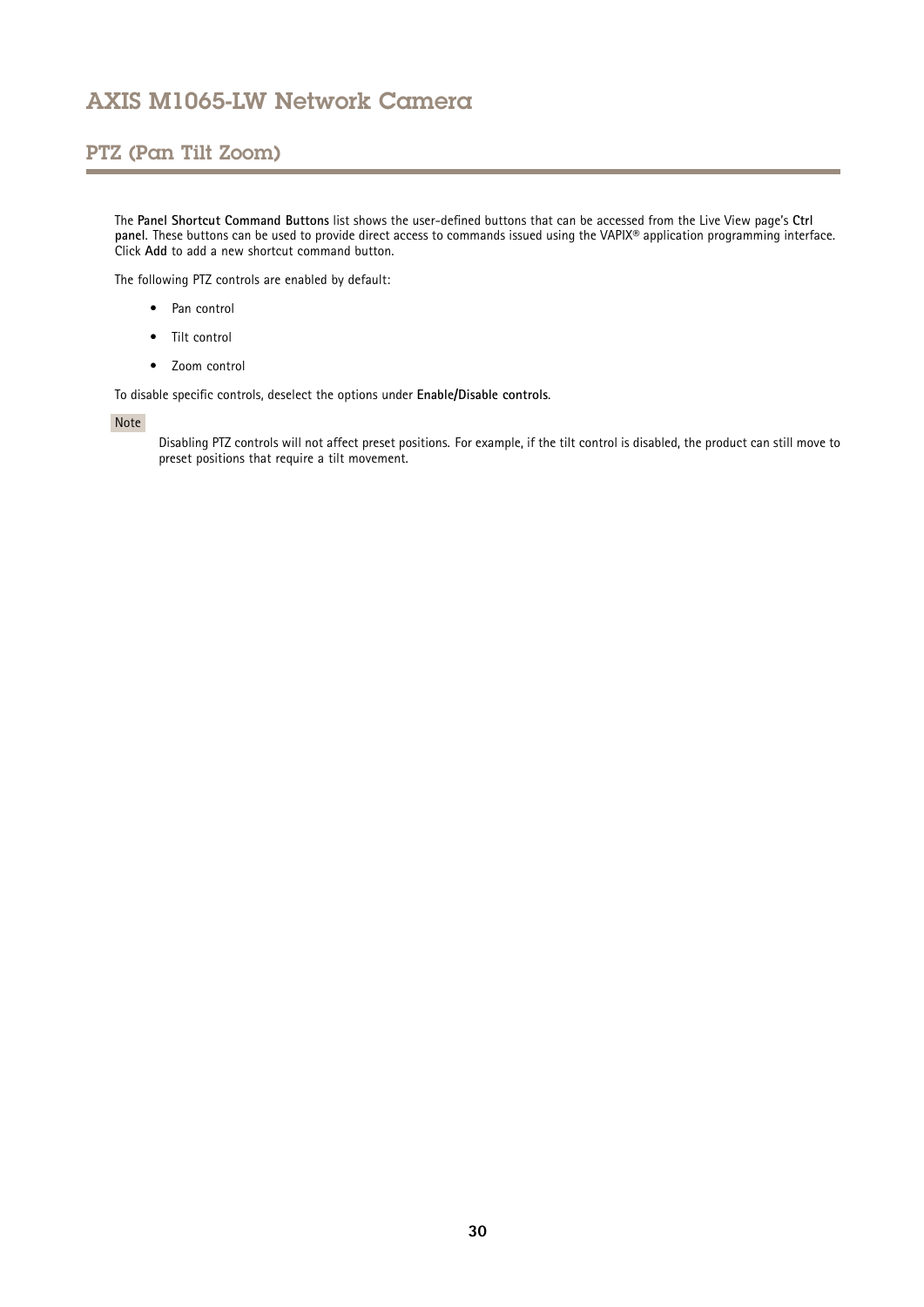### <span id="page-30-0"></span>**Detectors**

### **Detectors**

### **About camera tampering**

Camera Tampering can generate an alarm when the camera is repositioned, or when the lens is covered, spray-painted or severely de-focused. To send an alarm, for example via email, an action rule must be set up.

### **How to configure tampering detection**

- 1. Go to **Detectors <sup>&</sup>gt; Camera Tampering**.
- 2. Set the **Minimum duration**, that is the time that must elapse before an alarm is generated. Increase time to prevent false alarms for known conditions that affect the image.
- 3. Select **Alarm for dark images** if an alarm should be generated when lights are dimmed or turned off, or if the lens is sprayed, covered, or rendered severely out of focus.
- 4. Click **Save**.

### **How to configure an action rule for tampering alarm**

- 1. Go to **Events <sup>&</sup>gt; Action Rules**.
- 2. Click **Add** to set up <sup>a</sup> new action rule.
- 3. Enter a **Name** for the action rule.
- 4. Under **Condition**, select **Detectors** from the **Trigger** list.
- 5. Select **Tampering** from the list of detectors.
- 6. Optionally, select <sup>a</sup> schedule and set additional conditions.
- 7. Select the action. **Example:** To send an email, select **Send Notification** and select <sup>a</sup> **Recipient** from the list of defined recipients.

#### Note

The **While the rule is active** option under **Duration** cannot be used with camera tampering, since camera tampering does not have <sup>a</sup> duration and once it has been triggered it will not automatically return to its untriggered state.

For more information on actions rules, see *[Events](#page-41-0) on page [42](#page-41-0)*.

### **Motion Detection**

Motion detection is used to generate an alarm whenever movement starts or stops in the camera view.

Motion detection is configured by defining up to 10 Include and Exclude windows:

- **Include windows** define areas where motion should be detected
- **Exclude windows** define areas within an Include window that should be ignored (areas outside Include windows are automatically ignored).

For instructions, see *Set Up Motion [Detection](#page-31-0) Windows on page [32](#page-31-0)*.

To control the number of motion detection alarms, the parameters **Object Size**, **History** and **Sensitivity** can be adjusted. See *Motion Detection [Parameters](#page-31-0) on page [32](#page-31-0)*.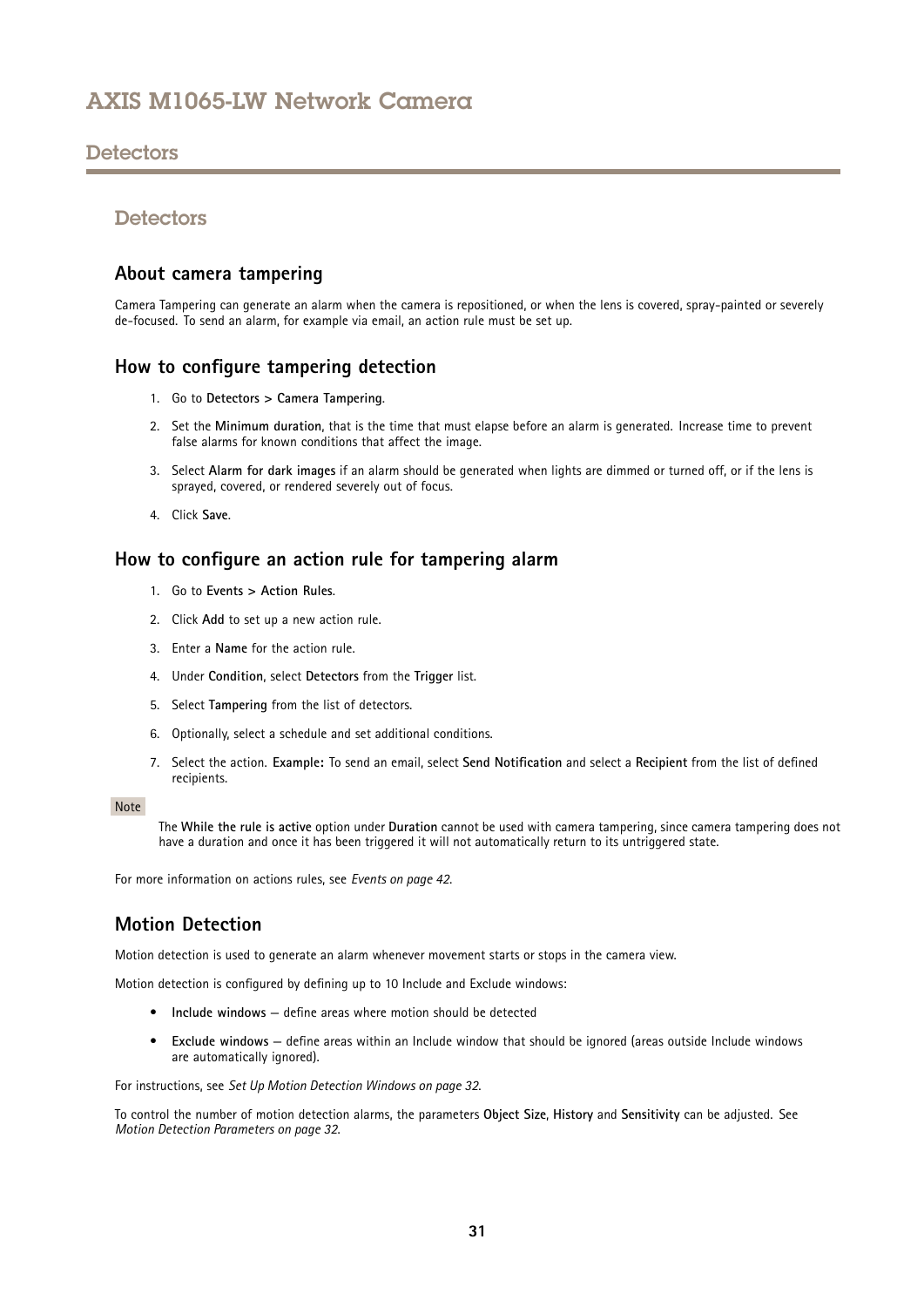### <span id="page-31-0"></span>**Detectors**

Once motion detection windows are configured, the Axis product can be configured to perform actions when motion is detected. Possible actions include uploading images and start recording. For more information, see *Set Up [Action](#page-41-0) Rules on page [42](#page-41-0)*.

#### Note

- Using the motion detection feature may decrease the product's overall performance.
- The position of the Motion Detection Window is relative to the orientation of the Camera. Changing the orientation of the camera will also change the position of the Motion Detection Window.

### **Set Up Motion Detection Windows**

To set up <sup>a</sup> motion detection Include Window, follow these instructions:

- 1. Go to **Detectors <sup>&</sup>gt; Motion Detection**.
- 2. Select the **Configure Included Windows** option and click **New**. Select the new window in the list of windows and enter <sup>a</sup> descriptive name.
- 3. Adjust the size (drag the bottom right-hand corner) and the position (click on the text at the top and drag to the desired position) of the window.
- 4. Adjust the **Object Size**, **History** and **Sensitivity** profile sliders (see *Motion Detection Parameters* for details). Any detected motion within an active window is indicated by red peaks in the **Activity window**.
- 5. Click **Save**.

To exclude parts of the include window, select the **Configure Excluded Windows** and position the exclude window within the include window.

To delete an include or exclude window, select the window in the list of windows and click **Del**.

#### **Motion Detection Parameters**

The parameters controlling motion detection are described in the table below:

| Parameter            | <b>Object Size</b>                                   | History                                                                                                                                      | Sensitivity                                                                      |
|----------------------|------------------------------------------------------|----------------------------------------------------------------------------------------------------------------------------------------------|----------------------------------------------------------------------------------|
| Description          | Object size relative to window<br>size.              | Object memory length.                                                                                                                        | Difference in luminance<br>between background and<br>object.                     |
| High level $(100\%)$ | Only very large objects trigger<br>motion detection. | An object that appears in<br>the window triggers motion<br>detection for a long time<br>before it is considered as<br>non-moving.            | Ordinary colored objects on<br>ordinary backgrounds trigger<br>motion detection. |
| Medium level (50%)   |                                                      |                                                                                                                                              | A large difference in luminance<br>is required to trigger motion<br>detection.   |
| Low level (0%)       | Even very small objects trigger<br>motion detection. | An object that appears in<br>the window triggers motion<br>detection only for a very short<br>time before it is considered as<br>non-moving. | Only very bright objects on<br>a dark background trigger<br>motion detection.    |
| Recommended values   | $5 - 15%$                                            | 60-90%                                                                                                                                       | 75-95%                                                                           |
| Default values       | 15%                                                  | 90%                                                                                                                                          | 90%                                                                              |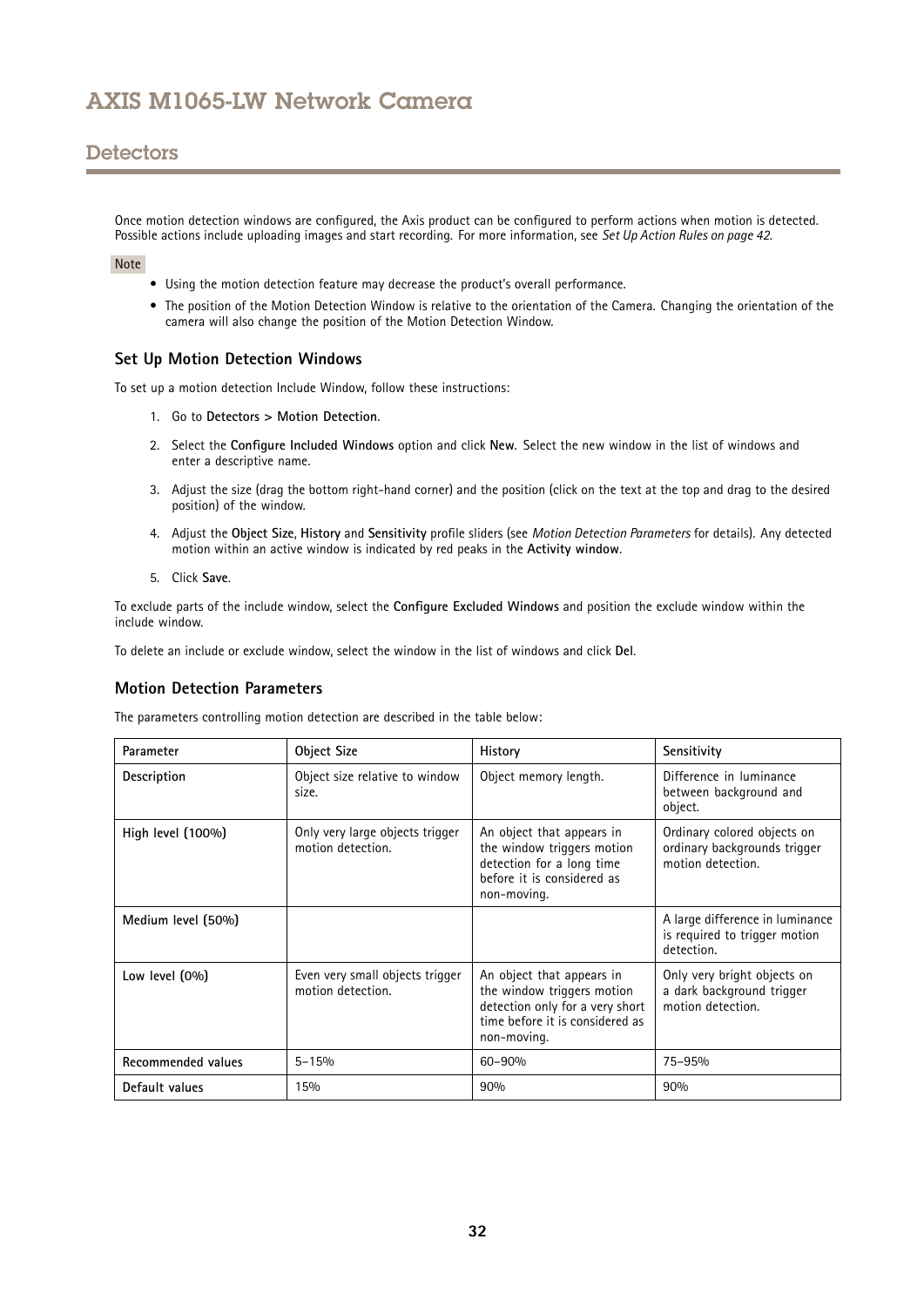### <span id="page-32-0"></span>**Detectors**

#### Note

- To trigger on small objects or movements, use several small motion detection windows rather than one large window, and select <sup>a</sup> low object size.
- To avoid triggering on small objects, select <sup>a</sup> high object size.
- While monitoring an area where moving objects are not expected, select <sup>a</sup> high history level. This will cause motion detection to trigger as long as the object is present in the window.
- To only detect flashing light, select <sup>a</sup> low sensitivity. In other cases high sensitivity is recommended.

### **Audio Detection**

The Axis product can be configured to generate an alarm when audio rises above or falls below the threshold value. The threshold value can be set in the range 0–100 where 0 is the most sensitive and 100 the least sensitive.

- 1. Go to **Detectors <sup>&</sup>gt; Audio Detection**.
- 2. Set the audio alarm level and click **Save.**
- 3. Go to **Events <sup>&</sup>gt; Action Rules** and set up an action rule, see *Set Up [Action](#page-41-0) Rules on page [42](#page-41-0)*.

Detected audio is indicated by colored peaks in the **Activity** indicator. An event is triggered when detected audio rises above or falls below the threshold value, which is represented by the bar.

### **PIR Sensor**

The PIR (Passive Infrared) sensor detects motion by measuring changes in infrared light. The sensor can for example be used in low-light environments where video motion detection is not reliable. When configured, the camera can automatically switch on the light when triggered by the PIR sensor.

To adjust the sensitivity of the PIR sensor, an action rule that activates the built-in light when the PIR sensor detects motion is useful:

- 1. Go to **Events <sup>&</sup>gt; Action Rules** and click **Add**.
- 2. Select **Detectors** from the **Trigger** list and then select **PIR**.
- 3. Select **Activate Light** as the action.
- 4. Click **OK** to save the rule.
- 5. Go to **Detectors <sup>&</sup>gt; PIR Sensor**.
- 6. Make sure there is movement in front of the camera and adjust the **Sensitivity** until the light is activated.
- 7. When satisfied, click **Save**.

By setting up action rules, the Axis product can be configured to, for example, record video when the PIR sensor detects motion. If the camera is used in <sup>a</sup> low-light environment, an action rule that turns on the built-in light can improve image quality of the recorded video.

For more information on action rules, see *[Events](#page-41-0) on page [42](#page-41-0)*.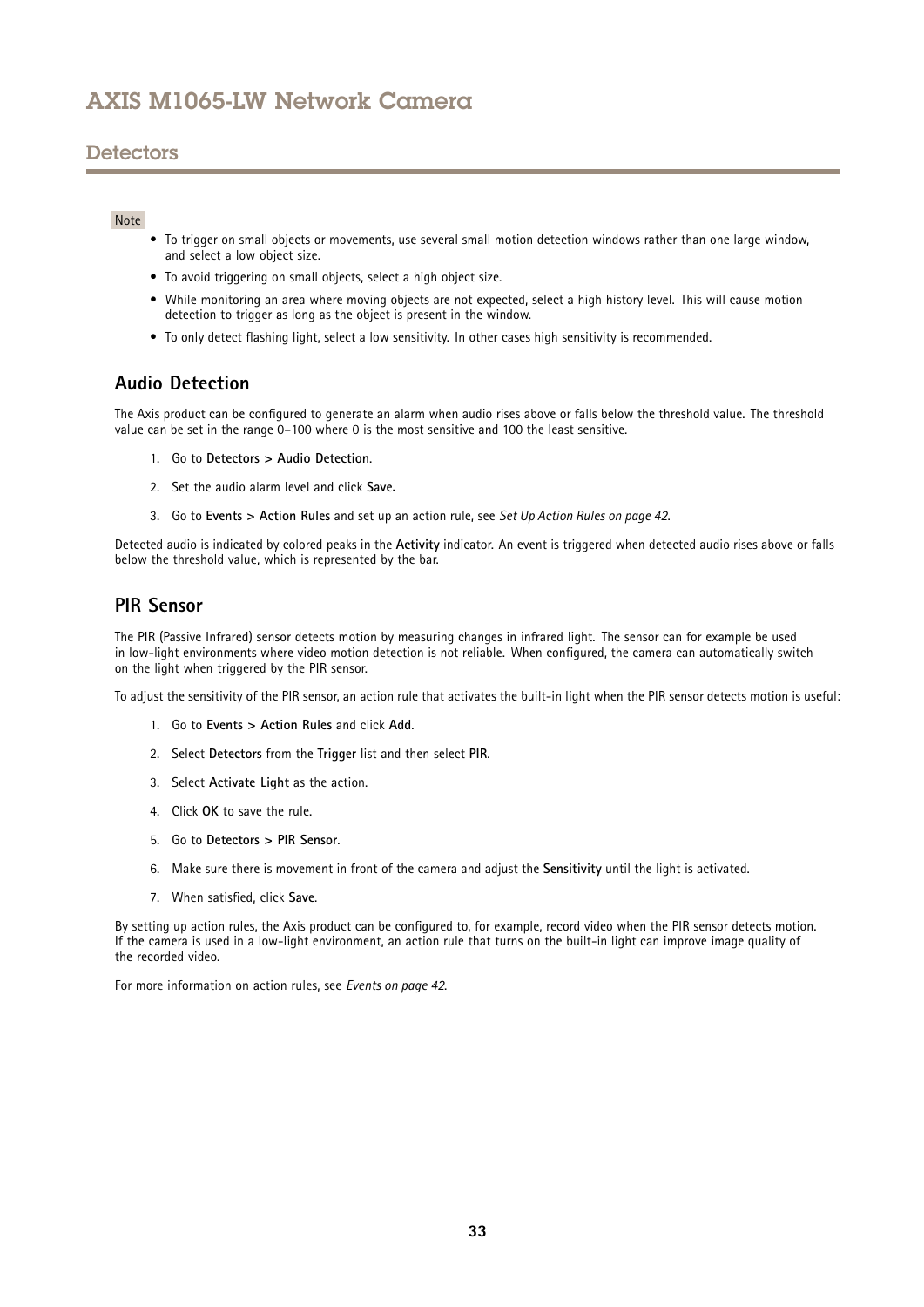# <span id="page-33-0"></span>Applications

### Applications

AXIS Camera Application Platform (ACAP) is an open platform that enables third parties to develop analytics and other applications for Axis products. For information about available applications, downloads, trials and licenses, go to *www.axis.com/applications*

#### Note

• Several applications can run at the same time but some applications might not be compatible with each other. Certain combinations of applications might require too much processing power or memory resources when run in parallel. Verify that the applications work together before deployment.

### **Application Licenses**

Some applications need <sup>a</sup> license to run. Licenses can be installed in two ways:

- Automatic installation requires access to the Internet
- •Manual installation — obtain the license key from the application vendor and upload the key to the Axis product

To request <sup>a</sup> license, the Axis product serial number (S/N) is required. The serial number can be found on the product label and under **System Options <sup>&</sup>gt; Support <sup>&</sup>gt; System Overview**.

### **Upload Application**

To upload and start an application:

- 1. Go to **Setup <sup>&</sup>gt; Applications**.
- 2. Under **Upload Application**, click **Browse**. Locate the application file and click **Upload Package**.
- 3. Install the license (if applicable). For instructions, see the documentation provided by the application vendor.
- 4. Start the application. Go to page **Applications**, select the application in the list of installed applications and click **Start**.
- 5. Configure the application. For instructions, see the documentation provided by the application vendor.

#### Note

- Applications can be uploaded by product administrators.
- Applications and licenses can be installed on multiple products at the same time using AXIS Camera Management, version 3.10 and later.

To generate <sup>a</sup> log file for the application, go to **Applications**. Select the application and click **Log**.

### **Application Considerations**

If an application is upgraded, application settings, including the license, will be removed. The license must be reinstalled and the application reconfigured.

If the Axis product's firmware is upgraded, uploaded applications and their settings will remain unchanged, although this is not guaranteed by Axis Communications. Note that the application must be supported by the new firmware. For information about firmware upgrades, see *[Upgrade](#page-66-0) the Firmware on page [67](#page-66-0)*.

If the Axis product is restarted, running applications will restart automatically.

If the Axis product is restored, uploaded applications remain unchanged but must be restarted. To start the application, go to **Setup <sup>&</sup>gt; Applications**. Select the application in the list of installed applications and click **Start**. For information about restoring the Axis product, see *[Maintenance](#page-63-0) on page [64](#page-63-0)*.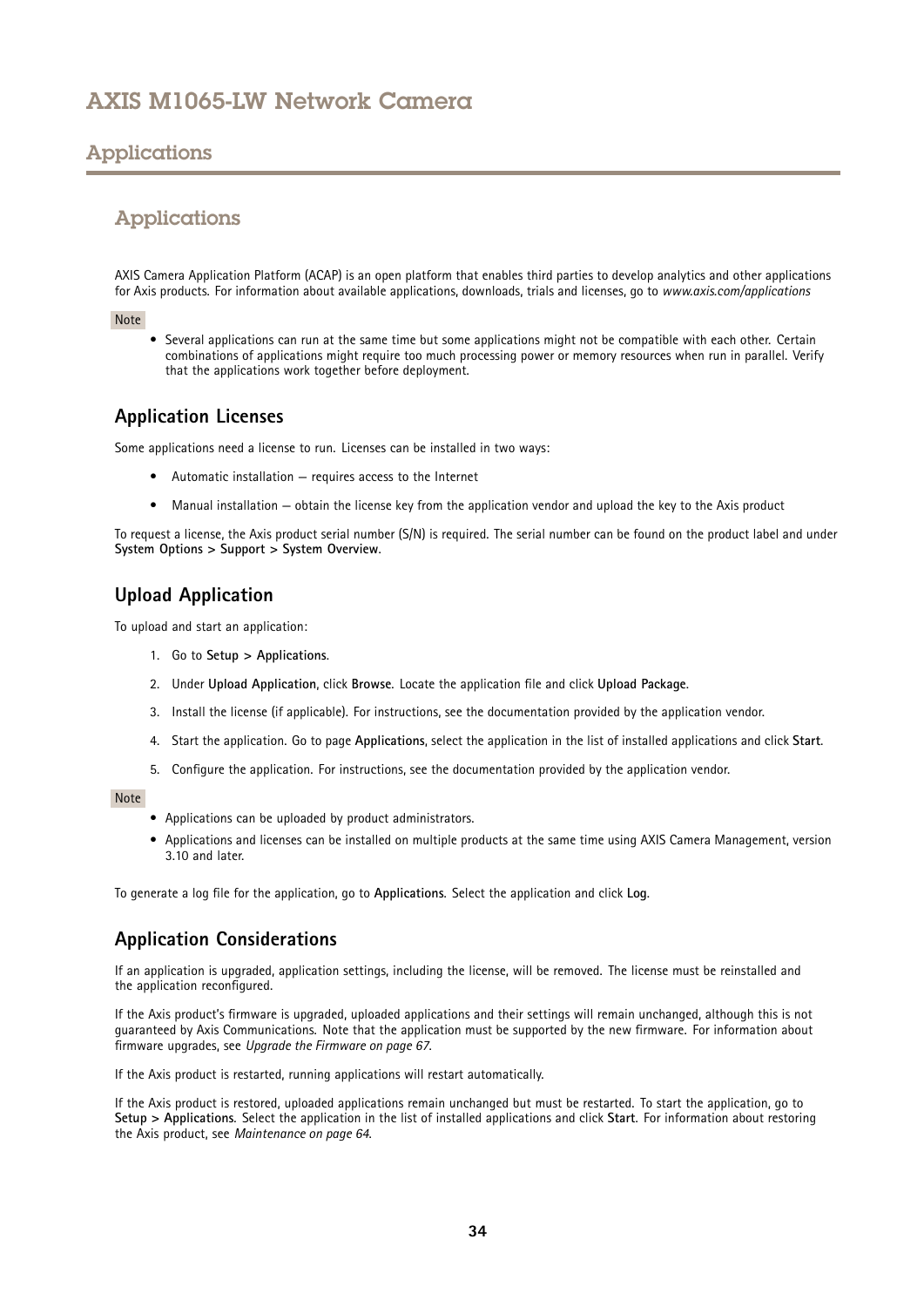# Applications

If the Axis product is reset to factory default, uploaded applications and their settings are removed. For information about factory default, see *Reset to Factory Default [Settings](#page-64-0) on page [65](#page-64-0)*.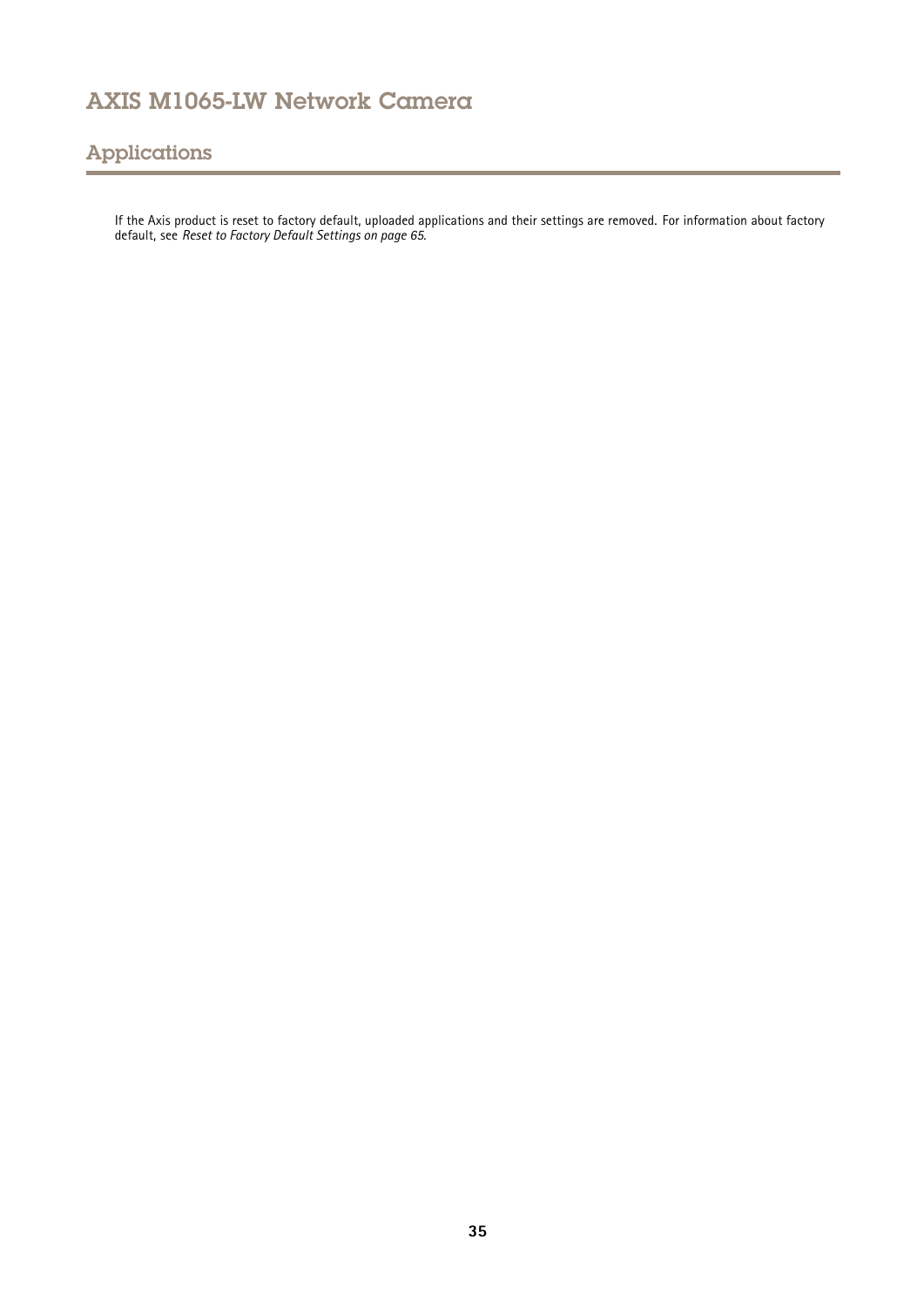### <span id="page-35-0"></span>AXIS Video Motion Detection

### AXIS Video Motion Detection

AXIS Video Motion Detection is an application that detects moving objects in the camera's field of view. When <sup>a</sup> moving object is detected, AXIS Video Motion Detection sends an alarm that can be used by the Axis product or by third-party software to for example, record video or send <sup>a</sup> notification.

AXIS Video Motion Detection 3 is included with the Axis product and is available under **Setup <sup>&</sup>gt; Applications**. To use AXIS Video Motion Detection, the application must first be started. To avoid detecting unwanted objects, the application should be configured. During configuration, visual confirmation can be used to help understand the effect of the different filters. When visual confirmation is enabled, red polygons show which objects the application detects and green polygons show which objects the application ignores.

### **Considerations**

Before using AXIS Video Motion Detection 3, take the following into consideration:

Before using AXIS Digital Autotracking, take the following into consideration:

- Small and distant objects might not be detected.
- Small and distant objects might not be tracked.
- Detection accuracy may be affected by weather conditions such as heavy rain or snow.
- Make sure that the lighting conditions are within the Axis product's specification. Add additional lighting if needed.
- Make sure that the camera is not subject to excessive vibrations. Vibrations might cause false detections.
- • Make sure that the camera is not subject to excessive vibrations. Vibrations might cause false detections and unwanted tracked objects.

### **Start and Stop the Application**

To start the application, select it in the **Installed Applications** list on the **Applications** page and click **Start**.

To stop the application, select it in the list and click **Stop**.

### **Configure Application**

The application is available from **Setup <sup>&</sup>gt; Applications <sup>&</sup>gt; Motion Detection 3**. Go to **Settings** and then click *AXIS Video Motion* **Detection settings** to open the application's webpage.

To configure AXIS Video Motion Detection 3, follow these steps:

To configure AXIS Digital Autotracking, follow these steps:

- 1. Modify the size and position of the include area. This is the area in which moving objects will be detected. See *[Include](#page-36-0) Area on [page](#page-36-0) [37](#page-36-0)*.
- 2. Modify the size and position of the include area. This is the area in which moving objects will be tracked. See *[Include](#page-36-0) Area on [page](#page-36-0) [37](#page-36-0)*.
- 3. Optionally, add one or more exclude areas. Objects in an exclude area will be ignored. See *[Exclude](#page-36-0) Area on page [37](#page-36-0)*.
- 4. Click **Save** to apply the changes.
- 5. Use visual confirmation to verify the settings. See *Visual [Confirmation](#page-37-0) on page [38](#page-37-0)*.
- 6. If too many unwanted objects are detected, enable and configure one or more of the ignore filters. See *[Ignore](#page-37-0) Filters on [page](#page-37-0) [38](#page-37-0)*.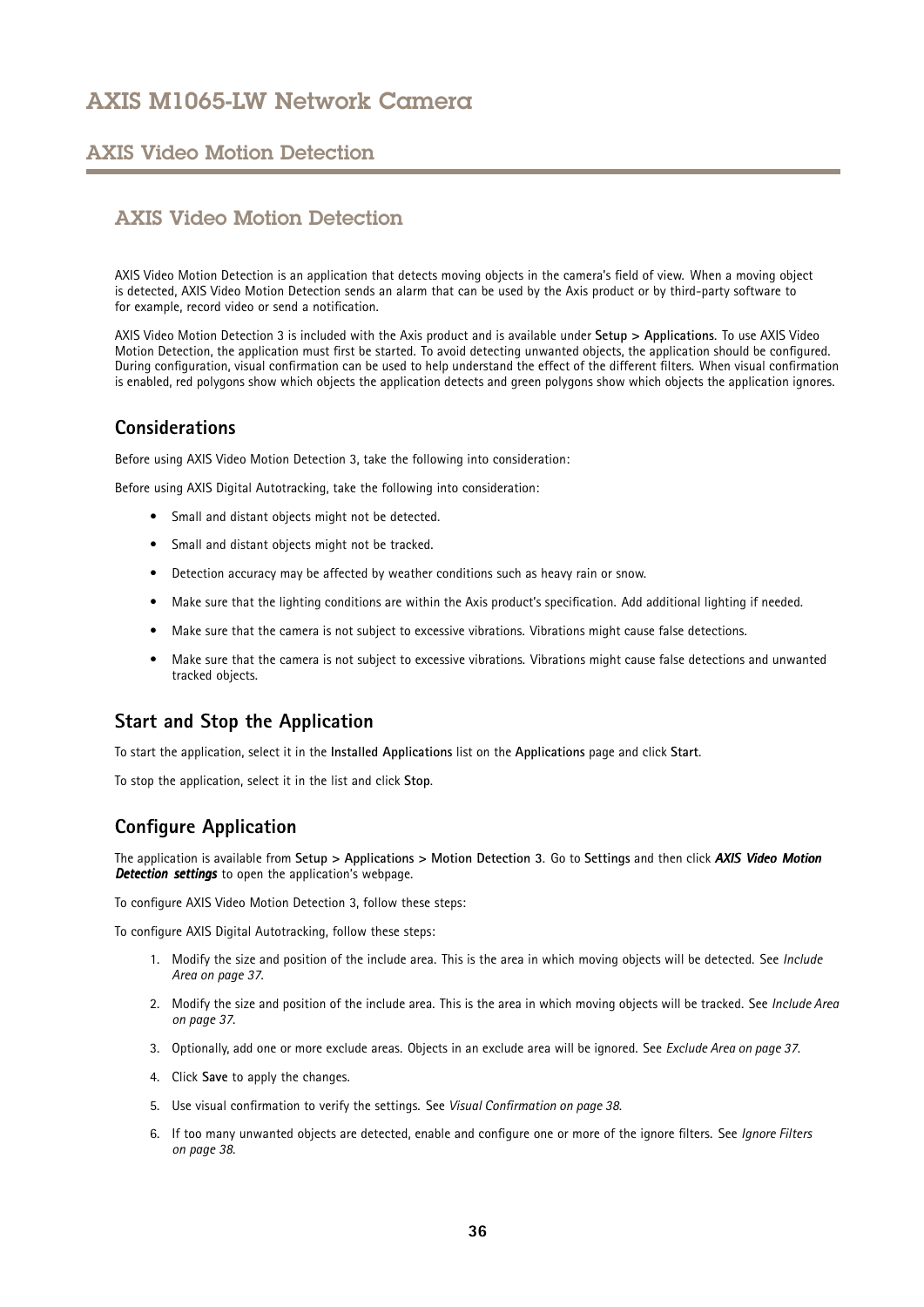## AXIS Video Motion Detection

7. If too many unwanted objects are tracked, enable and configure one or more of the ignore filters. See *[Ignore](#page-37-0) Filters on [page](#page-37-0) [38](#page-37-0)*.

After modifying <sup>a</sup> setting, click **Save** to apply the changes. The video stream will be restarted and it may take <sup>a</sup> few seconds before the change is applied.

### **Include Area**

The include area is the area in which moving objects will be detected. Objects moving outside the include area will be ignored. The object will be detected also if only <sup>a</sup> part of the object is inside the include area.

The include area is the area in which moving objects will be tracked. Objects moving outside the include area will be ignored. The object will be tracked also if only <sup>a</sup> part of the object is inside the include area.

### Note

To modify the include area, Internet Explorer and AXIS Media Control (AMC) must be used.

The default include area is a square that covers the whole image. Click on the  $\bullet$  icon to highlight the area.

Use the mouse to reshape and resize the area so that it only covers the part of the image in which moving objects should be detected. The default square can be changed to <sup>a</sup> polygon with up to <sup>20</sup> points (corners).

- To add <sup>a</sup> new point, click on the include area border. Drag the point to the desired position.
- To remove <sup>a</sup> point, right-click on the point.
- To move <sup>a</sup> point, drag the point to the new position.
- To move the entire include area, place the mouse pointer inside the area. When the pointer becomes <sup>a</sup> cross, drag the area to the new position.
- To select the include area, click on the border.

To reset the include area to its default size, click **Reset**.

### **Exclude Area**

An exclude area is an area in which moving objects will be ignored. Use exclude areas if there are areas inside the include area that trigger <sup>a</sup> lot of unwanted detected objects. Up to 10 exclude areas can be used.

An exclude area is an area in which moving objects will be ignored. Use exclude areas if there are areas inside the include area that trigger <sup>a</sup> lot of unwanted tracked objects. Up to 10 exclude areas can be used.

#### Note

To add and modify exclude areas, Internet Explorer and AXIS Media Control (AMC) must be used.

To add an exclude area, click **Add**. The default exclude area is <sup>a</sup> rectangle placed in the center of the image. Use the mouse to move, reshape and resize the area so that it covers the desired part of the image. The default square can be changed to <sup>a</sup> polygon with up to <sup>20</sup> points (corners).

- To move the exclude area, place the mouse pointer inside the area. When the pointer becomes <sup>a</sup> cross, drag the area to the new position.
- To add <sup>a</sup> new point, click on the exclude area border. Drag the point to the desired position.
- To remove <sup>a</sup> point, right-click on the point.
- To move <sup>a</sup> point, drag the point to the new position.
- To select an exclude area, click on the border.

To remove an exclude area, select the area and then click **Remove**.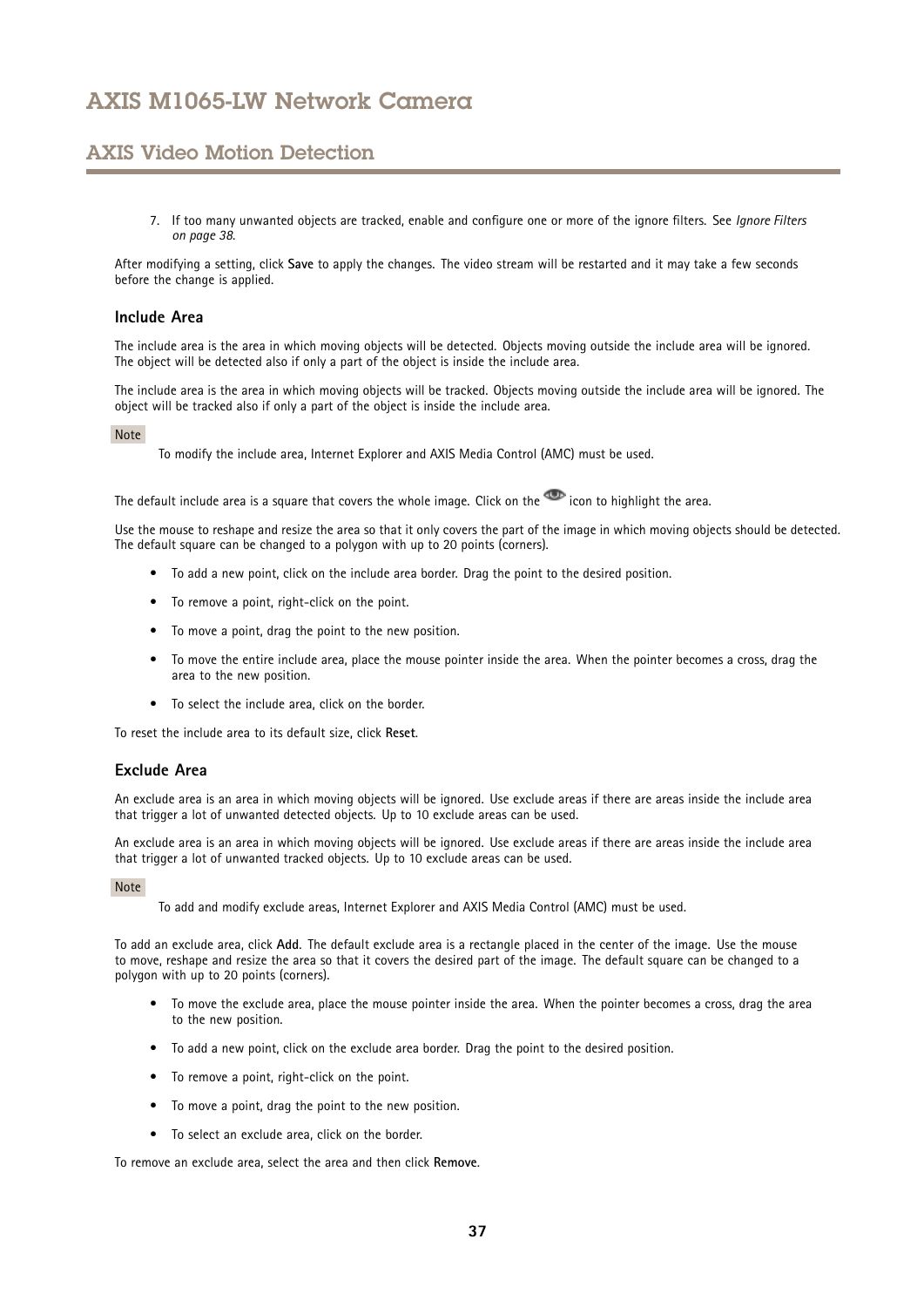## <span id="page-37-0"></span>AXIS Video Motion Detection

To highlight the exclude areas, click on the **interest** icon.

## **Visual Confirmation**

Visual confirmation is used to validate that the settings are correct, that is, that all objects that should be detected are detected.

Visual confirmation is used to validate that the settings are correct, that is, that all objects that should be tracked are tracked.

### Note

To use visual confirmation, Internet Explorer and AXIS Media Control (AMC) must be used.

When visual confirmation is enabled, all moving objects found by the application will be encircled and followed by polygons. A red polygon indicates that the object is found and is detected as <sup>a</sup> moving object. A green polygon indicates that the object is found but is ignored because it is not in the include area or because of one of the ignore filters.

When visual confirmation is enabled, all moving objects found by the application will be encircled and followed by polygons. A red polygon indicates that the object is found and that tracking has started. A green polygon indicates that the object is found but is ignored because it is not in the include area or because of one of the ignore filters.

The yellow rectangle shows how the view area follows moving objects and how the view area zoom level is adapted to include all moving objects.

To enable visual confirmation:

- 1. Select the **Enable visual confirmation** option.
- 2. Click **Save**.

### Note

- Visual confirmation is disabled after 15 minutes.
- After modifying <sup>a</sup> setting, click **Save** to apply the change. The video stream will be restarted and it may take <sup>a</sup> few seconds before the change is applied.
- Enabling visual confirmation may introduce video latency.

## **Ignore Filters**

If AXIS Video Motion Detection 3 detects too many unwanted objects, start by modifying the include and exclude areas. If still too many objects are detected, use one or more of the ignore filters.

If AXIS Digital Autotracking tracks too many unwanted objects, start by modifying the include and exclude areas. If still too many objects are tracked, use one or more of the ignore filters.

Supported ignore filters:

- Swaying objects Used to ignore objects that only move <sup>a</sup> short distance
- Short-lived objects Used to ignore objects that only appear in the image for <sup>a</sup> short period of time
- Small objects Used to ignore small objects

Ignore filters are applied to all moving objects found by the application and should be configured with care to ensure that no important objects are ignored.

Only use ignore filters if needed and use as few filters as possible. Enable and configure one filter at <sup>a</sup> time and use visual confirmation to verify the settings before enabling another filter. When configuring <sup>a</sup> filter, start with <sup>a</sup> small filter size, click **Save** and use visual confirmation to verify the settings. If required, increase the filter size in small steps until the number of unwanted objects is reduced.

### **Swaying Object Ignore Filter**

The swaying object filter is used to avoid detecting objects that only move <sup>a</sup> short distance, for example moving trees, flags and their shadows. Use the filter if such objects cause <sup>a</sup> lot of false detections. If the swaying objects in the scene are large, for example large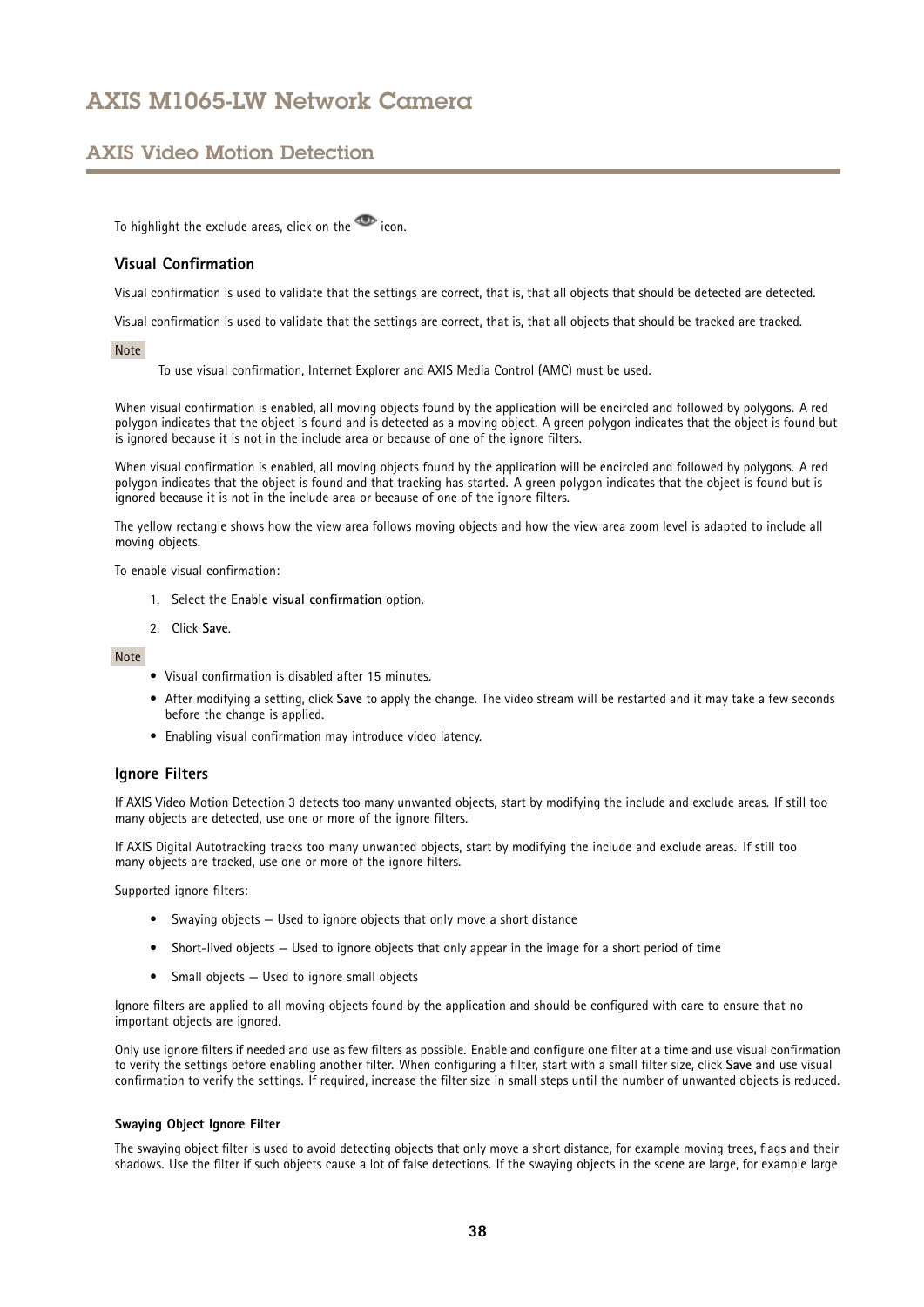## AXIS Video Motion Detection

ponds or large trees, use exclude areas instead of the filter. The filter will be applied to all moving objects in scene and, if set to <sup>a</sup> value too large, important objects might not be detected.

The swaying object filter is used to avoid tracking objects that only move <sup>a</sup> short distance, for example moving trees, flags and their shadows. Use the filter if such objects cause <sup>a</sup> lot of unwanted tracked objects. If the swaying objects in the scene are large, for example large ponds or large trees, use exclude areas instead of the filter. The filter will be applied to all moving objects in scene and, if set to <sup>a</sup> value too large, important objects might not be tracked.

When the swaying object filter is enabled and the application finds <sup>a</sup> moving object, the object will not be reported as detected (red polygon in visual confirmation) until it has travelled <sup>a</sup> distance larger than the set filter size. The alarm sent by the application will be sent when the object is detected. If the alarm is used to start <sup>a</sup> recording, configure the pre-trigger time so that the recording also includes the time the object moved in the scene before being detected.

When the swaying object filter is enabled and the application finds <sup>a</sup> moving object, tracking will not start (red polygon in visual confirmation) until the object has travelled <sup>a</sup> distance larger than the set filter size. If the alarm sent by the application is used to start <sup>a</sup> recording, configure the pre-trigger time so that the recording also includes the time the object moved in the scene before tracking started.

To enable the filter:

- 1. Select the **Swaying objects** option.
- 2. Click on the  $\blacksquare$  icon to show the filter size in the image.
- 3. Use the mouse to adjust the filter size. Start with <sup>a</sup> small size. Objects moving <sup>a</sup> distance shorter than the distance from the center of the cross to one of the arrowheads will be ignored. The filter can be moved to the location of <sup>a</sup> swaying object to make it easier to adjust the size. Note that the filter will be applied to all objects in the image, not only to the ones at the location where the filter is placed.
- 4. Click **Save** to apply the filter.
- 5. Use visual confirmation to verify the settings.
- 6. If the result is not satisfactory, increase the filter size in small steps.

The filter size can also be set by entering <sup>a</sup> value between 10 and 50 in the field. The value corresponds to the distance from the center of the cross to one of the arrowheads. The value 100 implies that an object must travel from its initial point to one third of the image width or height before being detected. The value 50 implies half that distance, that is, the object must travel <sup>a</sup> distance of one sixth of the image width or height before being detected.

The filter size can also be set by entering <sup>a</sup> value between 10 and 50 in the field. The value corresponds to the distance from the center of the cross to one of the arrowheads. The value 50 implies that an object must travel from its initial point to one sixth of the image width or height before being tracked. The value 25 implies half that distance, that is, the object must travel <sup>a</sup> distance of one twelfth of the image width or height before being tracked.

#### **Short-Lived Object Ignore Filter**

The short-lived object filter is used to avoid detecting objects that only appear for <sup>a</sup> short period of time, such as light beams from <sup>a</sup> passing car and quickly moving shadows. Use the filter if such objects cause <sup>a</sup> lot of false detections.

The short-lived object filter is used to avoid tracking objects that only appear for <sup>a</sup> short period of time, such as light beams from <sup>a</sup> passing car and quickly moving shadows. Use the filter if such objects cause <sup>a</sup> lot of unwanted tracked objects.

When the short-lived object filter is enabled and the application finds <sup>a</sup> moving object, the object will not be reported as detected (red polygon in visual confirmation) until the set time as passed. The alarm sent by the application will be sent when the object is detected. If the alarm is used to start <sup>a</sup> recording, configure the pre-trigger time so that the recording also includes the time the object moved in the scene before being detected.

When the short-lived object filter is enabled and the application finds <sup>a</sup> moving object, tracking will not start (red polygon in visual confirmation) until the set time as passed. If the alarm sent by the application is used to start <sup>a</sup> recording, configure the pre-trigger time so that the recording also includes the time the object moved in the scene before tracking started.

To enable the filter: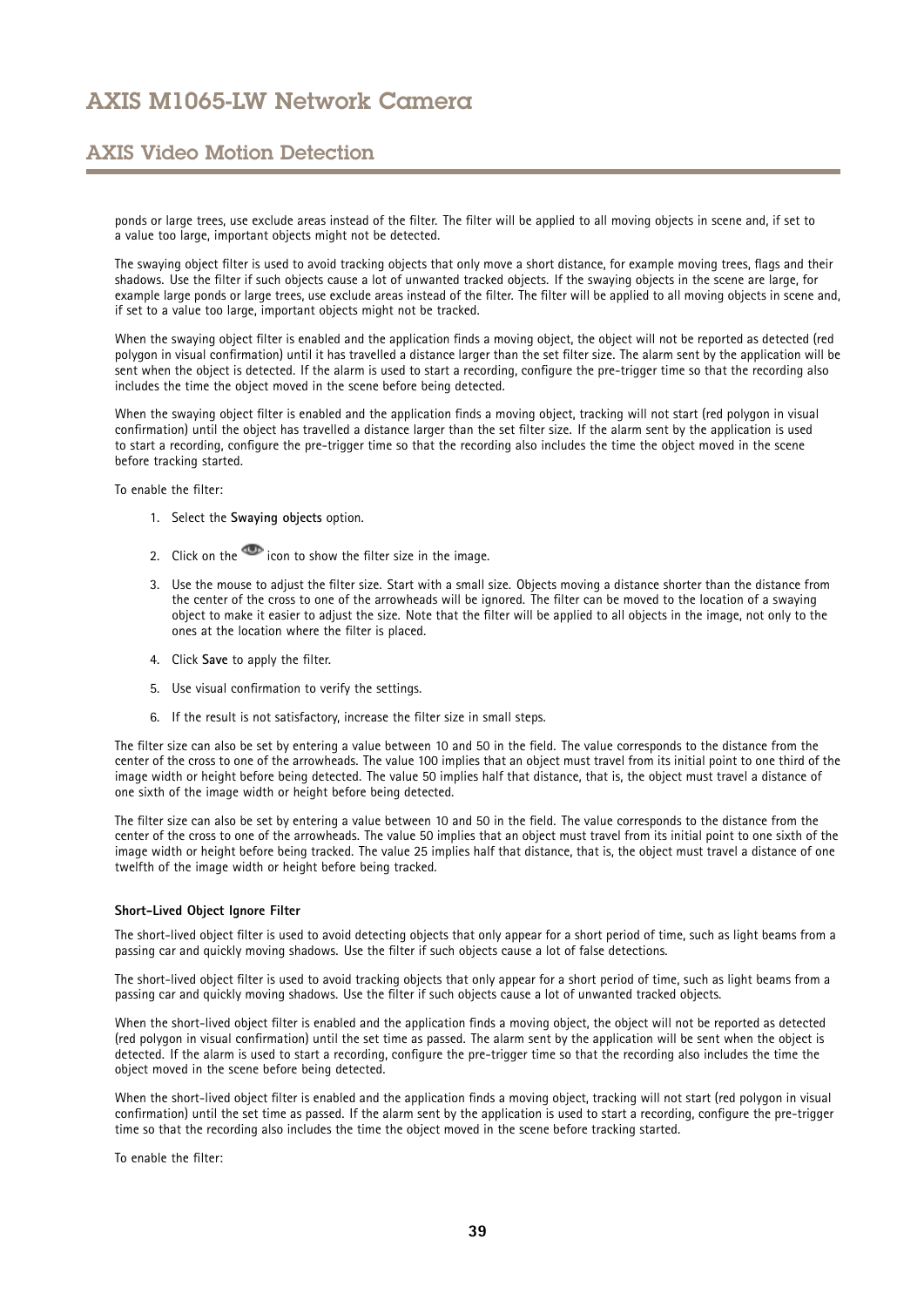## AXIS Video Motion Detection

- 1. Select the **Short-lived objects** option.
- 2. Enter the number of seconds in the field. The number of seconds is the minimum time that must pass before the object is detected. Start with <sup>a</sup> small number.
- 3. Enter the number of seconds in the field. The number of seconds is the minimum time that must pass before tracking starts. Start with <sup>a</sup> small number.
- 4. Click **Save** to apply the filter.
- 5. Use visual confirmation to verify the settings.
- 6. If the result is not satisfactory, increase the filter size in small steps.

### **Small Object Ignore Filter**

The small object filter is used to avoid detecting objects that are too small. For example, if only moving cars should be detected, the small object filter can be used to avoid detecting people and animals.

The small object filter is used to avoid tracking objects that are too small. For example, if only moving cars should be tracked, the small object filter can be used to avoid tracking people and animals.

If using the small object filter, take into consideration that an object far from the camera appears smaller than an object close to the camera. If the filter is set to ignore objects the size of <sup>a</sup> person, people that are close to be camera can still be detected because they are larger than the filter size.

If using the small object filter, take into consideration that an object far from the camera appears smaller than an object close to the camera. If the filter is set to ignore objects the size of <sup>a</sup> person, people that are close to be camera can still be tracked because they are larger than the filter size.

To enable the filter:

- 1. Select the **Small objects** option.
- 2. Click on the  $\overline{1}$  icon to show the filter size in the image.
- 3. Use the mouse to adjust the filter size. Start with <sup>a</sup> small size. Moving objects that fit inside the rectangle will be ignored. The filter displayed in the image can be moved to make it easier to compare the filter size with the size of objects in the image. Note that the filter will be applied to all objects in the image, also to objects that are not located at the position of the displayed filter.
- 4. Click **Save** to apply the filter.
- 5. Use visual confirmation to verify the settings.
- 6. If the result is not satisfactory, increase the filter size in small steps.

The filter size can also be set by entering the width and height in the fields. The width and height are the maximum width and maximum height of the objects to ignore and are measured in percent of the image width and height. Values between 5 and 100 can be used.

## **Using the Application in an Action Rule**

The following example shows how to configure the Axis product to record video when AXIS Video Motion Detection 3 detects motion.

Using action rules, Axis network cameras can be configured to, for example, record video or send <sup>a</sup> notification when AXIS Digital Autotracking starts tracking <sup>a</sup> moving object.

The following example shows how to configure the Axis product to record video to an SD card or network share when AXIS Digital Autotracking starts tracking. For detailed information about the different settings, see the Axis product's online help or User Manual.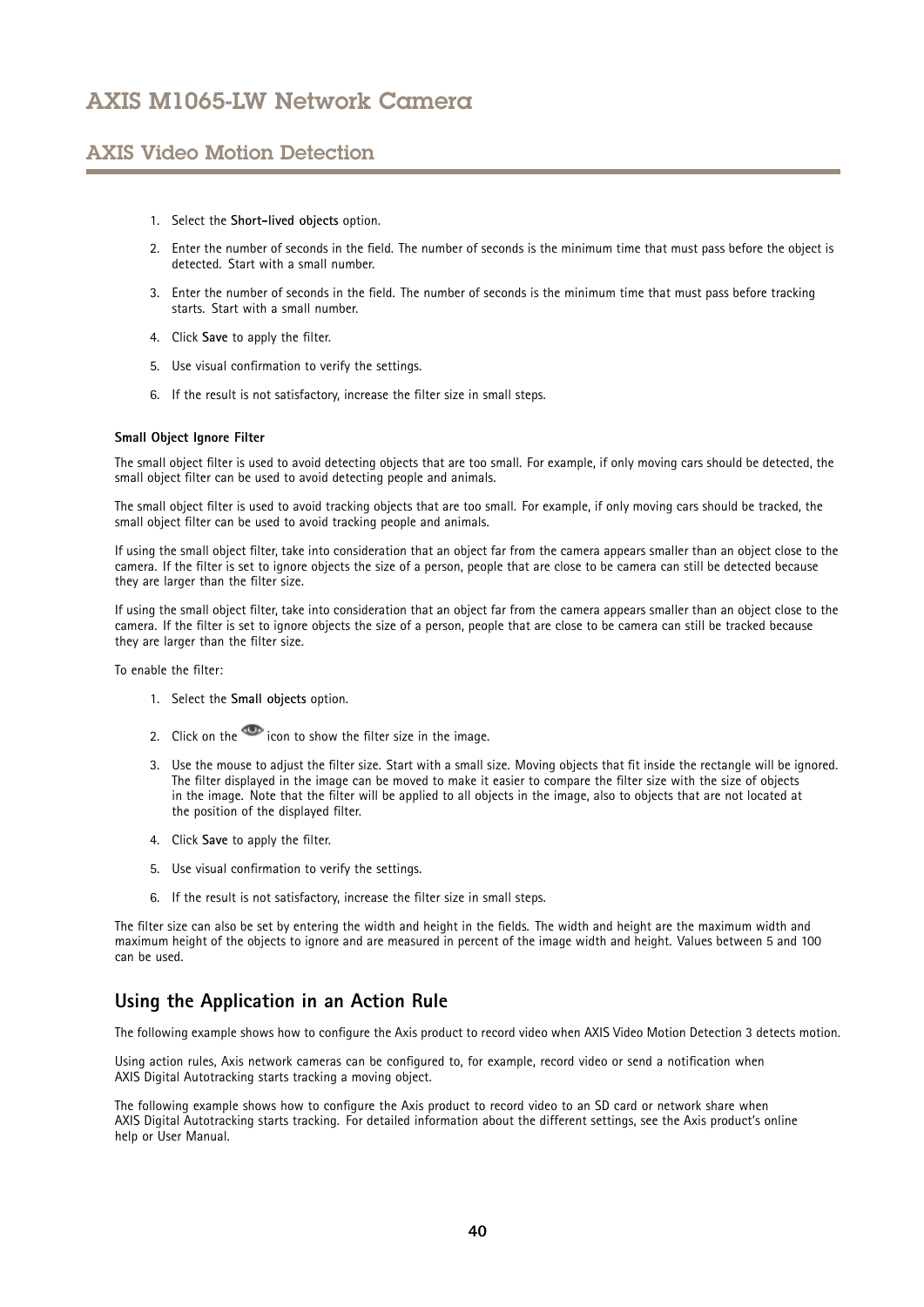# AXIS Video Motion Detection

- 1. Insert an SD card in the Axis product, or go to **Setup <sup>&</sup>gt; System Options <sup>&</sup>gt; Storage** in the Axis product's webpages and configure the product to use <sup>a</sup> network share.
- 2. Optionally, go to **Setup <sup>&</sup>gt; Video & Audio <sup>&</sup>gt; Stream Profiles** and create <sup>a</sup> stream profile to use for recording.
- 3. Go to **Setup <sup>&</sup>gt; Events <sup>&</sup>gt; Action Rules** and click **Add** to create <sup>a</sup> new action rule.
- 4. From the **Trigger** drop-down list, select **Applications** and then select **VMD 3DigitalAutoTracking**.
- 5. Configure other settings as required. For example, to only record video during certain time periods, select <sup>a</sup> **Schedule**.
- 6. Under **Actions**, select **Record Video** from the **Type** drop-down list.
- 7. To record the view area used for autotracking, select the view area called **Digital Autotracking View**.
- 8. Select the stream profile and storage device to use and configure the pre- and post-trigger times.
- 9. Make sure that the rule is enabled and then click **OK**.

### Note

To appear in the **Trigger** list, the application must be started and its status must be Idle or Running.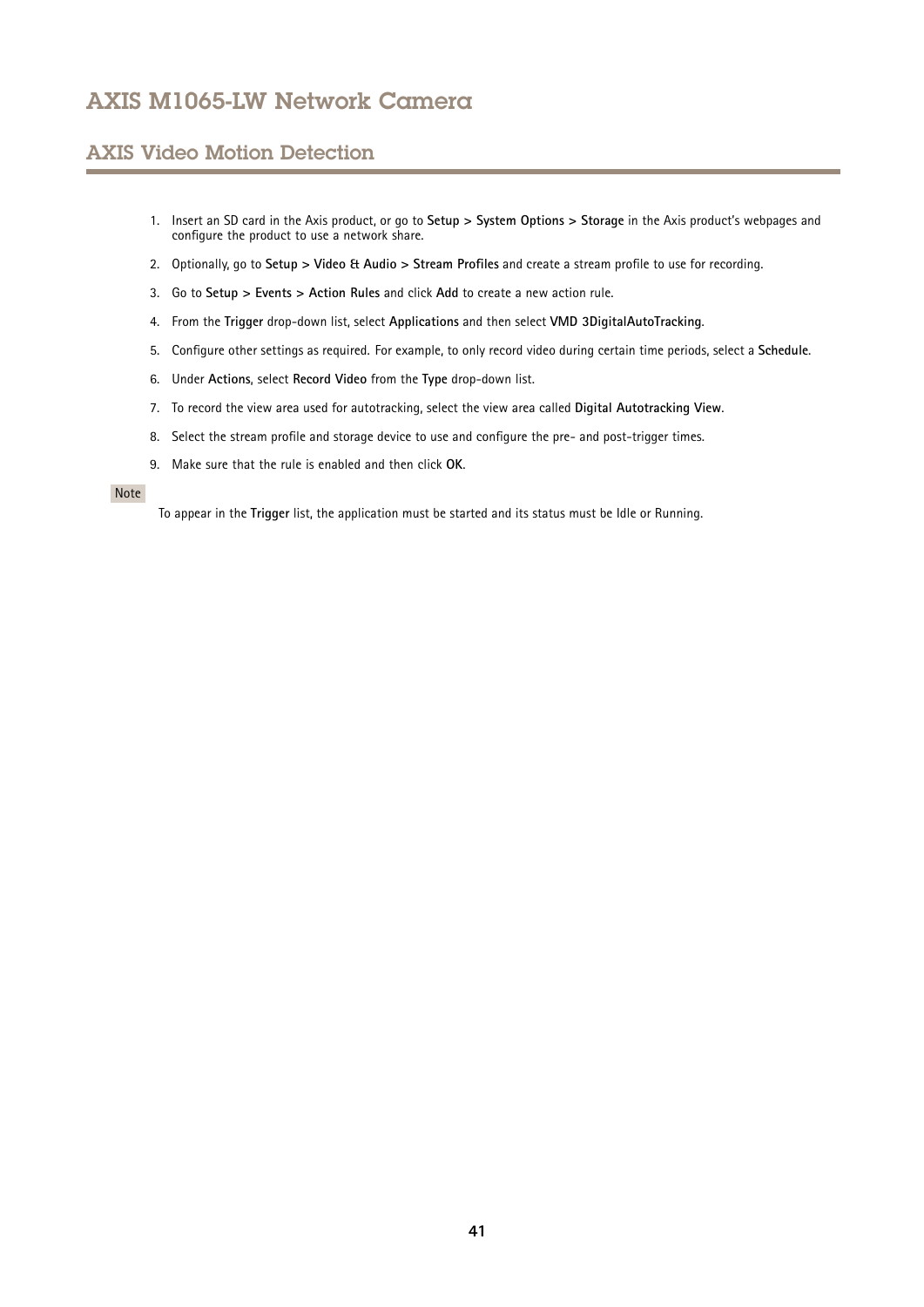## <span id="page-41-0"></span>Events

## Events

The Event pages allow you to configure the Axis product to perform actions when different events occur. For example, the product can start <sup>a</sup> recording or send an email notification when motion is detected. The set of conditions that defines how and when the action is triggered is called an action rule.

## **Set Up Action Rules**

An action rule defines the conditions that must be met for the product to perform an action, for example record video or send an email notification. If multiple conditions are defined, all of them must be met to trigger the action.

For more information about available triggers and actions, see *Triggers on page 42* and *[Actions](#page-42-0) on page [43](#page-42-0)*.

To use more than one trigger for the action rule, select **Additional conditions** and click **Add** to add additional triggers. When using additional conditions, all conditions must be met to trigger the action.

To prevent an action from being triggered repeatedly, <sup>a</sup> **Wait at least** time can be set. Enter the time in hours, minutes and seconds, during which the trigger should be ignored before the action rule can be activated again.

The recording **Duration** of some actions can be set to include time immediately before and after the event. Select **Pre-trigger time** and/or **Post-trigger time** and enter the number of seconds. When **While the rule is active** is enabled and the action is triggered again during the post-trigger time, the recording time will be extended with another post-trigger time period.

For more information, see the online help  $\bullet$ .

### **Triggers**

Available action rule **triggers** and **conditions** include:

- **Applications** Use installed applications to trigger the rule. See *[Applications](#page-33-0) on page [34](#page-33-0)*.
- • **Detectors**
	- **Audio Detection** Trigger the rule when audio is detected. See *Audio [Detection](#page-32-0) on page [33](#page-32-0)*.
	- **Day/Night Mode** Trigger the rule when the product switches between day mode (IR cut filter on) and night mode (IR cut filter off). This can for example be used to control an external infrared (IR) light connected to an output port.
	- **Live Stream Accessed** Trigger the rule when any stream is accessed and during edge storage playback. This can for example be used to send notifications.
	- **PIR** Trigger the rule when the PIR sensor detects motion. See *PIR [Sensor](#page-32-0) on page [33](#page-32-0)*.
	- **Tampering** Trigger the rule when tampering is detected. See *About camera [tampering](#page-30-0) on page [31](#page-30-0)*.
- • **Hardware**
	- **Network** Trigger the rule if network connection is lost or restored. This can for example be used to start recording to the SD card.
	- **Temperature** Trigger the rule if the temperature falls outside or inside the operating range of the product. This can for example be used to send maintenance notifications.
- • **Input Signal**
	- **Manual Trigger** Trigger the rule using the **Manual Trigger** button in the Live View page. See *[Controls](#page-10-0) on the Live View [Page](#page-10-0) on page [11](#page-10-0)*. This can for example be used to validate actions during product installation and configuration.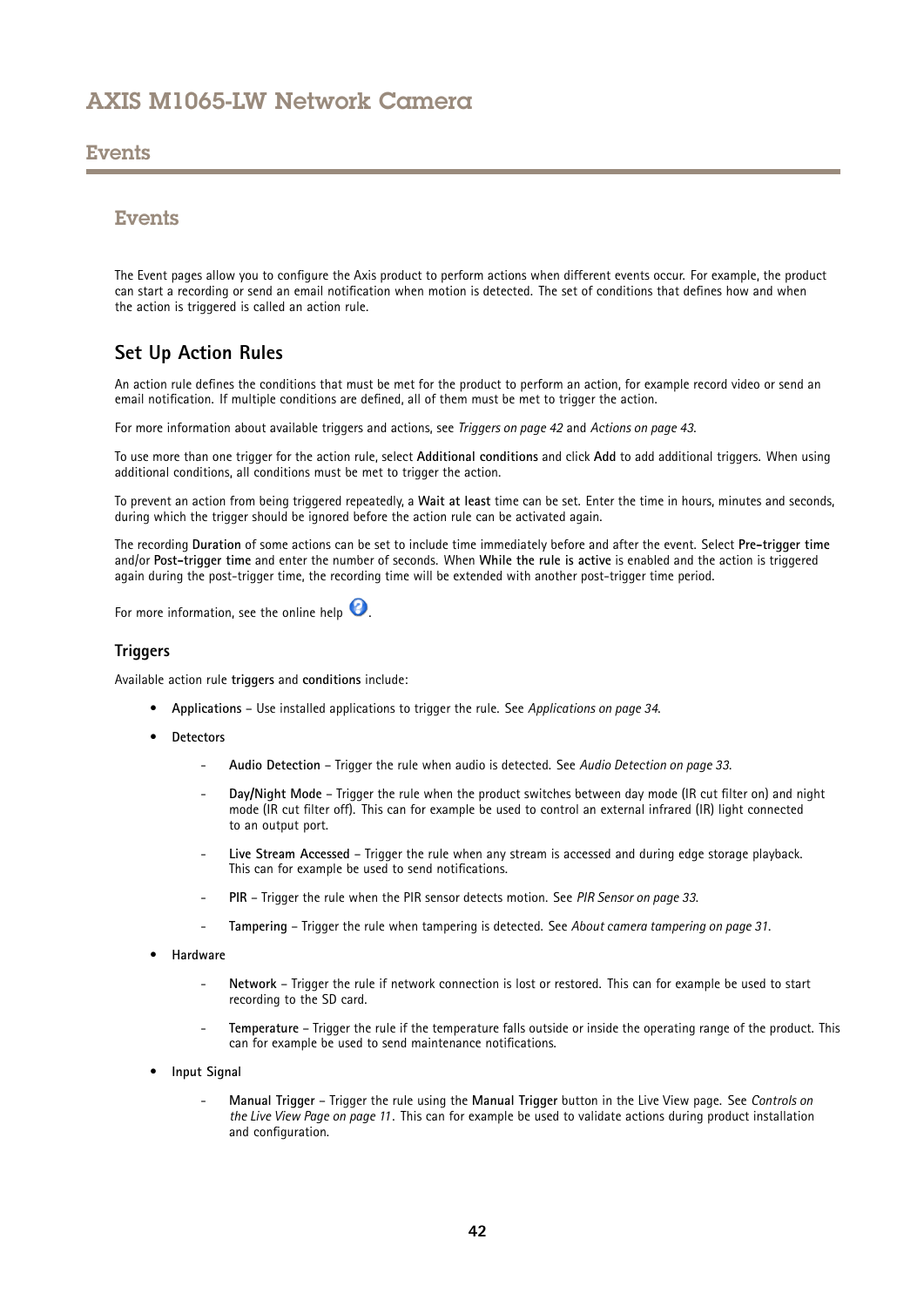## <span id="page-42-0"></span>Events

- **Virtual Inputs** can be used by <sup>a</sup> VMS (Video Management System) to trigger actions. Virtual inputs can, for example, be connected to buttons in the VMS user interface.
- •**PTZ**
- **Moving** Trigger the rule when the camera view moves due to <sup>a</sup> PTZ operation. This can for example be used as an additional condition to prevent an action rule triggered by motion detection to record video while the camera view moves due to <sup>a</sup> PTZ operation.
- **Preset Reached** Trigger the rule when the camera stops at <sup>a</sup> preset position. This can be for example be used with the Send Images action to upload images from the preset position.
- • **Storage**
	- **Disruption** Trigger the rule if storage problems are detected, for example if the storage device is unavailable, removed, full, locked or if other read or write problems occur. This can for example be used to send maintenance notifications.
	- **Recording** Triggers the rule when the Axis product records to the storage device. The recording status trigger can be used to notify the operator, for example by flashing LED lights, if the product has started or stopped to record to the storage device. Note that, this trigger can be used only for edge storage recording status.
- • **System**
	- **System Ready** Trigger the rule when the product has been started and all services are running. This can for example be used to send <sup>a</sup> notification when the product restarts.
- • **Time**
	- **Recurrence** Trigger the rule periodically. See *Set Up [Recurrences](#page-44-0) on page [45](#page-44-0)*. This can for example be used to upload an image every 5 minutes.
	- **Use Schedule** Trigger the rule according to the selected schedule. See *Create [Schedules](#page-44-0) on page [45](#page-44-0)*.

### **Actions**

Available **actions** include:

- **IR Illumination** Activate or deactivate IR light.
- **Day/Night Vision Mode** Set day mode (IR cut filter on) or night mode (IR cut filter off).
- **Overlay Text** Display an overlay text. See *How to include [overlay](#page-23-0) text in an action rule on page [24](#page-23-0)*.
- **Play Audio Clip** See *Audio [Clips](#page-25-0) on page [26](#page-25-0)*.
- **PTZ Control**
	- **Preset Position** Go to <sup>a</sup> preset position.
	- **Guard Tour** Start <sup>a</sup> guard tour. See *About [guard](#page-28-0) tours on page [29](#page-28-0)*.
- • **Record Video** – Record video and audio to <sup>a</sup> selected storage. To record audio, use AAC audio encoding and make sure that audio is enabled in the selected stream profile.
- •**Send Images** – Send images to <sup>a</sup> recipient.
- •**Send Notification** – Send <sup>a</sup> notification message to <sup>a</sup> recipient.
- • **Send SNMP Trap** – Send an SNMP trap message to the operator. Make sure that SNMP is enabled and configured under **System Options** <sup>&</sup>gt; **Network** <sup>&</sup>gt; **SNMP**.
- **Send Video Clip** Send <sup>a</sup> video clip to <sup>a</sup> recipient.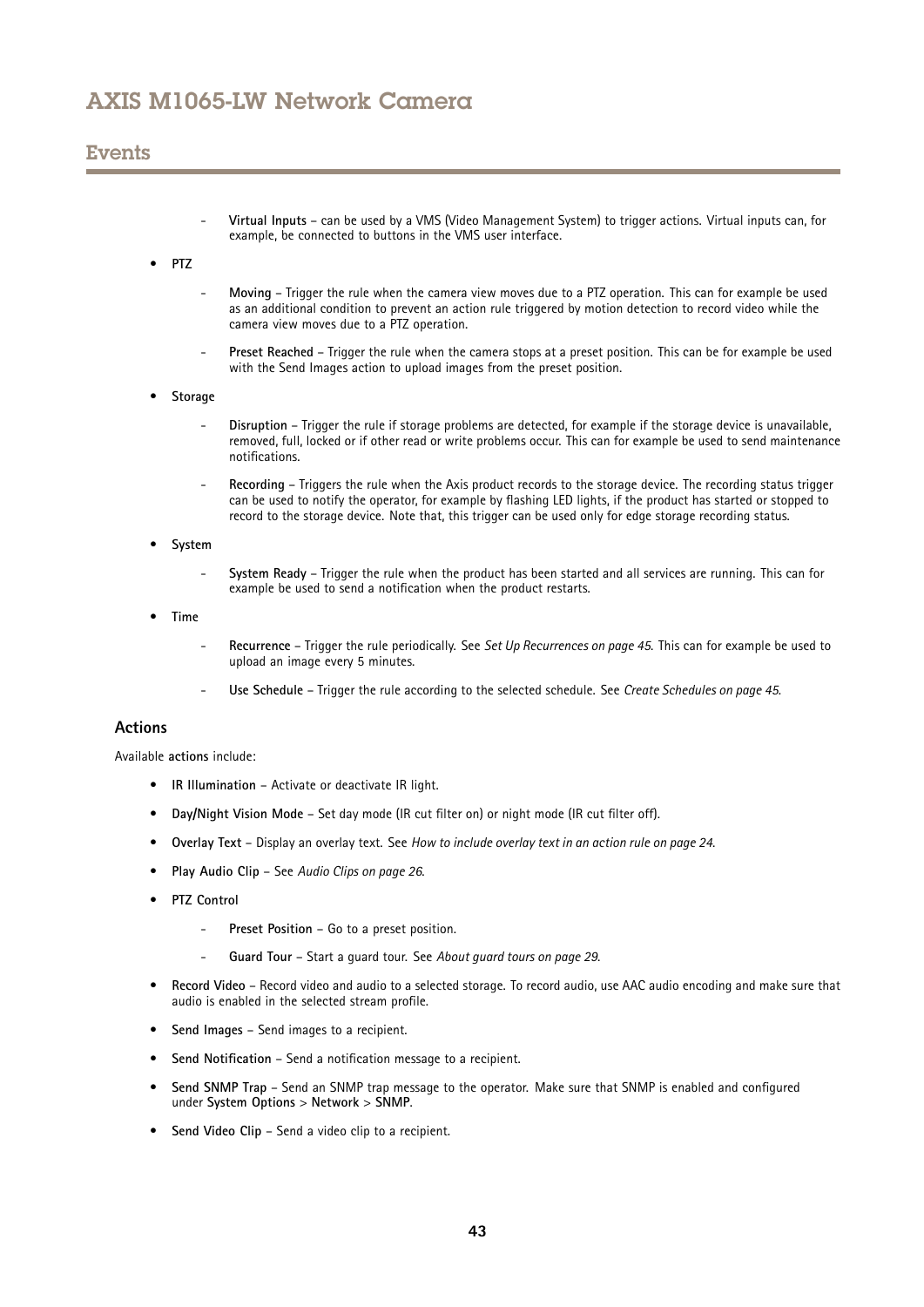## **Events**

- **Status LED** Flash the LED indicator. This can for example be used to validate triggers such as motion detection during product installation and configuration.
- **WDR Mode** The WDR Mode can be turned on or off when the action rule is triggered.

## **Add Recipients**

The product can send media files and messages to notify users about events. Before the product can send media files or notification messages, you must define one ore more recipients. For information about available options, see *Recipient Types on page <sup>44</sup>*.

To add <sup>a</sup> recipient:

- 1. Go to **Events <sup>&</sup>gt; Recipients** and click **Add**.
- 2. Enter <sup>a</sup> descriptive name.
- 3. Select <sup>a</sup> recipient **Type**.
- 4. Enter the information needed for the recipient type.
- 5. Click **Test** to test the connection to the recipient.
- 6. Click **OK**.

## **Recipient Types**

The following recipients are available:

| Recipient    | Use with action   | <b>Notes</b>                                                                                                                                                                                    |
|--------------|-------------------|-------------------------------------------------------------------------------------------------------------------------------------------------------------------------------------------------|
| Email        | Send Images       | An email recipient can contain multiple email addresses.                                                                                                                                        |
|              | Send Notification |                                                                                                                                                                                                 |
|              | Send Video Clip   |                                                                                                                                                                                                 |
| <b>FTP</b>   | Send Images       |                                                                                                                                                                                                 |
|              | Send Video Clip   |                                                                                                                                                                                                 |
| <b>SFTP</b>  | Send Images       | Encrypted file transfer using SSH File Transport Protocol                                                                                                                                       |
|              | Send Video Clip   | (SFTP). SFTP is a more secure method than FTP but file<br>transfer might be slower, especially for large files such as high<br>resolution video.                                                |
|              |                   | Specify login information for the SFTP server and the server's<br>public key MD5 fingerprint (32 hexadecimal digits).                                                                           |
|              |                   | The SFTP recipient supports SFTP servers using SSH-2 with<br>RSA and DSA host key types. RSA is the preferred method. To<br>use DSA, disable the RSA key on the SFTP server.                    |
| <b>HTTP</b>  | Send Images       |                                                                                                                                                                                                 |
|              | Send Notification |                                                                                                                                                                                                 |
|              | Send Video Clip   |                                                                                                                                                                                                 |
| <b>HTTPS</b> | Send Images       | Encrypted file transfer using HyperText Transfer Protocol                                                                                                                                       |
|              | Send Notification | Secure (HTTPS).                                                                                                                                                                                 |
|              | Send Video Clip   | Specify login information for the HTTPS server and validate<br>the server's certificate. If there is a proxy between the Axis<br>product and the HTTPS server, also specify the proxy settings. |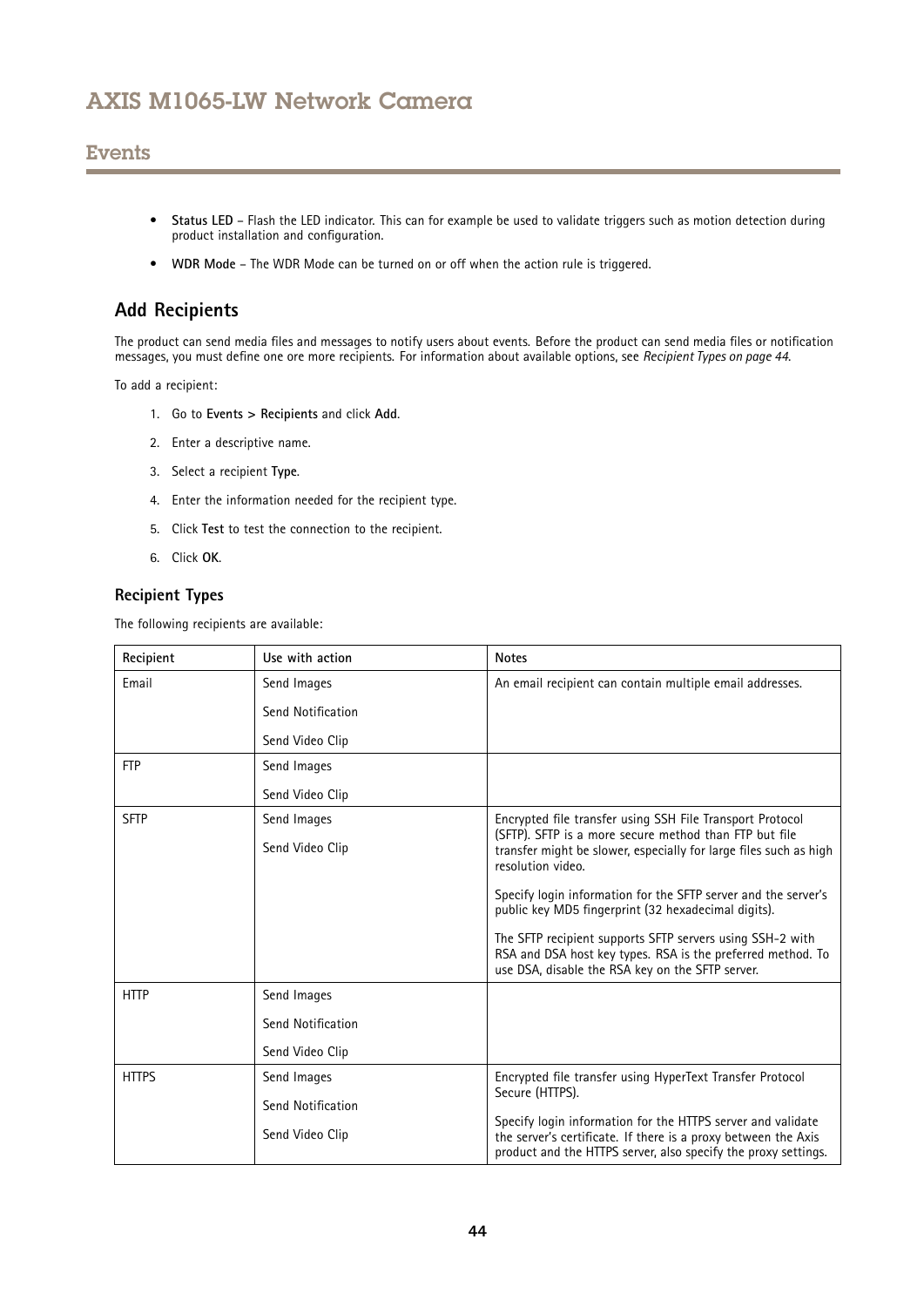## <span id="page-44-0"></span>Events

| Network Share | Send Images<br>Send Video Clip | A network share can also be used as a storage device for<br>recorded video. Go System Options > Storage to configure<br>a network share before setting up a continuous recording or<br>an action rule to record video. For more information about<br>storage devices, see Storage on page 61. |
|---------------|--------------------------------|-----------------------------------------------------------------------------------------------------------------------------------------------------------------------------------------------------------------------------------------------------------------------------------------------|
| <b>TCP</b>    | Send Notification              |                                                                                                                                                                                                                                                                                               |

## **Set Up Email Recipients**

Email recipients can be configured by selecting one of the listed email providers, or by specifying the SMTP server, port and authentication used by, for example, <sup>a</sup> corporate email server.

### Note

Some email providers have security filters that prevent users from receiving or viewing large attachments, from receiving scheduled emails and similar. Check the email provider's security policy to avoid delivery problems and locked email accounts.

To set up an email recipient using one of the listed providers:

- 1. Go to **Events <sup>&</sup>gt; Recipients** and click **Add**.
- 2. Enter <sup>a</sup> **Name** and select **Email** from the **Type** list.
- 3. Enter the email addresses to send emails to in the **To** field. Use commas to separate multiple addresses.
- 4. Select the email provider from the **Provider** list.
- 5. Enter the user ID and password for the email account.
- 6. Click **Test** to send <sup>a</sup> test email.

To set up an email recipient using for example <sup>a</sup> corporate email server, follow the instructions above but select **User defined** as **Provider**. Enter the email address to appear as sender in the **From** field. Select **Advanced settings** and specify the SMTP server address, port and authentication method. Optionally, select **Use encryption** to send emails over an encrypted connection. The server certificate can be validated using the certificates available in the Axis product. For information on how to upload certificates, see *About [certificates](#page-51-0) on page [52](#page-51-0)*.

## **Create Schedules**

Schedules can be used as action rule triggers or as additional conditions, for example to record video if motion is detected outside office hours. Use one of the predefined schedules or create <sup>a</sup> new schedule as described below.

To create a new schedule:

- 1. Go to **Events <sup>&</sup>gt; Schedules** and click **Add**.
- 2. Enter <sup>a</sup> descriptive name and the information needed for <sup>a</sup> daily, weekly, monthly or yearly schedule.
- 3. Click **OK**.

To use the schedule in an action rule, select the schedule from the **Schedule** drop-down list in the Action Rule Setup page.

## **Set Up Recurrences**

Recurrences are used to trigger action rules repeatedly, for example every 5 minutes or every hour.

To set up <sup>a</sup> recurrence:

- 1. Go to **Events <sup>&</sup>gt; Recurrences** and click **Add**.
- 2. Enter <sup>a</sup> descriptive name and recurrence pattern.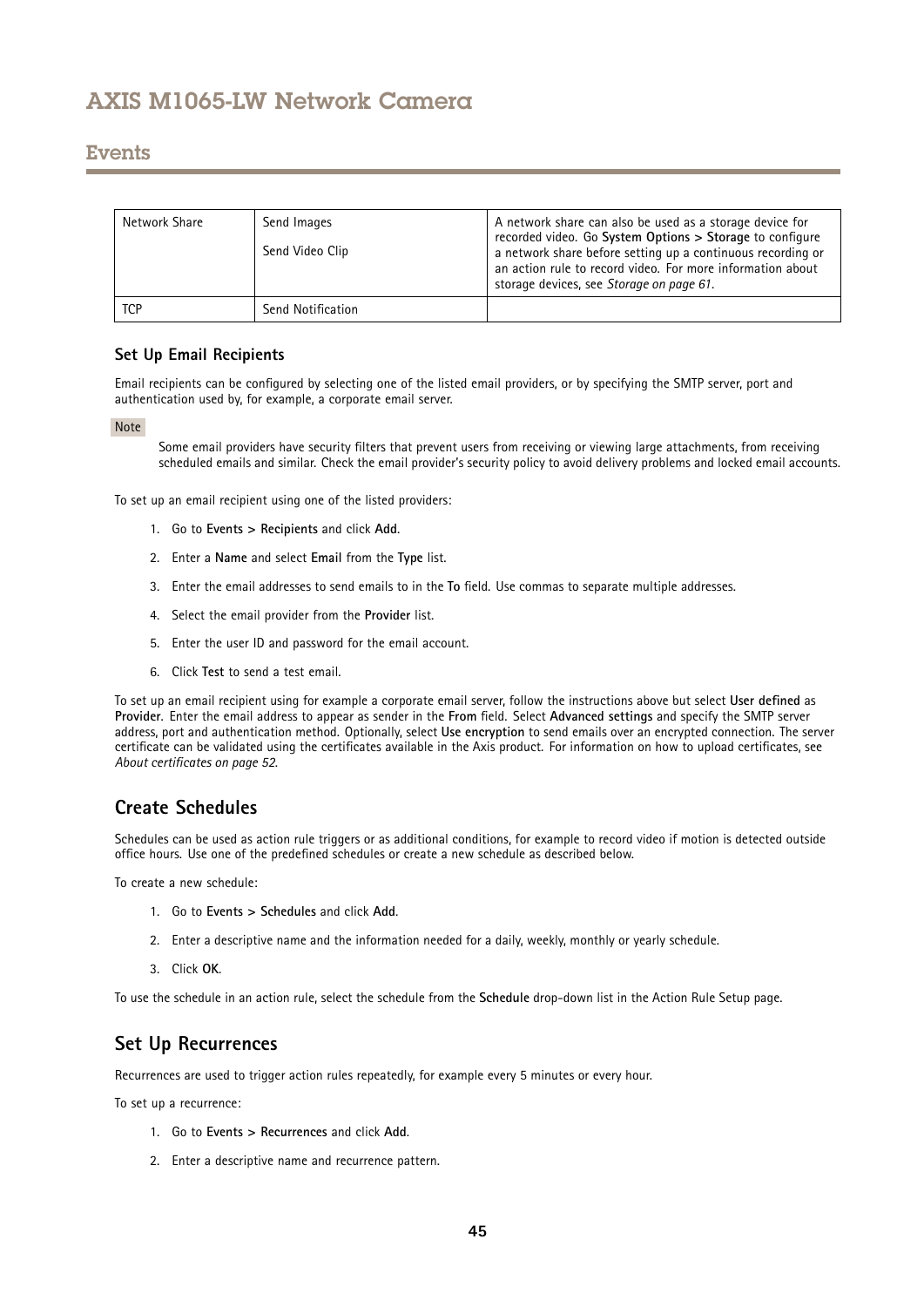## Events

## 3. Click **OK**.

To use the recurrence in an action rule, first select **Time** from the **Trigger** drop-down list in the Action Rule Setup page and then select the recurrence from the second drop-down list.

To modify or remove recurrences, select the recurrence in the **Recurrences List** and click **Modify** or **Remove**.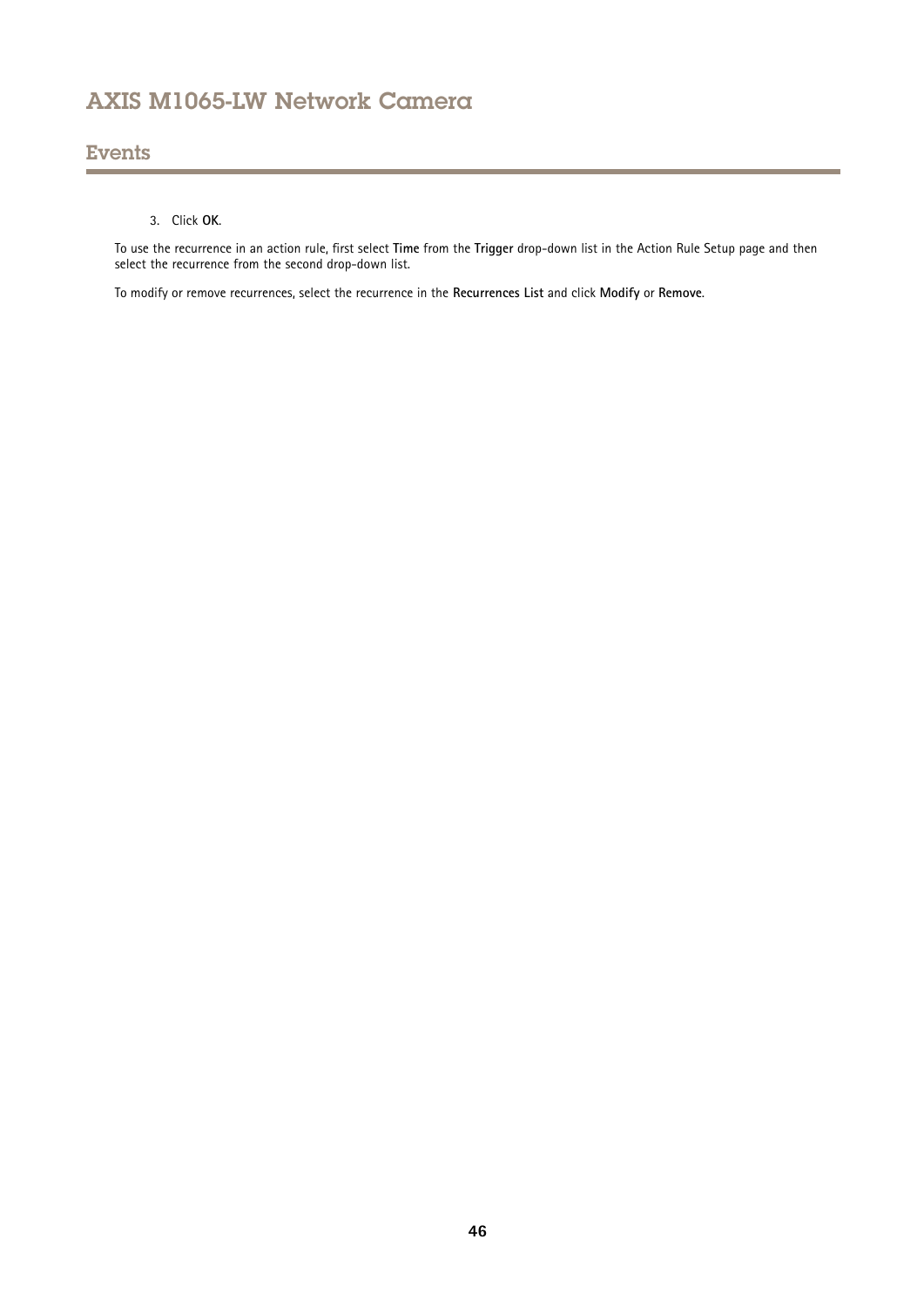## <span id="page-46-0"></span>Recordings

## Recordings

The Axis product can be configured to record video continuously or according to an action rule:

- To start <sup>a</sup> continuous recording, see *[page](#page-47-0) [48](#page-47-0)*.
- To set up action rules, see *[page](#page-41-0) [42](#page-41-0)*.
- To access recordings, see *Find Recordings on page 47*.
- To play recordings, see *Play Recording on page 47*.
- To export <sup>a</sup> recording as <sup>a</sup> video clip, see *[Export](#page-47-0) Video Clip on page [48](#page-47-0)*.
- To configure camera controlled storage, see *[Storage](#page-60-0) on page [61](#page-60-0)*.

## **Find Recordings**

Recordings stored on the SD card or network share can be accessed from the **Recordings <sup>&</sup>gt; List** page. The page lists all recordings on the storage device and shows each recording's start date and time, duration and the event that triggered the recording.

### Note

The recording's start date and time is set according to the Axis product's date and time settings. If the Axis product is configured to use <sup>a</sup> time zone different from the local time zone, make sure to configure the **Recording time** filters according to the product's time zone. Date and time settings are configured under **System Options <sup>&</sup>gt; Date & Time**, see *[Date](#page-51-0) & Time on [page](#page-51-0) [52](#page-51-0)*.

To find <sup>a</sup> recording, follow these steps:

- 1. Go to **Recordings <sup>&</sup>gt; List**.
- 2. To reduce the number of recordings displayed, select the desired options under **Filter**:

**Recording time** – List recordings that started between the **From** and **To** times.

**Event** – List recordings that were triggered by <sup>a</sup> specific event. Select **continuous** to list continuous recordings.

**Storage** – List recordings from <sup>a</sup> specific storage device.

**Sort** – Specify how recordings should be sorted in the list.

**Results** – Specify the maximum number of recordings to display.

- 3. To apply the filters, click the **Filter** button. Some filters may take <sup>a</sup> long time to complete.
- 4. The recordings are displayed in the **Recording** list.

To play <sup>a</sup> recording, select the recording and click **Play**. See also *Play Recording on page <sup>47</sup>*.

To view detailed information about <sup>a</sup> recording, select the recording and click **Properties**.

To export <sup>a</sup> recording or <sup>a</sup> part of <sup>a</sup> recording as <sup>a</sup> video clip, select the recording and click **Export**. See also *[Export](#page-47-0) Video Clip on [page](#page-47-0) [48](#page-47-0)*.

To remove <sup>a</sup> recording from the storage device, select the recording and click **Remove**.

## **Play Recording**

Recordings on the SD card or network share can be played directly from the Axis product's webpages.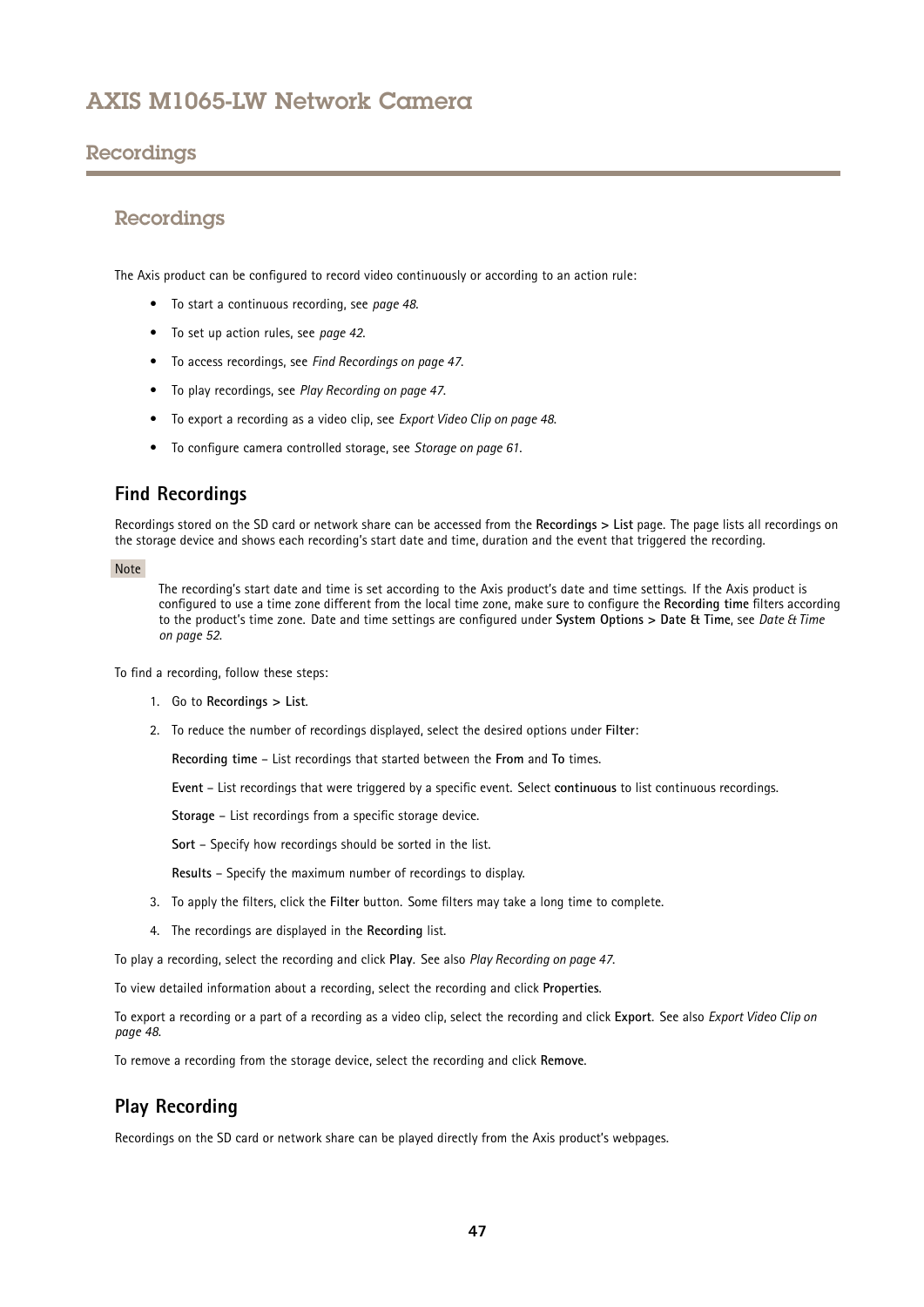## <span id="page-47-0"></span>Recordings

To play <sup>a</sup> recording, follow these steps:

- 1. Go to **Recordings <sup>&</sup>gt; List**.
- 2. To reduce the number of recordings displayed, select the desired options under **Filter** and click the **Filter** button to apply the filters. See also *Find [Recordings](#page-46-0) on page [47](#page-46-0)*.
- 3. Select the recording and click **Play**. The recording will be played in <sup>a</sup> new browser window.

# **Export Video Clip**

Recordings on the SD card or network share can be exported as video clips. It is possible to export <sup>a</sup> complete recording or <sup>a</sup> part of <sup>a</sup> recording.

### Note

The exported recording is <sup>a</sup> Matroska video file (.mkv). To play the recording in Windows Media Player, AXIS Matroska File Splitter must be installed. AXIS Matroska File Splitter can be downloaded from *www.axis.com/techsup/software*

To export <sup>a</sup> video clip, follow these steps:

- 1. Go to **Recordings <sup>&</sup>gt; List**.
- 2. To reduce the number of recordings displayed, select the desired options under **Filter** and click the **Filter** button to apply the filters. See also *Find [Recordings](#page-46-0) on page [47](#page-46-0)*.
- 3. Select the recording and click **Export**. The **Export Recording** dialog opens.
- 4. By default, the complete recording is selected. To export <sup>a</sup> part of the recording, modify the start and stop times.
- 5. Optionally, enter <sup>a</sup> file name for the recording.
- 6. Click **Export**.

Note

Recordings can also be exported from the playback window.

## **Continuous Recording**

The Axis product can be configured to continuously save video to <sup>a</sup> storage device. For information about storage devices, see *[Storage](#page-60-0) on [page](#page-60-0) [61](#page-60-0)*. To prevent the disk from becoming full, it is recommended to configure the disk to automatically remove old recordings.

If <sup>a</sup> new stream profile is selected while <sup>a</sup> recording is ongoing, the recording will be stopped and saved in the recording list and <sup>a</sup> new recording with the new stream profile will start. All previous continuous recordings will remain in the recording list until they are removed manually or through automatic removal of old recordings.

To start <sup>a</sup> continuous recording, follow these steps:

- 1. Go to **Recordings <sup>&</sup>gt; Continuous**.
- 2. Select **Enabled**.
- 3. Select the type of storage device from the **Storage** list.
- 4. Select <sup>a</sup> **Stream profile** to use for continuous recordings. To include audio in the recording, use AAC audio encoding and make sure that audio is enabled in the selected stream profile.
- 5. Click **Save** to save and start the recording.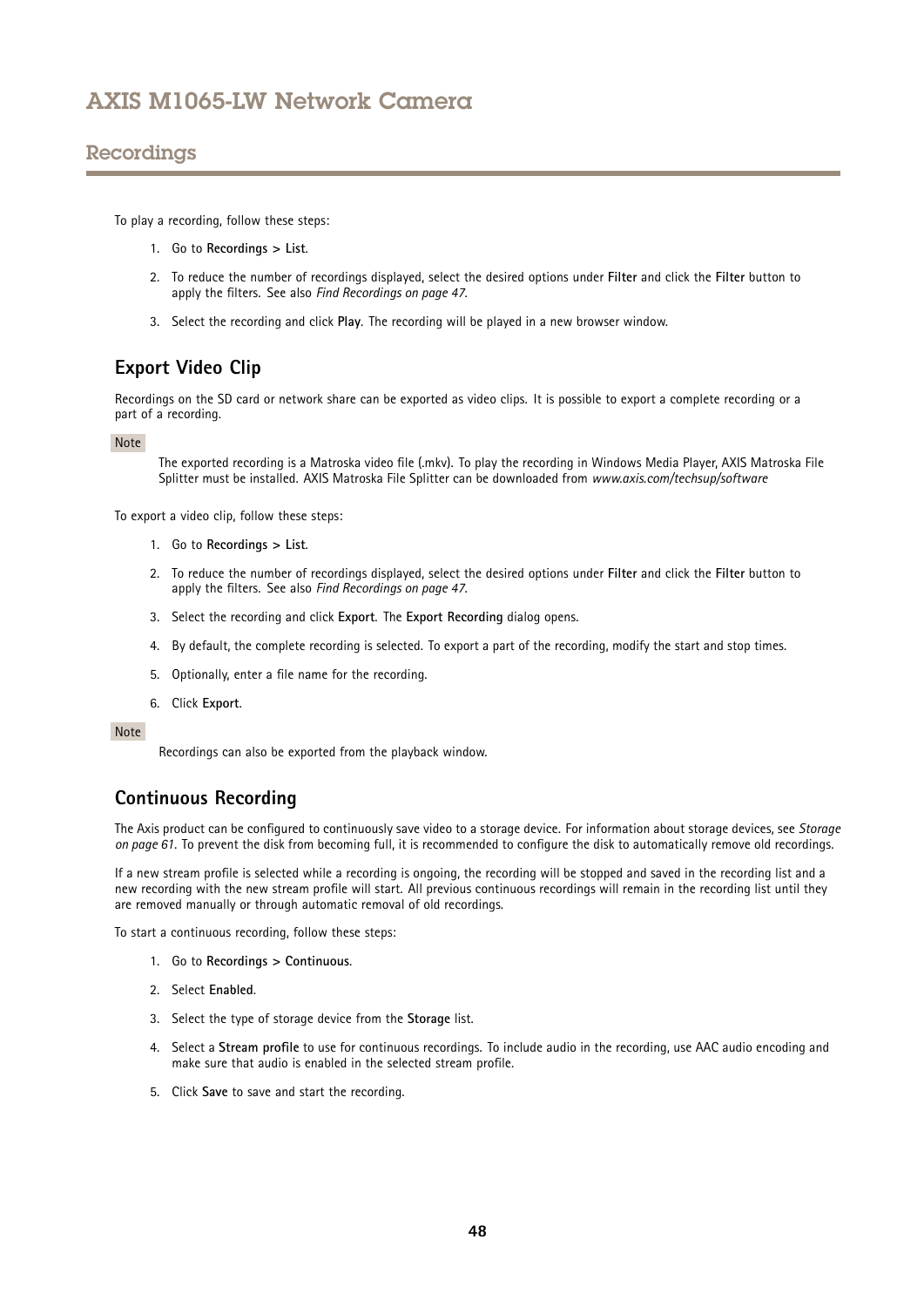## Languages

# Languages

Multiple languages can be installed in the Axis product. All web pages including the online help will be displayed in the selected language. To switch languages, go to **Setup** <sup>&</sup>gt; **Languages** and first upload the new language file. Browse and locate the file and click the **Upload Language** button. Select the new language from the list and click Save.

### Note

- Resetting the product to factory default settings will erase any uploaded language files and reset the product language to English.
- Clicking the **Restore** button on the Maintenance page will not affect the language.
- A firmware upgrade will not affect the language used. However if you have uploaded <sup>a</sup> new language to the product and later upgrade the firmware, it may happen that the translation no longer matches the product's web pages. In this case, upload an updated language file.
- A language already installed in the product will be replaced when <sup>a</sup> current or <sup>a</sup> later version of the language file is uploaded.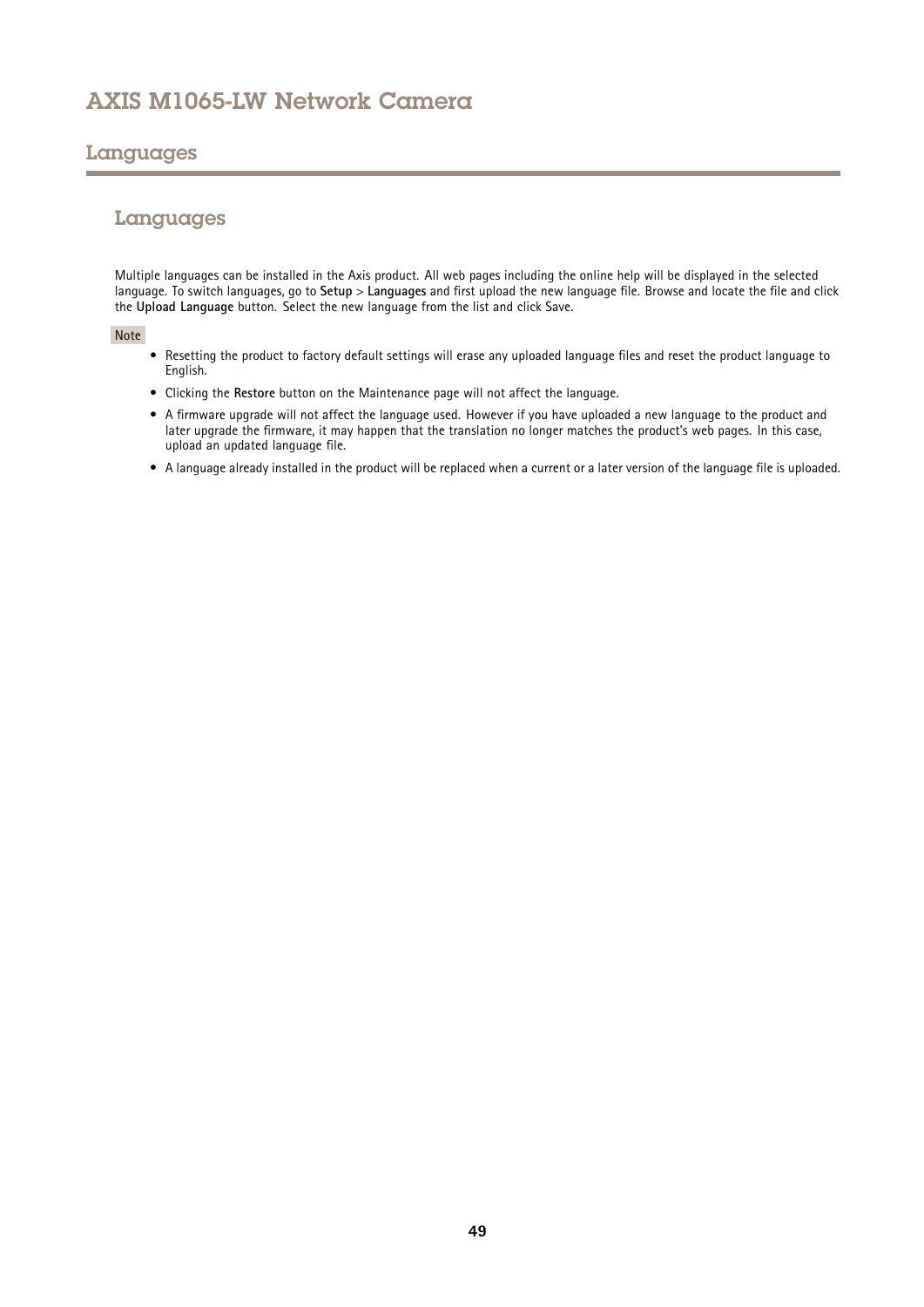# System Options

# System Options

## **Security**

## **Users**

User access control is enabled by default and can be configured under **System Options <sup>&</sup>gt; Security <sup>&</sup>gt; Users**. An administrator can set up other users by giving them user names and passwords. It is also possible to allow anonymous viewer login, which means that anybody may access the Live View page.

The user list displays authorized users and user groups (access levels):

- **Viewers** have access to the Live View page
- • **Operators** have access to all settings except:
	- creating and modifying PTZ presets
	- creating and modifying PTZ control settings
	- creating and modifying privacy mask settings
	- uploading applications and language files
	- any of the settings included in the **System Options**
- **Administrators** have unrestricted access to all settings. The administrator can add, modify and remove other users.

#### Note

Note that when the option **Encrypted & unencrypted** is selected, the webserver will encrypt the password. This is the default option for <sup>a</sup> new unit or <sup>a</sup> unit reset to factory default settings.

Under **HTTP/RTSP Password Settings**, select the type of password to allow. You may need to allow unencrypted passwords if there are viewing clients that do not support encryption, or if you upgraded the firmware and existing clients support encryption but need to log in again and be configured to use this functionality.

Under **User Settings**, select the **Enable anonymous viewer login** option to allow anonymous users access to the Live View page.

Select the **Enable anonymous PTZ control login** to allow anonymous users access to the PTZ controls.

Deselect the **Enable Basic Setup** option to hide the Basic Setup menu. Basic Setup provides quick access to settings that should be made before using the Axis product.

## **ONVIF**

ONVIF (Open Network Video Interface Forum) is <sup>a</sup> global interface standard that makes it easier for end users, integrators, consultants, and manufacturers to take advantage of the possibilities offered by network video technology. ONVIF enables interoperability between different vendor products, increased flexibility, reduced cost and future-proof systems.

By creating <sup>a</sup> user you automatically enable ONVIF communication. Use the user name and password with all ONVIF communication with the product. For more information see *www.onvif.org*

## **IP Address Filter**

IP address filtering is enabled on the **System Options <sup>&</sup>gt; Security <sup>&</sup>gt; IP Address Filter** page. Once enabled, the listed IP address are allowed or denied access to the Axis product. Select **Allow** or **Deny** from the list and click **Apply** to enable IP address filtering.

The administrator can add up to <sup>256</sup> IP address entries to the list (a single entry can contain multiple IP addresses).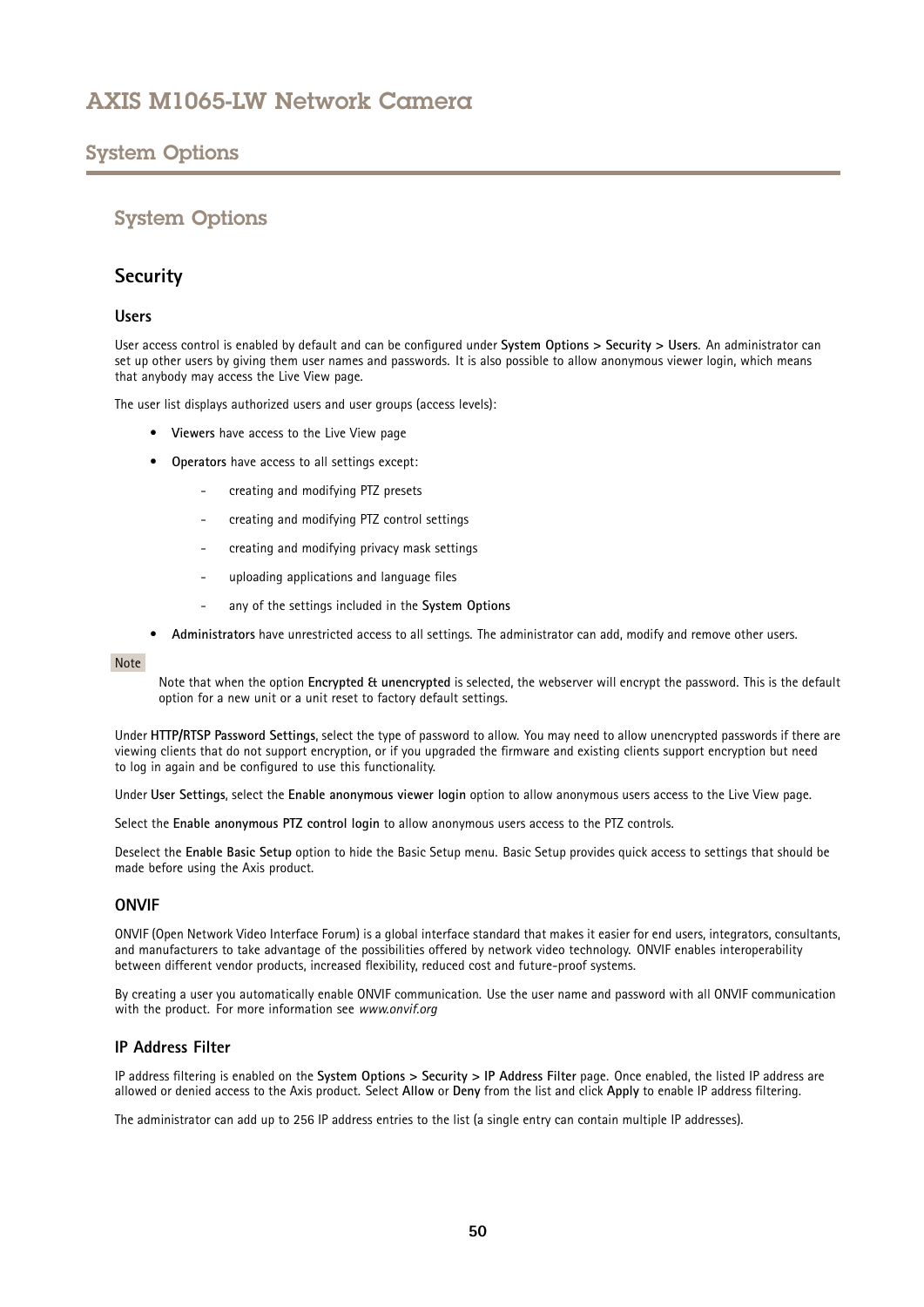# <span id="page-50-0"></span>System Options

## **HTTPS**

HTTPS (HyperText Transfer Protocol over Secure Socket Layer, or HTTP over SSL) is <sup>a</sup> web protocol providing encrypted browsing. HTTPS can also be used by users and clients to verify that the correct device is being accessed. The security level provided by HTTPS is considered adequate for most commercial exchanges.

The Axis product can be configured to require HTTPS when users from different user groups (administrator, operator, viewer) log in.

To use HTTPS, an HTTPS certificate must first be installed. Go to **System Options <sup>&</sup>gt; Security <sup>&</sup>gt; Certificates** to install and manage certificates. See *About [certificates](#page-51-0) on page [52](#page-51-0)*.

To enable HTTPS on the Axis product:

- 1. Go to **System Options <sup>&</sup>gt; Security <sup>&</sup>gt; HTTPS**
- 2. Select an HTTPS certificate from the list of installed certificates.
- 3. Optionally, click **Ciphers** and select the encryption algorithms to use for SSL.
- 4. Set the **HTTPS Connection Policy** for the different user groups.
- 5. Click **Save** to enable the settings.

To access the Axis product via the desired protocol, in the address field in <sup>a</sup> browser, enter https:// for the HTTPS protocol and http:// for the HTTP protocol.

The HTTPS port can be changed on the **System Options <sup>&</sup>gt; Network <sup>&</sup>gt; TCP/IP <sup>&</sup>gt; Advanced** page.

### **IEEE 802.1X**

IEEE 802.1X is <sup>a</sup> standard for port-based Network Admission Control providing secure authentication of wired and wireless network devices. IEEE 802.1X is based on EAP (Extensible Authentication Protocol).

To access <sup>a</sup> network protected by IEEE 802.1X, devices must be authenticated. The authentication is performed by an authentication server, typically <sup>a</sup> **RADIUS server**, examples of which are FreeRADIUS and Microsoft Internet Authentication Service.

In Axis implementation, the Axis product and the authentication server identify themselves with digital certificates using EAP-TLS (Extensible Authentication Protocol - Transport Layer Security). The certificates are provided by <sup>a</sup> **Certification Authority** (CA). You need:

- <sup>a</sup> CA certificate to authenticate the authentication server.
- <sup>a</sup> CA-signed client certificate to authenticate the Axis product.

To create and install certificates, go to **System Options <sup>&</sup>gt; Security <sup>&</sup>gt; Certificates**. See *About [certificates](#page-51-0) on page [52](#page-51-0)*.

To allow the product to access <sup>a</sup> network protected by IEEE 802.1X:

- 1. Go to **System Options <sup>&</sup>gt; Security <sup>&</sup>gt; IEEE 802.1X**.
- 2. Select <sup>a</sup> **CA Certificate** and <sup>a</sup> **Client Certificate** from the lists of installed certificates.
- 3. Under **Settings**, select the EAPOL version and provide the EAP identity associated with the client certificate.
- 4. Check the box to enable IEEE 802.1X and click **Save**.

#### Note

For authentication to work properly, the date and time settings in the Axis product should be synchronized with an NTP server. See *Date & Time on [page](#page-51-0) [52](#page-51-0)*.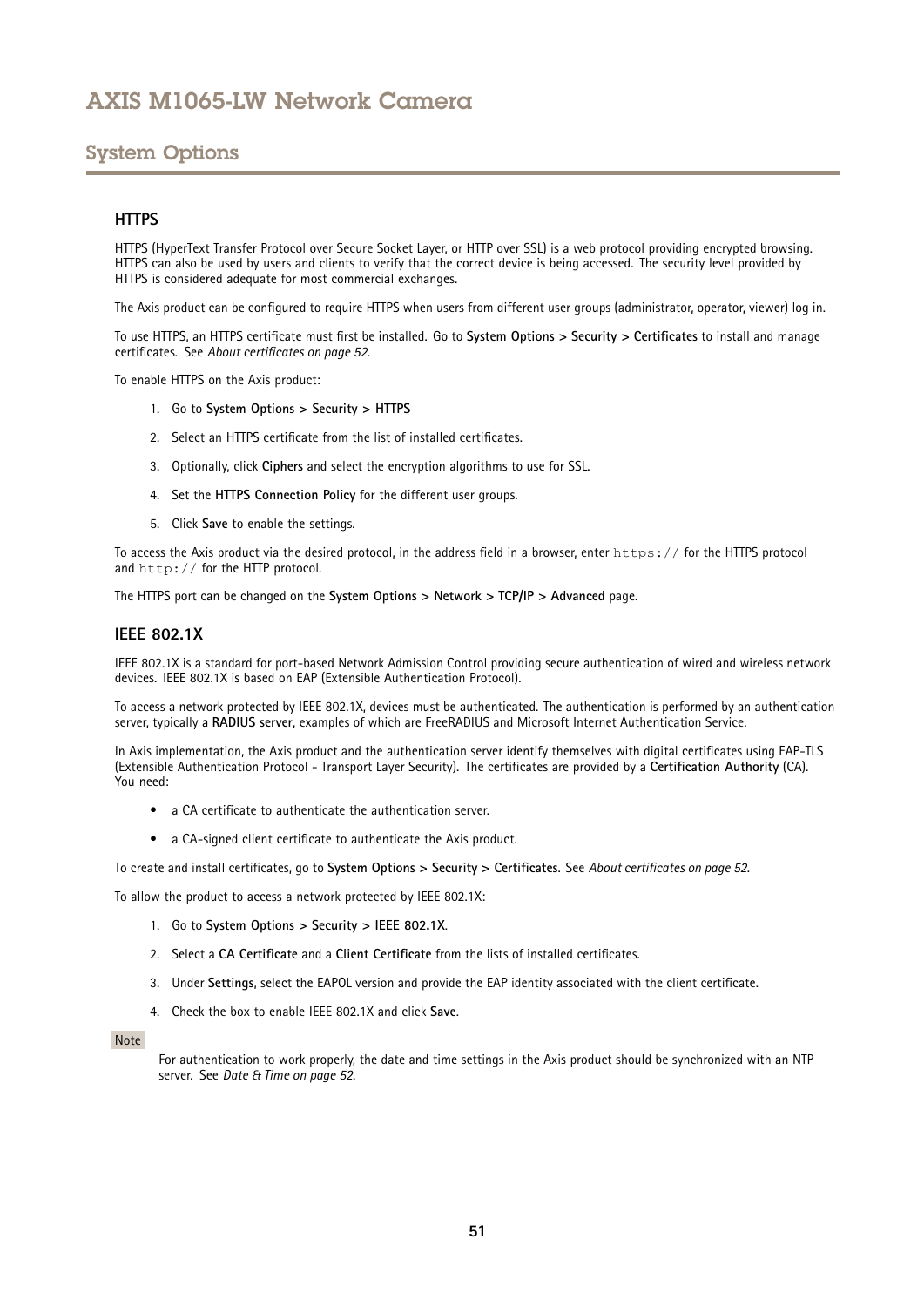# <span id="page-51-0"></span>System Options

### **About certificates**

Certificates are used to authenticate devices on <sup>a</sup> network. Typical applications include encrypted web browsing (HTTPS), network protection via IEEE 802.1X and secure upload of images and notification messages for example via email. Two types of certificates can be used with the Axis product:

**Server/Client certificates -** To authenticate the Axis product. A **Server/Client** certificate can be self-signed or issued by <sup>a</sup> Certificate Authority (CA). A self-signed certificate offers limited protection and can be used before <sup>a</sup> CA-issued certificate has been obtained.

**CA certificates -** To authenticate peer certificates, for example the certificate of an authentication server in case the Axis product is connected to an IEEE 802.1X protected network. The Axis product is shipped with several preinstalled CA certificates.

### Note

- If the product is reset to factory default, all certificates, except preinstalled CA certificates, will be deleted.
- If the product is reset to factory default, all preinstalled CA certificates that have been deleted will be reinstalled.

### **How to create <sup>a</sup> self-signed certificate**

- 1. Go to **Setup <sup>&</sup>gt; System Options <sup>&</sup>gt; Security <sup>&</sup>gt; Certificates**.
- 2. Click **Create self-signed certificate** and provide the requested information.

### **How to create and install <sup>a</sup> CA-signed certificate**

- 1. Create <sup>a</sup> self-signed certificate, see *How to create <sup>a</sup> self-signed certificate on page 52*.
- 2. Go to **Setup <sup>&</sup>gt; System Options <sup>&</sup>gt; Security <sup>&</sup>gt; Certificates**.
- 3. Click **Create certificate signing request** and provide the requested information.
- 4. Copy the PEM-formatted request and send to the CA of your choice.
- 5. When the signed certificate is returned, click **Install certificate** and upload the certificate.

#### **How to install additional CA certificates**

- 1. Go to **Setup <sup>&</sup>gt; System Options <sup>&</sup>gt; Security <sup>&</sup>gt; Certificates**.
- 2. Click **Install certificate** and upload the certificate.

### **Audio Support**

Select **Enable audio support** to allow clients to retrieve audio streams from the Axis product. For information on how to configure audio settings, see *Set Up [Audio](#page-24-0) on page [25](#page-24-0)*.

Note

Deselecting this option will disable audio globally in the Axis product, for configured events and profiles with audio as well.

## **Date & Time**

The Axis product's date and time settings are configured under **System Options <sup>&</sup>gt; Date & Time**.

**Current Server Time** displays the current date and time (24h clock). The time can be displayed in 12h clock in the text overlay (see below).

To change the date and time settings, select the preferred **Time mode** under **New Server Time**:

• **Synchronize with computer time** – Sets date and time according to the computer's clock. With this option, date and time are set once and will not be updated automatically.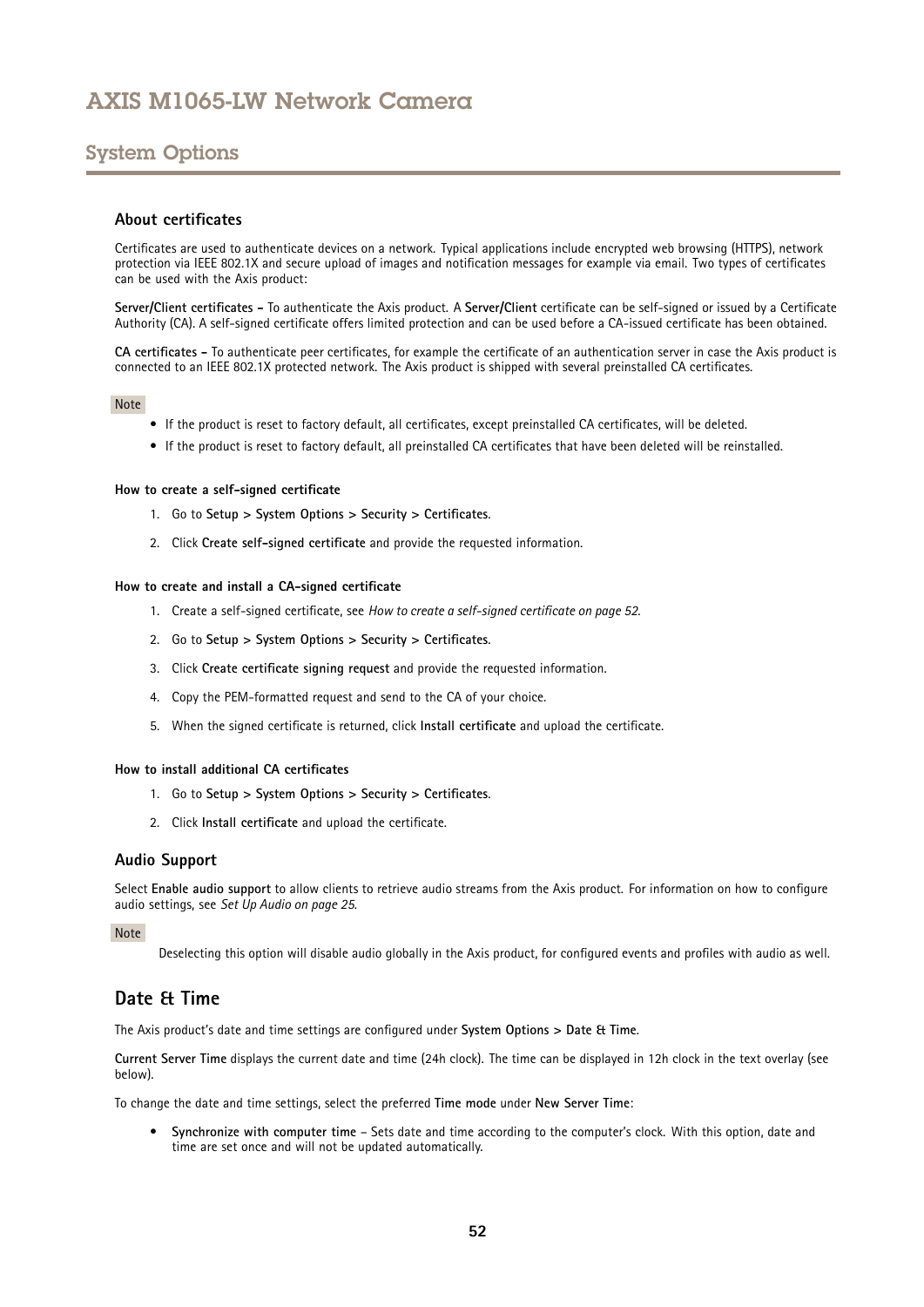# System Options

• **Synchronize with NTP Server** – Obtains date and time from an NTP server. With this option, date and time settings are updated continuously. For information on NTP settings, see *NTP [Configuration](#page-54-0) on page [55](#page-54-0)*.

If using <sup>a</sup> host name for the NTP server, <sup>a</sup> DNS server must be configured. See *DNS [Configuration](#page-54-0) on page [55](#page-54-0)*.

• **Set manually** – Allows you to manually set date and time.

If using an NTP server, select your **Time zone** from the drop-down list. If required, check **Automatically adjust for daylight saving time changes**.

The **Date & Time Format Used in Images** is the date and time format displayed as <sup>a</sup> text overlay in the video stream. Use the

predefined formats or see *File Naming & Date/Time Formats* in the online help for information on how to create custom date and time formats. To include date and time in the overlay text, go to **Video & Audio** and select **Include date** and **Include time**.

## **Network**

## **Basic TCP/IP Settings**

The Axis product supports IP version 4 and IP version 6. Both versions can be enabled simultaneously, and at least one version must always be enabled.

### **Network Interface Mode**

The network interface to the AXIS product can be wired or wireless. Different settings can be used for each network interface, but only one can be used at <sup>a</sup> time. In **Auto** mode the product will use <sup>a</sup> wireless network unless <sup>a</sup> network cable is connected, in which case it will use the wired network. In **Wired** mode the product will require <sup>a</sup> network cable to connect to the network.

### **IPv4 Address Configuration**

By default, the Axis product is set to use IPv4 (IP version 4) and to obtain the IP address automatically via DHCP. The IPv4 settings are configured under **System Options <sup>&</sup>gt; Network <sup>&</sup>gt; TCP/IP <sup>&</sup>gt; Basic**.

DHCP (Dynamic Host Configuration Protocol) allows network administrators to centrally manage and automate the assignment of IP addresses. DHCP should only be enabled if using dynamic IP address notification, or if the DHCP can update <sup>a</sup> DNS server. It is then possible to access the Axis product by name (host name).

If DHCP is enabled and the product cannot be accessed, run AXIS IP Utility to search the network for connected Axis products, or reset the product to the factory default settings (see *[page](#page-64-0) [65](#page-64-0)*) and then perform the installation again.

To use <sup>a</sup> static IP address, check **Use the following IP address** and specify the IP address, subnet mask and default router.

### **IPv6 Address Configuration**

If IPv6 (IP version 6) is enabled, the Axis product will receive an IP address according to the configuration in the network router.

To enable IPv6, go to **System Options <sup>&</sup>gt; Network <sup>&</sup>gt; TCP/IP <sup>&</sup>gt; Basic**. Other settings for IPv6 should be configured in the network router.

### **ARP/Ping**

The product's IP address can be assigned using ARP and Ping. For instructions, see *Assign IP Address Using [ARP/Ping](#page-53-0) on page [54](#page-53-0)*.

The ARP/Ping service is enabled by default but is automatically disabled two minutes after the product is started, or as soon as an IP address is assigned. To re-assign IP address using ARP/Ping, the product must be restarted to enable ARP/Ping for an additional two minutes.

To disable the service, go to System Options > Network > TCP/IP > Basic and clear the option Enable ARP/Ping setting of IP address.

Pinging the product is still possible when the service is disabled.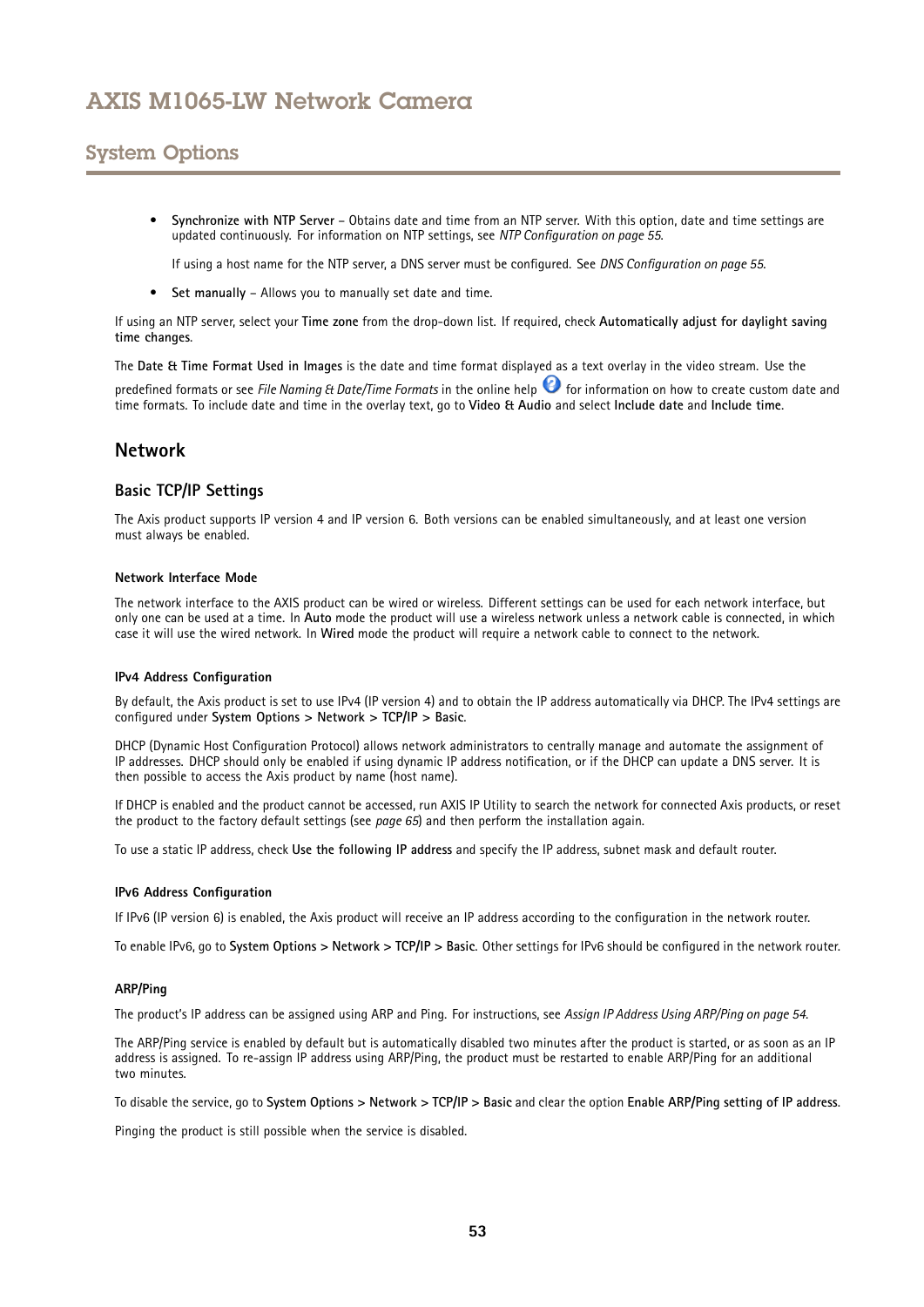## <span id="page-53-0"></span>System Options

#### **Assign IP Address Using ARP/Ping**

The product's IP address can be assigned using ARP/Ping. The command must be issued within <sup>2</sup> minutes of connecting power.

- 1. Acquire <sup>a</sup> free static IP address on the same network segment as the computer.
- 2. Locate the serial number (S/N) on the product label.
- 3. Open <sup>a</sup> command prompt and enter the following commands:

#### **Linux/Unix syntax**

```
arp -s <IP address> <serial number> temp
ping -s 408 <IP address>
```
#### **Linux/Unix example**

arp -s 192.168.0.125 00:40:8c:18:10:00 temp ping -s 408 192.168.0.125

**Windows syntax** (this may require that you run the command prompt as an administrator)

arp -s <IP address> <serial number> ping -l 408 -t <IP address>

**Windows example** (this may require that you run the command prompt as an administrator)

arp -s 192.168.0.125 00-40-8c-18-10-00 ping -l 408 -t 192.168.0.125

- 4. Check that the network cable is connected and then restart the product by disconnecting and reconnecting power.
- 5. Close the command prompt when the product responds with Reply from 192.168.0.125:... or similar.
- 6. Open <sup>a</sup> browser and type http://<IP address> in the Location/Address field.

For other methods of assigning the IP address, see the document *Assign an IP Address and Access the Video Stream* on Axis Support web at *www.axis.com/techsup*

#### Note

- To open <sup>a</sup> command prompt in Windows, open the **Start menu** and type cmd in the **Run/Search** field.
- To use the ARP command in Windows 8/Windows 7/Windows Vista, right-click the command prompt icon and select **Run as administrator**.
- To open <sup>a</sup> command prompt in Mac OS X, open the **Terminal utility** from **Application <sup>&</sup>gt; Utilities**.

#### **AXIS Video Hosting System (AVHS)**

AVHS used in conjunction with an AVHS service, provides easy and secure Internet access to live and recorded video accessible from any location. For more information and help to find <sup>a</sup> local AVHS Service Provider go to www.axis.com/hosting

The AVHS settings are configured under **System Options <sup>&</sup>gt; Network <sup>&</sup>gt; TCP IP <sup>&</sup>gt; Basic**. The possibility to connect to an AVHS service is enabled by default. To disable, clear the **Enable AVHS** box.

**One-click enabled -** Press and hold the product's control button (see *[Hardware](#page-7-0) Overview on page [8](#page-7-0)* ) for about <sup>3</sup> seconds to connect to an AVHS service over the Internet. Once registered, **Always** will be enabled and the Axis product stays connected to the AVHS service. If the product is not registered within 24 hours from when the button is pressed, the product will disconnect from the AVHS service.

**Always -** The Axis product will constantly attempt to connect to the AVHS service over the Internet. Once registered the product will stay connected to the service. This option can be used when the product is already installed and it is not convenient to use the one-click installation.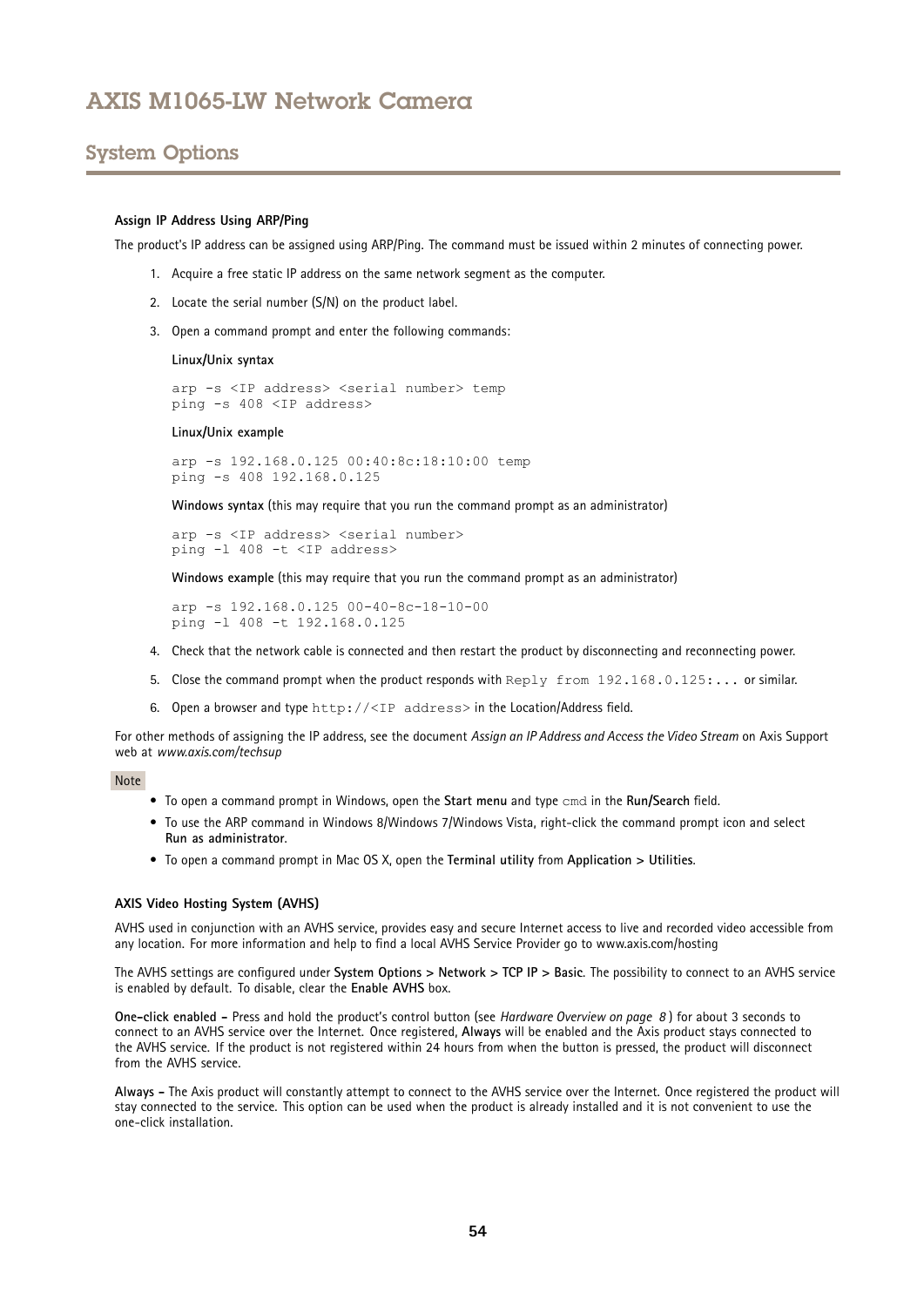# <span id="page-54-0"></span>System Options

### **AXIS Internet Dynamic DNS Service**

AXIS Internet Dynamic DNS Service assigns <sup>a</sup> host name for easy access to the product. For more information, see *www.axiscam.net*

To register the Axis product with AXIS Internet Dynamic DNS Service, go to **System Options <sup>&</sup>gt; Network <sup>&</sup>gt; TCP/IP <sup>&</sup>gt; Basic**. Under **Services**, click the AXIS Internet Dynamic DNS Service **Settings** button (requires access to the Internet). The domain name currently registered at AXIS Internet Dynamic DNS service for the product can at any time be removed.

#### Note

AXIS Internet Dynamic DNS Service requires IPv4.

### **Advanced TCP/IP Settings**

#### **DNS Configuration**

DNS (Domain Name Service) provides the translation of host names to IP addresses. The DNS settings are configured under **System Options <sup>&</sup>gt; Network <sup>&</sup>gt; TCP/IP <sup>&</sup>gt; Advanced**.

Select **Obtain DNS server address via DHCP** to use the DNS settings provided by the DHCP server.

To make manual settings, select **Use the following DNS server address** and specify the following:

**Domain name -** Enter the domain(s) to search for the host name used by the Axis product. Multiple domains can be separated by semicolons. The host name is always the first part of a fully qualified domain name, for example, myserver is the host name in the fully qualified domain name myserver.mycompany.com where mycompany.com is the domain name.

**Primary/Secondary DNS server -** Enter the IP addresses of the primary and secondary DNS servers. The secondary DNS server is optional and will be used if the primary is unavailable.

#### **NTP Configuration**

NTP (Network Time Protocol) is used to synchronize the clock times of devices in <sup>a</sup> network. The NTP settings are configured under **System Options <sup>&</sup>gt; Network <sup>&</sup>gt; TCP/IP <sup>&</sup>gt; Advanced**.

Select **Obtain NTP server address via DHCP** to use the NTP settings provided by the DHCP server.

To make manual settings, select **Use the following NTP server address** and enter the host name or IP address of the NTP server.

#### **Host Name Configuration**

The Axis product can be accessed using <sup>a</sup> host name instead of an IP address. The host name is usually the same as the assigned DNS name. The host name is configured under **System Options <sup>&</sup>gt; Network <sup>&</sup>gt; TCP/IP <sup>&</sup>gt; Advanced**.

Select **Obtain host name via IPv4 DHCP** to use host name provided by the DHCP server running on IPv4.

Select **Use the host name** to set the host name manually.

Select **Enable dynamic DNS updates** to dynamically update local DNS servers whenever the Axis product's IP address changes.

For more information, see the online help  $\bullet$ .

### **Link-Local IPv4 Address**

**Link-Local Address** is enabled by default and assigns the Axis product an additional IP address which can be used to access the product from other hosts on the same segment on the local network. The product can have <sup>a</sup> Link-Local IP and <sup>a</sup> static or DHCP-supplied IP address at the same time.

This function can be disabled under **System Options <sup>&</sup>gt; Network <sup>&</sup>gt; TCP/IP <sup>&</sup>gt; Advanced**.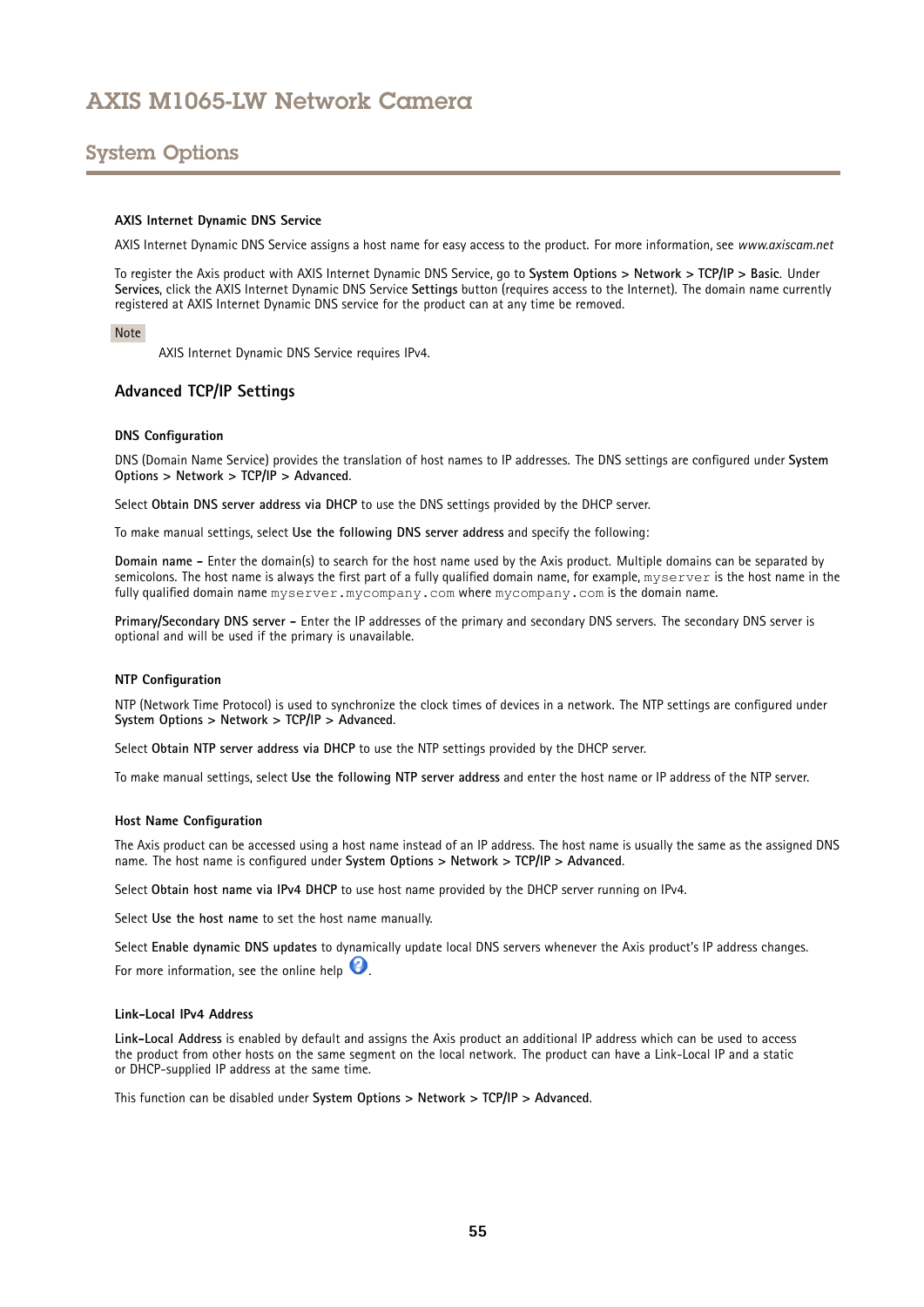# <span id="page-55-0"></span>System Options

## **HTTP**

The HTTP port used by the Axis product can be changed under **System Options <sup>&</sup>gt; Network <sup>&</sup>gt; TCP/IP <sup>&</sup>gt; Advanced**. In addition to the default setting, which is 80, any port in the range 1024–65535 can be used.

### **HTTPS**

The HTTPS port used by the Axis product can be changed under **System Options <sup>&</sup>gt; Network <sup>&</sup>gt; TCP/IP <sup>&</sup>gt; Advanced**. In addition to the default setting, which is 443, any port in the range 1024–65535 can be used.

To enable HTTPS, go to **System Options <sup>&</sup>gt; Security <sup>&</sup>gt; HTTPS**. For more information, see *[HTTPS](#page-50-0) on page [51](#page-50-0)*.

### **NAT traversal (port mapping) for IPv4**

A network router allows devices on <sup>a</sup> private network (LAN) to share <sup>a</sup> single connection to the Internet. This is done by forwarding network traffic from the private network to the "outside", that is, the Internet. Security on the private network (LAN) is increased since most routers are pre-configured to stop attempts to access the private network (LAN) from the public network (Internet).

Use **NAT traversal** when the Axis product is located on an intranet (LAN) and you wish to make it available from the other (WAN) side of <sup>a</sup> NAT router. With NAT traversal properly configured, all HTTP traffic to an external HTTP port in the NAT router is forwarded to the product.

NAT traversal is configured under **System Options <sup>&</sup>gt; Network <sup>&</sup>gt; TCP/IP <sup>&</sup>gt; Advanced**.

### Note

- For NAT traversal to work, this must be supported by the router. The router must also support UPnPTM.
- In this context, router refers to any network routing device such as <sup>a</sup> NAT router, Network router, Internet Gateway, Broadband router, Broadband sharing device, or <sup>a</sup> software such as <sup>a</sup> firewall.

**Enable/Disable -** When enabled, the Axis product attempts to configure port mapping in <sup>a</sup> NAT router on your network, using UPnPTM. Note that UPnPTM must be enabled in the product (see **System Options <sup>&</sup>gt; Network <sup>&</sup>gt; UPnP**).

**Use manually selected NAT router -** Select this option to manually select <sup>a</sup> NAT router and enter the IP address for the router in the field. If no router is specified, the product automatically searches for NAT routers on your network. If more than one router is found, the default router is selected.

**Alternative HTTP port -** Select this option to manually define an external HTTP port. Enter <sup>a</sup> port in the range 1024–65535. If the port field is empty or contains the default setting, which is 0, <sup>a</sup> port number is automatically selected when enabling NAT traversal.

#### Note

- An alternative HTTP port can be used or be active even if NAT traversal is disabled. This is useful if your NAT router does not support UPnP and you need to manually configure port forwarding in the NAT router.
- If you attempt to manually enter <sup>a</sup> port that is already in use, another available port is automatically selected.
- When the port is selected automatically it is displayed in this field. To change this, enter <sup>a</sup> new port number and click **Save**.

### **FTP**

The FTP server running in the Axis product enables upload of new firmware, user applications, etc. The FTP server can be disabled under **System Options <sup>&</sup>gt; Network <sup>&</sup>gt; TCP/IP <sup>&</sup>gt; Advanced**.

### Note

This FTP server has nothing to do with the product's ability to transfer images via FTP to other locations and servers.

## **RTSP**

The RTSP server running in the Axis product allows <sup>a</sup> connecting client to start an H.264 stream. The RTSP port number can be changed under **System Options <sup>&</sup>gt; Network <sup>&</sup>gt; TCP/IP <sup>&</sup>gt; Advanced**. The default port is 554.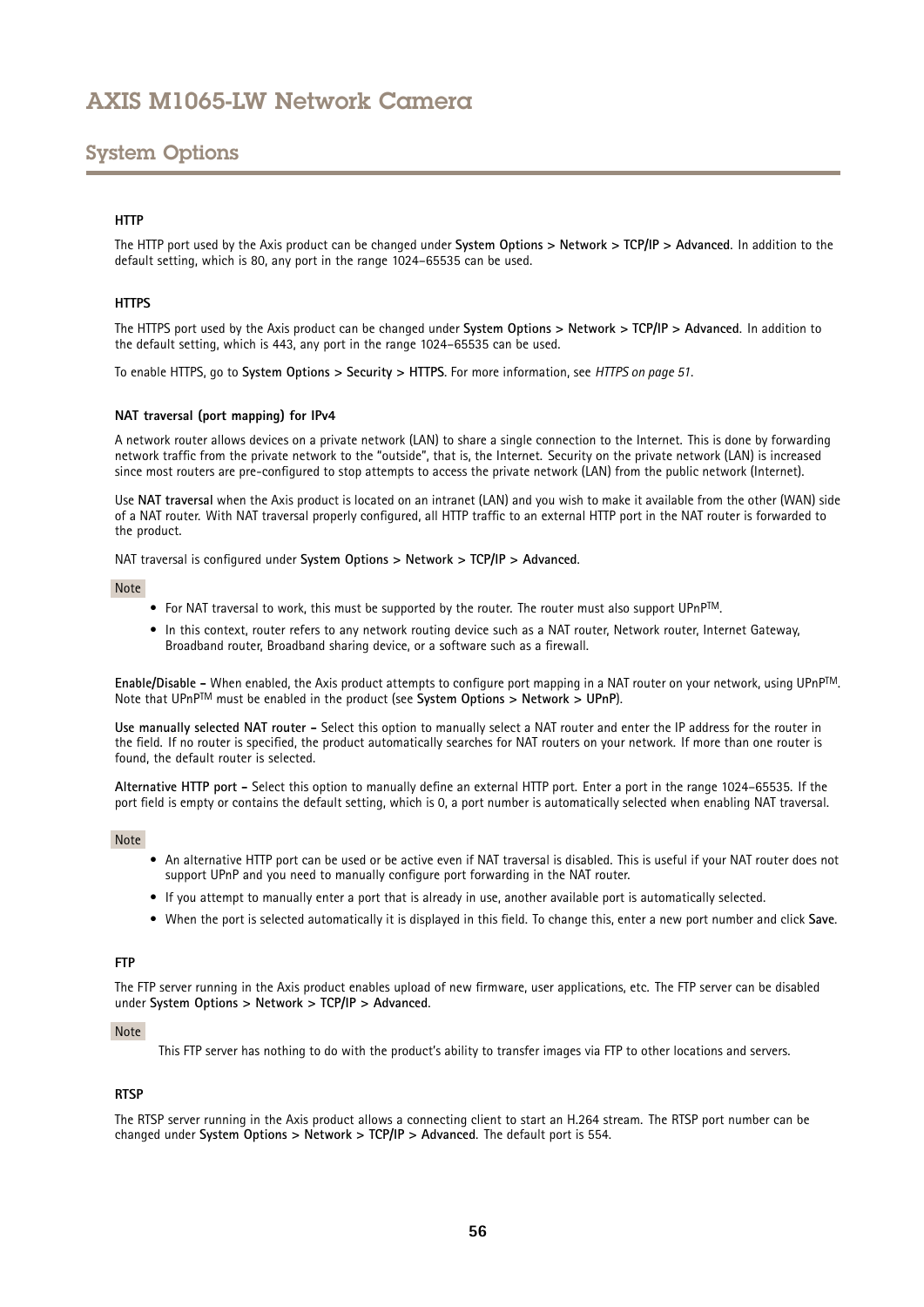# System Options

### Note

H.264 video streams will not be available if the RTSP server is disabled.

### **Wireless**

### **Status of wireless networks**

To view <sup>a</sup> list of available wireless networks, go to **System Options <sup>&</sup>gt; Network <sup>&</sup>gt; Wireless**. The status of wireless networks list is the result of <sup>a</sup> network scan and provides the following information:

- **SSID** is the name of <sup>a</sup> wireless network.
- **Mode** shows the type of network, for example **Master** (an access point).
- **Security** shows the type of security the network uses.
- **Channel** shows the wireless channel currently in use.
- •**Signal strength** shows the quality, the strength, of the signal.
- **Bit rate** shows the current bit rate in Mbit/s. This can only be shown for the access point currently in use.

Click **Refresh** to perform <sup>a</sup> new scan.

Access points with <sup>a</sup> disabled SSID Broadcast will not appear unless the Axis product is associated with it. Once the wireless connection is established, the network the Axis product is currently linked to is shown in blue. A network using unsupported security is shown in grey.

#### **Wireless Settings**

#### Important

- • To establish and maintain communication, all wireless settings must be exactly the same in the Axis product as in the access point.
- Always configure or change the wireless settings in the Axis product first, before changing the settings in the wireless access point.
- Keys, passphrases and certificates that are used for security must be entered manually. Contact your Network Administrator for the requirements for the selected access point.

The wireless settings control how the Axis product interacts with the wireless network. Apart from identifying the wireless network, it is also possible to enable wireless encryption.

Select **Enable congestion control** to secure the wireless connection between the Axis product and access point in congested environments, for example where there are many available networks and where many devices are using the same access point.

Congestion control uses <sup>a</sup> Request To Send/Clear To Send (RTS/CTS) handshake to reserve access to the wireless media before transmitting <sup>a</sup> packet. Using the handshake decreases throughput since it adds an overhead. In some situations, however, the overhead of the RTS/CTS handshake is lower than the overhead caused by collisions on the wireless media. Congestion control is disabled by default.

Select **Enable WLAN pairing button** to allow the wireless Axis product to connect to an access point by pushing <sup>a</sup> button on both of the devices within <sup>a</sup> 120 second time window. During this time the devices will automatically discover each other and agree on <sup>a</sup> configuration.

Make sure the access point also has push button configuration (PBC) enabled and that the Axis product is not connected to the wired network. After <sup>a</sup> successful pairing any WLAN settings set by the user in the Axis product are overwritten. The WLAN pairing button is enabled by default; deselect this option to prevent unauthorized WLAN pairing.

**SSID** is the name of the selected wireless network, which must be exactly the same as the name in the wireless access point. If the field is left blank the Axis product will not connect to any wireless network.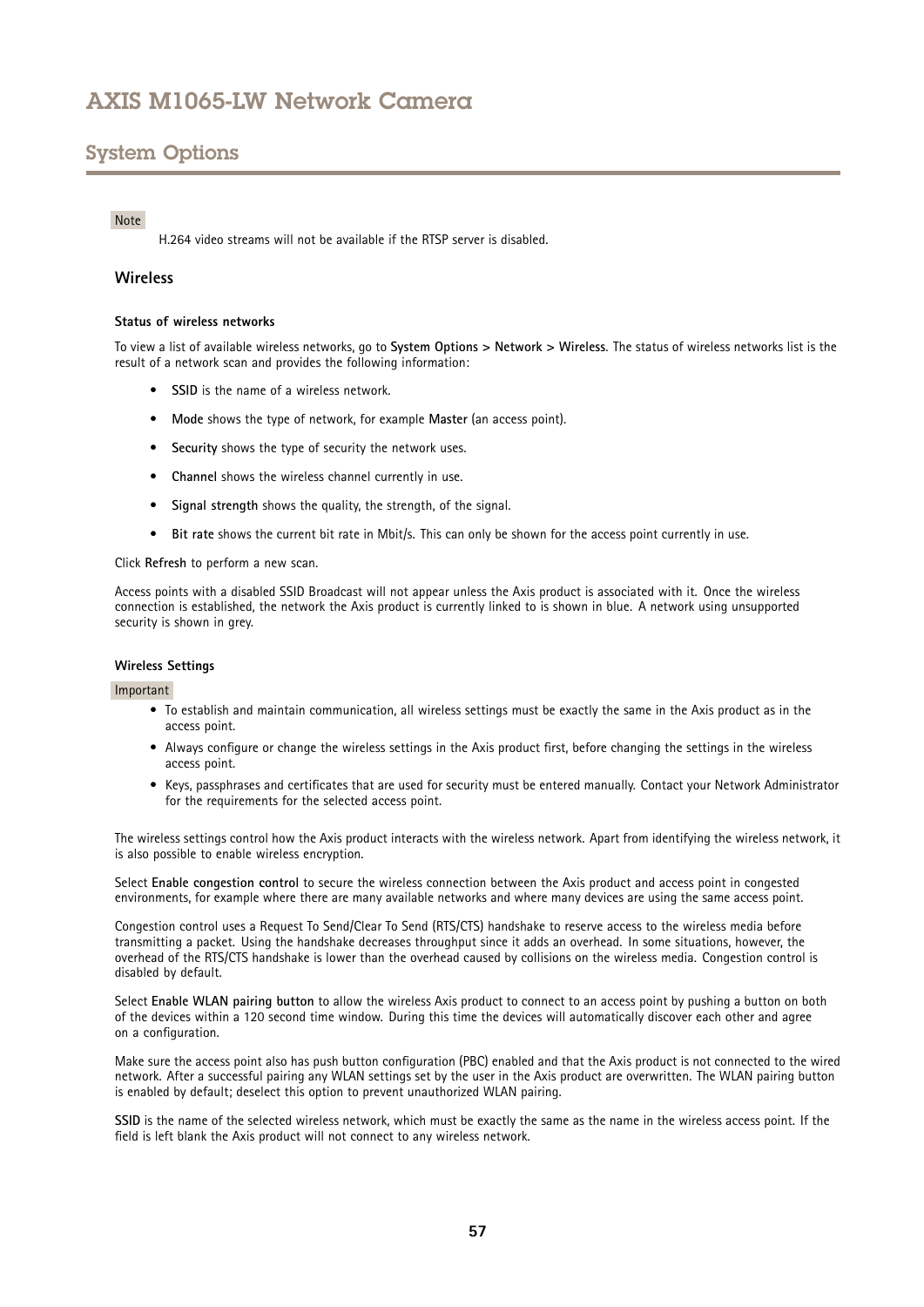# System Options

### Note

SSID is sometimes written as ESSID.

Select the network **Security** method. All settings must match the settings in the access point. The following security methods are supported, where WPATM-/WPA2TM-Enterprise is more secure than WPA-/WPA2-PSK, which in turn is more secure than WEP:

- WPA-/WPA2–PSK. See *page <sup>58</sup>*.
- WPA-/WPA2-Enterprise. See *page <sup>58</sup>*.
- No security (not recommended). See *[page](#page-59-0) [60](#page-59-0)*.

If applicable, select the **Network type**. Select **Master** to access the network via an access point to access any other wireless device and create a local network.

### **About wireless certificates**

Wireless network certificates are used to authenticate devices on <sup>a</sup> wireless network. Wireless networks using the WPATM-/WPA2-Enterprise security method are protected by EAPOL (Extensible Authentication Protocol Over Lan), which is part of the IEEE 802.1X standard. The client authenticates the server using digital certificates. The server authenticates the client using digital certificates or <sup>a</sup> password depending on the selected WPA-Enterprise type.

To install and manage certificates, go to **System Options <sup>&</sup>gt; Security <sup>&</sup>gt; Certificates**. For more information, see *About [certificates](#page-51-0) on [page](#page-51-0) [52](#page-51-0)* and *IEEE [802.1X](#page-50-0) on page [51](#page-50-0)*.

### **WPATM-/WPA2TM-PSK**

The security method **WPA-/WPA2–PSK** is designed for small networks and does not require an authentication server. The Axis product uses <sup>a</sup> PSK (Pre-Shared Key) to authenticate with the access point. The key can be entered either as manual hex — <sup>a</sup> <sup>64</sup> hexdecimal number (0–9, A-F) — or <sup>a</sup> passphrase using 8–63 ASCII characters. The longer the passphrase, the more secure is the key.

#### **How to configure the wireless settings using WPA-/WPA2–PSK**

- 1. Go to **System Options <sup>&</sup>gt; Security <sup>&</sup>gt; Wireless**.
- 2. In the **SSID** field, type the name of the wireless network.
- 3. Under **Security**, select **WPA-/WPA2–PSK**.
- 4. Enter the required **Passphrase** for the access point.
- 5. Click **Save**.

#### **WPATM-/WPA2-Enterprise**

The security method **WPA-/WPA2-Enterprise** is designed for large networks and requires an authentication server. The network is protected by EAPOL (Extensible Authentication Protocol Over Lan).

Select the **WPA-Enterprise type** being used by the access point:

- EAP-TLS. See *page 58*.
- EAP-PEAP/MSCHAPv2. See *[page](#page-58-0) [59](#page-58-0)*.

### **About EAP-TLS**

The authentication protocol **EAP-TLS** (Extensible Authentication Protocol - Transport Layer Security) allows the client and server to authenticate each other using digital certificates provided by <sup>a</sup> Certification Authority. To gain access to the protected network, the Axis product presents its certificate to the network access point. Access is granted if the certificate is approved.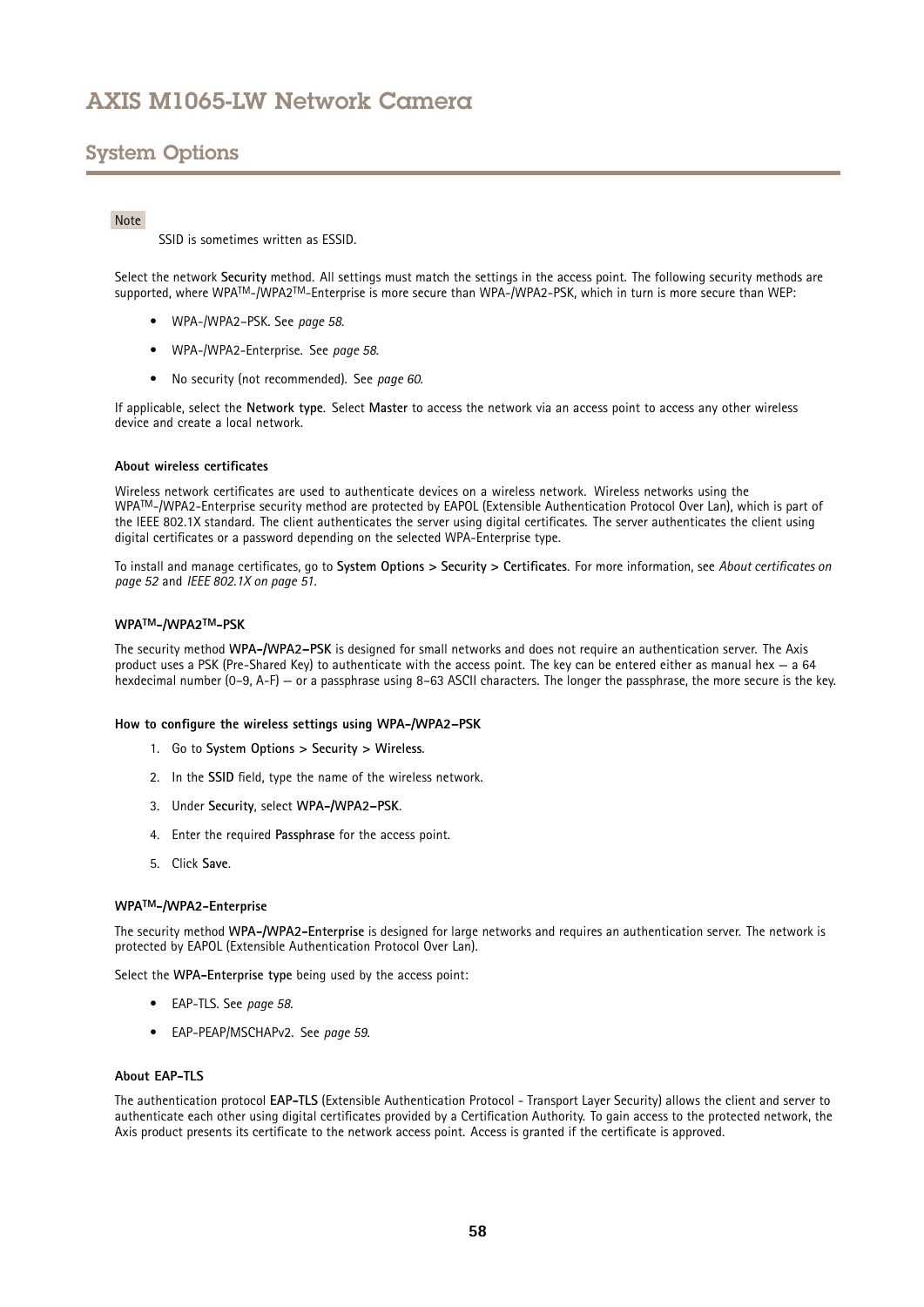## <span id="page-58-0"></span>System Options

### Important

To ensure successful certificate validation, time synchronization should be performed on all clients and servers prior to configuration.

### **How to configure the wireless settings using WPATM-/WPA2-Enterprise and EAP-TLS**

- 1. Go to **System Options <sup>&</sup>gt; Security <sup>&</sup>gt; Wireless**.
- 2. In the **SSID** field, type the name of the wireless network.
- 3. Under **Security**, select **WPA-/WPA2–Enterprise**.
- 4. Under **WPA-Enterprise type**, select **EAP-TLS**.
- 5. Enter the user **Identity** associated with your certificate.
- 6. Select the **EAPOL version** (1 or 2) as used in the access point.
- 7. Select the CA certificate and the client certificate to use for wireless authentication.
- 8. Click **Save**.

### **About EAP-PEAP/MSCHAPv2**

The authentication protocol **EAP-PEAP/MSCHAPv2** (Extensible Authentication Protocol - Protected Extensible Authentication Protocol/Microsoft Challenge Handshake Authentication Protocol) allows the client to authenticate the network using <sup>a</sup> digital certificate provided by <sup>a</sup> Certification Authority. The network authenticates the client using an identity and <sup>a</sup> password. To gain access to the protected network, the Axis product presents its identity and password to the network access point. If these credentials are approved, the access point allows access on <sup>a</sup> preconfigured port.

#### Important

To ensure successful certificate validation, time synchronization should be performed on all clients and servers prior to configuration.

### **How to configure the wireless settings using WPATM-/WPA2-Enterprise and EAP-PEAP/MSCHAPv2**

- 1. Go to **System Options <sup>&</sup>gt; Security <sup>&</sup>gt; Wireless**
- 2. In the **SSID** field, type the name of the wireless network.
- 3. Under **Security**, select **WPA-/WPA2–Enterprise**.
- 4. Under **WPA-Enterprise type**, select **EAP-PEAP/MSCHAPv2**.
- 5. Enter the user **Identity** associated with your certificate.
- 6. Enter the **Password** for your user identity.
- 7. Select the PEAP **Version** (0 or 1) as used in the access point.
- 8. Select the PEAP **Label** that the access point uses when using PEAP version 1. Select <sup>1</sup> to use client EAP encryption; select 2 to use client PEAP encryption.
- 9. Select the **EAPOL version** (1 or 2) as used in the access point.
- 10. Select the CA certificate with which to validate the network/AP certificate.
- 11. Click **Save**.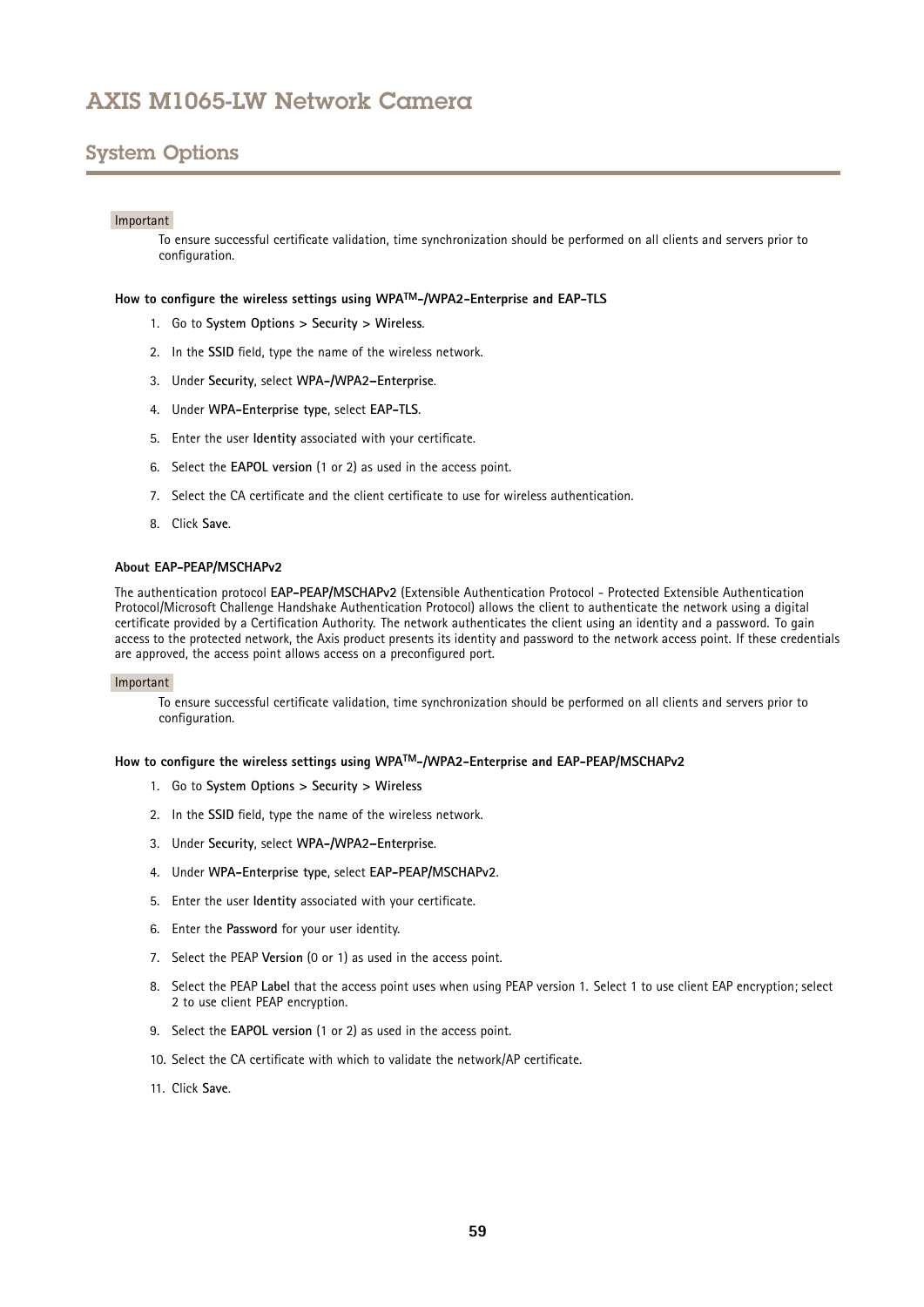# <span id="page-59-0"></span>System Options

### **No Security**

The **No security** option provides no protection against attacks. It is not <sup>a</sup> recommended method and should only be used during short periods and exceptional cases.

To configure the wireless settings with no security:

- 1. Select the network type being used by the access point, **Master**.
- 2. Click **Save**.

### **SOCKS**

SOCKS is <sup>a</sup> networking proxy protocol. The Axis product can be configured to use <sup>a</sup> SOCKS server to reach networks on the other side of <sup>a</sup> firewall or proxy server. This functionality is useful if the Axis product is located on <sup>a</sup> local network behind <sup>a</sup> firewall, and notifications, uploads, alarms, etc need to be sent to <sup>a</sup> destination outside the local network (for example the Internet).

SOCKS is configured under **System Options <sup>&</sup>gt; Network <sup>&</sup>gt; SOCKS**. For more information, see the online help .

## **QoS (Quality of Service)**

QoS (Quality of Service) guarantees <sup>a</sup> certain level of <sup>a</sup> specified resource to selected traffic on <sup>a</sup> network. A QoS-aware network prioritizes network traffic and provides <sup>a</sup> greater network reliability by controlling the amount of bandwidth an application may use.

The QoS settings are configured under **System Options <sup>&</sup>gt; Network <sup>&</sup>gt; QoS**. Using DSCP (Differentiated Services Codepoint) values, the Axis product can mark different types of traffic.

#### Note

Live audio DSCP will be equal to live video DSCP if H.264 over RTSP is used.

### **SNMP**

The Simple Network Management Protocol (SNMP) allows remote management of network devices. An SNMP community is the group of devices and management station running SNMP. Community names are used to identify groups.

AXIS Video MIB (Management Information Base) for video hardware can be used to monitor Axis-specific, hardware-related issues that may need administrative attention. For more information about AXIS Video MIB and to download MIB files, go to *www.axis.com/techsup*

To enable and configure SNMP in the Axis product, go to the **System Options <sup>&</sup>gt; Network <sup>&</sup>gt; SNMP** page.

Depending on the level of security required, select the version on SNMP to use.

Traps are used by the Axis product to send messages to <sup>a</sup> management system on important events and status changes. Check **Enable traps** and enter the IP address where the trap message should be sent and the **Trap community** that should receive the message.

#### Note

If HTTPS is enabled, SNMP v1 and SNMP v2c should be disabled.

**Traps for SNMP v1/v2** are used by the Axis product to send messages to <sup>a</sup> management system on important events and status changes. Check **Enable traps** and enter the IP address where the trap message should be sent and the **Trap community** that should receive the message.

The following traps are available:

- •Cold start
- •Warm start
- •Link up
- •Authentication failed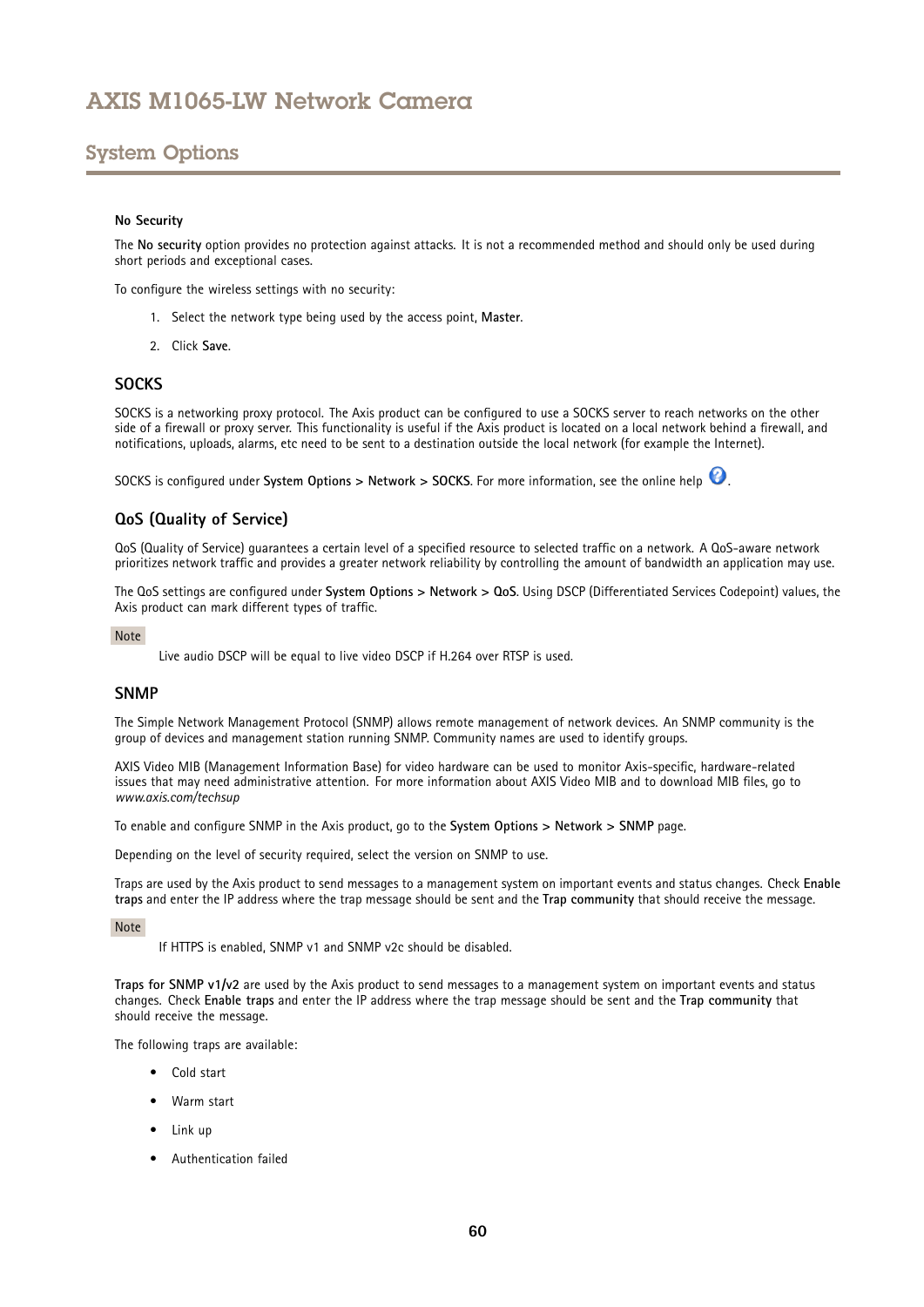## <span id="page-60-0"></span>System Options

## Note

All AXIS Video MIB traps are enabled when SNMP v1/v2c traps are enabled. It is not possible to turn on or off specific traps.

**SNMP v3** provides encryption and secure passwords. To use traps with SNMP v3, an SNMP v3 management application is required.

To use SNMP v3, HTTPS must be enabled, see *[HTTPS](#page-50-0) on page [51](#page-50-0)*. To enable SNMP v3, check the box and provide the initial user password.

### Note

The initial password can only be set once. If the password is lost, the Axis product must be reset to factory default, see *Reset to Factory Default [Settings](#page-64-0) on page [65](#page-64-0)*.

### **UPnPTM**

The Axis product includes support for UPnPTM. UPnPTM is enabled by default and the product is automatically detected by operating systems and clients that support this protocol.

UPnPTM can be disabled under **System Options <sup>&</sup>gt; Network <sup>&</sup>gt; UPnP**

## **RTP/H.264**

The RTP port range and multicast settings are configured under **System Options <sup>&</sup>gt; Network <sup>&</sup>gt; RTP**.

The RTP port range defines the range of ports from which the video/audio ports are automatically selected. For multicast streams, only certain IP addresses and port numbers should be used.

Select **Always Multicast Video** and/or **Always Multicast Audio** to start multicast streaming without opening an RTSP session.

### **Bonjour**

The Axis product includes support for Bonjour. Bonjour is enabled by default and the product is automatically detected by operating systems and clients that support this protocol.

Bonjour can be disabled under **System Options <sup>&</sup>gt; Network <sup>&</sup>gt; Bonjour**.

## **Storage**

## **SD Card**

### *NOTICE*

To prevent data corruption, the SD card should be unmounted before removal.

#### Note

For SD card recommendations see *www.axis.com*

### Note

Do not insert or eject the SD card while the product is running. The product will lose its connection to the wireless network. Reboot the product to reestablish the wireless connection after the card has been inserted or ejected.

The Axis product supports microSD/microSDHC/microSDXC cards.

The following SD card file systems are supported:

- **ext4** recommended due to its resilience against data loss if the card is ejected or if there is abrupt power loss. To access data stored on the card from the Windows operating system, <sup>a</sup> third-party ext4 driver or application is required.
- **vFAT** supported by most operating systems for personal computers.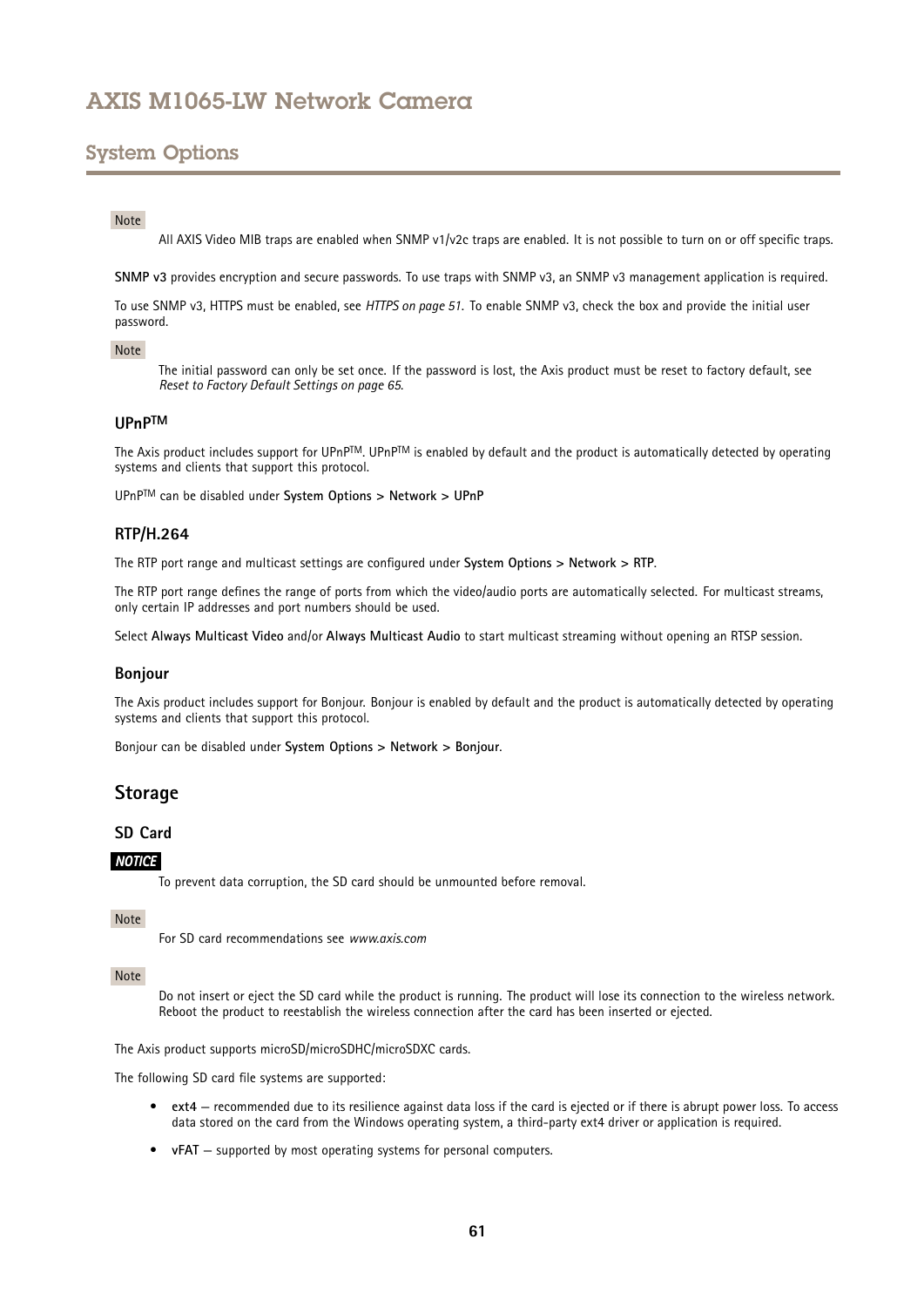# System Options

The SD card is managed on the **System Options <sup>&</sup>gt; Storage** page. Click **SD Card** to open **Storage Management**.

If the card's status shows as failed, click **Check disk** to see if the problem can be found and then try **Repair**. This option is only available for SD cards with ext4. For SD cards with vFAT, use <sup>a</sup> card reader or computer to troubleshoot the card.

To avoid filling the card, it is recommended to remove recordings continuously. Under **General Settings**, select **Remove recordings older than** and select the number of days or weeks.

To stop writing to the card and protect recordings from being removed, select **Lock** under **General Settings**.

### **Mount and Unmount SD Card**

### *NOTICE*

To prevent corruption of recordings, the SD card should always be unmounted before it is ejected.

The SD card is automatically mounted when the card is inserted into the Axis product or when the product is started. A manual mount is only required if the card has been unmounted and not ejected and re-inserted.

To unmount the SD card:

- 1. Open the Axis product's webpages and go to **Setup <sup>&</sup>gt; System Options <sup>&</sup>gt; Storage**.
- 2. Click **SD Card**.
- 3. Click **Unmount**.
- 4. The card can now be removed.

### **Format SD Card**

#### *NOTICE*

Formatting the SD card will remove all data and recordings stored on the card.

The Axis product can be configured to automatically format SD cards that are inserted into the product. If autoformat is enabled and an SD card is inserted, the product will check if the SD card has the ext4 file system. If the card has <sup>a</sup> different file system, the card will automatically be formatted to ext4.

#### Important

If autoformat is enabled, only use new or empty SD cards. Any data stored on the card will be lost when the card is inserted into the Axis product.

To enable automatic formatting, follow these steps:

- 1. Open the Axis product's webpages and go to **Setup <sup>&</sup>gt; System Options <sup>&</sup>gt; Storage**.
- 2. Click **SD Card**.
- 3. Under **General Settings**, select **Autoformat to**.
- 4. Click **OK** to save settings.

An SD card inserted into the product can be manually formatted to one of the supported file systems. To manually format the SD card, follow these steps:

- 1. Insert the SD card in the SD card slot.
- 2. Open the Axis product's webpages and go to **Setup <sup>&</sup>gt; System Options <sup>&</sup>gt; Storage**.
- 3. Click **SD Card**.
- 4. Click **Format** and select the desired file system.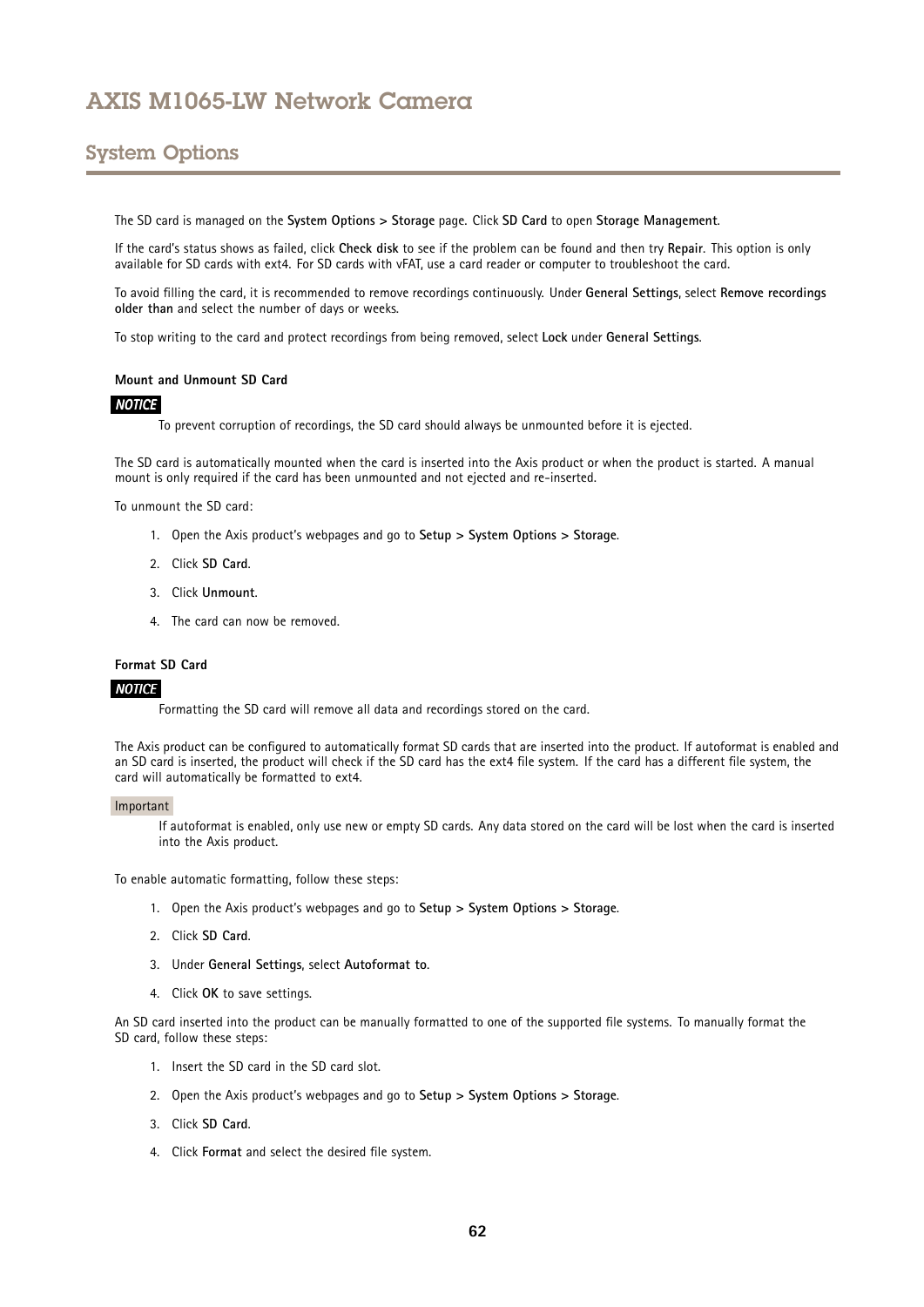# System Options

5. Click **OK** to start formatting the card.

### **Encrypt SD Card Data**

To prevent unauthorized individuals and systems from accessing recorded video, the SD card content can be encrypted. Encryption can only be enabled when the card is unmounted. After enabling encryption, the SD card must be formatted so that no unencrypted data remains on the card. The card must also be mounted before it can be used.

### Note

If autoformat is enabled, the card will be formatted and mounted automatically when encryption is enabled. The format and mount steps below should then be skipped.

To encrypt the SD card content:

- 1. Open the Axis product's webpages and go to **Setup <sup>&</sup>gt; System Options <sup>&</sup>gt; Storage**.
- 2. Click **SD Card** to open **Storage Management**.
- 3. If the SD card is mounted, click **Unmount** to unmount the card.
- 4. Click **Encrypt**.
- 5. Select **Enable SD card encryption** and enter <sup>a</sup> passphrase.
- 6. Back in Storage Management, click **Format** to format the SD card.
- 7. Click **Mount** to mount the SD card.

It is possible to change the passphrase without reformatting the card. Open **Storage Management**, click **Encrypt** and enter the old and new passphrases. The passphrase can only be changed when the card is mounted. Changing the passphrase does not disrupt ongoing recordings.

To disable encryption, unmount the SD card and follow the steps above but clear the **Enable SD card encryption** option. The card must be formatted and mounted when encryption has been disabled.

### **Network Share**

Network share allows you to add network storage such as <sup>a</sup> NAS (network-attached storage). The NAS shall be dedicated for recordings and data from the Axis products connected to the network. For information about reference NAS devices, go to *www.axis.com/products/axis-camera-companion/support-and-documentation*

#### Note

For NAS recommendations see *www.axis.com*

To add a network share:

- 1. Go to **System Options <sup>&</sup>gt; Storage**.
- 2. Click **Network Share**.
- 3. Enter the IP address, DNS or Bonjour name to the host server in the **Host** field.
- 4. Enter the name of the share in the **Share** field. Sub folders cannot be used.
- 5. If required, select **The share requires login** and enter the user name and password.
- 6. Click **Connect**.

To clear all recordings and data from the Axis product's folder on the designated share, click **Clear** under **Storage Tools**.

To avoid filling the share, it is recommended to remove recordings continuously. Under **Recording Settings**, select **Remove recordings older than** and select the number of days or weeks.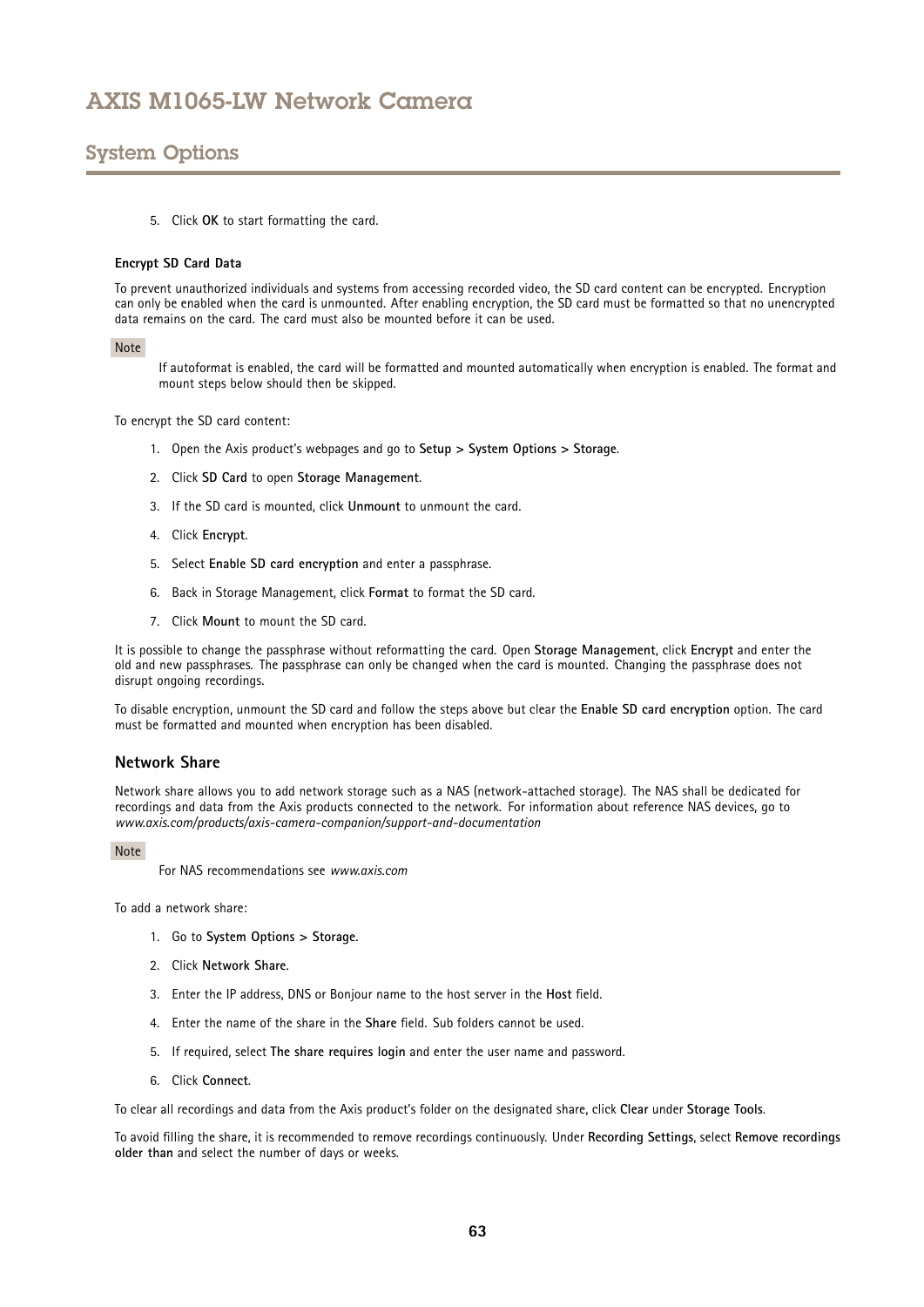# System Options

To stop writing to the share and protect recordings from being removed, select **Lock** under **Recording Settings**.

## **Maintenance**

The Axis product provides several maintenance functions. These are available under **System Options <sup>&</sup>gt; Maintenance**.

Click **Restart** to perform <sup>a</sup> correct restart if the Axis product is not behaving as expected. This will not affect any of the current settings.

### Note

A restart clears all entries in the Server Report.

Click **Restore** to reset most settings to the factory default values. The following settings are not affected:

- the boot protocol (DHCP or static)
- the static IP address
- the default router
- the subnet mask
- the system time
- the IEEE 802.1X settings
- the wireless settings
- uploaded applications are kept but must be restarted

Click **Default** to reset all settings, including the IP address, to the factory default values. This button should be used with caution. The Axis product can also be reset to factory default using the control button, see *Reset to Factory Default [Settings](#page-64-0) on page [65](#page-64-0)*.

To identify the product or test the Status LED, click **Flash LED** under **Identify** and specify the duration in seconds, minutes or hours. This can be useful for identifying the product among other products installed in the same location.

For information about firmware upgrade, see *[Upgrade](#page-66-0) the Firmware on page [67](#page-66-0)*.

## **Support**

### **Support Overview**

The **System Options <sup>&</sup>gt; Support <sup>&</sup>gt; Support Overview** page provides information on troubleshooting and contact information, should you require technical assistance.

See also *[Troubleshooting](#page-66-0) on page [67](#page-66-0)*.

### **System Overview**

To get an overview of the Axis product's status and settings, go to **System Options <sup>&</sup>gt; Support <sup>&</sup>gt; System Overview**. Information that can be found here includes firmware version, IP address, network and security settings, event settings, image settings and recent log items. Many of the captions are links to the proper Setup page.

## **Logs & Reports**

The **System Options <sup>&</sup>gt; Support <sup>&</sup>gt; Logs & Reports** page generates logs and reports useful for system analysis and troubleshooting. If contacting Axis Support, please provide <sup>a</sup> valid Server Report with your query.

**System Log -** Provides information about system events.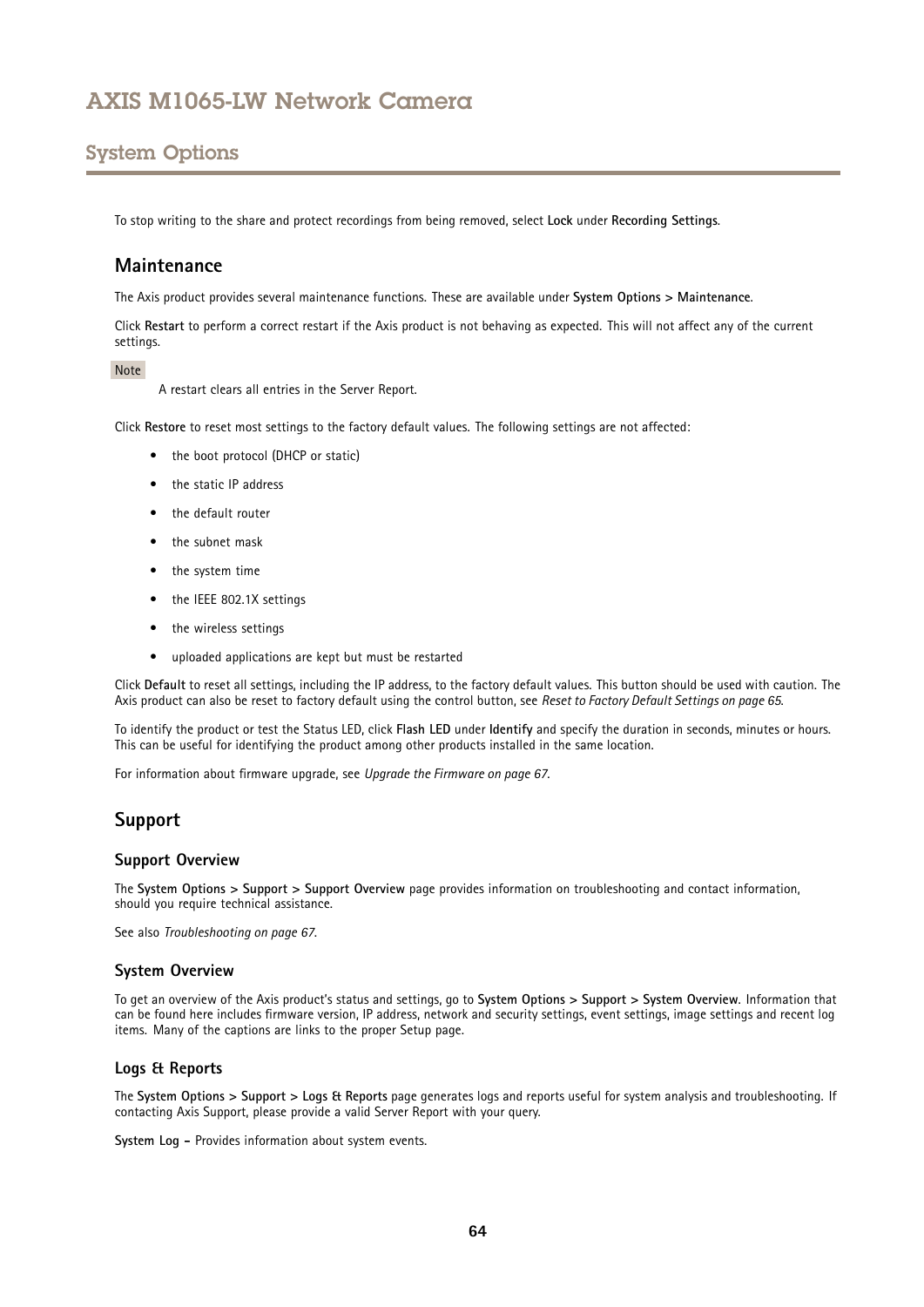## <span id="page-64-0"></span>System Options

**Access Log -** Lists all failed attempts to access the product. The Access Log can also be configured to list all connections to the product (see below).

**Server Report -** Provides information about the product status in <sup>a</sup> pop-up window. The Access Log is automatically included in the Server Report.

You can view or download the server report. Downloading the server report creates <sup>a</sup> .zip file that contains <sup>a</sup> complete server report text file in UTF–8 format. Select the **Include snapshot with default image settings** option to include <sup>a</sup> snapshot of the product's Live View. The server report .zip file should always be included when contacting support.

**Parameter List -** Shows the product's parameters and their current settings. This may prove useful when troubleshooting or when contacting Axis Support.

**Connection List -** Lists all clients that are currently accessing media streams.

**Crash Report -** Generates an archive with debugging information. The report takes several minutes to generate.

## **Advanced**

## **Scripting**

Scripting allows experienced users to customize and use their own scripts.

### *NOTICE*

Improper use may cause unexpected behavior and loss of contact with the Axis product.

Axis strongly recommends that you do not use this function unless you understand the consequences. Axis Support does not provide assistance for problems with customized scripts.

To open the Script Editor, go to **System Options <sup>&</sup>gt; Advanced <sup>&</sup>gt; Scripting**. If <sup>a</sup> script causes problems, reset the product to its factory default settings, see *page 65*.

For more information, see *www.axis.com/developer*

### **File Upload**

Files, for example webpages and images, can be uploaded to the Axis product and used as custom settings. To upload <sup>a</sup> file, go to **System Options <sup>&</sup>gt; Advanced <sup>&</sup>gt; File Upload**.

Uploaded files are accessed through http://<ip address>/local/<user>/<file name> where <user> is the selected user group (viewer, operator or administrator) for the uploaded file.

### **Plain Config**

Plain Config is for advanced users with experience of Axis product configuration. Most parameters can be set and modified from this page.

To open Plain Config, go to **System Options <sup>&</sup>gt; Advanced <sup>&</sup>gt; Plain Config**. Axis Support does not provide assistance.

## **Reset to Factory Default Settings**

#### Important

Reset to factory default should be used with caution. A reset to factory default will reset all settings, including the IP address, to the factory default values.

#### Note

The installation and management software tools are available from the support pages on *www.axis.com/techsup*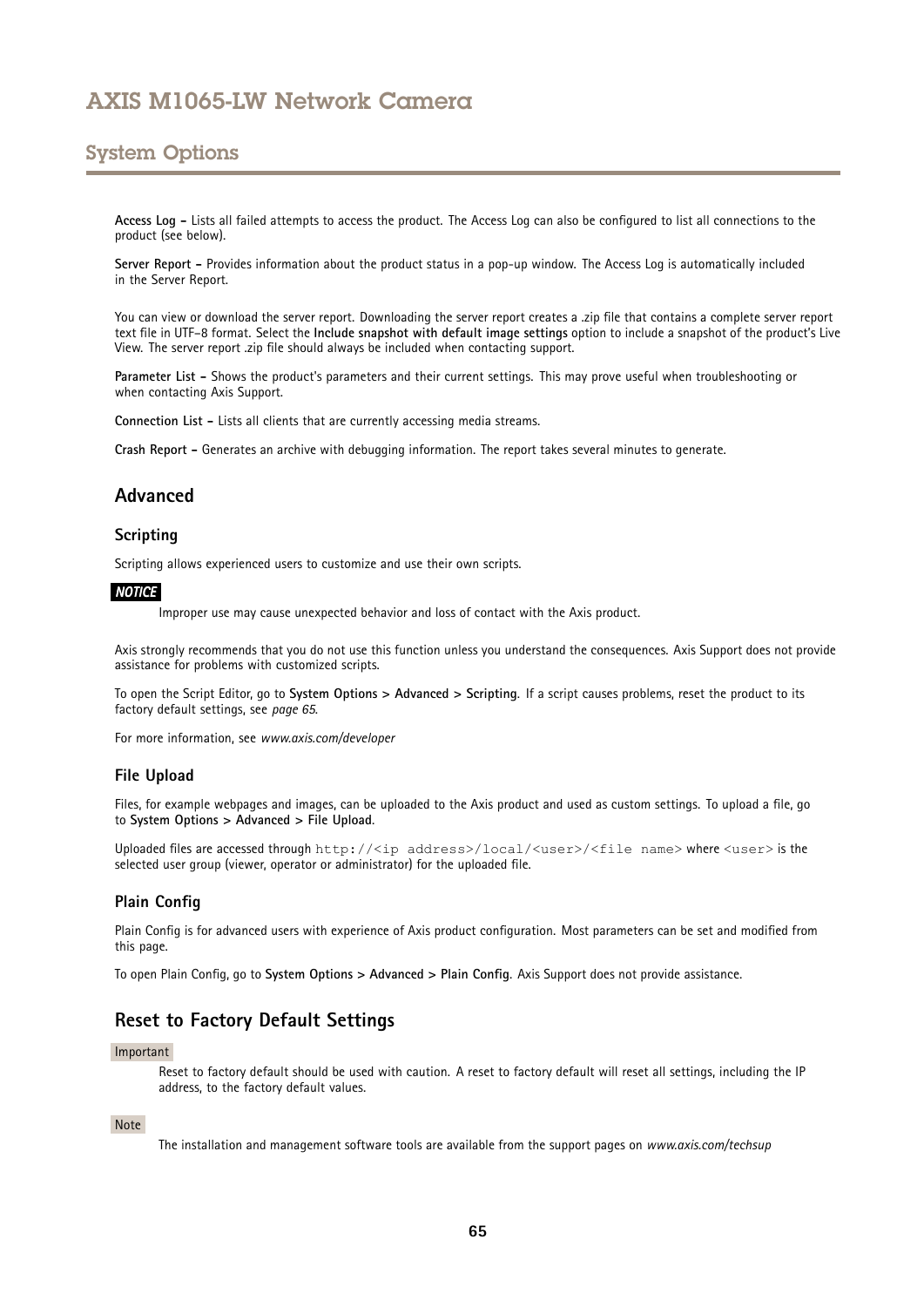# System Options

To reset the product to the factory default settings:

- 1. Disconnect power from the product.
- 2. Press and hold the control button and reconnect power. See *[Hardware](#page-7-0) Overview on page [8](#page-7-0)* .
- 3. Keep the control button pressed for 15–30 seconds until the status LED indicator flashes amber.
- 4. Release the control button. The process is complete when the status LED indicator turns green. The product has been reset to the factory default settings. If no DHCP server is available on the network, the default IP address is 192.168.0.90
- 5. Using the installation and management software tools, assign an IP address, set the password, and access the video stream.

It is also possible to reset parameters to factory default via the web interface. Go to **Setup <sup>&</sup>gt; System Options <sup>&</sup>gt; Maintenance** and click **Default**.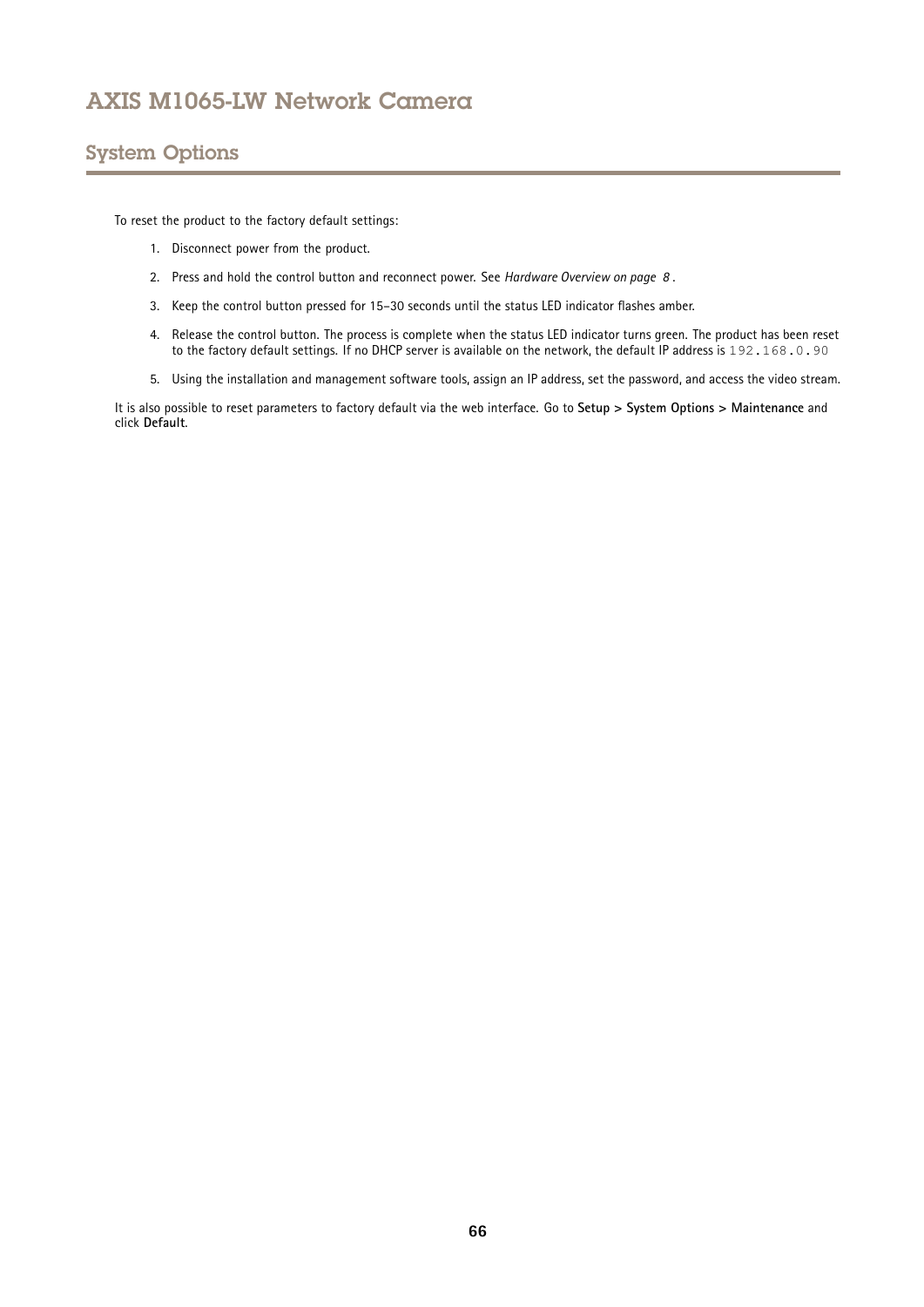## <span id="page-66-0"></span>Troubleshooting

## Troubleshooting

## **Check the Firmware**

Firmware is software that determines the functionality of network devices. One of your first actions when troubleshooting <sup>a</sup> problem should be to check the current firmware version. The latest version may contain <sup>a</sup> correction that fixes your particular problem. The current firmware version in the Axis product is displayed in the page **Setup <sup>&</sup>gt; Basic Setup** and in **Setup <sup>&</sup>gt; About**.

## **Upgrade the Firmware**

### Important

- Your dealer reserves the right to charge for any repair attributable to faulty upgrade by the user.
- Preconfigured and customized settings are saved when the firmware is upgraded (providing the features are available in the new firmware) although this is not guaranteed by Axis Communications AB.

### Note

- After the upgrade process has completed, the product will restart automatically. If restarting the product manually after the upgrade, wait 10 minutes even if you suspect the upgrade has failed.
- When you upgrade the Axis product with the latest firmware from Axis website, the product receives the latest functionality available. Always read the upgrade instructions and release notes available with each new release before upgrading the firmware.

To upgrade the product's firmware:

- 1. Download the latest firmware file to your computer, available free of charge at *www.axis.com/techsup*
- 2. Go to **Setup <sup>&</sup>gt; System Options <sup>&</sup>gt; Maintenance** in the product's webpages.
- 3. Under **Upgrade Server**, click **Browse** and locate the file on your computer.
- 4. Click **Upgrade**.
- 5. Wait approximately 10 minutes while the product is being upgraded and restarted. Then access the product.
- 6. Go to **Setup <sup>&</sup>gt; Basic Setup** to verify the firmware upgrade.

AXIS Camera Management can be used for multiple upgrades. See *www.axis.com* for more information.

### **Emergency Recovery Procedure**

If power or network connection is lost during the upgrade, the process fails and the product may become unresponsive. Flashing red Status indicator indicates <sup>a</sup> failed upgrade. To recover the product, follow the steps below. The serial number is found on the product's label.

1. In **UNIX/Linux**, type the following from the command line:

```
arp -s <IP address> <serial number> temp
ping -l 408 <IP address>
```
In **Windows**, type the following from <sup>a</sup> command/DOS prompt (this may require that you run the command prompt as an administrator):

arp -s <IP address> <serial number> ping -l 408 -t <IP address>

2. If the product does not reply in 30 seconds, restart it and wait for <sup>a</sup> reply. Press CTRL+C to stop Ping.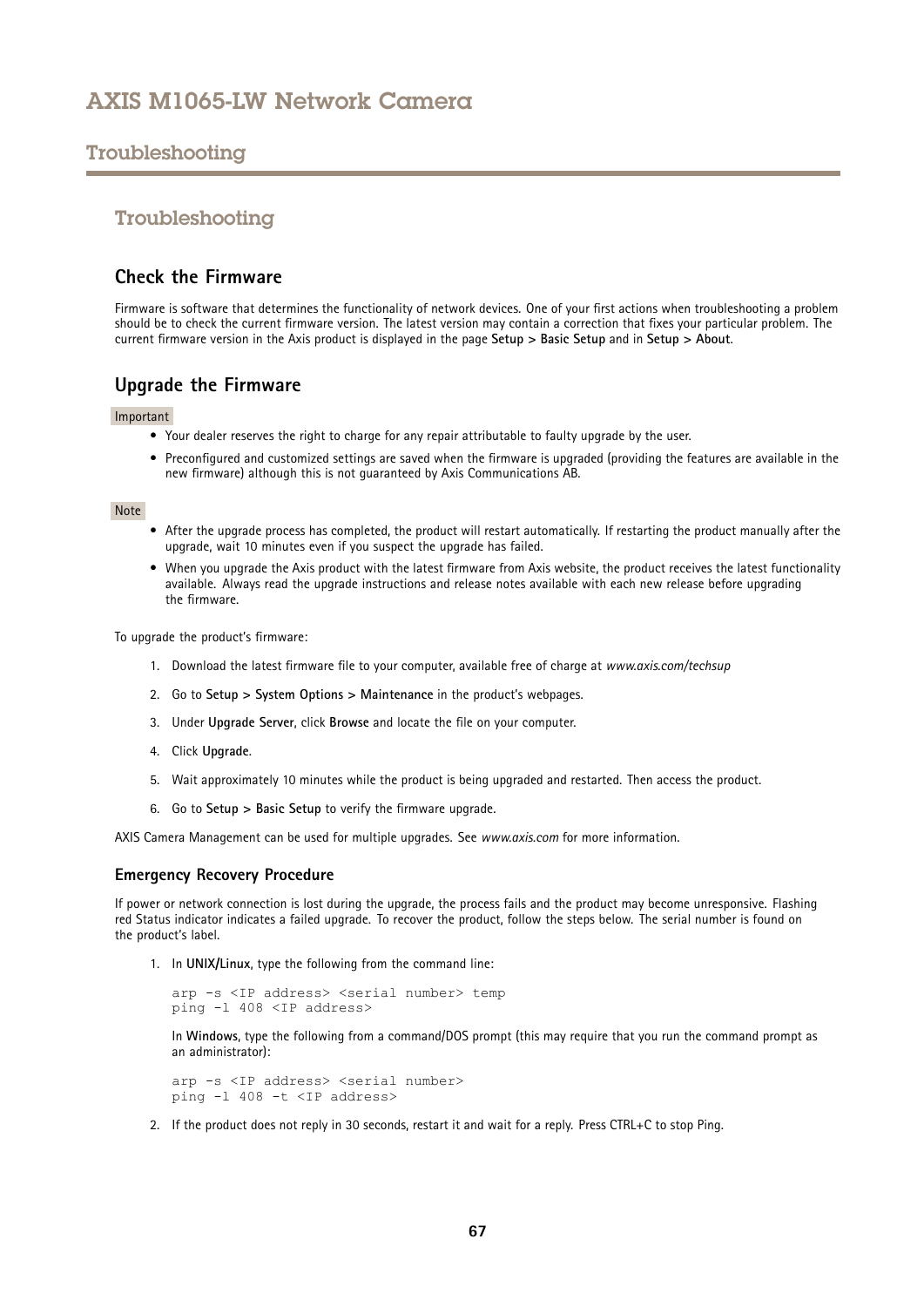# Troubleshooting

- 3. Open <sup>a</sup> browser and type in the product's IP address. In the page that opens, use the **Browse** button to select the upgrade file to use. Then click **Load** to restart the upgrade process.
- 4. After the upgrade is complete (1–10 minutes), the product automatically restarts and shows <sup>a</sup> steady green on the Status indicator.
- 5. Reinstall the product, referring to the Installation Guide.

If the emergency recovery procedure does not get the product up and running again, contact Axis support at www.axis.com/techsup/

## Note

The emergency recovery procedure only works on the wired interface.

## **Symptoms, Possible Causes and Remedial Actions**

**Problems upgrading the firmware**

| Firmware upgrade failure | If the firmware upgrade fails, the product reloads the previous firmware. Check the firmware |
|--------------------------|----------------------------------------------------------------------------------------------|
|                          | file and try again.                                                                          |

| When using ARP/Ping                                                       | Try the installation again. The IP address must be set within two minutes after power has been<br>applied to the product. Ensure the Ping length is set to 408. For instructions, see Assign IP Address<br>Using ARP/Ping on page 54.                                                                                                                                                                                      |
|---------------------------------------------------------------------------|----------------------------------------------------------------------------------------------------------------------------------------------------------------------------------------------------------------------------------------------------------------------------------------------------------------------------------------------------------------------------------------------------------------------------|
| The product is located on a<br>different subnet                           | If the IP address intended for the product and the IP address of the computer used to access the<br>product are located on different subnets, you will not be able to set the IP address. Contact your<br>network administrator to obtain an IP address.                                                                                                                                                                   |
| The IP address is being used<br>by another device                         | Disconnect the Axis product from the network. Run the Ping command (in a Command/DOS<br>window, type ping and the IP address of the product):                                                                                                                                                                                                                                                                              |
|                                                                           | • If you receive: Reply from <ip address="">: bytes=32; time=10<br/>this means that the IP address may already be in use by another device on the network.<br/>Obtain a new IP address from the network administrator and reinstall the product.<br/>• If you receive: Request timed out, this means that the IP address is available<br/>for use with the Axis product. Check all cabling and reinstall the product.</ip> |
| Possible IP address conflict<br>with another device on the<br>same subnet | The static IP address in the Axis product is used before the DHCP server sets a dynamic address.<br>This means that if the same default static IP address is also used by another device, there may<br>be problems accessing the product.                                                                                                                                                                                  |
| The product cannot be accessed from a browser                             |                                                                                                                                                                                                                                                                                                                                                                                                                            |
| Cannot log in                                                             | When HTTPS is enabled, ensure that the correct protocol (HTTP or HTTPS) is used when attempting<br>to log in. You may need to manually type http or https in the browser's address field.                                                                                                                                                                                                                                  |
|                                                                           | If the password for the user root is lost, the product must be reset to the factory default settings.<br>See Reset to Factory Default Settings on page 65.                                                                                                                                                                                                                                                                 |
| The IP address has been<br>changed by DHCP                                | IP addresses obtained from a DHCP server are dynamic and may change. If the IP address has<br>been changed, use AXIS IP Utility or AXIS Camera Management to locate the product on the<br>network. Identify the product using its model or serial number, or by the DNS name (if the name<br>has been configured).                                                                                                         |
|                                                                           | If required, a static IP address can be assigned manually. For instructions, see the document Assign<br>an IP Address and Access the Video Stream on Axis Support web at www.axis.com/techsup.                                                                                                                                                                                                                             |
| Certificate error when using<br><b>IEEE 802.1X</b>                        | For authentication to work properly, the date and time settings in the Axis product should be<br>synchronized with an NTP server. See Date & Time on page 52.                                                                                                                                                                                                                                                              |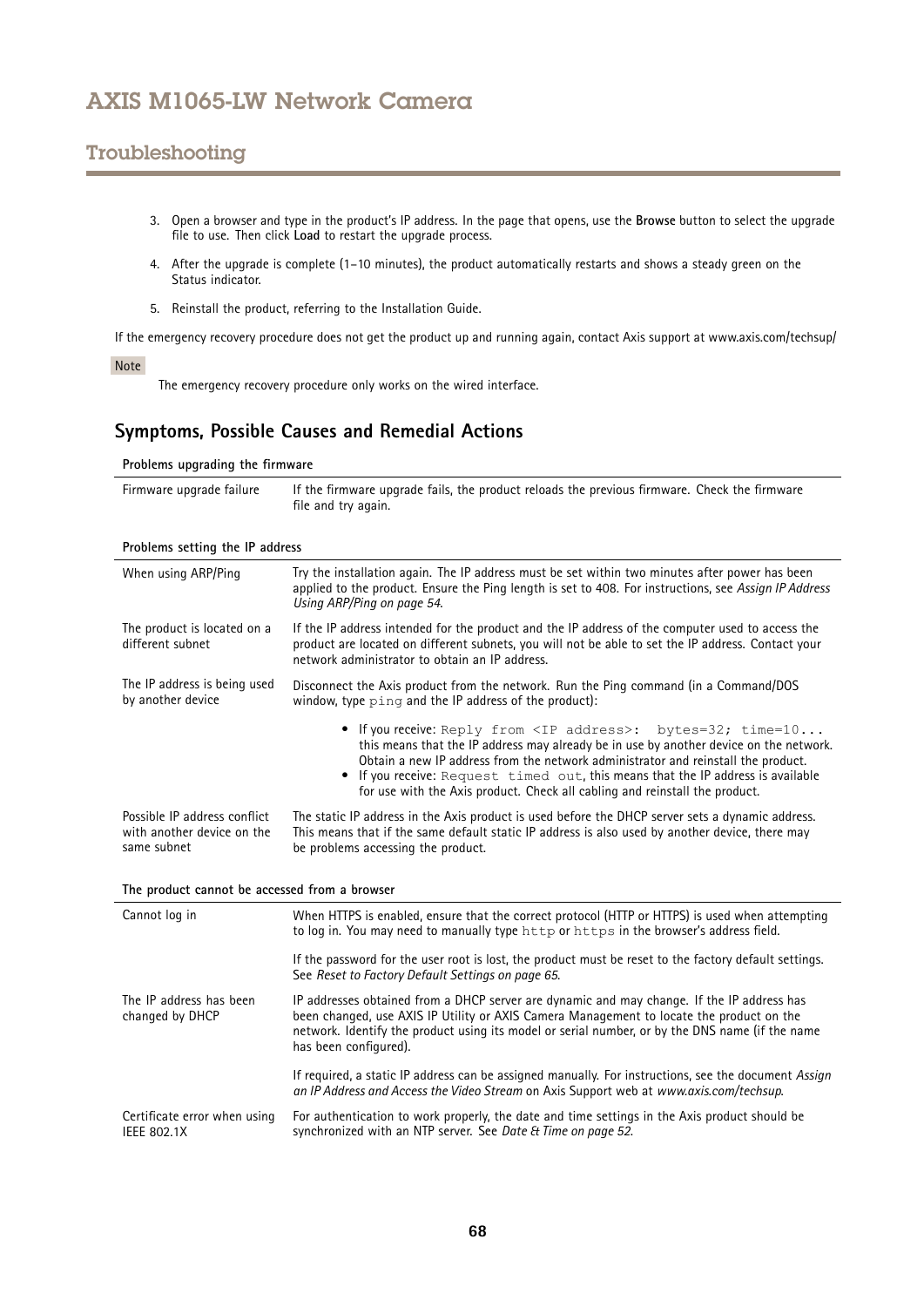# Troubleshooting

| The product is accessible locally but not externally            |                                                                                                                                                                                                                                                                                                         |
|-----------------------------------------------------------------|---------------------------------------------------------------------------------------------------------------------------------------------------------------------------------------------------------------------------------------------------------------------------------------------------------|
| Router configuration                                            | To configure your router to allow incoming data traffic to the Axis product, enable the NAT-traversal<br>feature which will attempt to automatically configure the router to allow access to the Axis<br>product, see NAT traversal (port mapping) for IPv4 on page 56. The router must support UPnPTM. |
| Firewall protection                                             | Check the Internet firewall with your network administrator.                                                                                                                                                                                                                                            |
| Default routers required                                        | Check if you need to configure the router settings from System Options > Network > TCP/IP ><br>Basic.                                                                                                                                                                                                   |
| Problems with streaming H.264                                   |                                                                                                                                                                                                                                                                                                         |
| Problems with AXIS Media<br>Control (Internet Explorer<br>only) | To enable the updating of video images in Internet Explorer, set the browser to allow ActiveX<br>controls. Also, make sure that AXIS Media Control is installed on your computer.                                                                                                                       |
| No H.264 displayed in the<br>client                             | Check that the relevant H.264 connection methods and correct interface are enabled in the AMC<br>Control Panel (streaming tab). See AXIS Media Control (AMC) on page 14.                                                                                                                                |
|                                                                 | In the AMC Control Panel, select the H.264 tab and click Set to default H.264 decoder.                                                                                                                                                                                                                  |
|                                                                 | Check that RTSP is enabled under System Options > Network > TCP/IP > Advanced.                                                                                                                                                                                                                          |
| Multicast H.264 only<br>accessible by local clients             | Check if your router supports multicasting, or if the router settings between the client and the<br>product need to be configured. The TTL (Time To Live) value may need to be increased.                                                                                                               |
| No multicast H.264<br>displayed in the client                   | Check with your network administrator that the multicast addresses used by the Axis product<br>are valid for your network.                                                                                                                                                                              |
|                                                                 | Check with your network administrator to see if there is a firewall preventing viewing.                                                                                                                                                                                                                 |
| Poor rendering of H.264<br>images                               | Ensure that your graphics card is using the latest driver. The latest drivers can usually be<br>downloaded from the manufacturer's website.                                                                                                                                                             |
| Color saturation is different<br>in H.264 and Motion JPEG       | Modify the settings for your graphics adapter. Refer to the adapter's documentation for more<br>information.                                                                                                                                                                                            |
| Lower frame rate than                                           | See Performance Considerations on page 74.                                                                                                                                                                                                                                                              |
| expected                                                        | Reduce the number of applications running on the client computer.                                                                                                                                                                                                                                       |
|                                                                 | Limit the number of simultaneous viewers.                                                                                                                                                                                                                                                               |
|                                                                 | Check with the network administrator that there is enough bandwidth available.                                                                                                                                                                                                                          |
|                                                                 | Check in the AMC Control Panel (H.264 tag) that video processing is not set to Decode only<br>key frames.                                                                                                                                                                                               |
|                                                                 | ce to datasheet removed<br>Lower the image resolution.                                                                                                                                                                                                                                                  |
|                                                                 | The maximum frames per second is dependent on the utility frequency (60/50 Hz) of the Axis<br>product.                                                                                                                                                                                                  |
| Video and image problems, general                               |                                                                                                                                                                                                                                                                                                         |
| Image unsatisfactory                                            | Check the video stream and camera settings under Setup > Video & Audio > Video Stream and                                                                                                                                                                                                               |

| unsatisiactory | Cricck the video stream and camera settings under <b>Setup &gt; video et Adulo &gt; video Stream</b> and |
|----------------|----------------------------------------------------------------------------------------------------------|
|                | Setup > Video & Audio > Camera Settings.                                                                 |
|                |                                                                                                          |

Disturbed focus To change the camera focus, see *How to [change](#page-16-0) the camera focus on page [17](#page-16-0)*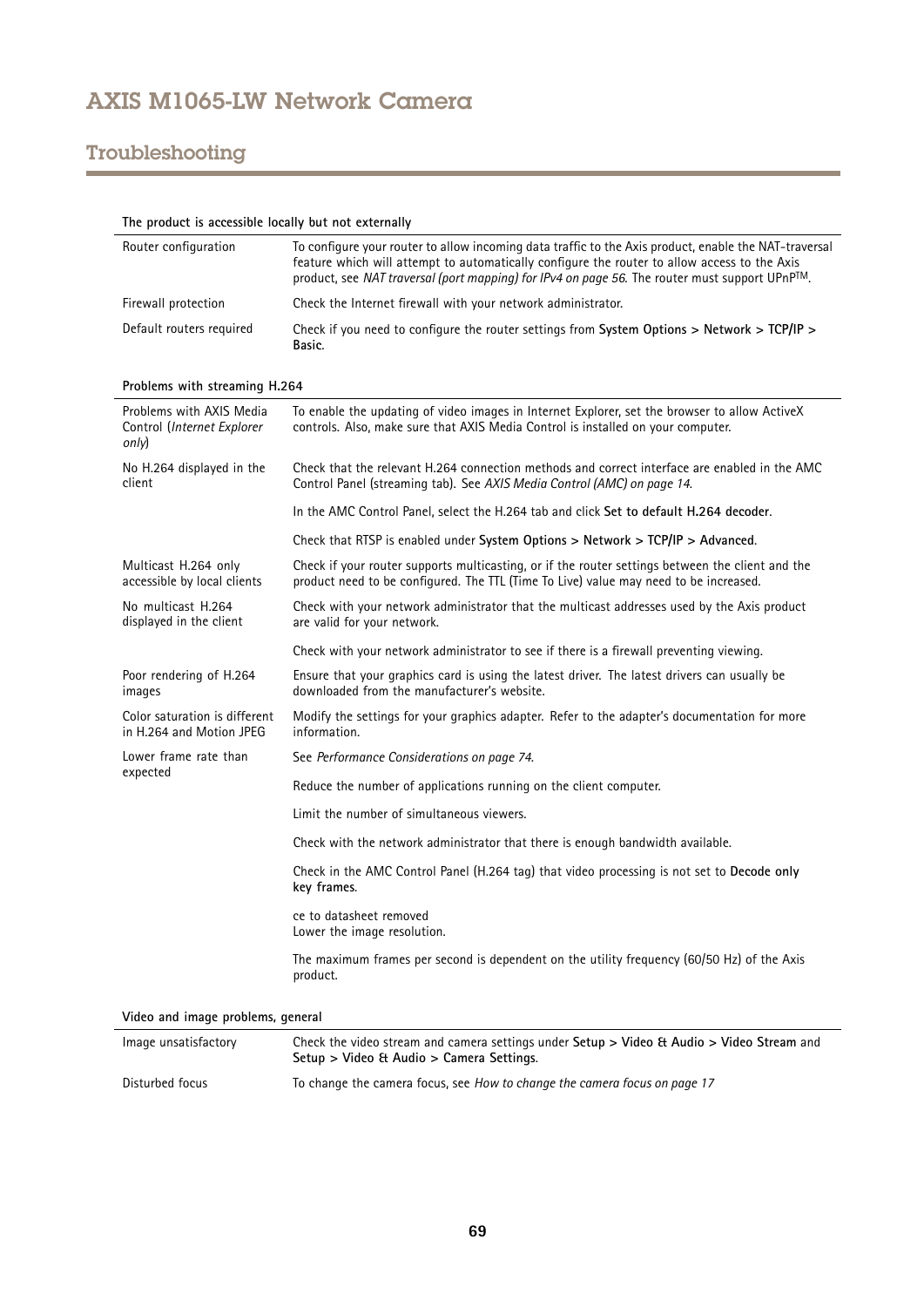# Troubleshooting

| No audio                                      |                                                                                                                                                                                                                                                                                                                                              |
|-----------------------------------------------|----------------------------------------------------------------------------------------------------------------------------------------------------------------------------------------------------------------------------------------------------------------------------------------------------------------------------------------------|
| Incorrect setup                               | Check the sound card in the computer. Ensure that mute is not selected and that the volume<br>settings are correct.                                                                                                                                                                                                                          |
|                                               | Check that Enable audio support is selected under Setup $>$ System Options $>$ Security $>$ Audio<br>Support.                                                                                                                                                                                                                                |
|                                               | Check that the correct Audio Input source is selected under Setup > Video & Audio > Audio<br>Settings.                                                                                                                                                                                                                                       |
| Poor audio quality                            |                                                                                                                                                                                                                                                                                                                                              |
| Stuttering                                    | Reduce the number of listeners and viewers. Decrease image resolution and compression.                                                                                                                                                                                                                                                       |
| Unsynchronized audio and<br>video using H.264 | Synchronize the product's date and time settings with an NTP server. Go to Setup > System<br>Options > Date & Time.                                                                                                                                                                                                                          |
| Distorted audio                               | Check that the correct Audio Input source is selected under Setup $>$ Video & Audio $>$ Audio<br>Settings.                                                                                                                                                                                                                                   |
| Storage and disk management problems          |                                                                                                                                                                                                                                                                                                                                              |
| Storage disruption                            | A storage disruption alarm is sent if a storage device is unavailable, removed, full, locked or if other<br>read or write problems occur. To identify the source of the problem, check the System Log under<br>System Options > Support > Logs & Reports. Depending on the problem, it might be necessary to<br>re-mount the storage device. |
|                                               | For information on how to set up a storage disruption alarm, see Events on page 42.                                                                                                                                                                                                                                                          |
| Video cannot be recorded                      | Check that the SD card is not write protected (that is, read only).                                                                                                                                                                                                                                                                          |
| SD card cannot be mounted                     | Reformat the SD card and then click Mount.                                                                                                                                                                                                                                                                                                   |
|                                               | <b>NOTICE</b>                                                                                                                                                                                                                                                                                                                                |
|                                               | Formatting the card will remove all content, including all recordings, from the SD card.                                                                                                                                                                                                                                                     |
| PIR Sensor sensitivity                        |                                                                                                                                                                                                                                                                                                                                              |
|                                               |                                                                                                                                                                                                                                                                                                                                              |

The PIR sensor rarely triggers or not at all Since IR light is blocked by glass, the PIR sensor will not work if the product is placed behind a window or similar.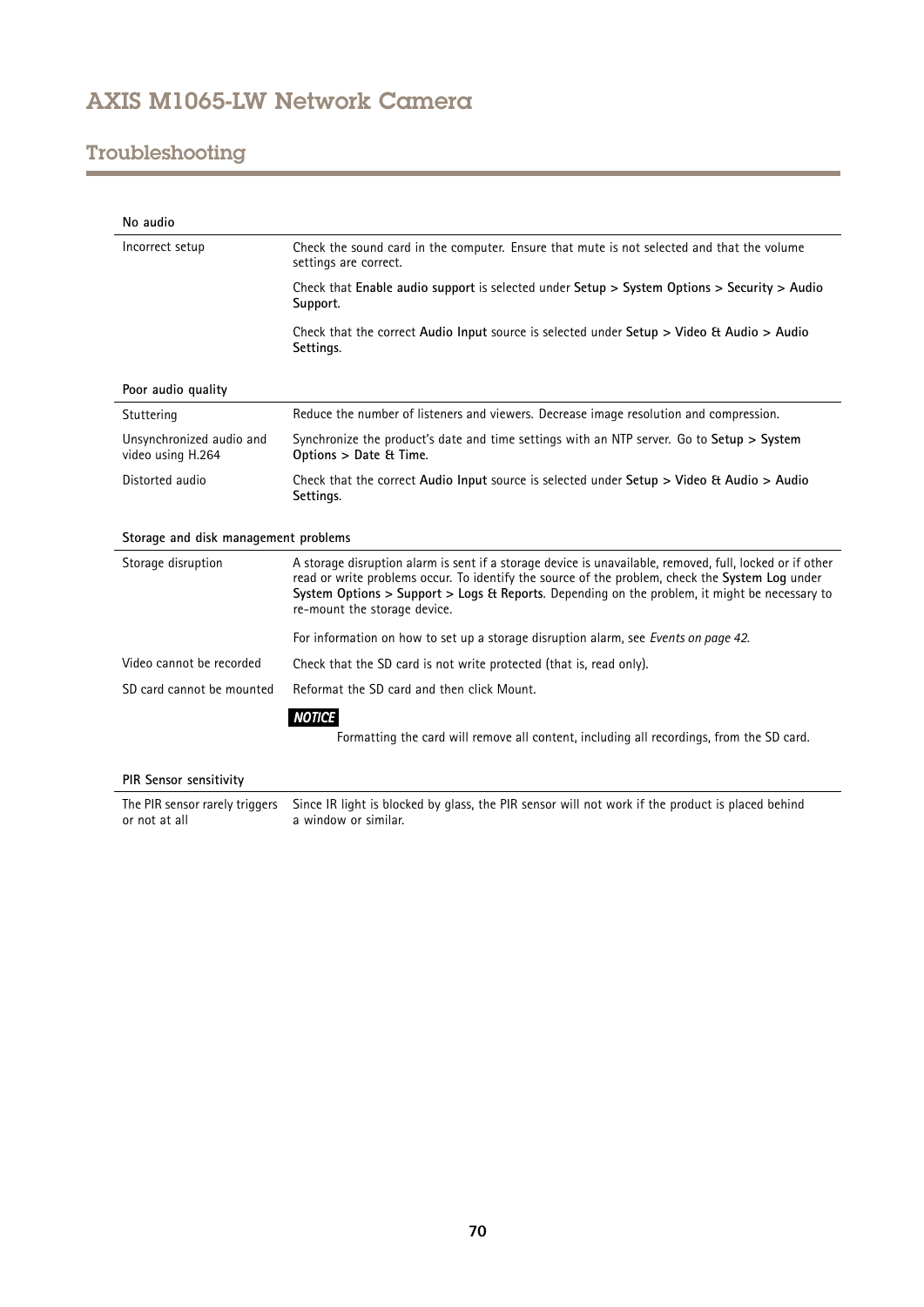# Technical Specifications

# Technical Specifications

You can find the latest version of the technical specifications at *www.axis.com*

| Camera                    |                                                                                                                                                                                                                                                                           |
|---------------------------|---------------------------------------------------------------------------------------------------------------------------------------------------------------------------------------------------------------------------------------------------------------------------|
| Image sensor              | 1/3" progressive scan RGB CMOS                                                                                                                                                                                                                                            |
| Lens                      | Fixed focal length, 2.8 mm, F2.0<br>Horizontal field of view: 110°<br>Vertical field of view: 61°<br>M12 mount, fixed iris, IR corrected                                                                                                                                  |
|                           | Day and night Automatically removable IR cut filter                                                                                                                                                                                                                       |
| Minimum<br>illumination   | Color: 0.25 lux at 50 IRE F2.0<br>B/W: 0.05 lux at 50 IRE F2.0, 0 lux with IR illumination on                                                                                                                                                                             |
| <b>Shutter time</b>       | 1/28000 s to 1/5 s with 50 Hz<br>1/32500 s to 1/5 s with 60 Hz                                                                                                                                                                                                            |
| Pan/Tilt/Zoom Digital PTZ |                                                                                                                                                                                                                                                                           |
| <b>Video</b>              |                                                                                                                                                                                                                                                                           |
| Video<br>compression      | H.264 (MPEG-4 Part 10/AVC) Baseline, Main and High Profiles, Motion JPEG                                                                                                                                                                                                  |
| <b>Resolutions</b>        | 1920x1080 HDTV 1080p to 320x240                                                                                                                                                                                                                                           |
| Frame rate                | Up to $25/30$ fps (50/60 Hz) in all resolutions                                                                                                                                                                                                                           |
| Video<br>streaming        | Multiple, individually configurable streams in H.264 and Motion JPEG<br>Axis' Zipstream technology in H.264<br>Controllable frame rate and bandwidth<br>VBR/MBR H.264                                                                                                     |
|                           | Image settings Compression, Color, Brightness, Sharpness, Contrast, White balance, Exposure control, Day/Night shift level,<br>Rotation: 0°, 180°, Text and image overlay, Privacy masks, Mirroring of images, WDR                                                        |
| Audio                     |                                                                                                                                                                                                                                                                           |
| Audio<br>streaming        | Two-way, half duplex                                                                                                                                                                                                                                                      |
| Audio<br>compression      | AAC-LC 8/16 kHz, G.711 PCM 8 kHz, G.726 ADPCM 8 kHz<br>Configurable bit rate                                                                                                                                                                                              |
| Audio<br>input/output     | Built-in microphone (can be disabled), Built-in speaker 82 dB-SPL (at 0.5 m / 20 in)                                                                                                                                                                                      |
| <b>Network</b>            |                                                                                                                                                                                                                                                                           |
| Wireless<br>interface     | Internal antenna<br>IEEE 802.11a/b/g/n @ 2.4 GHz, @ 5 GHz                                                                                                                                                                                                                 |
| Security                  | Password protection, IP address filtering, HTTPS <sup>a</sup> encryption, IEEE 802.1X <sup>a</sup> network access control, Digest<br>authentication, User access log<br>WPA/WPA2-PSK, WPA, WPA2 Enterprise<br>WLAN pairing button (Wi-Fi Protected Setup™ PBC compatible) |
| Supported<br>protocols    | IPv4/v6, HTTP, HTTPS <sup>a</sup> , SSL/TLS <sup>a</sup> , QoS Layer 3 DiffServ, FTP, CIFS/SMB, SMTP, Bonjour, UPnP <sup>TM</sup> ,<br>SNMPv1/v2c/v3 (MIB-II), DNS, DynDNS, NTP, RTSP, RTP, TCP, UDP, IGMP, RTCP, ICMP, DHCP, ARP, SOCKS                                  |
| System integration        |                                                                                                                                                                                                                                                                           |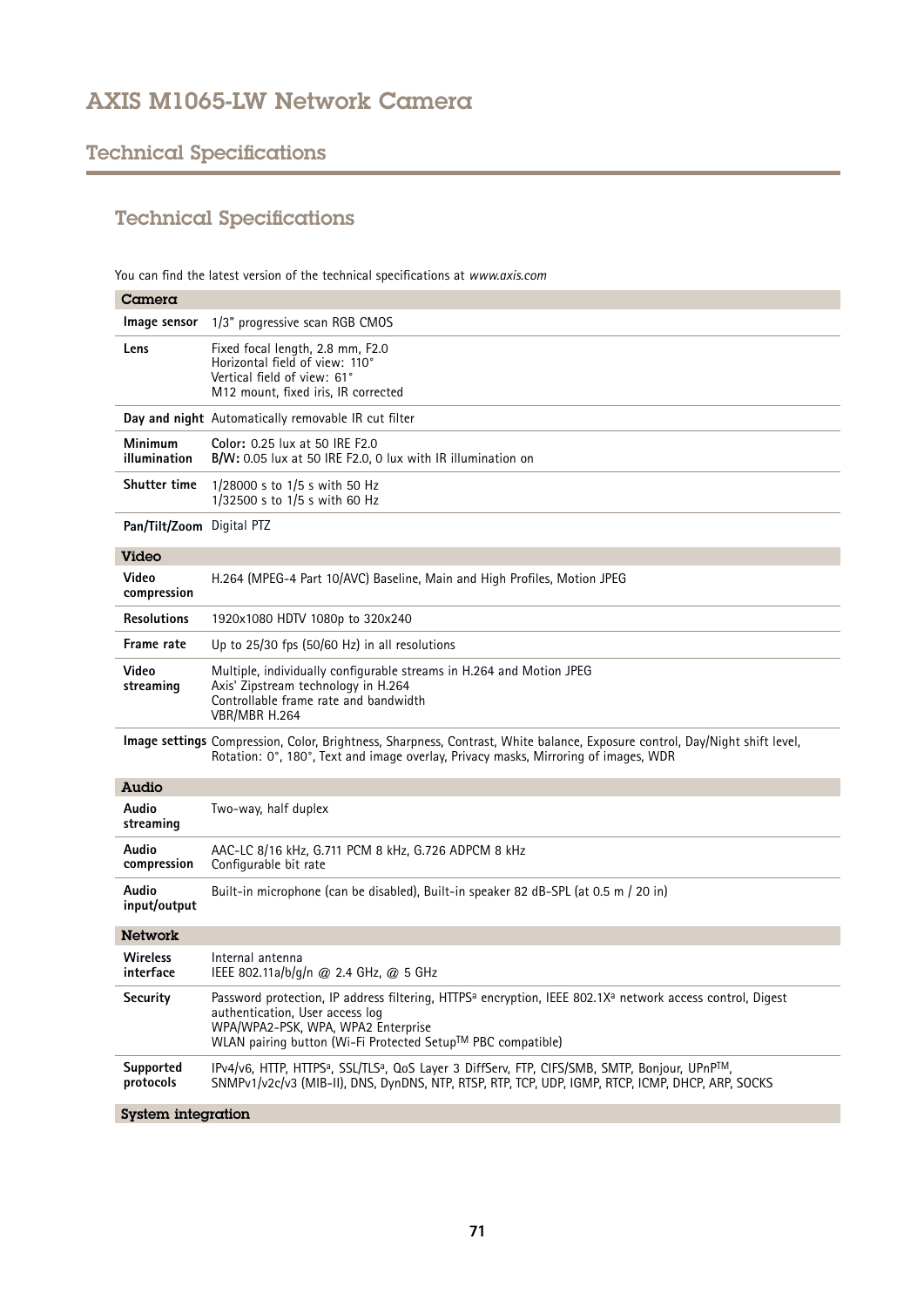# Technical Specifications

| Application<br>Programming<br><b>Interface</b> | Open API for software integration, including VAPIX® and AXIS Camera Application Platform; specifications<br>at www.gxis.com<br>AXIS Video Hosting System (AVHS) with One-Click Connection<br>ONVIF Profile S; specifications at www.onvif.org                 |
|------------------------------------------------|---------------------------------------------------------------------------------------------------------------------------------------------------------------------------------------------------------------------------------------------------------------|
| Analytics                                      | AXIS Video Motion Detection 3. Audio detection<br>Support for AXIS Camera Application Platform, AXIS Cross Line Detection, AXIS Digital Autotracking and third-party<br>applications, see www.axis.com/acap                                                   |
|                                                | <b>Event triggers</b> Analytics, Edge storage events, Built-in PIR                                                                                                                                                                                            |
|                                                | <b>Event actions</b> File upload: FTP, HTTP, network share and email<br>Notification: email, HTTP, HTTPS and TCP<br>Video and audio recording to edge storage, Activation of IR-LED, Audio clip playback, Overlay text<br>Pre- and post-alarm video buffering |
| Data<br>streaming                              | Event data                                                                                                                                                                                                                                                    |
| Built-in<br>installation<br>aids               | Pixel counter                                                                                                                                                                                                                                                 |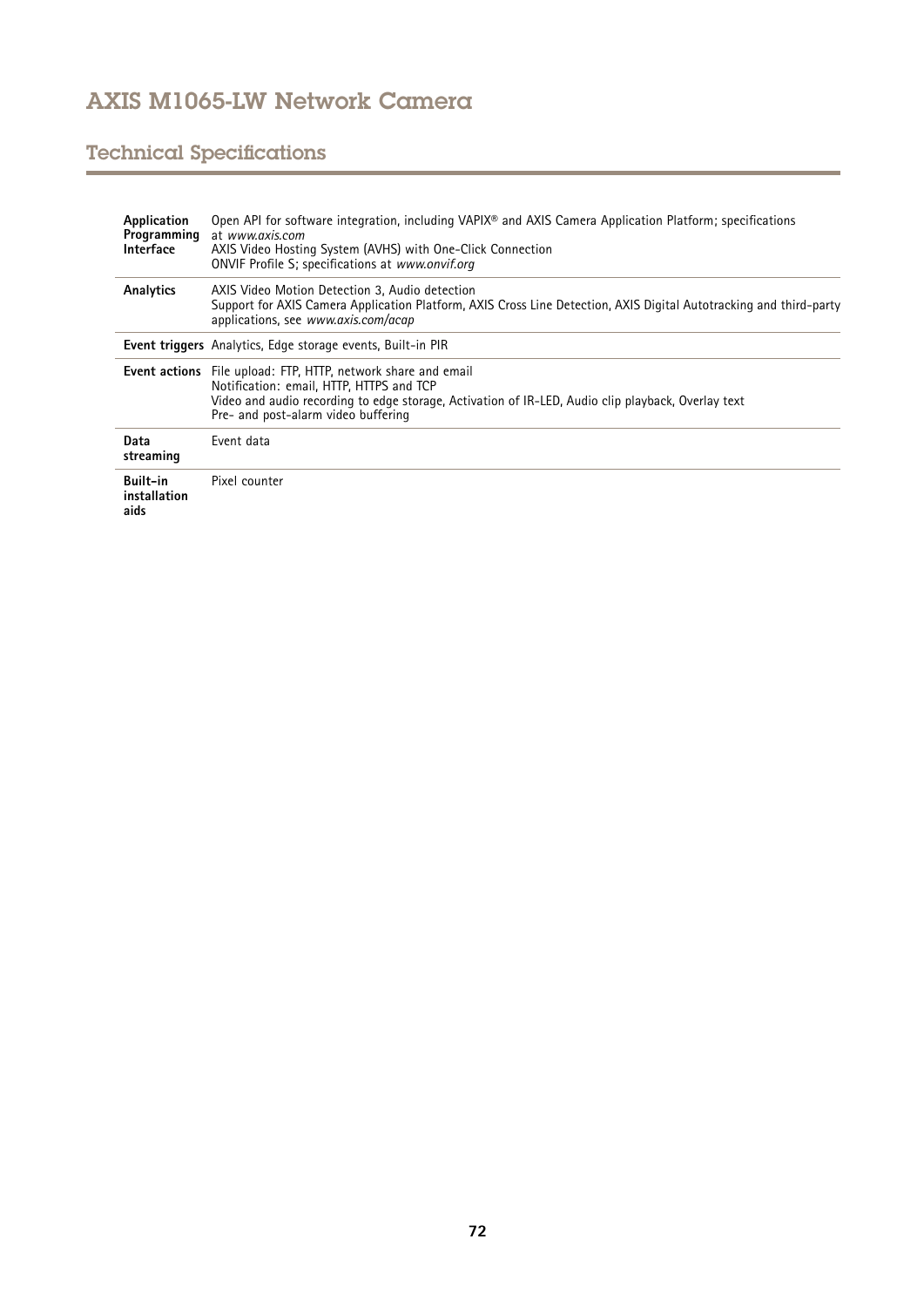## AXIS M1065-LW Network Camera

### Technical Specifications

| General                                                                                  |                                                                                                                                                                                                                                                                                                                                                                                 |
|------------------------------------------------------------------------------------------|---------------------------------------------------------------------------------------------------------------------------------------------------------------------------------------------------------------------------------------------------------------------------------------------------------------------------------------------------------------------------------|
| Casing                                                                                   | Polycarbonate, Aluminium, recycled plastic<br>Color: White NCS S 1002-B<br>For repainting instructions of skin cover or casing and impact on warranty, contact your Axis partner.                                                                                                                                                                                               |
|                                                                                          | <b>Sustainability</b> PVC free, 64% recycled plastic                                                                                                                                                                                                                                                                                                                            |
| Memory                                                                                   | 512 MB RAM, 256 MB Flash                                                                                                                                                                                                                                                                                                                                                        |
| Power                                                                                    | 4.75-5.25 V DC, typical 2.7 W, max 5.0 W                                                                                                                                                                                                                                                                                                                                        |
| IR illumination IR illumination, LED with adjustable intensity. Range up to 10 m (32 ft) |                                                                                                                                                                                                                                                                                                                                                                                 |
| <b>Connectors</b>                                                                        | Micro USB type B for power only<br>RJ45 10BASE-T/100BASE-TX                                                                                                                                                                                                                                                                                                                     |
| <b>Storage</b>                                                                           | Support for microSD/microSDHC/microSDXC card<br>Support for recording to dedicated network-attached storage (NAS)<br>For SD card and NAS recommendations see www.gxis.com                                                                                                                                                                                                       |
| <b>PIR</b> sensor                                                                        | Passive infrared (PIR) motion sensor with configurable sensitivity.<br>Max range: 6 m (19.7 ft)                                                                                                                                                                                                                                                                                 |
| Operating<br>conditions                                                                  | 0 °C to 40 °C (32 °F to 104 °F)<br>Humidity 10-85% RH (non-condensing)                                                                                                                                                                                                                                                                                                          |
| <b>Storage</b><br>conditions                                                             | -40 °C to 65 °C (-40 °F to 149 °F)<br>Humidity 10-85% RH (non-condensing)                                                                                                                                                                                                                                                                                                       |
| <b>Approvals</b>                                                                         | <b>EMC</b><br>EN 55032 Class B, EN 61000-3-2, EN 61000-3-3, EN 55024, EN 61000-6-1, EN 61000-6-2,<br>FCC Part 15 Subpart B Class B, ICES-003 Class B, VCCI Class B, RCM AS/NZS CISPR 32 Class B, KN24, KN-35<br>Wireless<br>EN 300328, EN 301489-1, EN 301489-17, EN 301893, FCC Part 15 Subpart C, FCC Part 15 Subpart E, RSS-247<br>Safety<br>IEC/EN/UL 60950-1, IEC/EN 62471 |
| <b>Dimensions</b>                                                                        | 106 mm x 60 mm x 37 mm (4.17 x 2.36 x 1.46 in)                                                                                                                                                                                                                                                                                                                                  |
| Weight                                                                                   | 128q(0.28 lb)                                                                                                                                                                                                                                                                                                                                                                   |
| Included<br>accessories                                                                  | Power supply, Installation Guide, Mount bracket, Table top stand, Windows decoder 1-user license                                                                                                                                                                                                                                                                                |
| Optional<br>accessories                                                                  | AXIS Surveillance microSDXC™ Card 64 GB<br>AXIS T8415 Installation Display<br>T91A10 Mounting Kit<br>For more accessories, see www.axis.com                                                                                                                                                                                                                                     |
| Video<br>management<br>software                                                          | "AXIS Companion video management software, AXIS Camera Station, Video management software from Axis<br>Application Development Partners available on www.axis.com/techsup/software                                                                                                                                                                                              |
| Languages                                                                                | English, German, French, Spanish, Italian, Russian, Simplified Chinese, Japanese, Korean, Portuguese, Traditional<br>Chinese                                                                                                                                                                                                                                                    |
| Warranty                                                                                 | Axis 3-year warranty and AXIS Extended Warranty option, see <i>www.axis.com/warranty</i>                                                                                                                                                                                                                                                                                        |

a. This product includes software developed by the OpenSSL Project for use in the OpenSSL Toolkit (http://www.openssl.org/), and<br>cryptographic software written by Eric Young (eay@cryptsoft.com).

**Environmental responsibility:**

**www.axis.com/environmental-responsibility**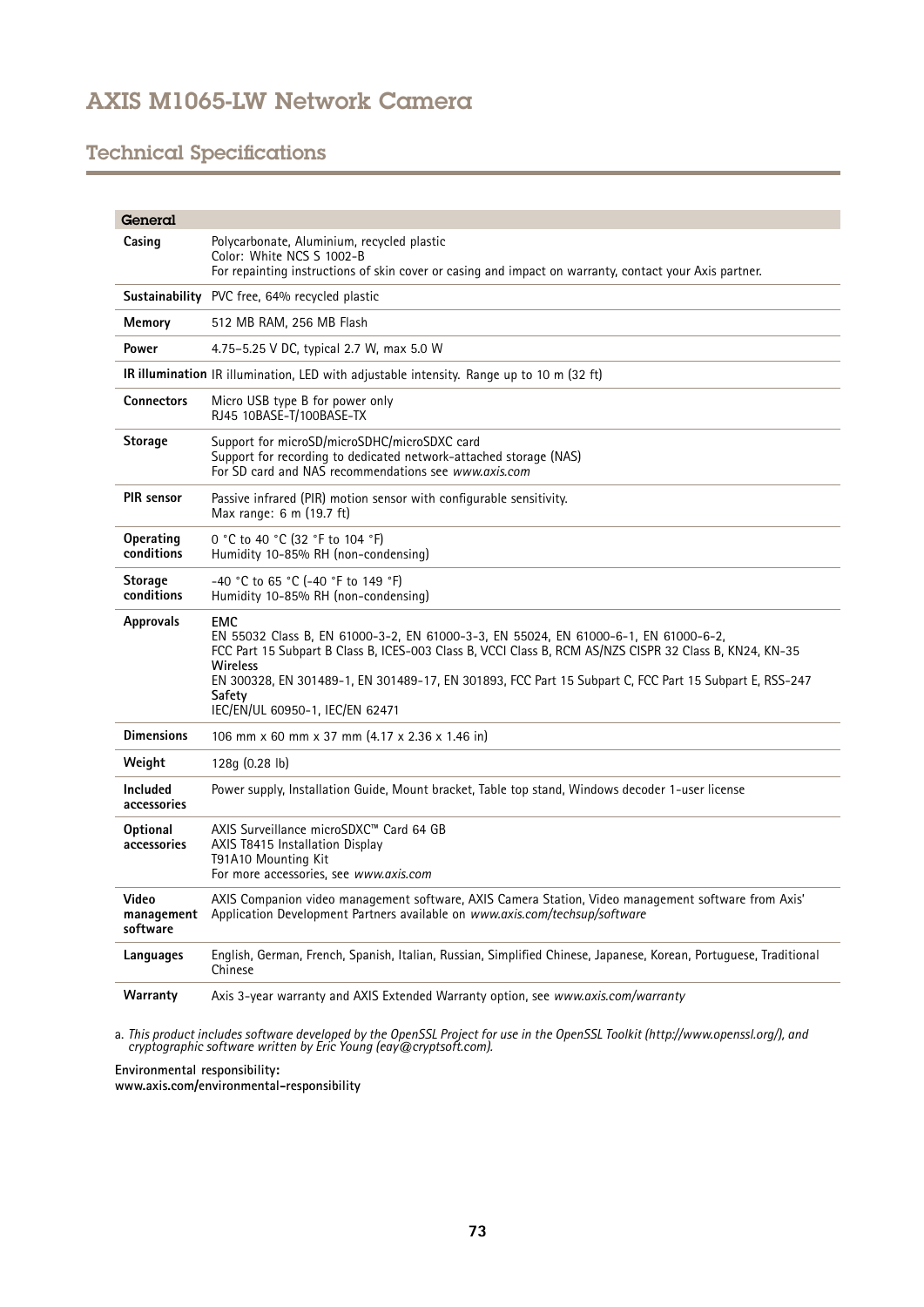# AXIS M1065-LW Network Camera

#### Technical Specifications

#### **Performance Considerations**

When setting up your system, it is important to consider how various settings and situations will affect performance. Some factors affect the amount of bandwidth (the bit rate) required, others can affect the frame rate, and some affect both. If the load on the CPU reaches its maximum, this will also affect the frame rate.

The following factors are among the most important to consider:

- High image resolution and/or lower compression levels result in images containing more data. Bandwidth affected.
- Access by large numbers of Motion JPEG and/or unicast H.264 clients. Bandwidth affected.
- • Simultaneous viewing of different streams (resolution, compression) by different clients. Effect on frame rate and bandwidth.
- Accessing Motion JPEG and H.264 video streams simultaneously. Frame rate and bandwidth affected.
- Heavy usage of event settings affect the product's CPU load. Frame rate affected.
- Using HTTPS may reduce frame rate, in particular if streaming Motion JPEG.
- Heavy network utilization due to poor infrastructure. Bandwidth affected.
- •Viewing on poorly performing client computers lowers perceived performance. Frame rate affected.
- • Running multiple AXIS Camera Application Platform (ACAP) applications simultaneously may affect the frame rate and the general performance.